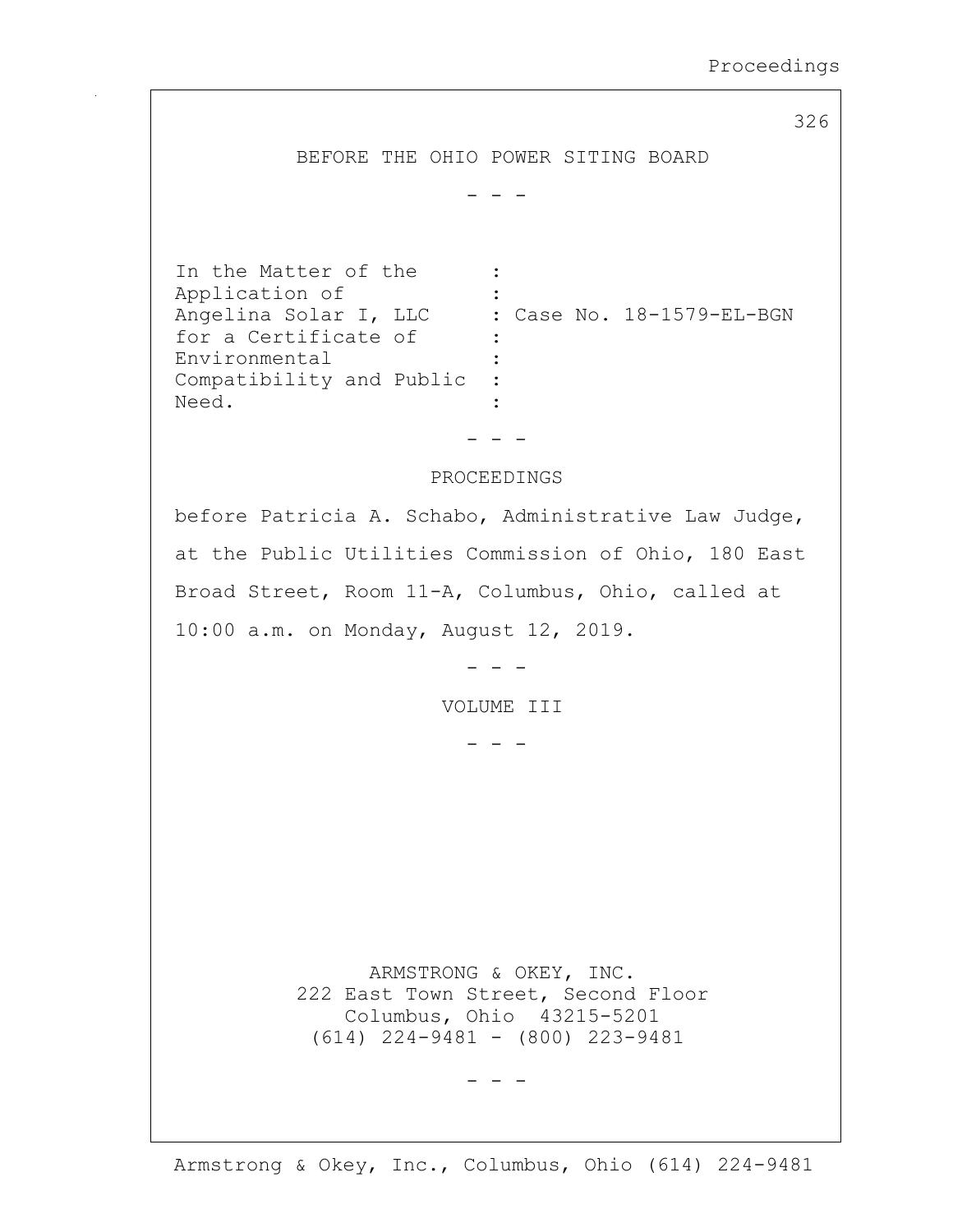327 1 APPEARANCES: 2 | Vorys, Sater, Seymour & Pease, LLP By Mr. Michael J. Settineri 3 and Mr. MacDonald W. Taylor 52 East Gay Street 4 Columbus, Ohio 43215 5 On behalf of Angelina Solar I, LLC. 6 Dave Yost, Ohio Attorney General John H. Jones, Section Chief 7 By Ms. Jodi J. Bair Senior Assistant Attorney General, 8 Public Utilities Section 30 East Broad Street, 16th Floor 9 Columbus, Ohio 43215 10 On behalf of the Staff of the Ohio Power Siting Board. 11 Van Kley & Walker, LLC 12 By Mr. Jack A. Van Kley 132 Northwoods Boulevard, Suite C-1 13 Columbus, Ohio 43235 14 On behalf of the Concerned Citizens of Preble County, LLC. 15 Ohio Farm Bureau Federation 16 By Ms. Amy M. Milam 280 North High Street, 6th Floor 17 Columbus, Ohio 43215 18 On behalf of the Ohio Farm Bureau Federation. 19 Bricker & Eckler, LLP 20 By Mr. Dylan F. Borchers 100 South Third Street 21 Columbus, Ohio 43215 22 | Con behalf of the Preble County Commissioners. 23 24 25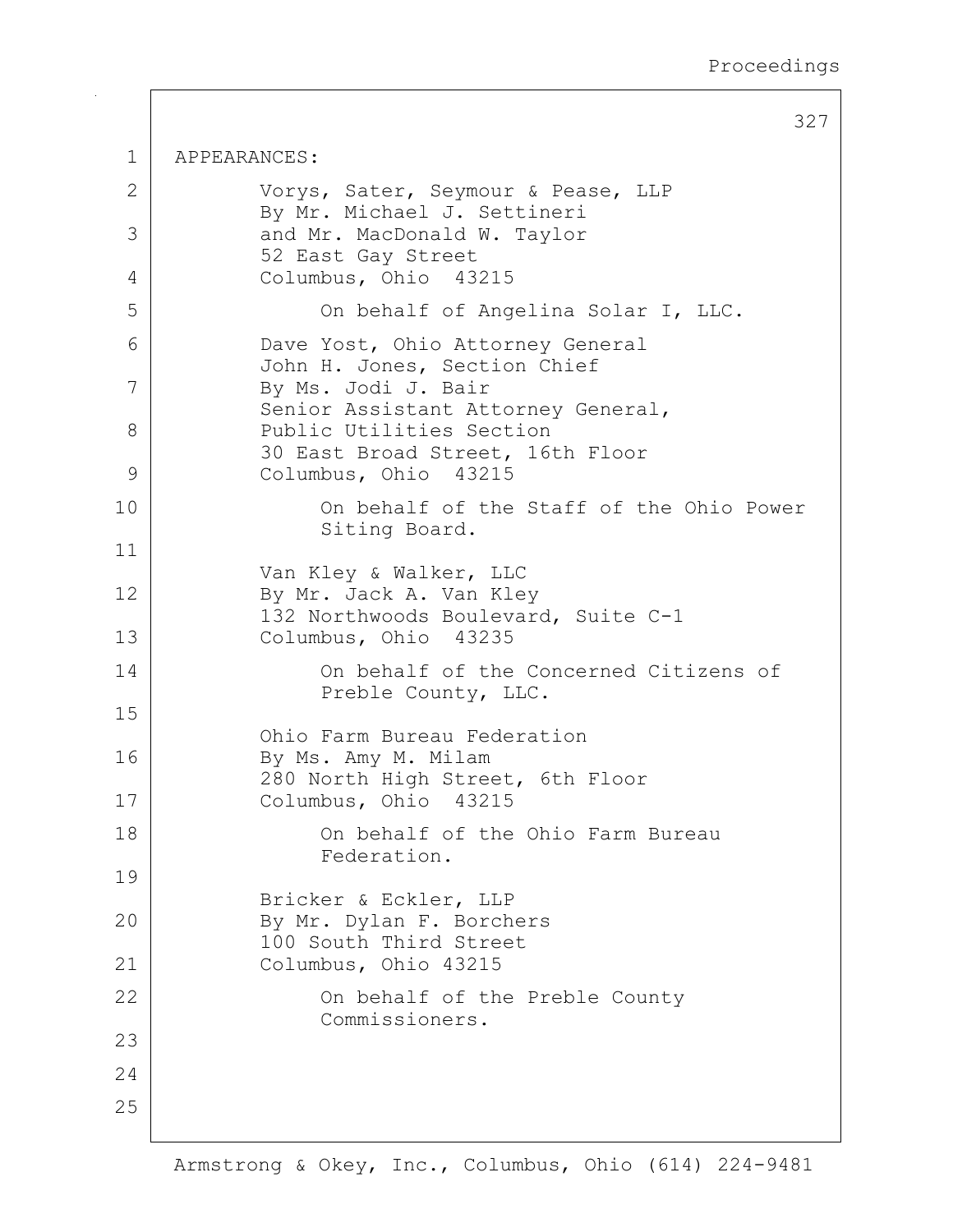|              | 328                                                                                   |
|--------------|---------------------------------------------------------------------------------------|
| 1            | APPEARANCES: (Continued)                                                              |
| $\mathbf{2}$ | Preble County Prosecutor's Office<br>By Mr. Martin Patrick Votel                      |
| 3            | Prosecuting Attorney,<br>and Ms. Kathyrn M. West                                      |
| 4            | Assistant Prosecuting Attorney<br>101 East Main Street                                |
| 5            | Eaton, Ohio 45320                                                                     |
| 6            | On behalf of the Preble County Engineer,<br>Preble County Planning Commission, Preble |
| 7            | County Soil and Water Conservation<br>District, the Board of Trustees of Israel       |
| 8            | Township, and the Board of Trustees of<br>Dixon Township, and the Preble County       |
| 9            | Commissioners.                                                                        |
| 10           |                                                                                       |
| 11           |                                                                                       |
| 12           |                                                                                       |
| 13           |                                                                                       |
| 14           |                                                                                       |
| 15           |                                                                                       |
| 16           |                                                                                       |
| 17           |                                                                                       |
| 18           |                                                                                       |
| 19           |                                                                                       |
| 20           |                                                                                       |
| 21           |                                                                                       |
| 22           |                                                                                       |
| 23           |                                                                                       |
| 24           |                                                                                       |
| 25           |                                                                                       |
|              |                                                                                       |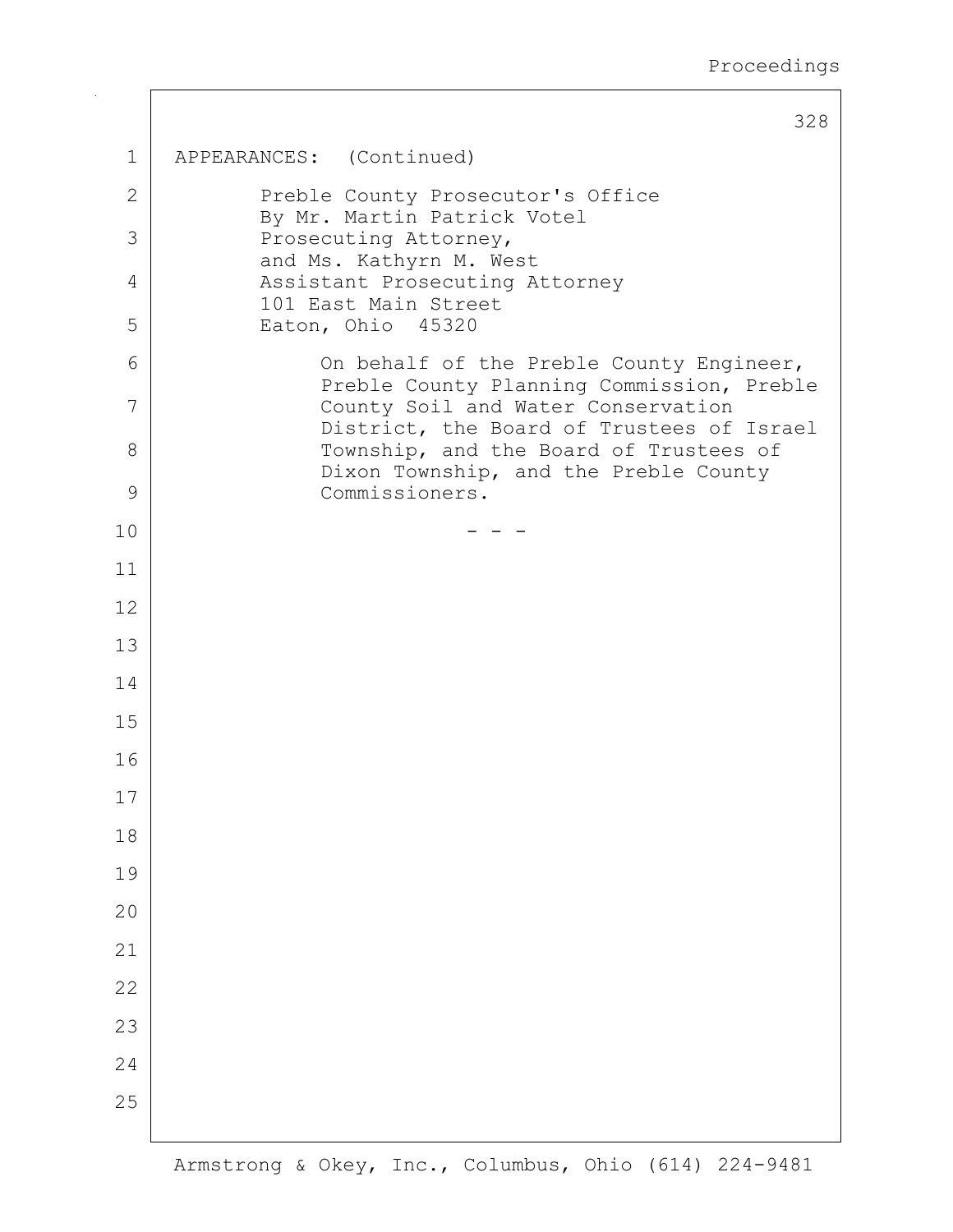|                |                |                                                                                      |                     | 329        |
|----------------|----------------|--------------------------------------------------------------------------------------|---------------------|------------|
| 1              |                | INDEX                                                                                |                     |            |
| $\overline{2}$ |                |                                                                                      |                     |            |
| 3              |                | WITNESS                                                                              |                     | PAGE       |
| 4              |                | Rachael Vonderhaar                                                                   |                     |            |
| 5              |                | Direct Examination by Mr. Van Kley<br>Voir Dire by Mr. Settineri                     |                     | 333<br>339 |
| 6              |                | Cross-Examination by Mr. Settineri<br>Redirect Examination by Mr. Van Kley           |                     | 353<br>396 |
| 7              |                | Recross-Examination by Mr. Settineri<br>Further Redirect Examination by Mr. Van Kley |                     | 414<br>419 |
| 8              |                | Marja Brandly                                                                        |                     |            |
| 9              |                | Direct Examination by Mr. Van Kley<br>Cross-Examination by Mr. Taylor                |                     | 422<br>423 |
|                |                | Redirect Examination by Mr. Van Kley                                                 |                     | 426        |
| 10             |                | Recross-Examination by Mr. Taylor                                                    |                     | 428        |
| 11             |                | Walter Mast<br>Direct Examination by Mr. Van Kley                                    |                     | 430        |
| 12             |                | Cross-Examination by Mr. Settineri<br>Redirect Examination by Mr. Van Kley           |                     | 448<br>470 |
| 13             |                |                                                                                      |                     |            |
| 14             |                | STAFF EXHIBITS                                                                       | IDENTIFIED ADMITTED |            |
| 15             | $\mathbf{1}$   | Staff Report of Investigation II-284                                                 |                     | 333        |
| 16             |                |                                                                                      |                     |            |
| 17             |                | CCPC EXHIBIT                                                                         | IDENTIFIED ADMITTED |            |
| 18             | $\overline{2}$ | Direct Testimony of<br>Rachael Vonderhaar                                            | 334                 | 421        |
| 19             |                |                                                                                      |                     |            |
| 20             | 3              | Supplemental Direct Testimony<br>of Rachael Vonderhaar                               | 334                 | 421        |
| 21             | 4              | Direct Testimony of                                                                  |                     |            |
| 22             |                | Marja Brandly                                                                        | 422                 | 429        |
| 23             | 5              | Direct Testimony of<br>Walter Mast                                                   | 431                 | 478        |
| 24             | 6              | Supplemental Direct<br>Testimony of Walter Mast                                      | 431                 | 478        |
| 25             |                |                                                                                      |                     |            |

 $\mathsf{r}$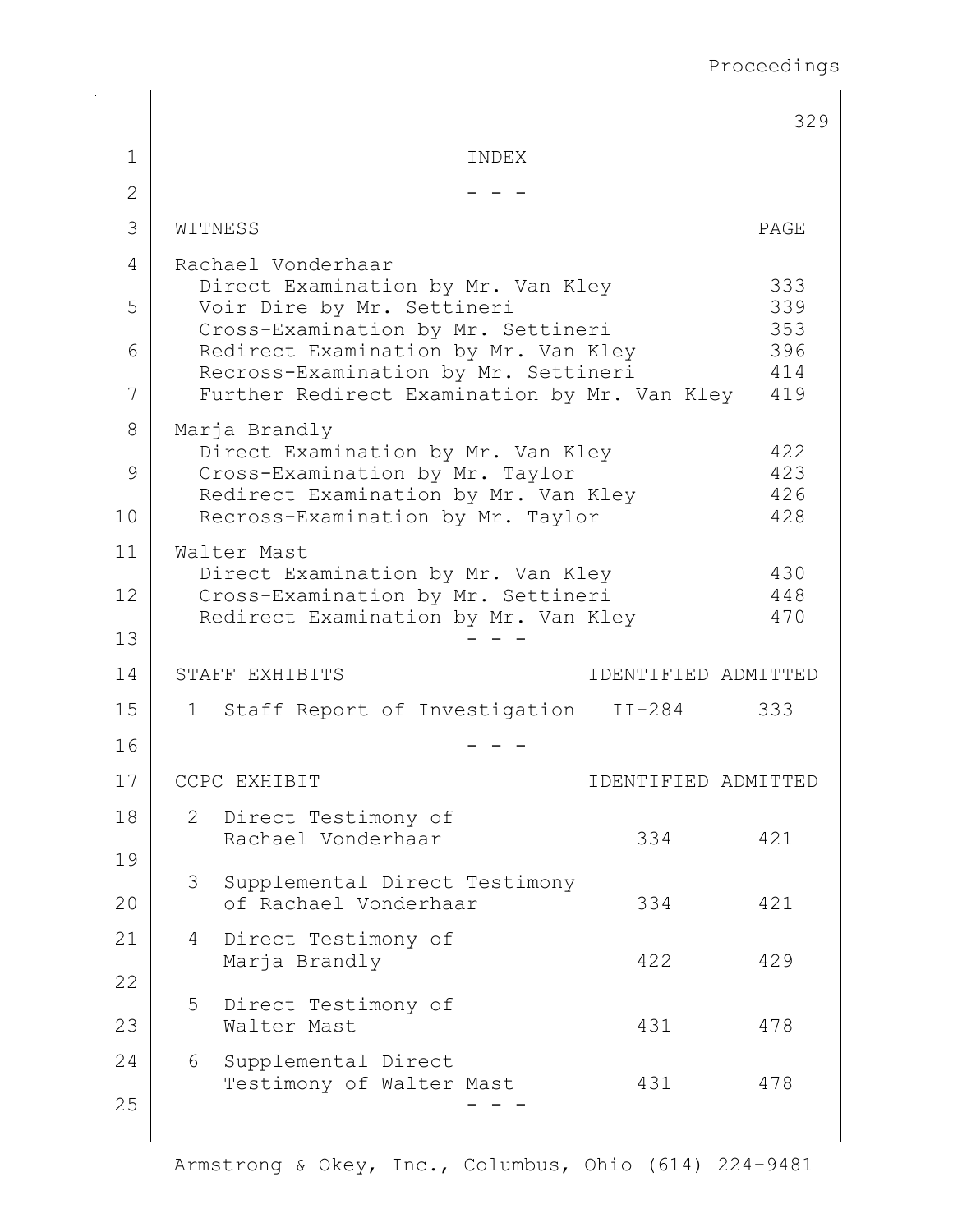|                |    |                                              |                   |                     | 330 |
|----------------|----|----------------------------------------------|-------------------|---------------------|-----|
| $\mathbf 1$    |    |                                              | INDEX (Continued) |                     |     |
| $\mathbf{2}$   |    |                                              |                   |                     |     |
| 3              |    | COMPANY EXHIBIT                              |                   | IDENTIFIED ADMITTED |     |
| $\overline{4}$ |    | 17 Ohio Secretary of State                   |                   |                     |     |
| 5              |    | Documents Regarding<br>Concerned Citizens of |                   |                     |     |
| 6              |    | Preble County, LLC                           |                   | 360                 | 421 |
| 7              | 18 | The Register-Herald Article                  |                   | 463                 | 478 |
| $\,8\,$        |    |                                              |                   |                     |     |
| $\mathcal{G}$  |    |                                              |                   |                     |     |
| 10             |    |                                              |                   |                     |     |
| 11             |    |                                              |                   |                     |     |
| 12             |    |                                              |                   |                     |     |
| 13             |    |                                              |                   |                     |     |
| 14             |    |                                              |                   |                     |     |
| 15             |    |                                              |                   |                     |     |
| 16             |    |                                              |                   |                     |     |
| $17\,$         |    |                                              |                   |                     |     |
| $18$           |    |                                              |                   |                     |     |
| 19             |    |                                              |                   |                     |     |
| 20             |    |                                              |                   |                     |     |
| 21             |    |                                              |                   |                     |     |
| 22             |    |                                              |                   |                     |     |
| 23             |    |                                              |                   |                     |     |
| 24             |    |                                              |                   |                     |     |
| 25             |    |                                              |                   |                     |     |
|                |    |                                              |                   |                     |     |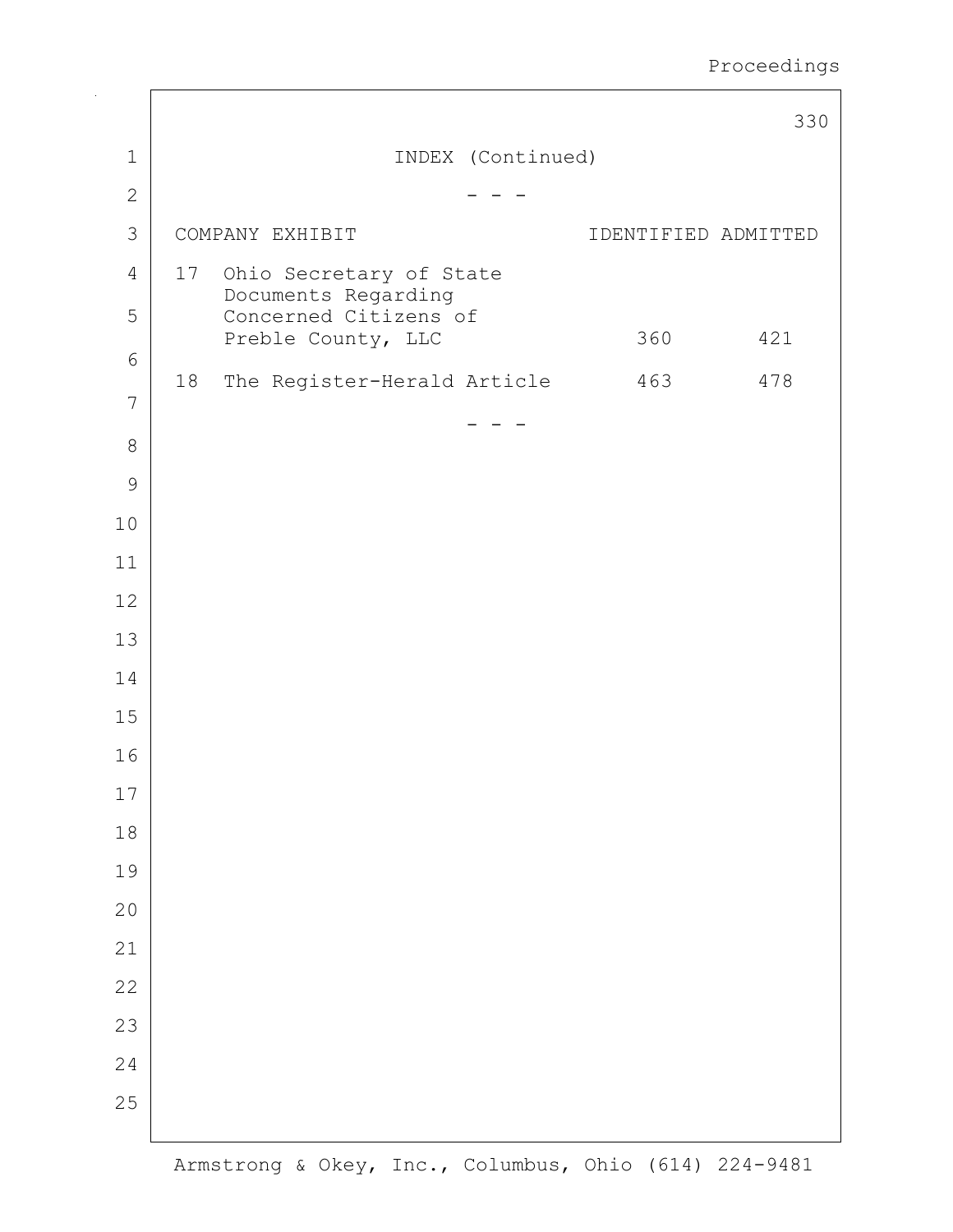|                | 331                                                  |
|----------------|------------------------------------------------------|
| $\mathbf 1$    | Monday Morning Session,                              |
| $\overline{2}$ | August 12, 2019.                                     |
| 3              |                                                      |
| 4              | ALJ SCHABO: Let's go on the record.                  |
| 5              | The Ohio Power Siting Board has assigned             |
| 6              | for hearing at this time and place Case No.          |
| 7              | 18-1579-EL-BGN being in the Matter of the Angelina   |
| 8              | Solar I, LLC, for a Certificate of Environmental     |
| 9              | Compatibility and Public Need.                       |
| 10             | My name is Patricia Schabo, and I am the             |
| 11             | Administrative Law Judge assigned by the Board to    |
| 12             | hear this case. This is day three and we've had an   |
| 13             | intervening week so let's go ahead and start with    |
| 14             | appearances.                                         |
| 15             | MS. BAIR: Thank you, your Honor. On                  |
| 16             | behalf of the Staff of the Ohio Power Siting Board,  |
| 17             | Dave Yost, Attorney General, Jodi Bair, Assistant    |
| 18             | Attorney General, 30 East Broad Street, Columbus,    |
| 19             | Ohio 43215.                                          |
| 20             | MR. SETTINERI: Good morning, your Honor.             |
| 21             | On behalf Angelina Solar I, LLC, Mike Settineri and  |
| 22             | MacDonald Taylor for the law firm Vorys, Sater,      |
| 23             | Seymour and Pease, 52 East Gay Street, Columbus Ohio |
| 24             | 43215.                                               |
| 25             | MR. VAN KLEY: Good morning. I'm Jack                 |
|                |                                                      |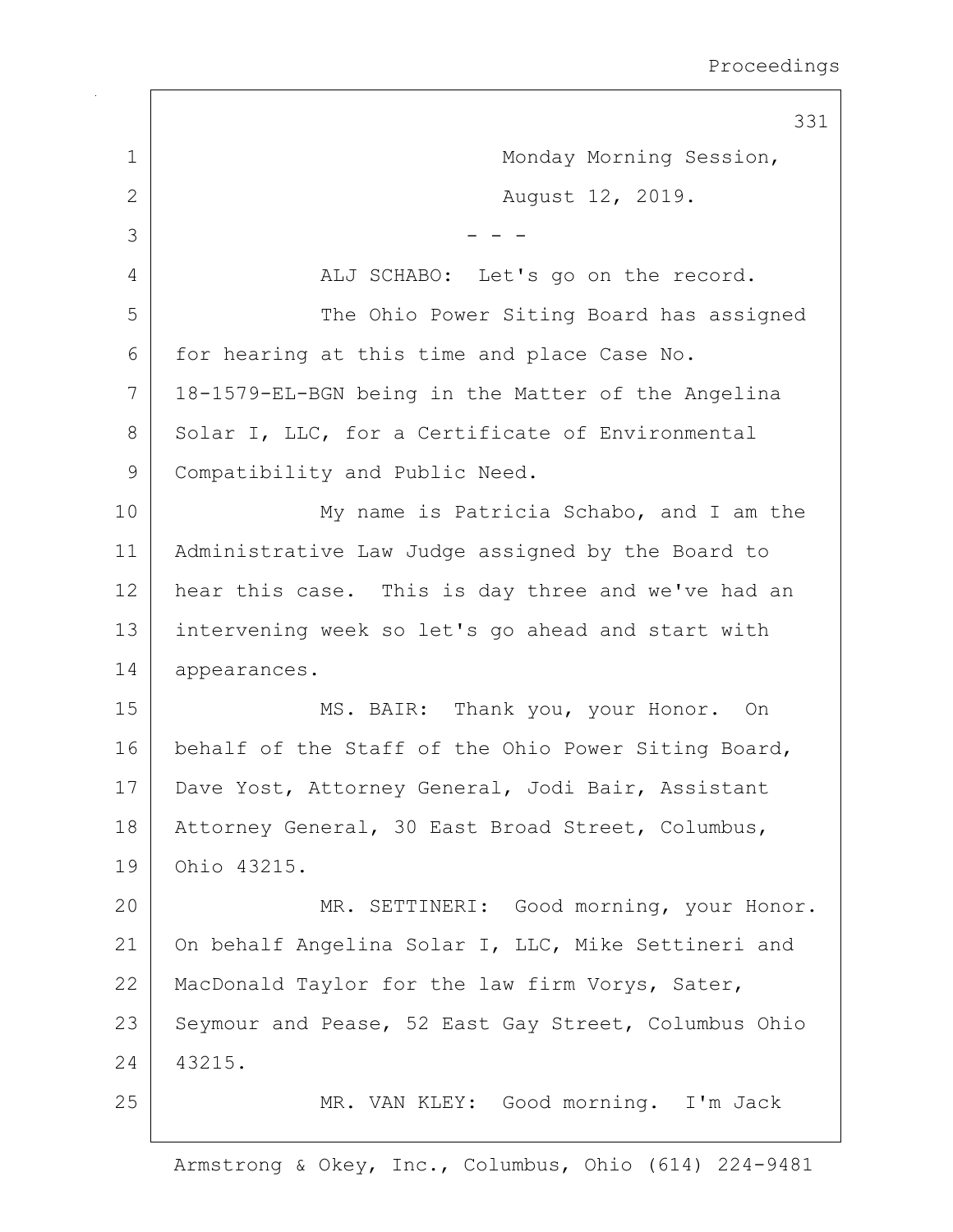332

1 | Van Kley. I represent the Concerned Citizens of 2 | Preble County and their citizens, their members. My 3 address is Van Kley & Walker, 132 Northwoods 4 Boulevard, Suite C-1, Columbus, Ohio. 5 | MS. WEST: Yes, your Honor. Katie West 6 representing the Preble County Prosecutor's Office --7 for the Preble County Prosecutor's Office, 8 representing the Preble County Planning Commission, 9 Preble Soil and Water Conservation District, Preble 10 County Engineer, the Dixon Township Trustees, and the 11 Israel Township Trustees, co-counsel for the Preble 12 County Commissioners, address 101 East Main Street, 13 Eaton, Ohio 45320. 14 MR. BORCHERS: Good morning, your Honor. 15 | On behalf of the Preble County Commissioners, Dylan 16 | Borchers, the law firm of Bricker & Eckler, 100 South 17 | Third Street, Columbus, Ohio 43215. 18 | Ruj SCHABO: Thank you. Ms. Bair, I 19 | believe you had an issue you wanted to address. 20 MS. BAIR: Yes, thank you, your Honor. I 21 would like to move the Staff Report of Investigation 22 marked as Staff Exhibit 1 into the record. 23 | ALJ SCHABO: Are there any objections? 24 | Hearing none, Staff Exhibit 1 will be 25 admitted.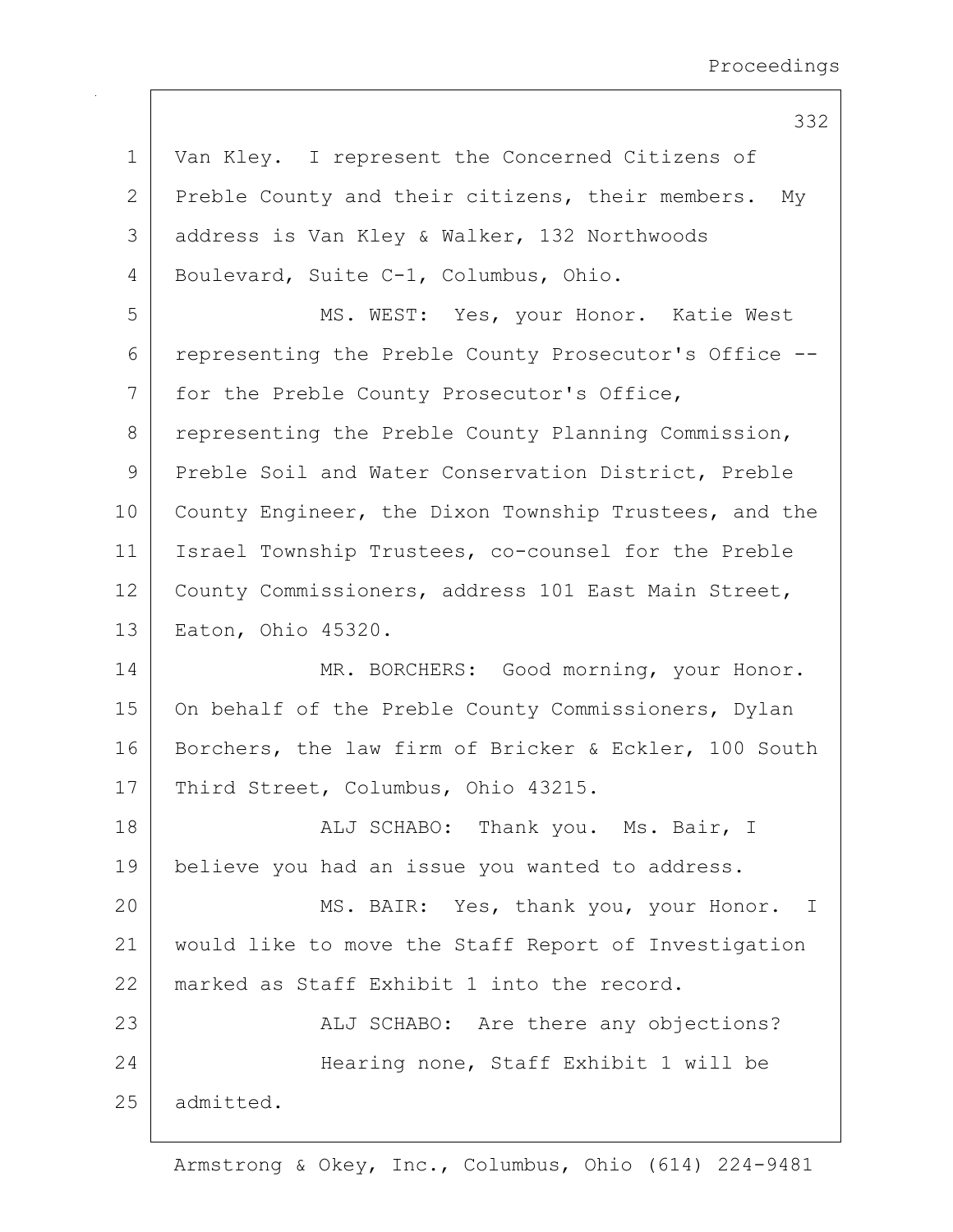|                 | 333                                                   |
|-----------------|-------------------------------------------------------|
| 1               | (EXHIBIT ADMITTED INTO EVIDENCE.)                     |
| $\mathbf{2}$    | ALJ SCHABO: Mr. Van Kley, I believe your              |
| 3               | case is up for presentation today.                    |
| 4               | MR. VAN KLEY: Yes, thank you, your                    |
| 5               | Honor. Our first witness will be Rachael Vonderhaar.  |
| 6               | ALJ SCHABO: Good morning.                             |
| 7               | MS. VONDERHAAR: Good morning.                         |
| 8               | ALJ SCHABO: Raise your right hand.                    |
| 9               | (Witness sworn.)                                      |
| 10              | ALJ SCHABO: Thank you. You can sit and                |
| 11              | just state your name for the record, please.          |
| 12              | THE WITNESS: Rachael Vonderhaar.                      |
| 13              | ALJ SCHABO: Mr. Van Kley.                             |
| 14              |                                                       |
| 15              | RACHAEL VONDERHAAR                                    |
| 16              | being first duly sworn, as prescribed by law, was     |
| 17 <sub>1</sub> | examined and testified as follows:                    |
| 18              | DIRECT EXAMINATION                                    |
| 19              | By Mr. Van Kley:                                      |
| 20              | Ms. Vonderhaar, what is your address?<br>$Q$ .        |
| 21              | 4636 State Route 725 West, Camden, Ohio<br>A.         |
| 22              | 45311-9610.                                           |
| 23              | MR. VAN KLEY: All right. At this time,                |
| 24              | your Honor, we would like to mark two exhibits and    |
| 25              | copies of the exhibits are on the bench there for you |
|                 |                                                       |

 $\Gamma$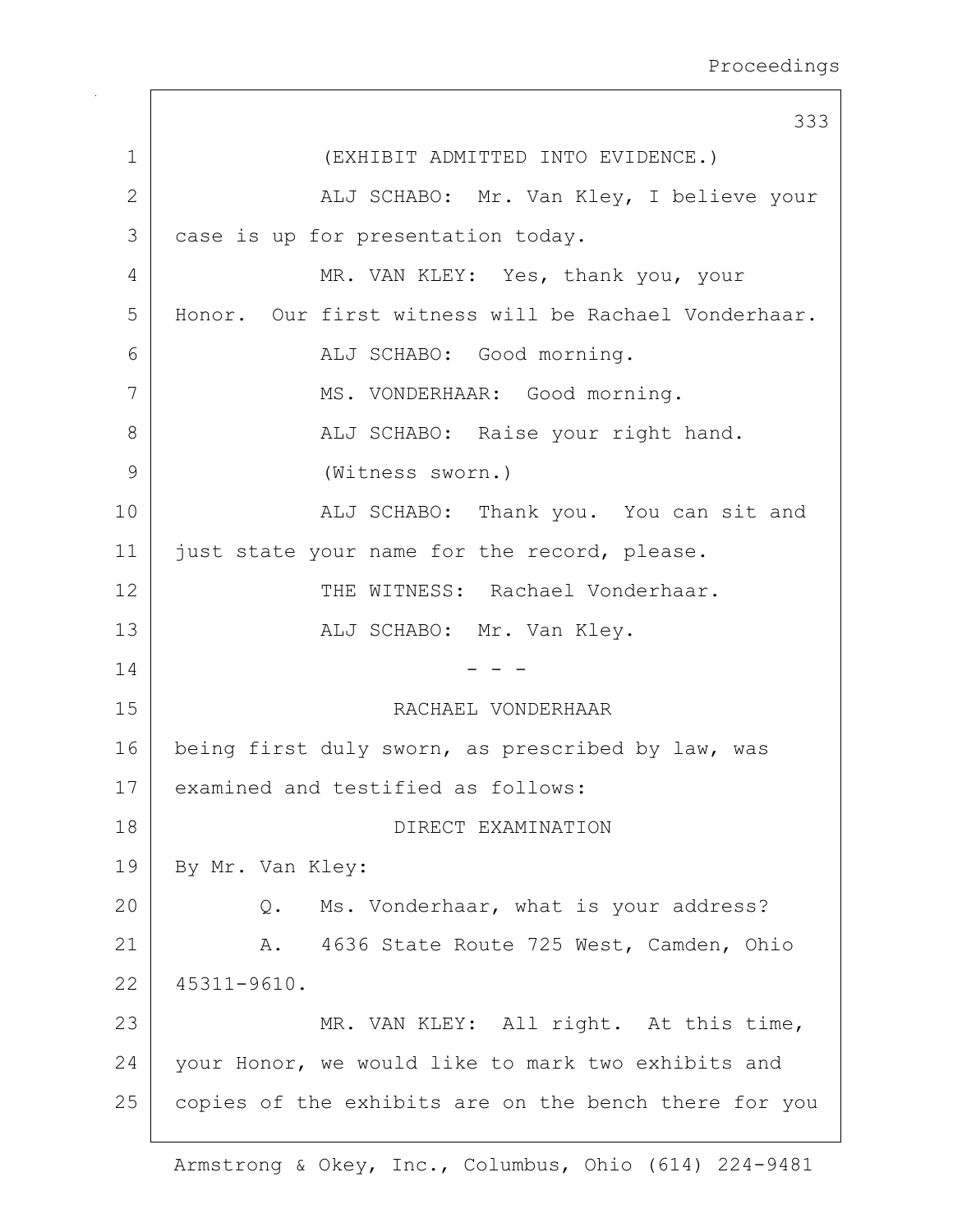334 1 and the copies for the witness are on the front. 2 | We've already handed out copies to other counsel. 3 ALJ SCHABO: Okay. 4 MR. VAN KLEY: The first exhibit we would 5 like to mark is CCPC Exhibit 2 which is the direct 6 testimony of Rachael Vonderhaar. And then the next 7 exhibit we would like to mark is CCPC Exhibit No. 3 8 which is the supplemental direct testimony of Rachael 9 Vonderhaar. 10 ALJ SCHABO: The exhibits will be so 11 marked. 12 (EXHIBITS MARKED FOR IDENTIFICATION.) 13 Q. (By Mr. Van Kley) Ms. Vonderhaar, could 14 | you identify Exhibit No. 2. 15 | A. Exhibit 2 is my direct testimony to the 16 Power Siting Board. 17 | Q. Okay. And could you identify CCPC 18 Exhibit No. 3. 19 | A. Exhibit 3 is my supplemental direct 20 testimony. 21 Q. Were Exhibits 2 and 3 prepared by you or 22 under your direction? 23 A. Yes. 24 Q. Do you have any corrections to CCPC 25 Exhibit No. 2?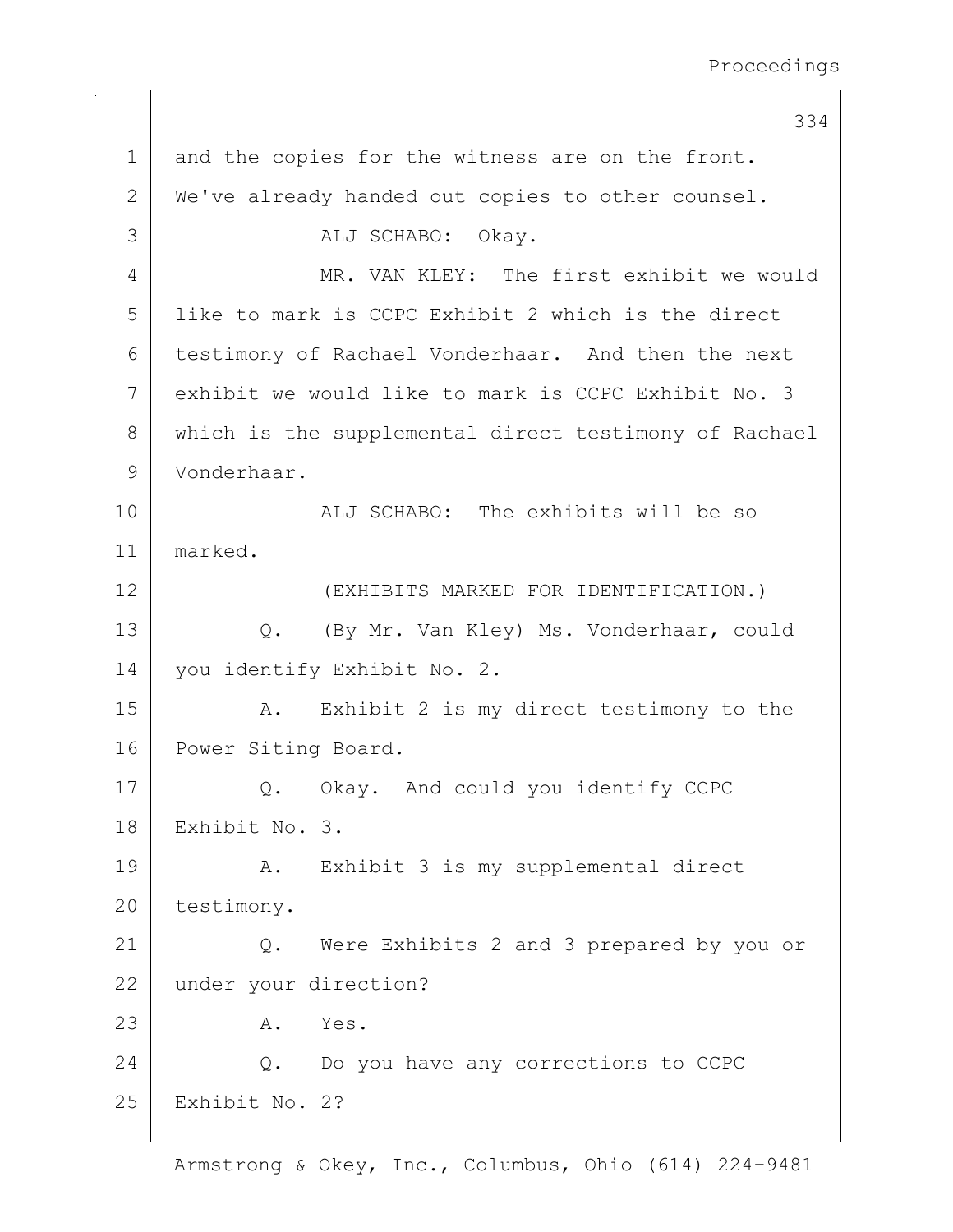|    | 335                                                   |
|----|-------------------------------------------------------|
| 1  | I do. Line 25, that should read "299 of<br>A.         |
| 2  | which is tillable" and that change is due to we have  |
| 3  | our homesite where our son lives is 19 acres, a       |
| 4  | homesite that is right at the corner of 725 and       |
| 5  | Fairhaven College Corner Road that makes up 26 acres, |
| 6  | and then the rest is wooded.                          |
| 7  | Okay. Do you have any other changes to<br>Q.          |
| 8  | CCPC Exhibit No. 2?                                   |
| 9  | I do. Page 3, line 20, I wanted to add<br>Α.          |
| 10 | "except the Johnsons' home" --                        |
| 11 | Where are you adding that now?<br>Q.                  |
| 12 | A. Page 3, line 20.                                   |
| 13 | Q. Yes.                                               |
| 14 | Where it discusses the map that we put<br>Α.          |
| 15 | forward with the homes of the members of the group.   |
| 16 | Yes. Are you adding the new language at<br>Q.         |
| 17 | the end of that sentence which currently ends in the  |
| 18 | word "parcel period"?                                 |
| 19 | Yes.<br>Α.                                            |
| 20 | Q. Okay. And what words are you going to              |
| 21 | add there?                                            |
| 22 | "Except that the Johnsons' home is not<br>Α.          |
| 23 | marked on the map" as far as the map we submitted.    |
| 24 | Okay. And do you have any other changes<br>Q.         |
| 25 | to CCPC Exhibit No. 2?                                |
|    |                                                       |

 $\mathbf{I}$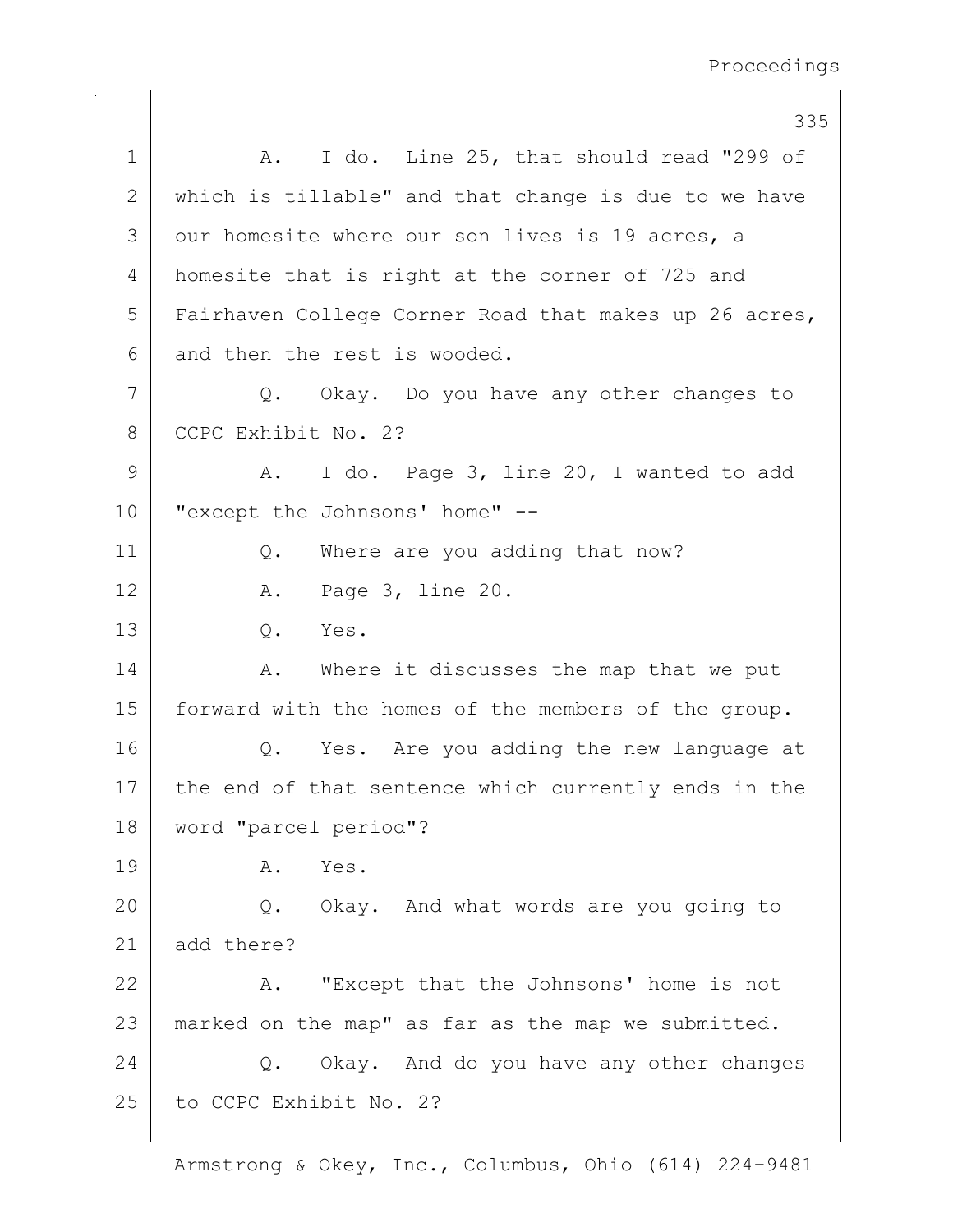|              | 336                                                   |
|--------------|-------------------------------------------------------|
| 1            | I do. And that is on page 12 striking<br>A.           |
| $\mathbf{2}$ | question 28 with its answer.                          |
| 3            | Q. Okay. And why are you striking that                |
| 4            | question and answer?                                  |
| 5            | Because the law reverted back on the<br>Α.            |
| 6            | language for PILOT when the budget bill was passed in |
| 7            | July so the PILOT -- the PILOT breakdowns go back to  |
| $8\,$        | what traditionally the percentages were with property |
| 9            | tax breakdowns.                                       |
| 10           | Q. Okay. And then directing your attention            |
| 11           | back to CCPC Exhibit 3, do you have any changes or    |
| 12           | corrections to that exhibit?                          |
| 13           | ALJ SCHABO: I am so sorry to interrupt                |
| 14           | your flow, but I want to make sure, the entirety then |
| 15           | of question 28 and answer 28 is being taken out?      |
| 16           | MR. VAN KLEY: Yes.                                    |
| 17           | ALJ SCHABO: Okay. Thank you. And,                     |
| 18           | again, sorry for interrupting you.                    |
| 19           | MR. VAN KLEY: That's okay.                            |
| 20           | Q. (By Mr. Van Kley) Directing your                   |
| 21           | attention to CCPC Exhibit No. 3, do you have any      |
| 22           | corrections or changes to that exhibit?               |
| 23           | A. I do not.                                          |
| 24           | MR. SETTINERI: Can I, if I may, just so               |
| 25           | I understand the deletion of the answer, just to be   |
|              |                                                       |

 $\mathsf{I}$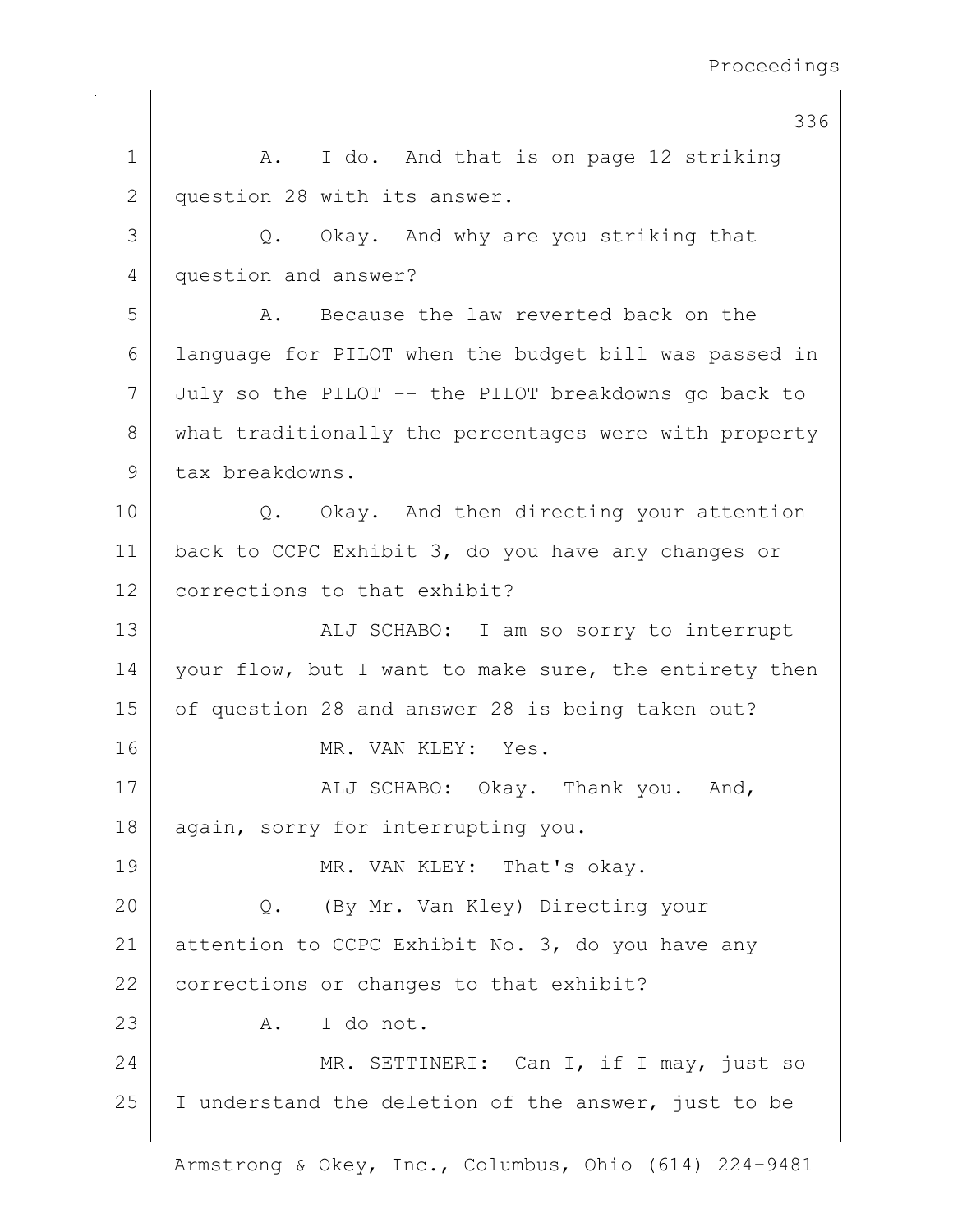```
337
1 clear, was that page 12, lines 9 through 18 and
2 that's CCP Exhibit 2?
 3 MR. VAN KLEY: Yes. Page 12, lines 9
4 through 18, are struck.
5 MR. SETTINERI: And I will just ask the
6 question now, will -- as well what -- page 6, lines
7 | 10 through 14. Again, that's page 6, lines 10
8 through 14.
9 MR. VAN KLEY: Yes.
10 Q. (By Mr. Van Kley) Ms. Vonderhaar, would
11 you go to page 6 of CCPC Exhibit No. 2 and tell me
12 whether you would like to delete lines 10 through 14.
13 A. Yes, I would.
14 | Q. Okay.
15 | MR. SETTINERI: One last question, I may
16 have missed it, the reference, Jack, to the name that
17 | was added to CCP Exhibit 2, did I hear that properly,
18 the name was Johnson?
19 | MR. VAN KLEY: Jackson -- or Johnson.
20 A. It's Johnson. So on the solar array map
21 it is -- that is put forward by Open Roads, it is
22 underneath the array. The Johnson family has made it
23 clear to me they should not be in the array and they
24 want to make sure it was noted that it made our map
25 and it wasn't on our map as far as the Citizens
```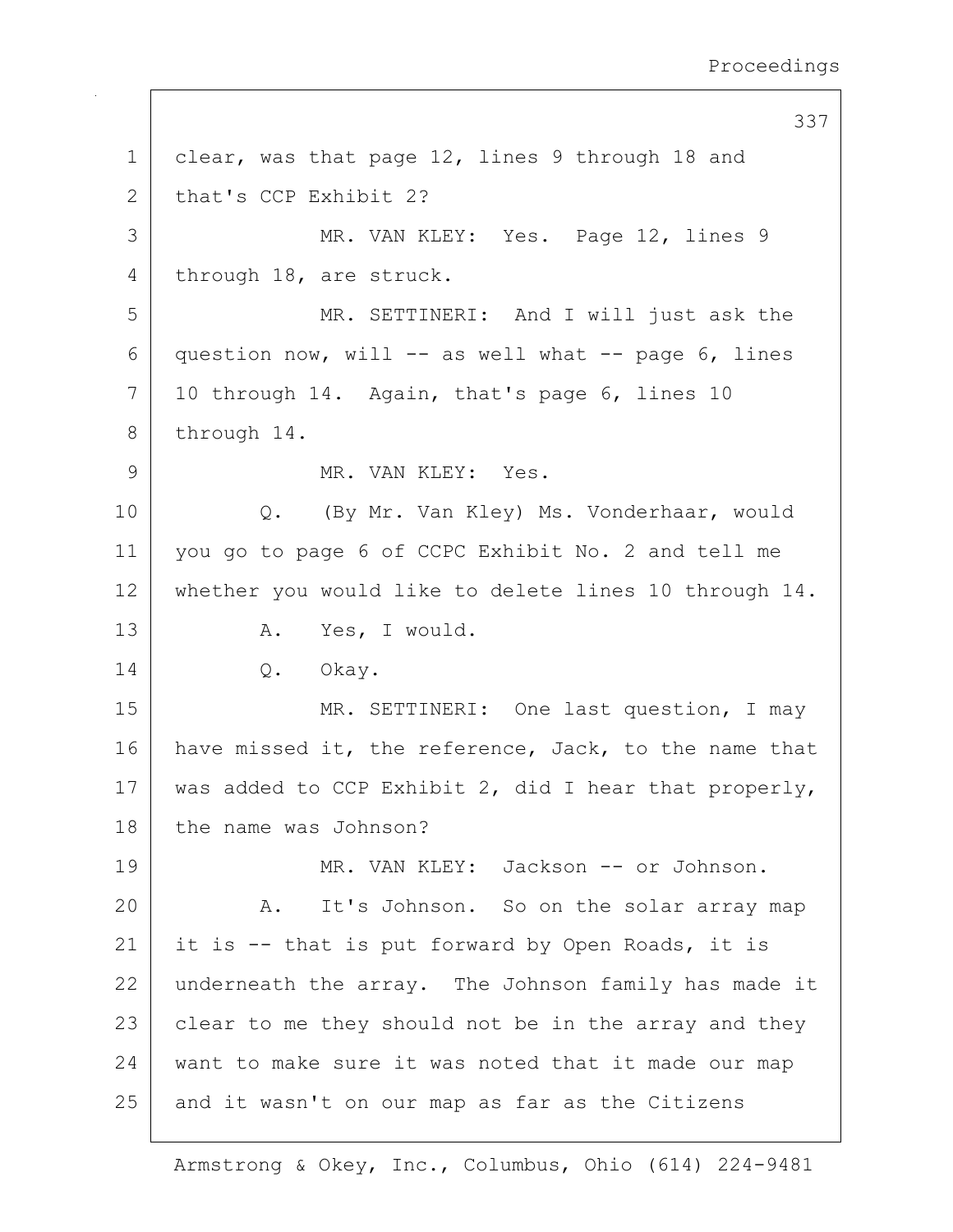338 1 | group. We didn't get them marked. 2 MR. SETTINERI: Your Honor, to protect 3 the record I will have to move to strike the entirety 4 of that answer. It was based on hearsay and 5 unsolicited. 6 ALJ SCHABO: Yeah. I mean, you can 7 explain that in response to questions but not when we  $8$  are striking testimony, so we will strike that. 9 Q. (By Mr. Van Kley) All right. With regard 10 to CCPC Exhibits 2 and 3, if you were to be asked the 11 same questions today that you were asked at the time 12 you wrote and prepared this testimony, would your 13 answers be the same today? 14 A. Yes. 15 | MR. VAN KLEY: At this time, your Honor, 16 the witness is ready for cross-examination. 17 | ALJ SCHABO: Thank you, Mr. Van Kley. 18 | Mr. Settineri, would you like to begin? 19 MR. SETTINERI: Yes, I would like to, 20 thank you, your Honor. First thing I would like to 21 do is some brief voir dire because we do have a 22 pending motion to strike. Some of that motion is no 23 longer relevant given the withdrawal of certain 24 pieces of the testimony, but if I may conduct a brief 25 voir dire, please.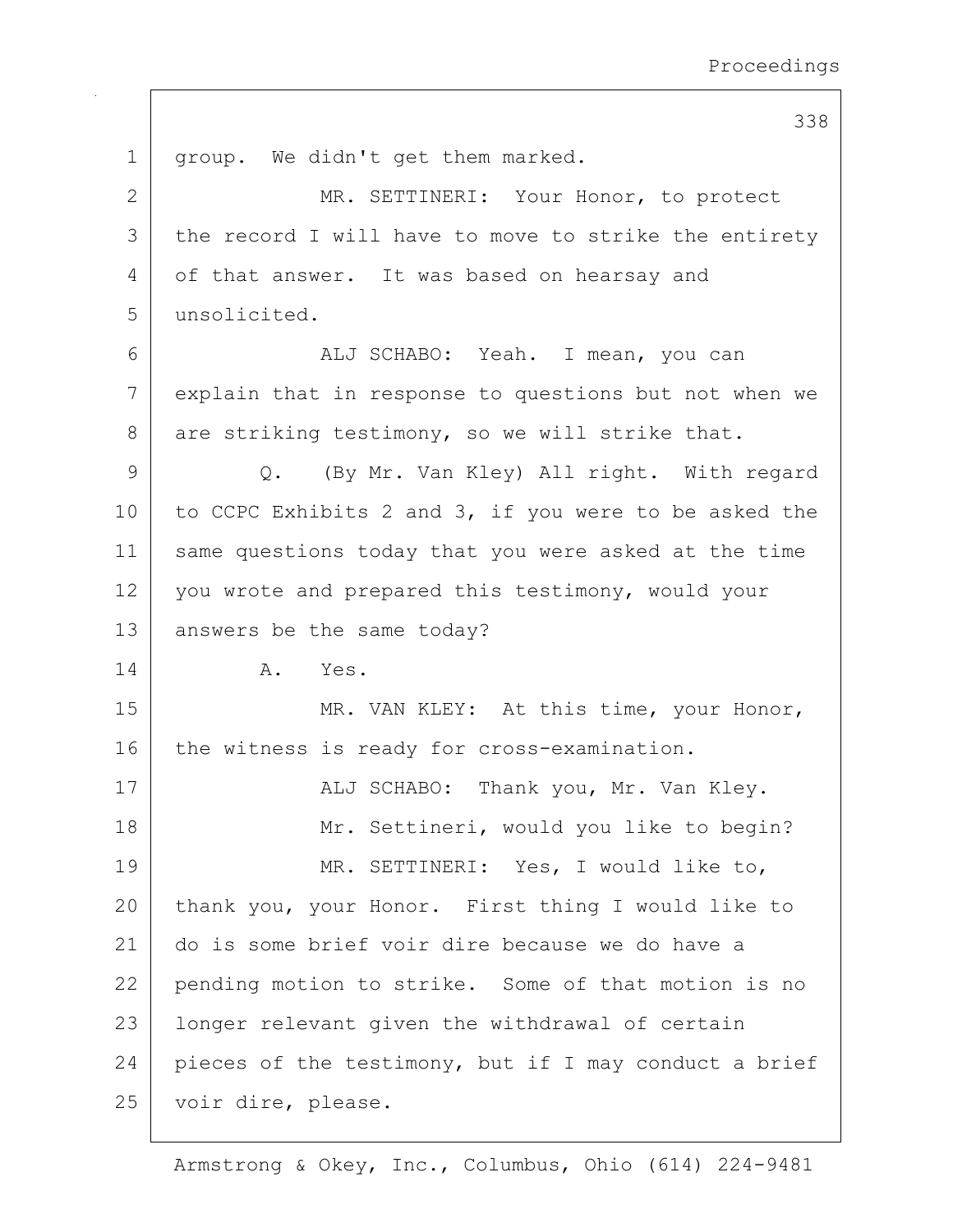|              | 339                                             |
|--------------|-------------------------------------------------|
| $\mathbf 1$  | ALJ SCHABO: Yes.                                |
| $\mathbf{2}$ |                                                 |
| 3            | VOIR DIRE                                       |
| 4            | By Mr. Settineri:                               |
| 5            | Good morning, Ms. Vonderhaar.<br>Q.             |
| 6            | Good morning.<br>Α.                             |
| 7            | You have no formal training in biology,<br>Q.   |
| $8\,$        | correct?                                        |
| 9            | A. Correct.                                     |
| 10           | And you have no formal training in<br>Q.        |
| 11           | criminology, correct?                           |
| 12           | Α.<br>Correct.                                  |
| 13           | You have no formal training in<br>$Q$ .         |
| 14           | environmental science, correct?                 |
| 15           | Correct.<br>Α.                                  |
| 16           | And you attended college for one year but<br>Q. |
| $17$         | have no degree post high school, correct?       |
| 18           | No degree.<br>Α.                                |
| 19           | And you are not testifying as an expert<br>Q.   |
| 20           | in this case, correct?                          |
| 21           | Correct.<br>Α.                                  |
| 22           | You have not taken any classes on tax<br>Q.     |
| 23           | law, correct?                                   |
| 24           | Correct.<br>Α.                                  |
| 25           | You have never worked in the solar<br>Q.        |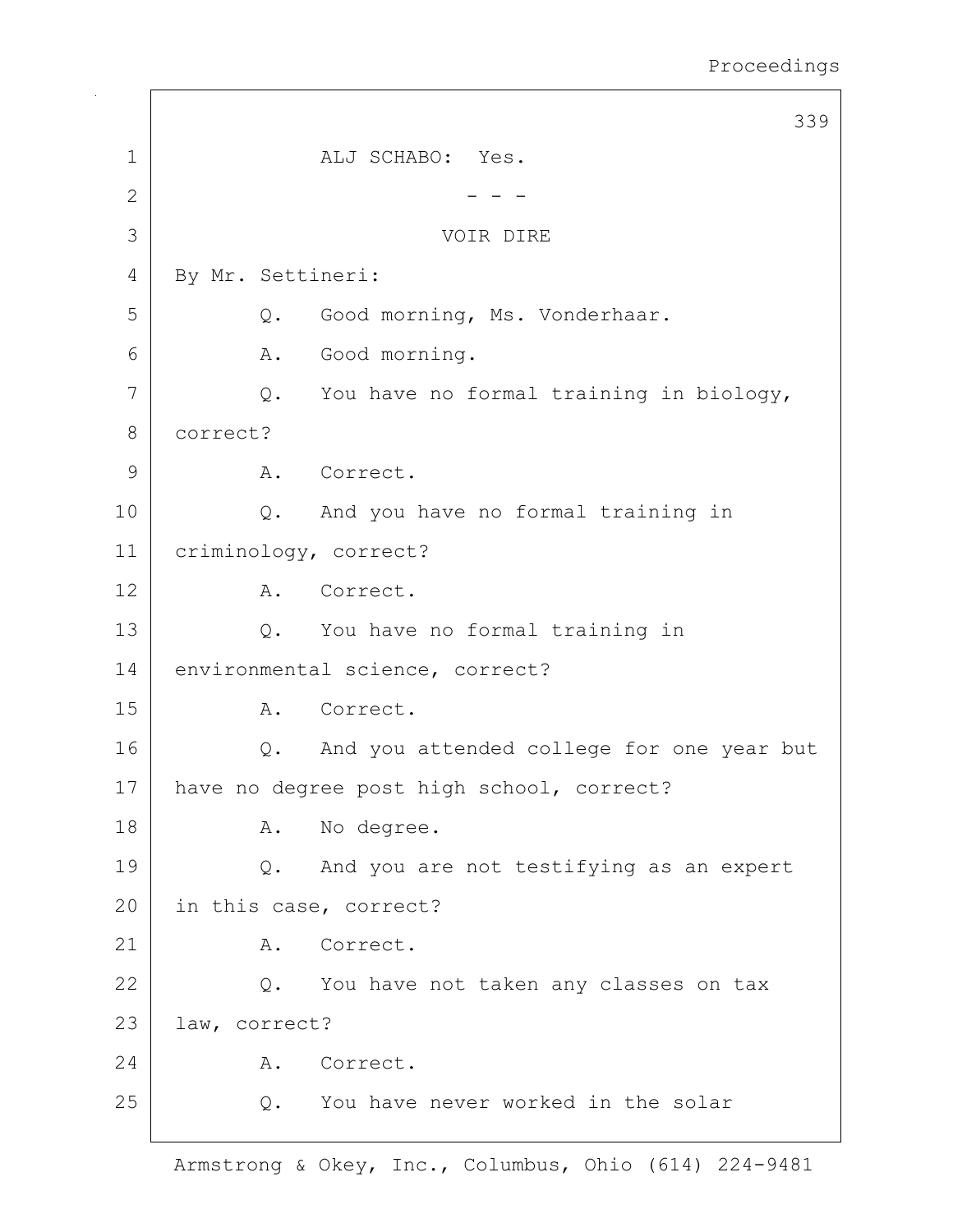1 | industry, correct? 2 A. Correct. 3 Q. You don't know whether EMF will impact 4 the GPS on the farm equipment, correct? 5 A. Well, in the past week I've reached out  $6$  to an expert who has explained to me that it will, 7 Dr. Fulton at Ohio State, so he has gone over what 8 the impact will be to our farming operation. It's 9 new information to me but -- but that's where I have 10 | gained my knowledge from in the last week. 11 Q. Okay. 12 MR. SETTINERI: Your Honor, I would move 13 to strike that answer in its entirety given that it 14 | was based entirely on hearsay. 15 ALJ SCHABO: Your voir dire isn't 16 evidence, so we will let it stand. 17 | MR. SETTINERI: Thank you. 18 Q. (By Mr. Settineri) As of -- you recall 19 being deposed, correct -- 20 A. Correct. 21 Q. -- previously? And you recall being 22 deposed in June of this year, correct? 23 A. Yes. 24 O. And you recall as of the date of that 25 deposition, you did not know whether EMF will impact

340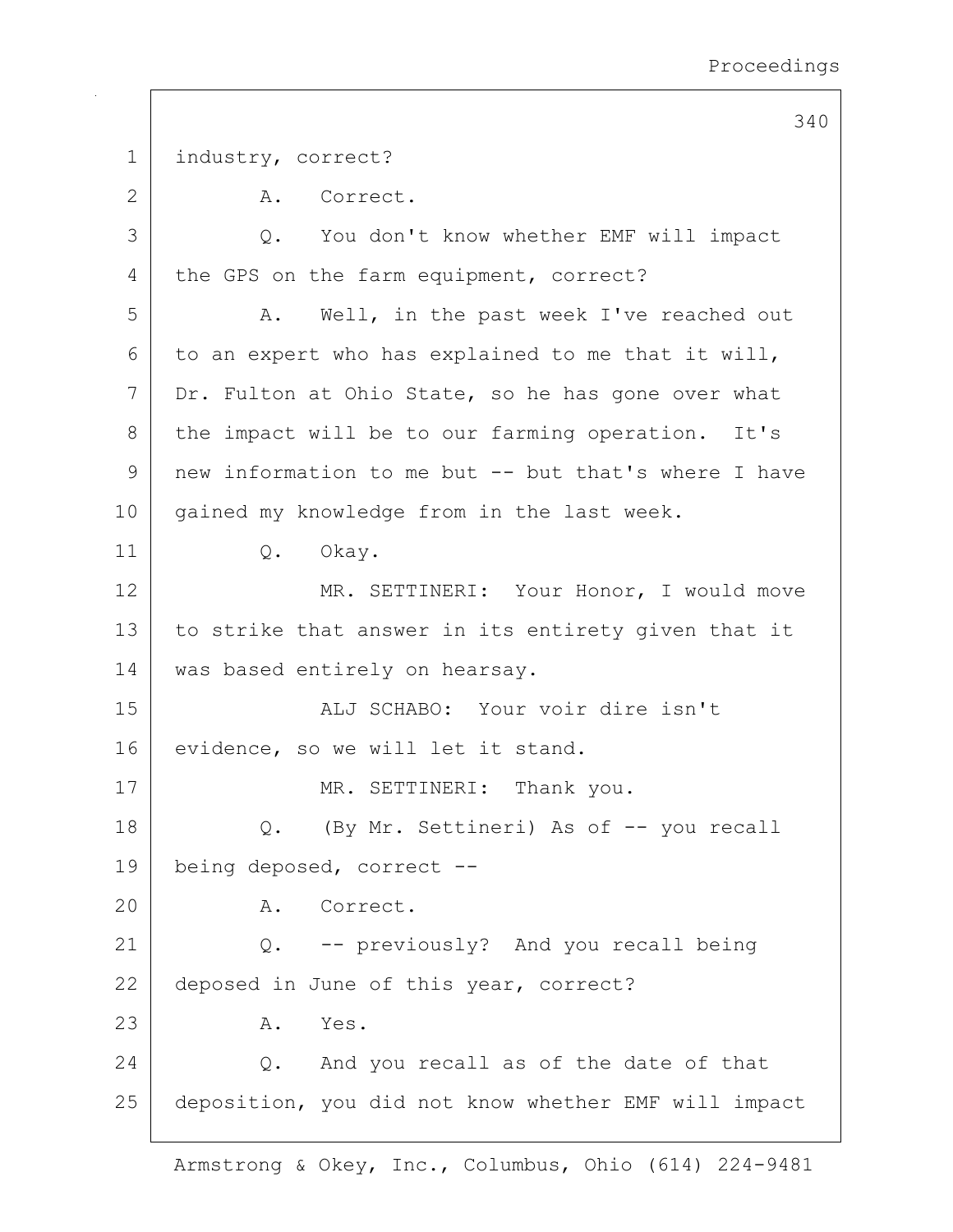341

1 | the GPS on your farm equipment, correct? 2 A. My understanding it would. I just didn't 3 understand how, so I tracked down an expert to answer 4 my questions. 5 Q. Okay. You are not an expert on whether 6 EMF will affect cellphone reception, correct? 7 | A. No. 8 Q. And you don't know what components of the 9 solar panels will emit EMF, correct? 10 | A. So it was explained to me that any energy 11 project puts off electromagnetic forces and the 12 | larger it is the stronger the force is and that it 13 should be a simple equation that should be able to be 14 put forward to us to let us know what the radial 15 impact would be. 16 As far as in our area, we are able to use 17 | our precision agriculture equipment to farm and it 18 requires a minimum of a 3G signal and we barely get 19 that now along with the radio frequencies of 400 to 20 450 megawatts -- megahertz to 900 megahertz and so 21 | that there would be impact to those signals with the 22 | EMF is what Dr. Fulton at Ohio State explained to me. 23 | And then as technology upgrades, we will 24 be forced to those upgrades in our equipment and have  $25$  to have a strong enough signal to match the upgrade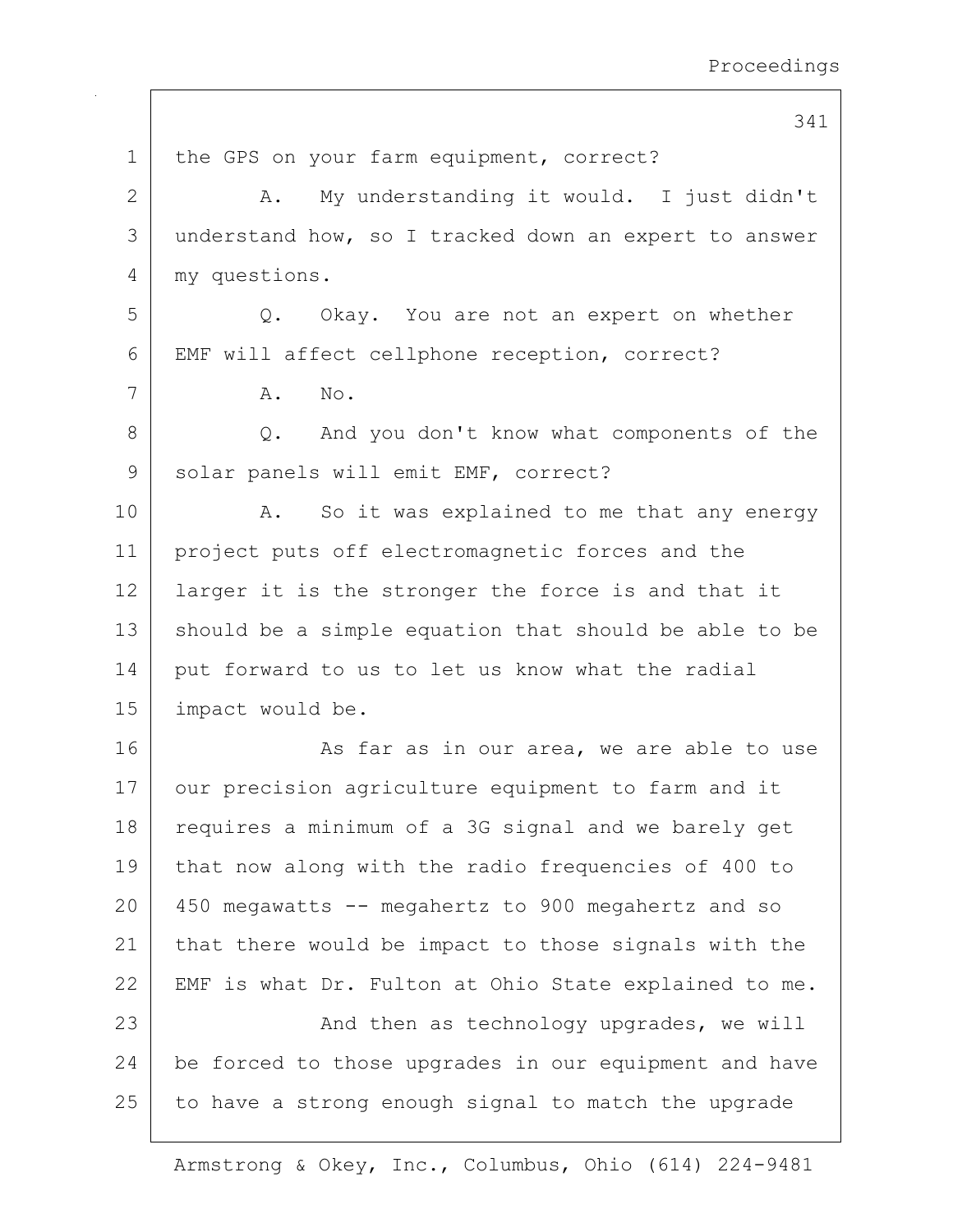1 of the technology as it takes place. 2 Q. Going back to my question, you don't know 3 | what components of the solar panel emit EMF, correct? 4 A. Correct. 5 MR. SETTINERI: Thank you. Now, that 6 concludes my voir dire, your Honor. 7 | ALJ SCHABO: Thank you, Mr. Settineri. 8 MR. SETTINERI: Go back to my pending 9 | motion to strike, if I may. 10 ALJ SCHABO: You may. 11 | MR. SETTINERI: As you -- as we have 12 previously filed, we would move to strike certain 13 portions of Ms. Vonderhaar's testimony starting with 14 CP -- CCP Exhibit 2. First motion to strike would be 15 at answer 13, page 5, lines 13 to 17. If you look at 16 this statement, it is clearly presenting a conclusion 17 | that "The application fails to adequately evaluate 18 and protect against adverse effects of 19 electromagnetic fields from the solar equipment." 20 Ms. Vonderhaar though on -- we saw on voir dire could 21 | not identify what parts of the solar panels, if any, 22 emit EMF. She also is clear she is not qualified to  $23$  opine on EMF, and she stated also she is not an 24 expert. Therefore, that this language here should be 25 stricken.

342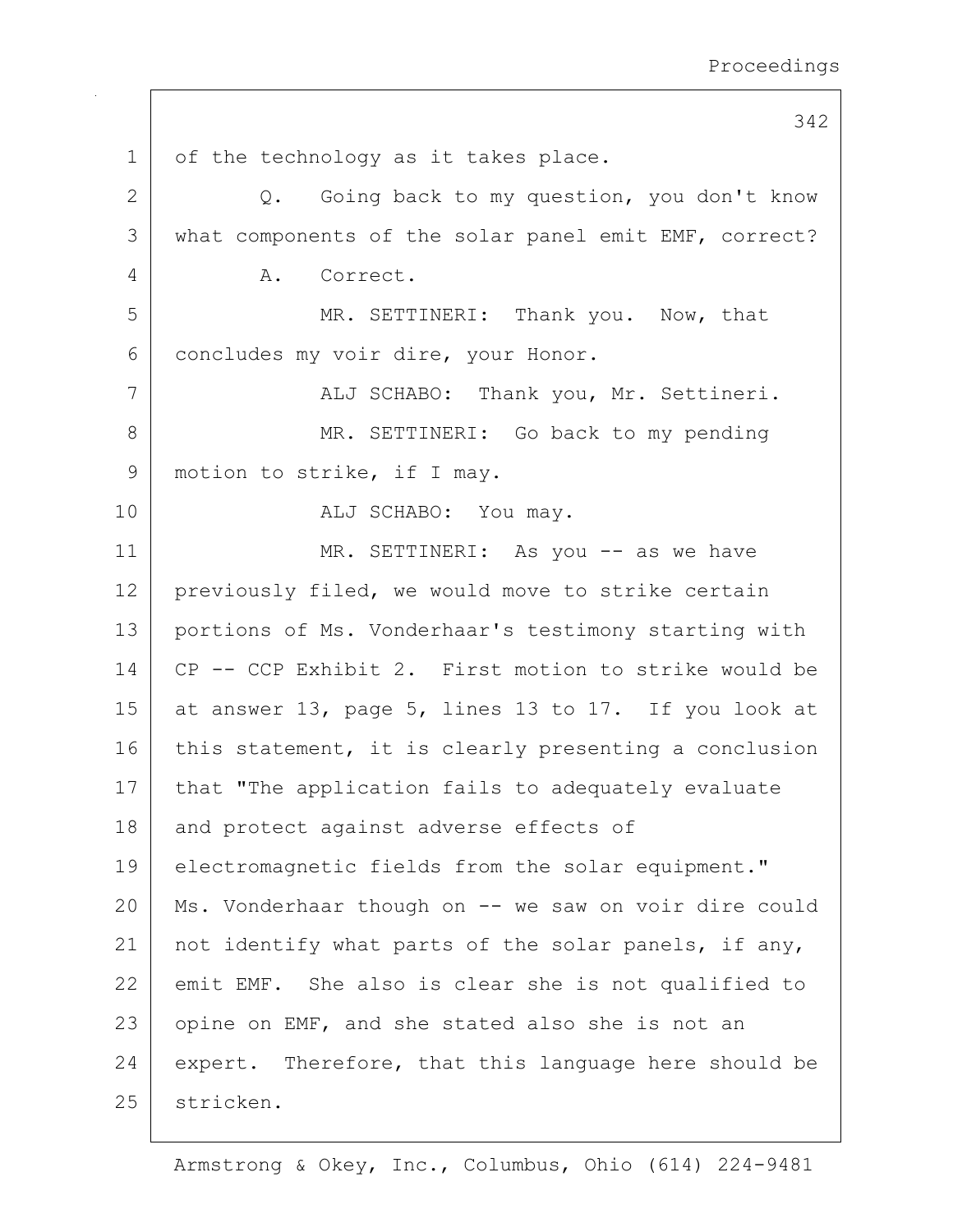|             | 343                                                   |
|-------------|-------------------------------------------------------|
| $\mathbf 1$ | I would also note regardless that the                 |
| 2           | very -- page 4 top at line 2 states "We are concerned |
| 3           | about a number of issues, including the following."   |
| 4           | Regardless that it says "we are concerned," this      |
| 5           | testimony contains a clear conclusion that could be   |
| 6           | used on brief. And so to protect the record, because  |
| 7           | it is a conclusion, it should be stricken because she |
| 8           | is not qualified to give that opinion.                |
| 9           | ALJ SCHABO: Mr. Van Kley.                             |
| 10          | MR. VAN KLEY: Yes, your Honor. As                     |
| 11          | counsel has just admitted, the preface of answer 13   |
| 12          | is that the Concerned Citizens are concerned about a  |
| 13          | number of issues that include the issue in sub-answer |
| 14          | m about EMFs, so it's not offered as an expert        |
| 15          | opinion. It's simply offered as -- as a concern by    |
| 16          | the Citizens concerning the project and its effects   |
| 17          | on them.                                              |
| 18          | MR. SETTINERI: Your Honor, if I may.                  |
| 19          | ALJ SCHABO: You may.                                  |
| 20          | MR. SETTINERI: I would just note that                 |
| 21          | that answer at line 13 says "protect against adverse  |
| 22          | effects of electromagnetic fields." It clearly        |
| 23          | assumes a foundation there are adverse effects of     |
| 24          | electromagnetic fields in the equipment. So, again,   |
| 25          | it is a conclusion, regardless of the preface to the  |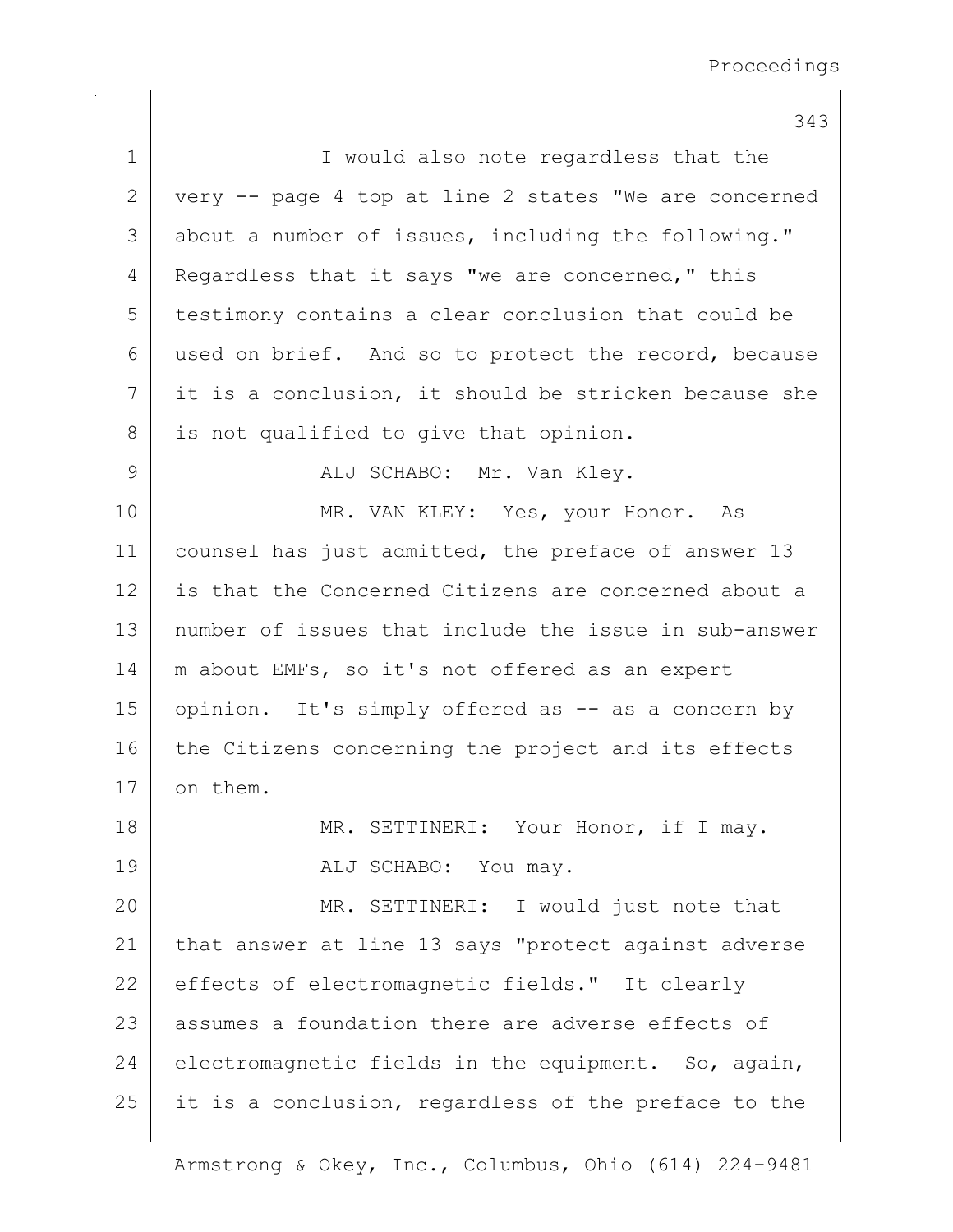```
344
```
1 | question. These are issues; for example, if you look  $2$  at the top of page 5 part h there is a statement that 3 "The Project will displace deer and other wildlife." 4 That's more than -- that's a statement and 5 conclusion, not a concern.

6 MR. VAN KLEY: Well, if you read the  $7$  preface together with the  $-$ - with m, that's not what 8 it's saying. It says we are -- basically it says we 9 are concerned that the application fails to 10 adequately evaluate and protect against EMFs. It's 11 just expressed as a concern and the -- the Board can 12 admit it for limited purposes -- for the limited 13 purpose of simply expressing the Concerned Citizens' 14 concern rather than admitting it for its value as an 15 expert opinion and if  $--$  if the ruling is based on  $--$ 16 on that grounds, then it's admissible for that 17 limited purpose.

18 MR. SETTINERI: Your Honor, if I may, the 19 | key phrase at the line 2, page 4 is "We are concerned 20 about a number of issues." What are the issues? The 21 | issues are presented. So the issues in here is 22 clearly a conclusion so that's why it should be 23 stricken. She is just not qualified. If they wanted 24 to put an expert on, they could have got an expert,  $25$  and they didn't.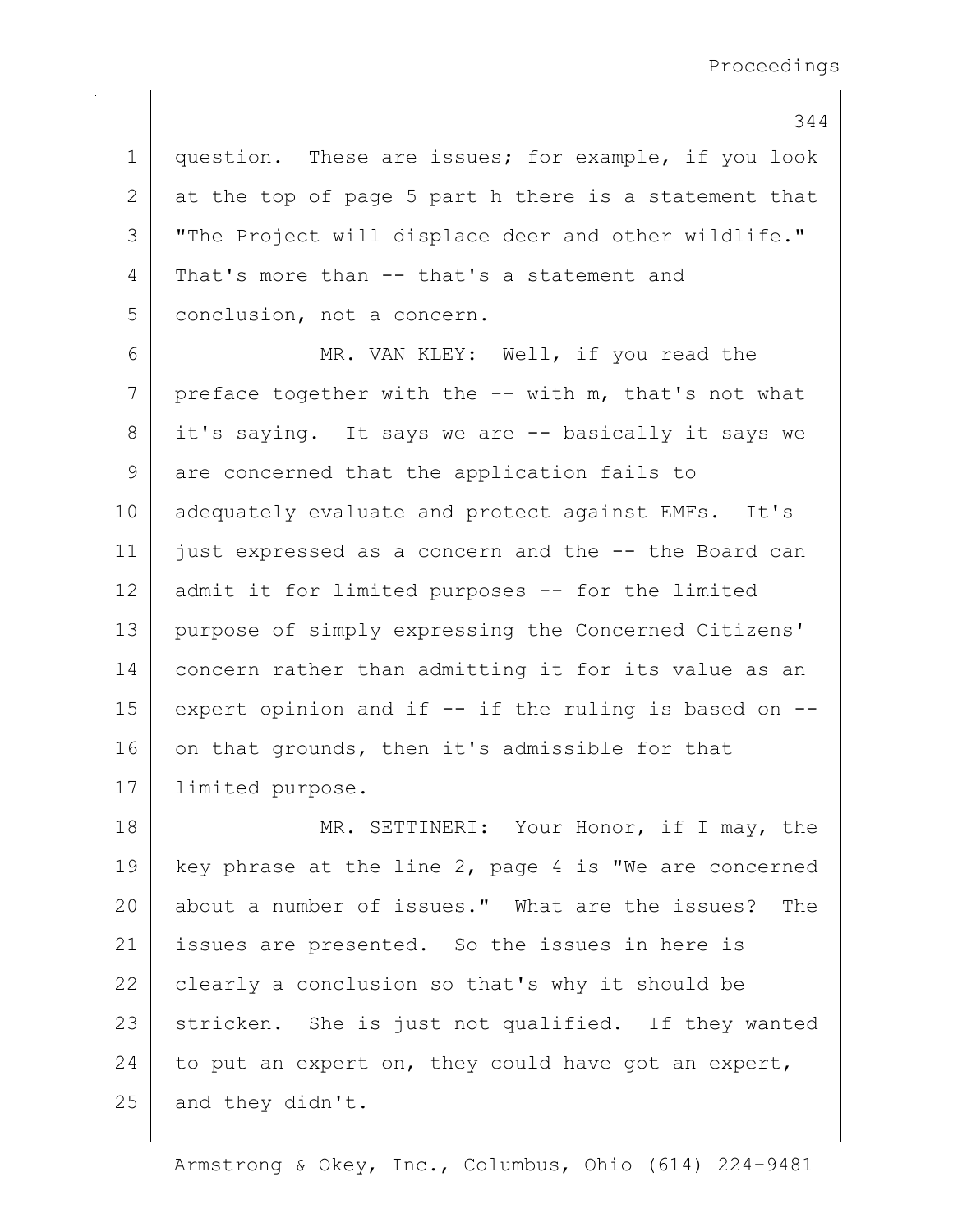345 1 ALJ SCHABO: Is your concern that it's 2 stated in a -- as an observational conclusion? 3 MR. SETTINERI: It's stated as a 4 conclusion, that is correct. Yes, that is very much 5 my concern. 6 ALJ SCHABO: Okay. But the Rules of 7 Evidence allow a layperson to express their own 8 | observational conclusions. 9 MR. SETTINERI: But she's made no 10 observational conclusion here. 11 | ALJ SCHABO: It is an illustrious --12 motion to strike is denied. I think it's an 13 illustrative list of the worries of the Concerned 14 | Citizens. It may be stated in a conclusory fashion, 15 | but I don't think it's stated as an expert 16 conclusion. You know, to the degree briefing would 17 | set that out as a legal conclusion, the Commission 18 can recognize that error and treat it as such. But I 19 won't strike that portion of the testimony. 20 MR. SETTINERI: Your Honor, excuse me, 21 moving on the second part that same answer we have a 22 similar concern at page 6, lines 6 to 7, where, 23 | again, we have testimony that presents a conclusion 24 with no foundation. It states "The application does 25 | not evaluate and protect against increased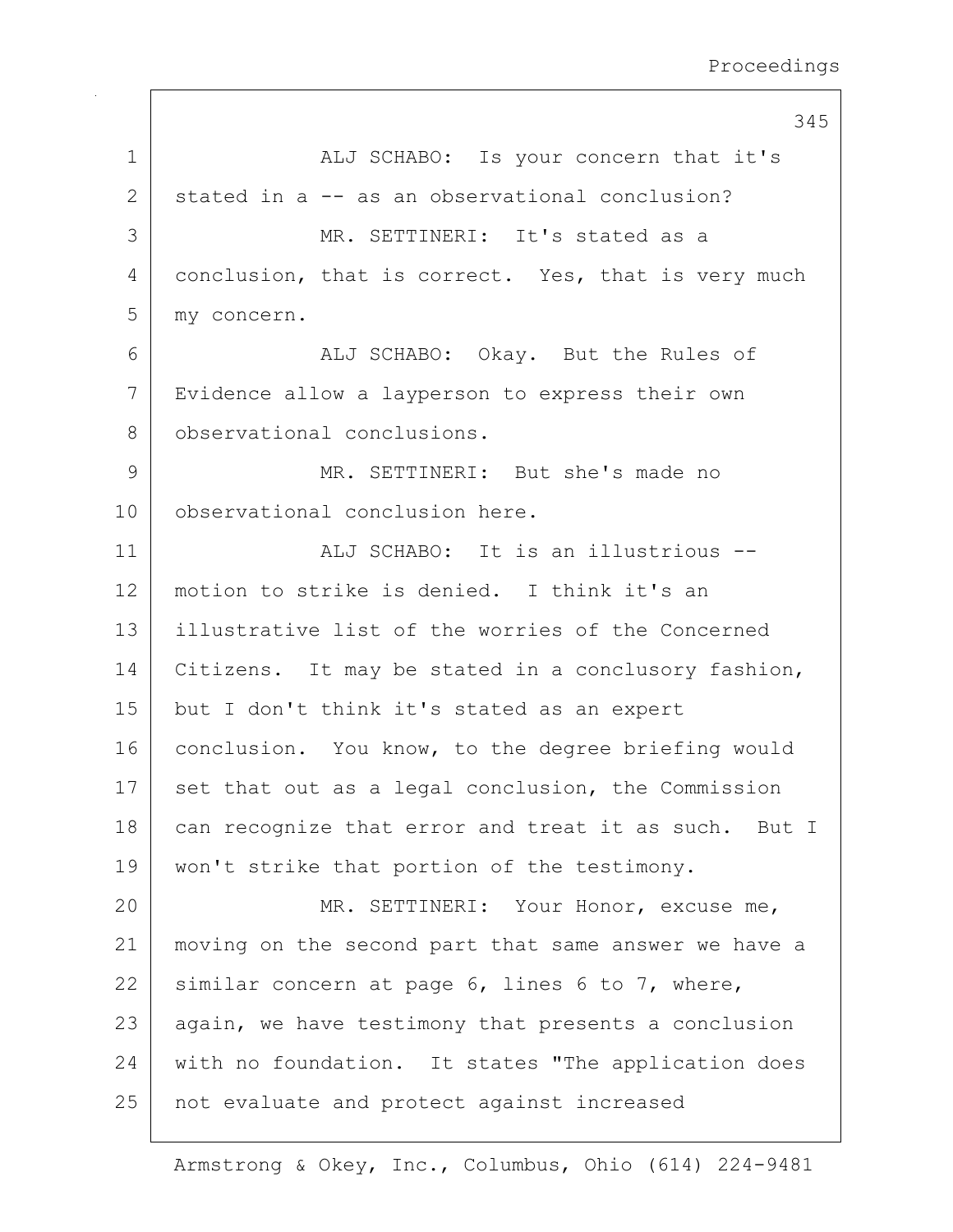346 1 | temperatures resulting from the Project's solar 2 panels." So, again, we are assuming a foundation 3 | that there will be increased temperatures resulting 4 from the project panels. She's not qualified to make  $5$  that foundational observation by any means. And, 6 again, it's more than a concern. It's a concern 7 about an issue that's being presented as there will 8 be increased temperatures resulting from the 9 project's solar panels with no foundation. She's not 10 | familiar. She doesn't have the expertise. That 11 sentence should be stricken. 12 | REALU SCHABO: Mr. Van Kley. 13 MR. VAN KLEY: Our response to this part 14 of the motion to strike is the same as our response 15 | to the last part of the motion to strike. 16 ALJ SCHABO: I think based on the same 17 reasons, that this motion to strike will also be 18 denied. Again, I'll just caution all parties not to 19 use this in your brief as some kind of legal 20 conclusion that the Board is somehow obligated to 21 accept, but it certainly stays in as one of the 22 concerns of the intervenor. 23 | MR. SETTINERI: Moving on, your Honor, we 24 would withdraw the part of our motion to strike that 25 was previously -- as to the testimony on the PILOT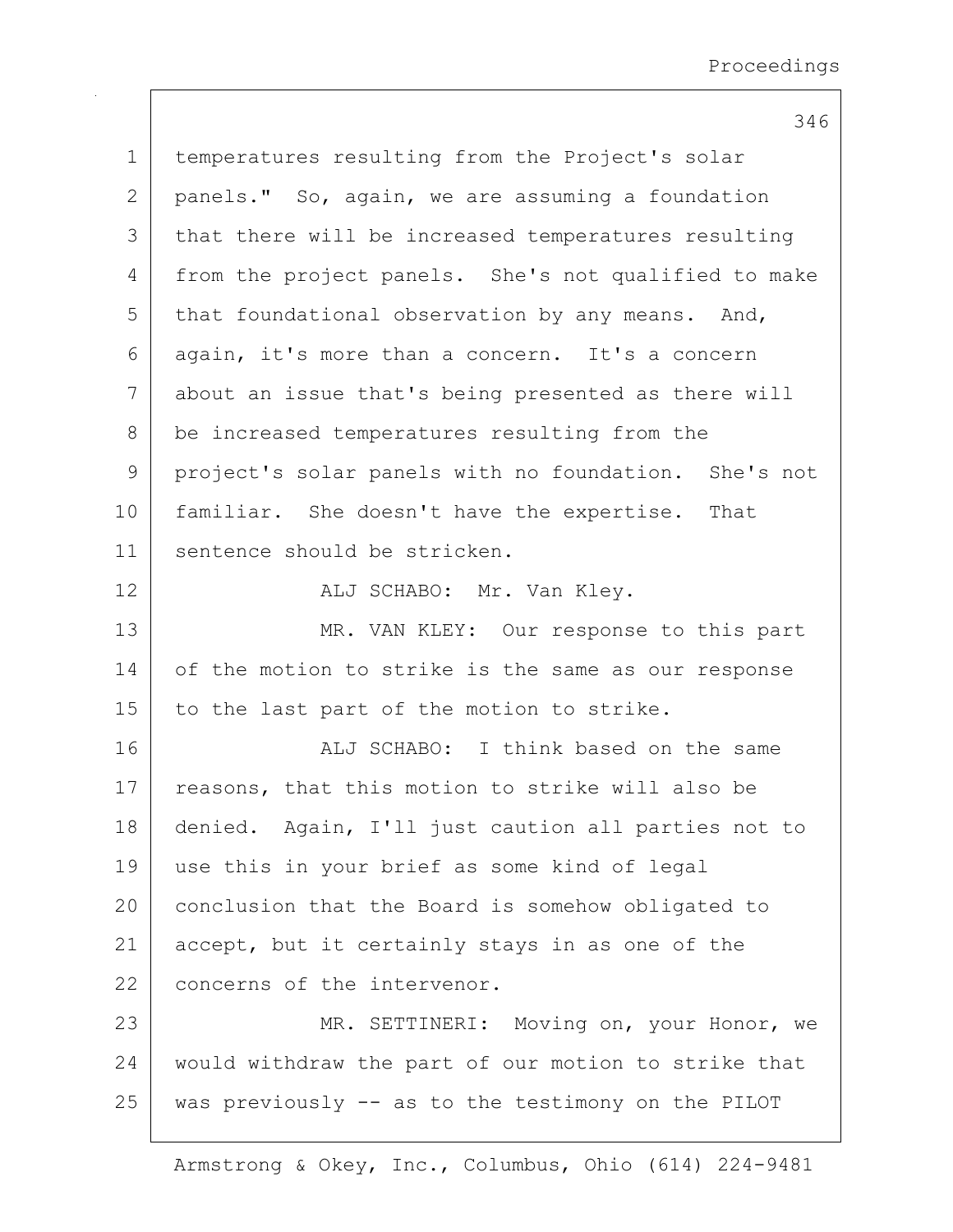347

1 that was withdrawn. 2 ALJ SCHABO: Okay. 3 MR. SETTINERI: The last motion to strike 4 I have here, and that was listed in our brief, I am 5 | going to modify it slightly, your Honor. 6 ALJ SCHABO: Okay. 7 MR. SETTINERI: If we turn to -- this 8 | will be the supplemental testimony CCP Exhibit 3. 9 There we would withdraw our motion to strike the 10 answer 7 up until the  $-$ - close to the end of line 5, 11 page 5, but we would continue our motion to strike  $12$  the sentence that begins at the end of line 5 13 continuing to the -- through line 8 and that sentence 14 | starts with "Fourth," in its entirety reads "Fourth, 15 because the county lacks the funding necessary to 16 hire the deputies necessary to patrol the Project 17 | Area, the Applicant should be required to provide the 18 county with the funding necessary to hire a deputy 19 for that purpose." 20 Specifically as to that answer, your 21 | Honor, there has been no foundation the county lacks  $22$  the funding necessary. Nowhere in the testimony does  $23$  she mention that, and she also doesn't mention 24 anywhere in the testimony about having experiences 25 with the EMS. So, therefore, it would be based on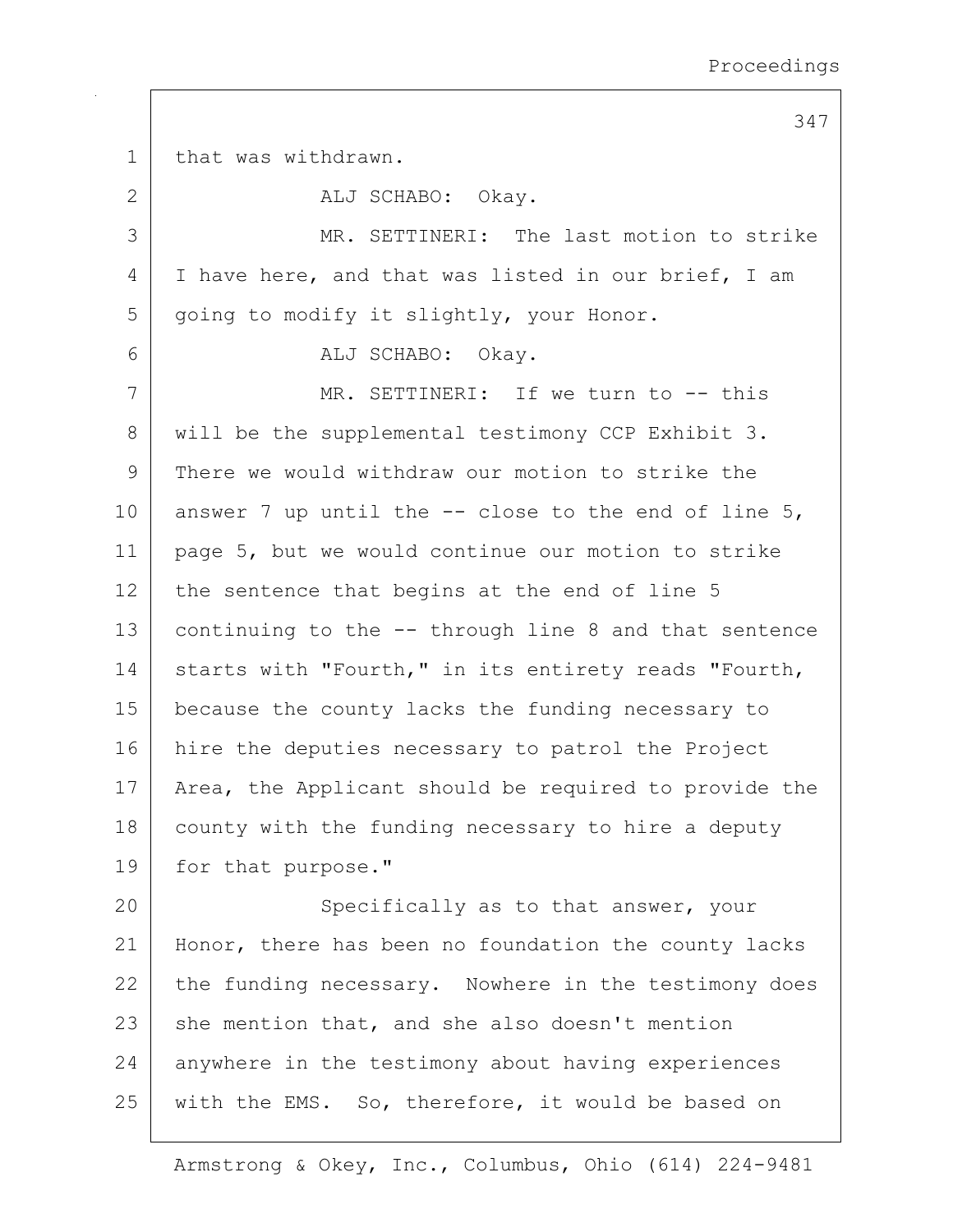1 | speculation and should be stricken. 2 | ALJ SCHABO: Mr. Van Kley. 3 MR. VAN KLEY: Yes, your Honor. I think 4 it's telling that counsel did not do any voir dire on 5 Ms. Vonderhaar with respect to this portion of the 6 answer on page 5 of the supplemental testimony 7 because she does have the background necessary to 8 testify about the subject matter of the testimony 9 that is sought to be struck. 10 She's a member of a local community. 11 She's very much involved in a local community. She 12 is familiar with emergency services in the local 13 community. And she -- she has the information that 14 provides her with the background necessary to make 15 | the statement that is the subject of this motion to 16 strike. 17 The fact that counsel did not ask her any 18 questions in an attempt to show that she had no 19 background is -- is pretty revealing because counsel 20 took Ms. Vonderhaar's deposition concerning this 21 exhibit and, as a result, knows that she has the 22 requisite information, background to issue this 23 testimony. 24 MR. SETTINERI: Your Honor, No. 1, I 25 strongly disagree with that last representation about

Armstrong & Okey, Inc., Columbus, Ohio (614) 224-9481

348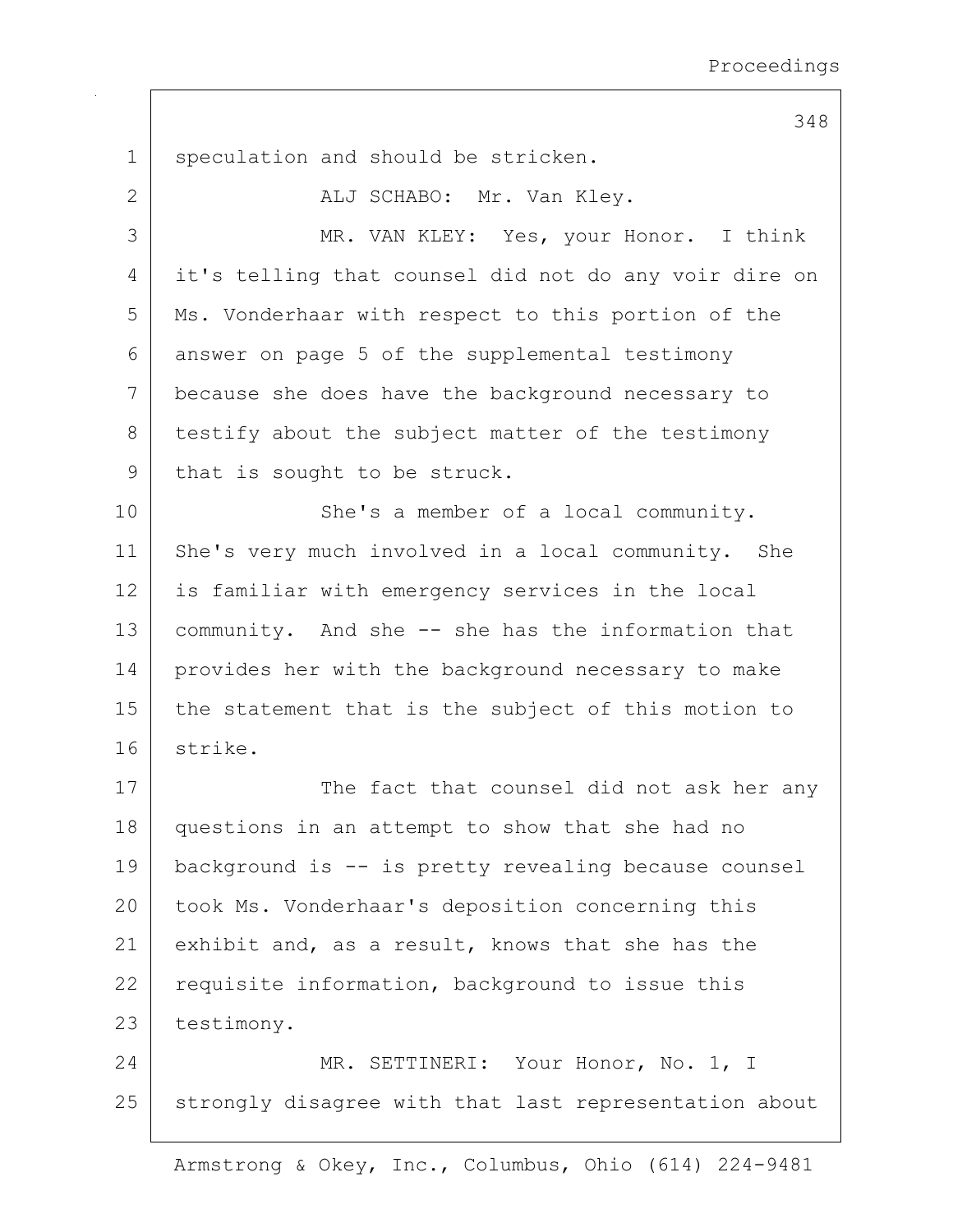349

| $\mathbf 1$   | what I know and don't know. Counsel is not            |
|---------------|-------------------------------------------------------|
| $\mathbf{2}$  | testifying. It was the obligation for the witness to  |
| 3             | have that background in that testimony. It is a       |
| 4             | speculative statement. There is -- nowhere in the     |
| 5             | testimony mentions that she has any knowledge of the  |
| 6             | funding and what's necessary. Therefore, the burden   |
| 7             | was on them. They didn't do it. It should be          |
| $8\,$         | stricken.                                             |
| $\mathcal{G}$ | ALJ SCHABO: You're moving to strike the               |
| 10            | entirety of the sentence.                             |
| 11            | MR. SETTINERI: Just that -- yes.                      |
| 12            | ALJ SCHABO: What if the clause bracketed              |
| 13            | by commas is stricken but the statement that "Fourth, |
| 14            | the Applicant should be required to provide the       |
| 15            | county with funding necessary to hire a deputy        |
| 16            | period" was to remain?                                |
| 17            | MR. SETTINERI: I'm fine with that.                    |
| 18            | ALJ SCHABO: Mr. Van Kley?                             |
| 19            | MR. VAN KLEY: Your Honor, that certainly              |
| 20            | is a worthy compromise, but Ms. Vonderhaar does know  |
| 21            | that the county lacks the funding necessary to hire   |
| 22            | the deputies necessary to patrol the project area.    |
| 23            | That is a fact that is extremely well known in that   |
| 24            | community because it is already true that the         |
| 25            | deputy -- that if you make an emergency call in the   |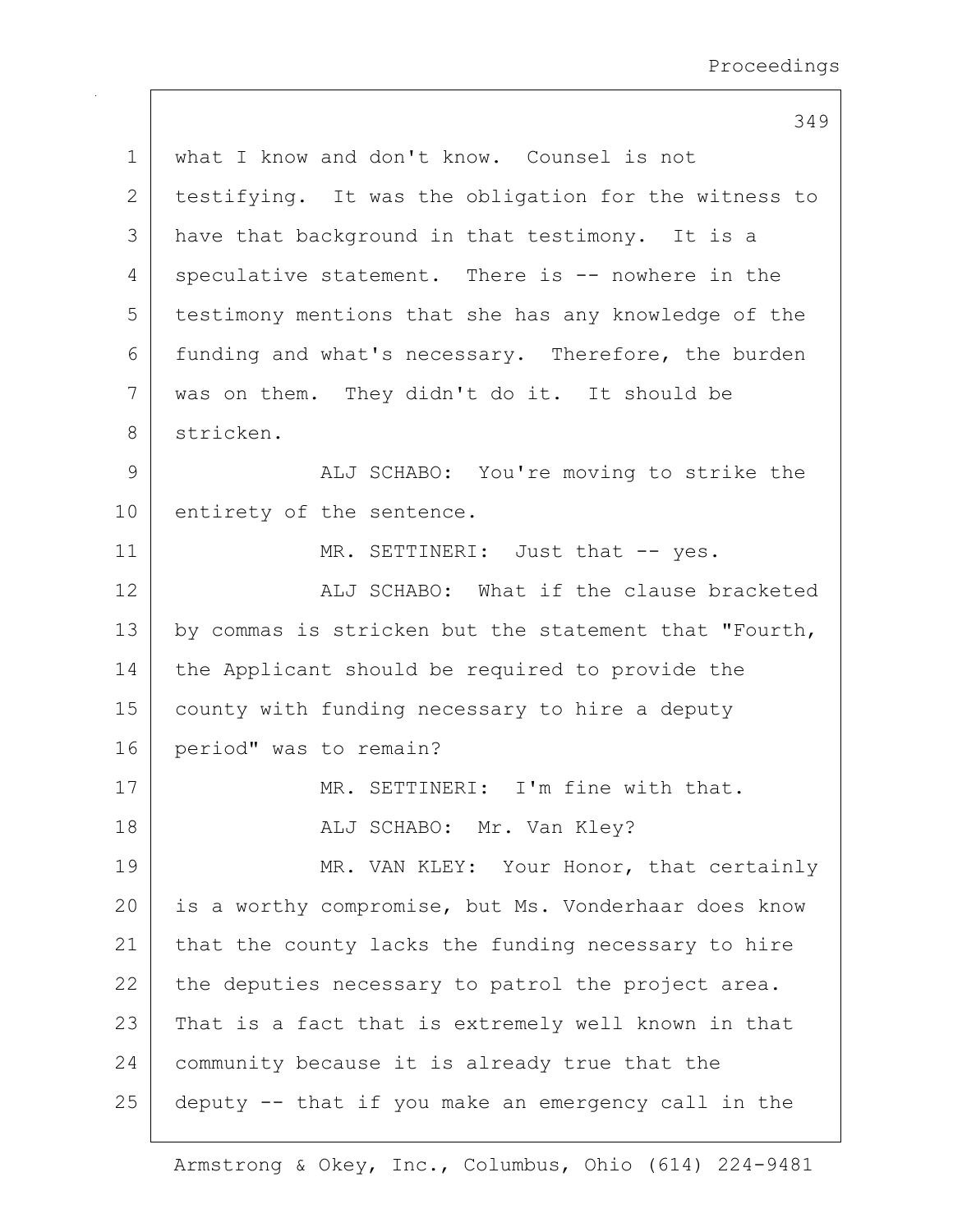350  $1$  area around the project area, it takes a really long 2 time to respond. Ms. Vonderhaar knows that from her 3 personal experience; and, therefore, she is qualified 4 to  $-$  to make  $-$  make the statement in the first half 5 of that sentence as counsel well knows because she 6 made the same statement in her deposition last week. 7 | MR. SETTINERI: I disagree. 8 | ALJ SCHABO: Ms. Vonderhaar, do you work 9 for the county? 10 | THE WITNESS: I do not. 11 | ALJ SCHABO: Are you familiar with the 12 treasurer's books and balances? 13 THE WITNESS: As far as recently, the 14 Commissioners had denied the funding to be available 15 to hire additional officers. We currently have two 16 on the road at any one time. 17 | ALJ SCHABO: And they -- they denied the 18 | funding in what context? 19 THE WITNESS: For picking up an 20 additional officer earlier this summer. So for us 21 incidents where there is traffic incidents that  $22$  are  $-$  for us specifically we had an incident where 23 | we waited 45 minutes for someone to show up to direct 24 traffic while we were helping someone whose tire came 25 | off their truck. That is what they are referencing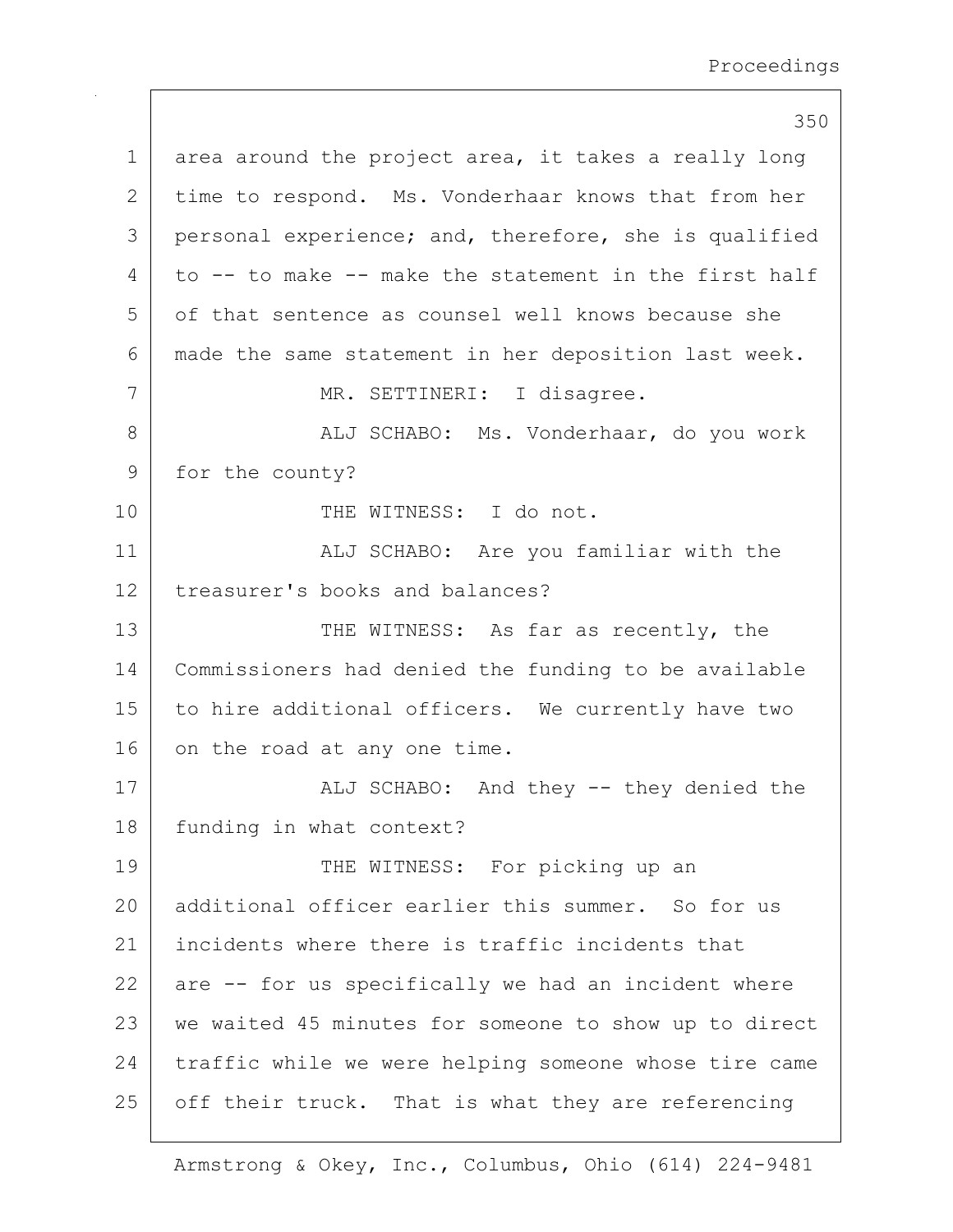351

1 from the deposition. And with that we were on a 2 state route at the base of a hill, people coming 3 south could not see us, the gal was from Michigan 4 with two children in the truck and a horse trailer,  $5$  and I called in on the non  $-$  nonemergency number 6 waiting for assistance to help with traffic. 45 7 minutes passed, still didn't have assistance. My 8 husband is laying in the road working on the truck. 9 I called his college roommate who is the 10 park ranger over Hueston Woods and other parks. He 11 gets me a park ranger to come and direct traffic for 12 | us. And at that point the park officer shows up and 13 | he can't believe what he is seeing and that there has 14 not been an officer out to help us to this point and 15 he starts yelling into his radio for assistance to 16 help direct traffic. 17 So that's just one incident. I can give 18 you more. 19 MR. BORCHERS: Your Honor, if I may, just 20 for consideration of this motion, the Commissioners 21 did agree to hire two new deputies in the last couple  $22$  of weeks so that, in our mind, is a pertinent fact 23 | for you when you are considering this motion. 24 MR. VAN KLEY: Well, that's not evidence  $25$  at all so.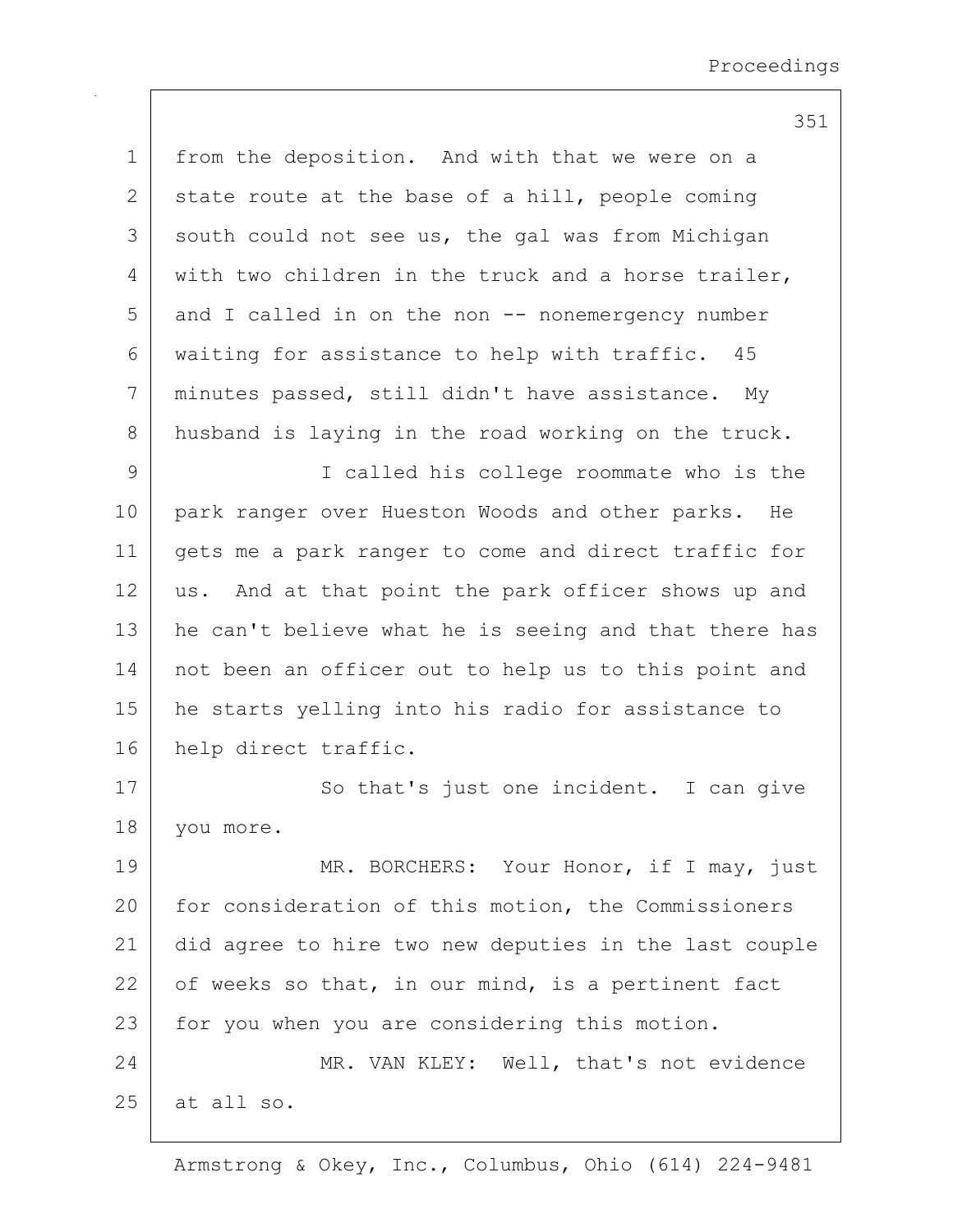352 1 | ALJ SCHABO: Well, neither is our 2 arguments on objections so. 3 MR. BORCHERS: It's in the context of 4 considering this motion, not for evidentiary. 5 ALJ SCHABO: Thank you. 6 MR. VAN KLEY: It has nothing to do with 7 the motion. 8 | ALJ SCHABO: So I am going to offer my 9 compromise once more, and then I am going give my 10 ruling. 11 | MR. SETTINERI: Compromise is fine. 12 | ALJ SCHABO: Do you take the compromise, 13 Mr. Van Kley, or would you like my specific ruling? 14 MR. VAN KLEY: I would like your specific 15 | ruling, your Honor. 16 ALJ SCHABO: Okay. I will strike the 17 clause "necessary to patrol the area"  $-$  I'm sorry, 18 "necessary to patrol the Project Area" and "for that 19 purpose." So the sentence now reads "Fourth, because 20 the county lacks the funding necessary to hire the 21 deputies, the Applicant should be required to provide  $22$  the county with the funding necessary to hire a 23 deputy." There has been no foundation that deputies  $24$  are needed to patrol the project area. 25 MR. VAN KLEY: Okay. Thank you.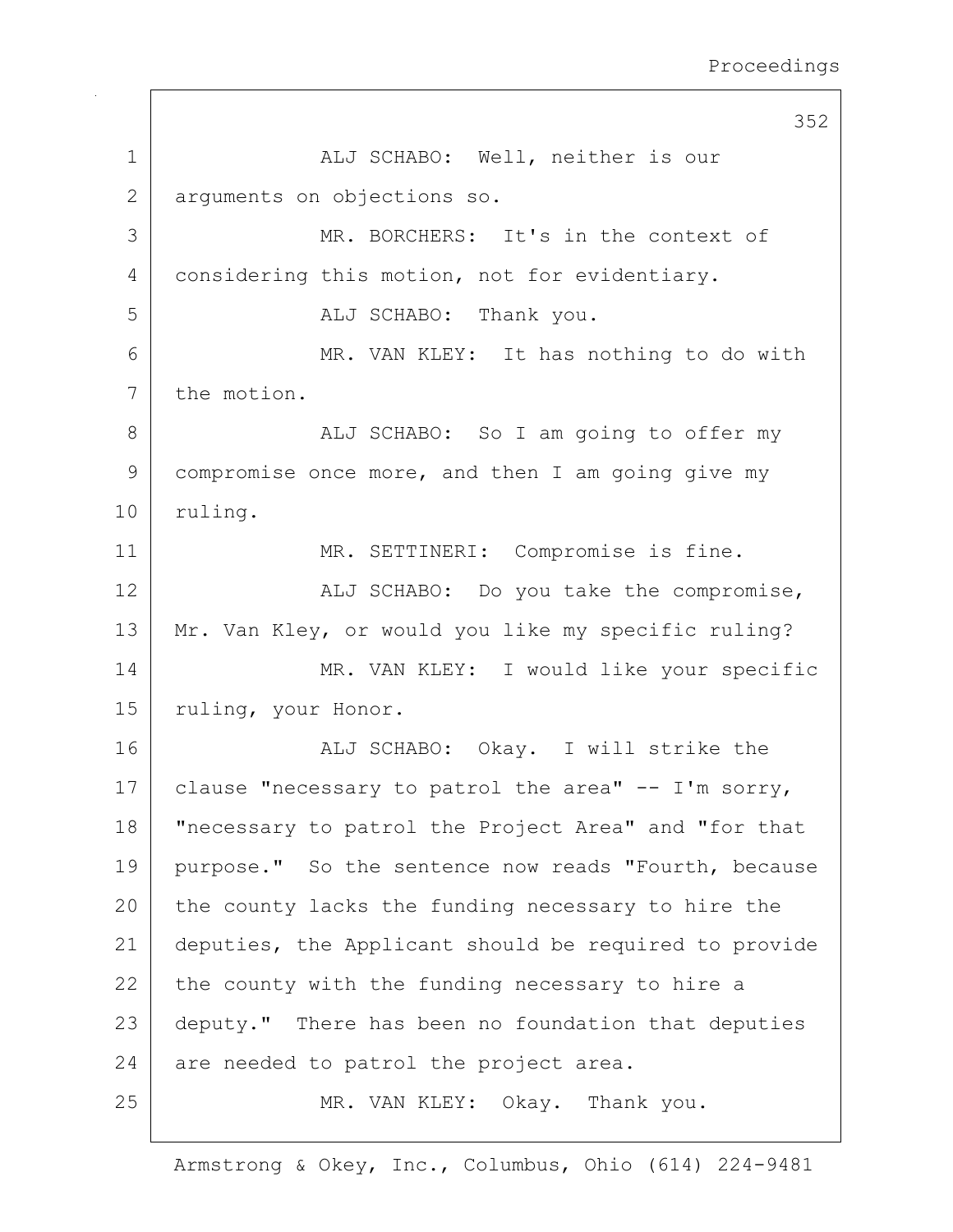|              | 353                                                   |
|--------------|-------------------------------------------------------|
| $\mathbf 1$  | ALJ SCHABO: You're welcome.                           |
| $\mathbf{2}$ | Mr. Settineri, was that the end of your               |
| 3            | motions to strike?                                    |
| 4            | MR. SETTINERI: That's the motions to                  |
| 5            | strike, your Honor. Thank you very much.              |
| 6            | ALJ SCHABO: So we are ready to begin                  |
| 7            | cross-examination?                                    |
| 8            | MR. SETTINERI: Yes, your Honor.                       |
| 9            |                                                       |
| 10           | CROSS-EXAMINATION                                     |
| 11           | By Mr. Settineri:                                     |
| 12           | Q. Starting my cross-examination,                     |
| 13           | Ms. Vonderhaar, you are aware that representatives of |
| 14           | the county are present in this room today, correct?   |
| 15           | I am.<br>A.                                           |
| 16           | And are you aware that the county has<br>Q.           |
| 17           | represented today that funding has been approved to   |
| 18           | hire two new additional deputies for the area?        |
| 19           | MR. VAN KLEY: Objection, your Honor.                  |
| 20           | There is no factual foundation for the premise of     |
| 21           | this question. Just because there is a statement      |
| 22           | made in voir dire as a representation of counsel      |
| 23           | doesn't make it a fact that can be presumed in a      |
| 24           | question asked of this witness. There has been no     |
| 25           | testimony with respect to this so-called fact.        |

 $\Gamma$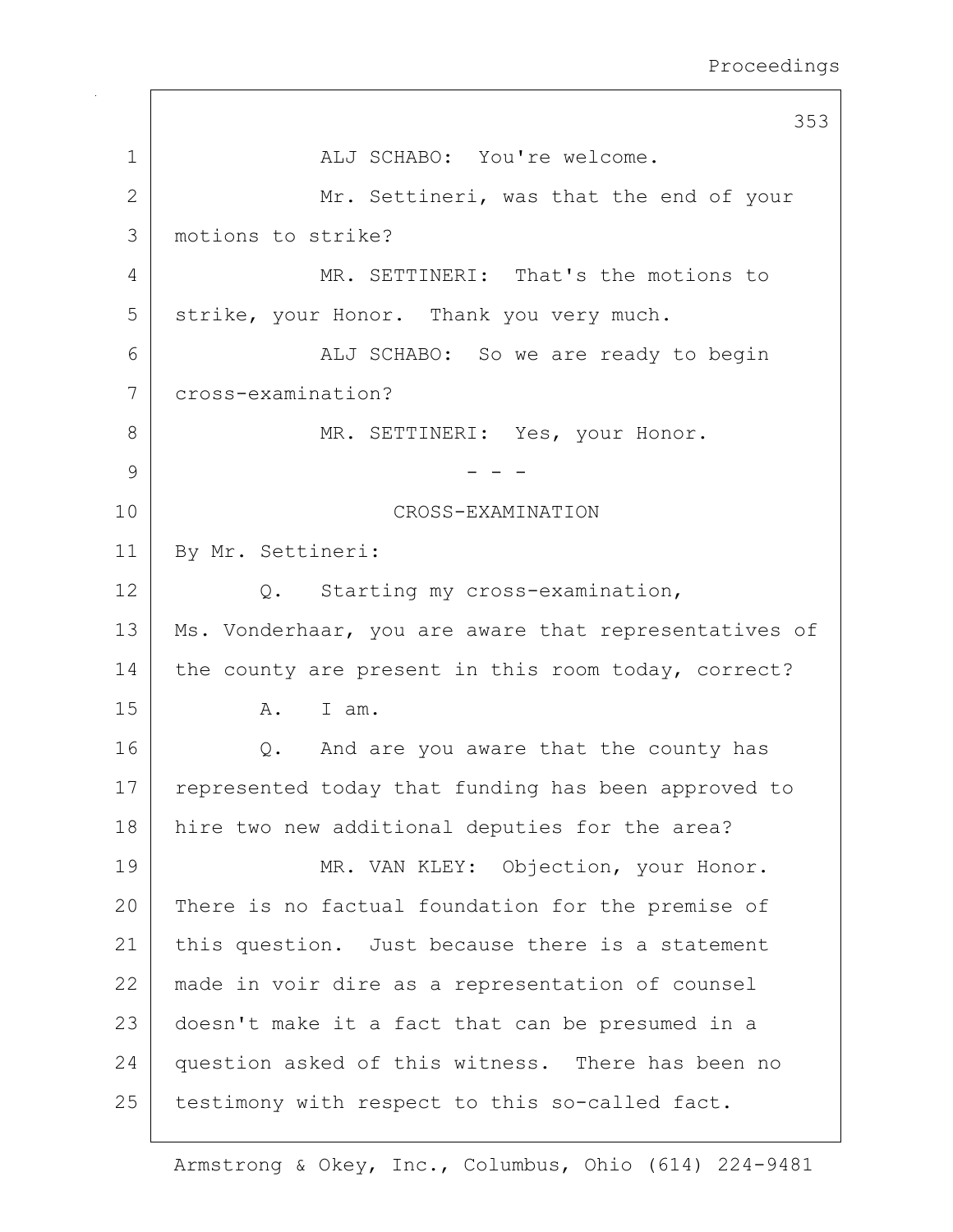|               | 354                                                   |
|---------------|-------------------------------------------------------|
| $\mathbf 1$   | If -- if the local governments had wished             |
| $\mathbf{2}$  | to get that fact into evidence, they should have      |
| 3             | presented a witness to that effect. And they have     |
| 4             | not done so, so we would object to the premise, that  |
| 5             | this question is lacking foundation.                  |
| 6             | ALJ SCHABO: I have to agree with that.                |
| 7             | I'll sustain that objection.                          |
| 8             | (By Mr. Settineri) You're concerned about<br>Q.       |
| $\mathcal{G}$ | funding of deputies, correct?                         |
| 10            | A. Yes.                                               |
| 11            | Q. All right. Are you aware that -- do you            |
| 12            | know whether the county has approved funding for two  |
| 13            | additional deputies?                                  |
| 14            | So I am now $--$ from the beginning of the<br>A.      |
| 15            | summer, it was a no and there was a battle within the |
| 16            | Commission. So apparently within recent time they     |
| 17            | have accomplished that. Not any different than the    |
| 18            | PILOT changing at the Statehouse in the last two      |
| 19            | weeks.                                                |
| 20            | And the funding of two additional<br>$Q$ .            |
| 21            | deputies would definitely be a benefit to the county, |
| 22            | correct?                                              |
| 23            | Well, we will see. We were short staffed<br>Α.        |
| 24            | before. I don't know that this gets us to where we    |
| 25            | need to be.                                           |
|               |                                                       |

 $\mathbf{I}$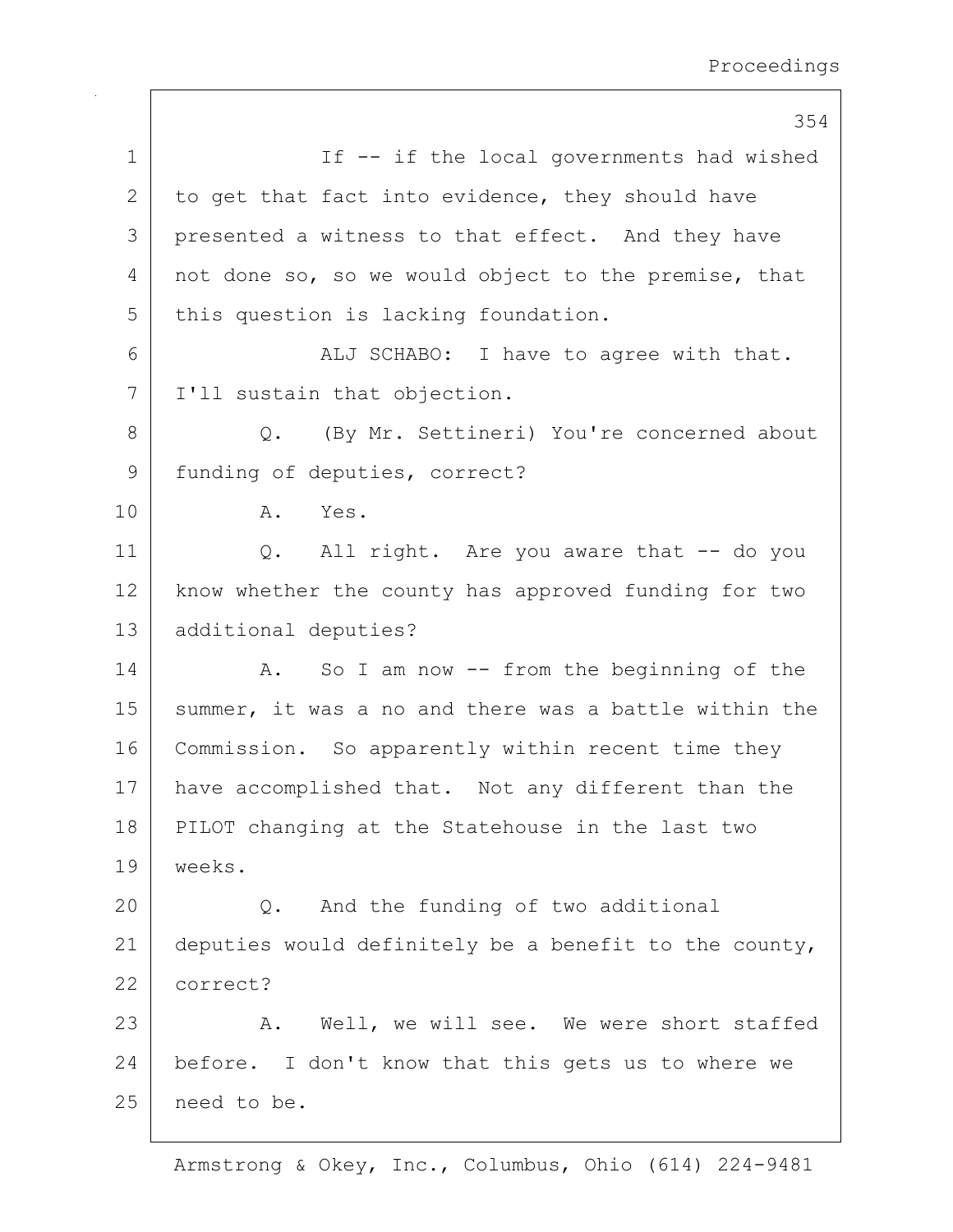|              |                                                        | 355 |
|--------------|--------------------------------------------------------|-----|
| $\mathbf 1$  | Thank you. So you have no formal<br>Q.                 |     |
| $\mathbf{2}$ | training in biology, correct?                          |     |
| 3            | No.<br>Α.                                              |     |
| 4            | And you have no formal training in<br>$\mathsf{Q}$ .   |     |
| 5            | criminology, correct?                                  |     |
| 6            | A. Correct.                                            |     |
| 7            | And you have no formal training in<br>Q.               |     |
| 8            | environmental science, correct?                        |     |
| 9            | Correct.<br>Α.                                         |     |
| 10           | Q. You attended college for one year but               |     |
| 11           | have no degree post high school, correct?              |     |
| 12           | Yes.<br>Α.                                             |     |
| 13           | You are not testifying as an expert in<br>Q.           |     |
| 14           | this case, correct?                                    |     |
| 15           | A. Correct.                                            |     |
| 16           | Q. Never worked in the solar industry,                 |     |
| 17           | correct?                                               |     |
| 18           | A. Correct.                                            |     |
| 19           | If you could turn to page A3 of your<br>$\mathsf{Q}$ . |     |
| 20           | direct testimony -- answer A3 which is CCP Exhibit 2,  |     |
| 21           | please.                                                |     |
| 22           | I'm sorry. You said page 3?<br>A.                      |     |
| 23           | I'm sorry, answer 3 --<br>Q.                           |     |
| 24           | A. Answer 3.                                           |     |
| 25           | $Q.$ -- in the direct testimony. There you             |     |
|              |                                                        |     |

 $\mathsf{I}$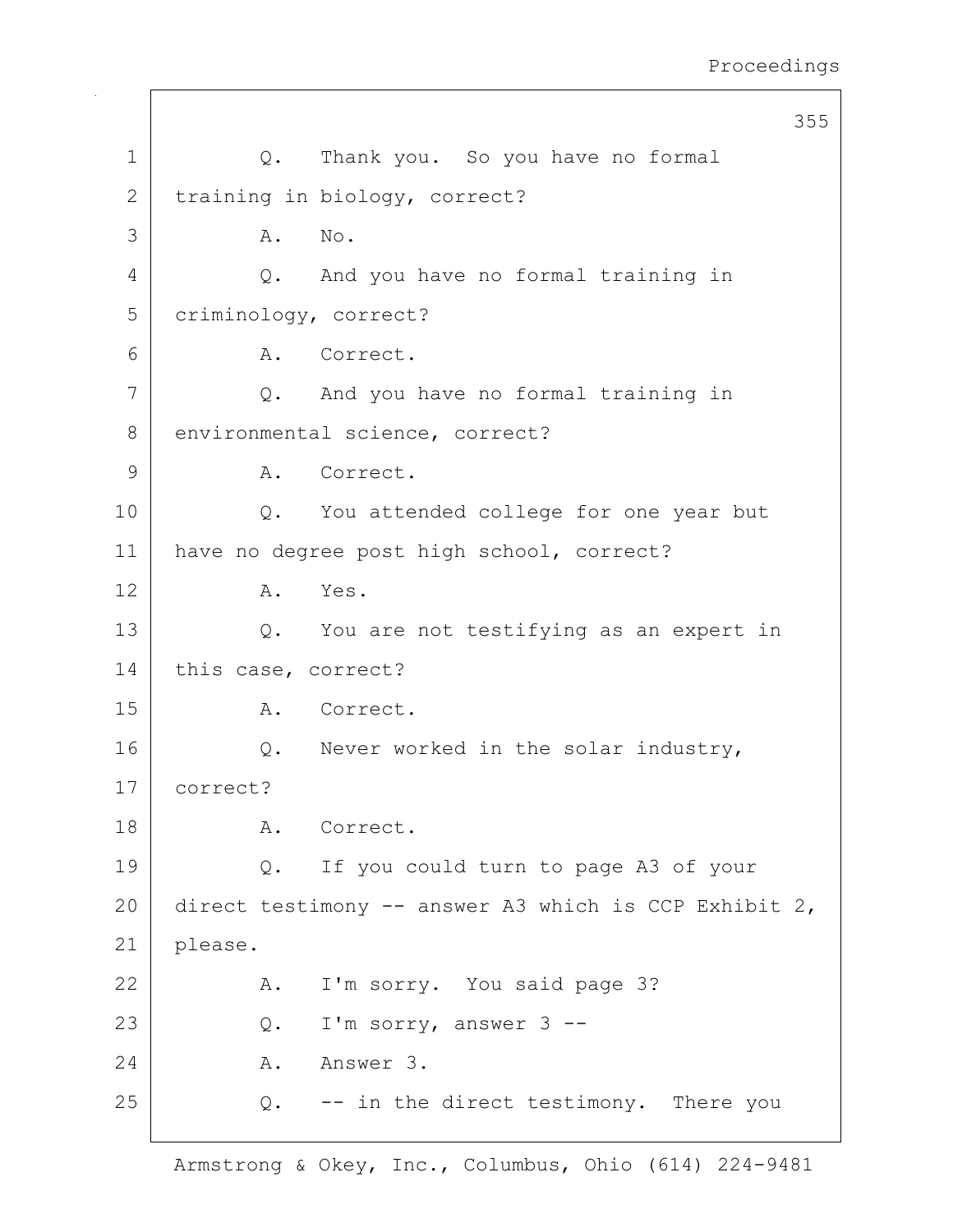|               | 356                                                   |
|---------------|-------------------------------------------------------|
| 1             | are -- so you are offering testimony on behalf of the |
| 2             | Concerned Citizens of Preble County, LLC, Robert      |
| 3             | Black, Margo Brandly, Campbell Brandly Farms, LLC,    |
| 4             | Michael Irwin, Kevin and Tina Jackson, the Vonderhaar |
| 5             | Family ARC, LLC, and Vonderhaar Farms Inc., correct?  |
| 6             | Marja Brandly.<br>A.                                  |
| 7             | Q. Marja.                                             |
| 8             | A. But correct.                                       |
| $\mathcal{G}$ | Q. And prior to filing your direct testimony          |
| 10            | in CCP Exhibit 2, you did not review your testimony   |
| 11            | with Robert Black, Marja Brandly, Campbell Brandly    |
| 12            | Farms, Michael Irwin, Kevin and Tina Jackson,         |
| 13            | correct?                                              |
| 14            | Α.<br>Correct.                                        |
| 15            | And turning to CCP Exhibit 3, line 22,<br>$Q$ .       |
| 16            | it's listed at Q2 but that would, I assume, be answer |
| 17            | 2, there it states you are offering testimony on      |
| 18            | behalf of the Concerned Citizens of Preble County,    |
| 19            | LLC, Robert Black, Marja Brandly, Campbell Brandly,   |
| 20            | Campbell Brandly Farms, Michael Irwin, Kevin and Tina |
| 21            | Jackson, Vonderhaar Family ARC, LLC, and Vonderhaar   |
| 22            | Farms Inc.; is that correct?                          |
| 23            | Α.<br>Correct.                                        |
| 24            | Q. And prior to filing this testimony, you            |
| 25            | had not reviewed your testimony with Robert Black,    |
|               |                                                       |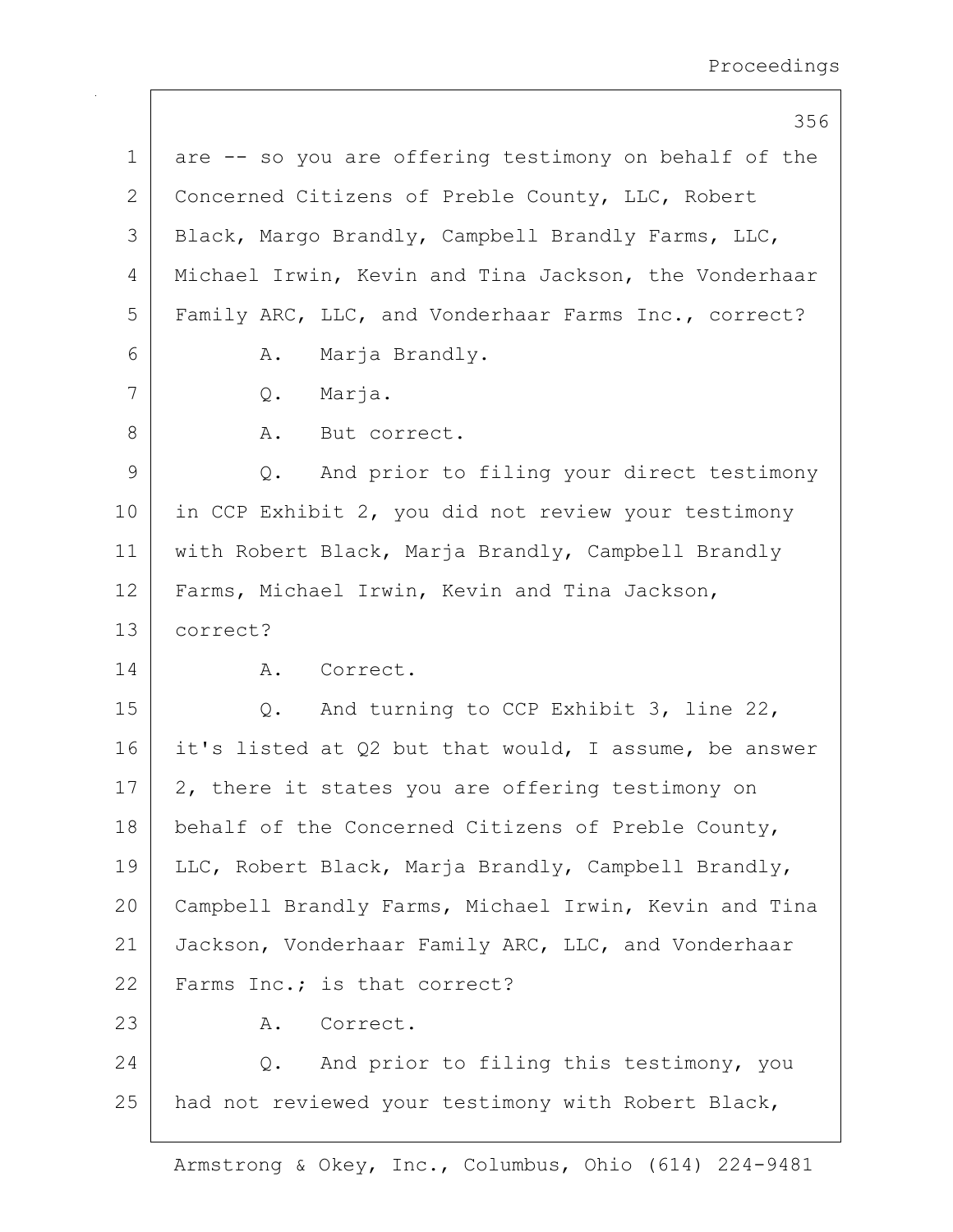|             | 357                                                 |
|-------------|-----------------------------------------------------|
| $\mathbf 1$ | Marja Brandly, Campbell Brandly Farms, LLC, Michael |
| 2           | Irwin, Kevin and Tina Jackson, correct?             |
| 3           | A. Correct.                                         |
| 4           | Q. You reside approximately 2 miles from the        |
| 5           | project area; is that correct?                      |
| 6           | A. Correct.                                         |
| 7           | Q. At page A7 of CCP Exhibit 2 -- I should          |
| 8           | say, sorry, page 2 of CCP Exhibit 2, answer 7 you   |
| 9           | note there are 67 members that I guess -- strike    |
| 10          | that.                                               |
| 11          | The question at line 12 is "How many                |
| 12          | people and companies are members of the Concerned   |
| 13          | Citizens, " and you note "67 members."              |
| 14          | A. Yes.                                             |
| 15          | Q. Okay. How many companies are members of          |
| 16          | the Concerned Citizens?                             |
| 17          | I don't have an exact number off the top<br>A.      |
| 18          | of my head.                                         |
| 19          | Okay. And of the 67 members, some reside<br>Q.      |
| 20          | near the Alamo project, correct?                    |
| 21          | Correct.<br>Α.                                      |
| 22          | Q. Now, Concerned Citizens of Preble County,        |
| 23          | LLC, is a for profit entity, correct?               |
| 24          | Correct.<br>Α.                                      |
| 25          | Q. And do you know what an LLC is?                  |
|             |                                                     |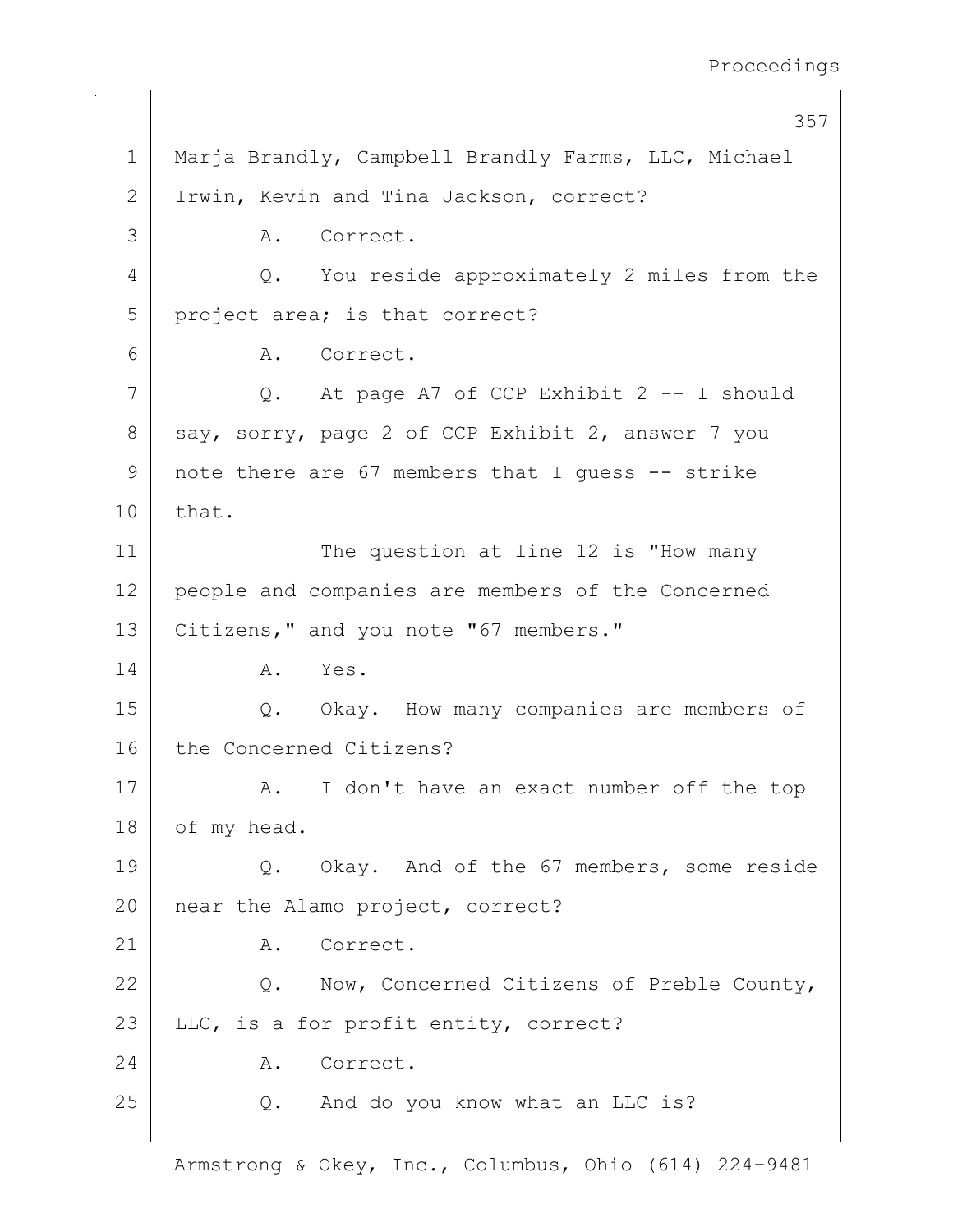|    | 358                                                  |
|----|------------------------------------------------------|
| 1  | A limited liability corporation.<br>Α.               |
| 2  | And do you have -- so, for instance,<br>Q.           |
| 3  | Vonderhaar Family ARC, LLC, is that a limited        |
| 4  | liability corporation?                               |
| 5  | Yes.<br>Α.                                           |
| 6  | Q. Okay. And who owns Vonderhaar Family              |
| 7  | ARC, LLC?                                            |
| 8  | A. I do.                                             |
| 9  | And do you have an operating agreement<br>Q.         |
| 10 | for your LLC?                                        |
| 11 | A. I do.                                             |
| 12 | And did you sign the operating agreement?<br>Q.      |
| 13 | A. Yes.                                              |
| 14 | Q. Okay. Does Concerned Citizens of Preble           |
| 15 | County, LLC, have an operating agreement?            |
| 16 | Yes, it does.<br>Α.                                  |
| 17 | And who signed that operating agreement?<br>Q.       |
| 18 | The six trustees that organized it.<br>A.            |
| 19 | Q. Okay. And if I asked you who owns                 |
| 20 | Concerned Citizens of Preble County, LLC, what would |
| 21 | your answer be?                                      |
| 22 | The members.<br>Α.                                   |
| 23 | Q. And who -- and -- so did all of the 67            |
| 24 | members sign the operating agreement?                |
| 25 | All of the 67 members agreed to the<br>Α.            |
|    |                                                      |

 $\mathbf{I}$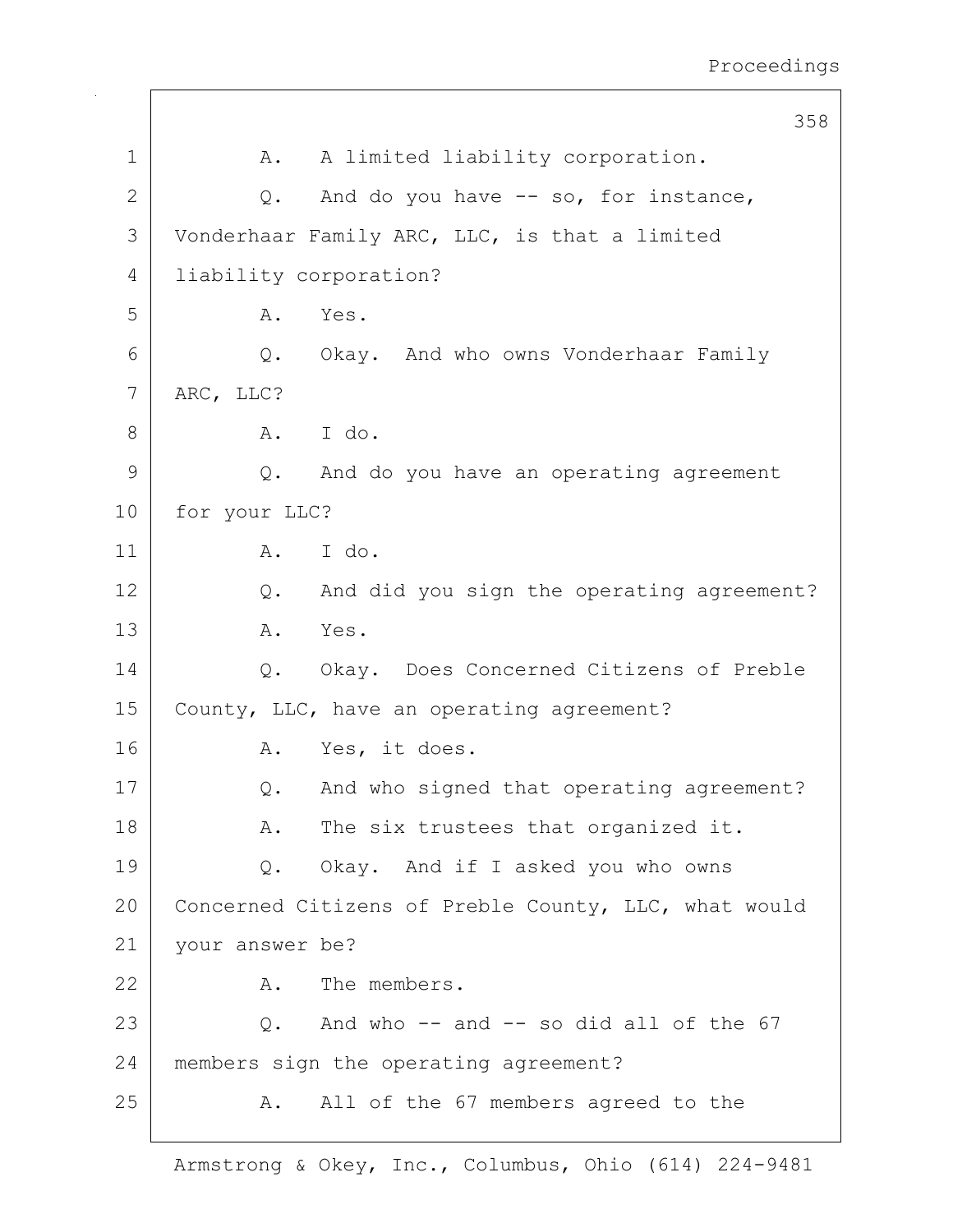359 1 organization of it but there weren't 67 at the time. 2 The six trustees set the entity up, and then members 3 were added to it. 4 Q. When you say members were added to it, 5 | how were they added to it?  $6$  A. We believe that anyone that feels 7 impacted has the right to participate, and membership 8 is what you can afford.  $9$  Q. Do they sign the operating agreement when 10 they join the LLC? 11 | A. They do not. By paying their membership 12 | money, they become a member of the LLC. 13 Q. So they don't own the LLC. 14 A. Our membership is set up that we all do, 15 and the officers are the ones who operate it. 16 | Q. Can you own an LLC without signing the 17 | operating agreement to your knowledge? 18 MR. VAN KLEY: Objection, calls for a 19 legal conclusion. 20 | Kalj SCHABO: Answer to your knowledge. 21 | A. I would consult with my attorney and  $22$  that's who I consulted with to set up the LLC. 23 MR. SETTINERI: Your Honor, we may -- we 24 would like to mark an exhibit for the record Company 25 | Exhibit 17. May I approach, your Honor?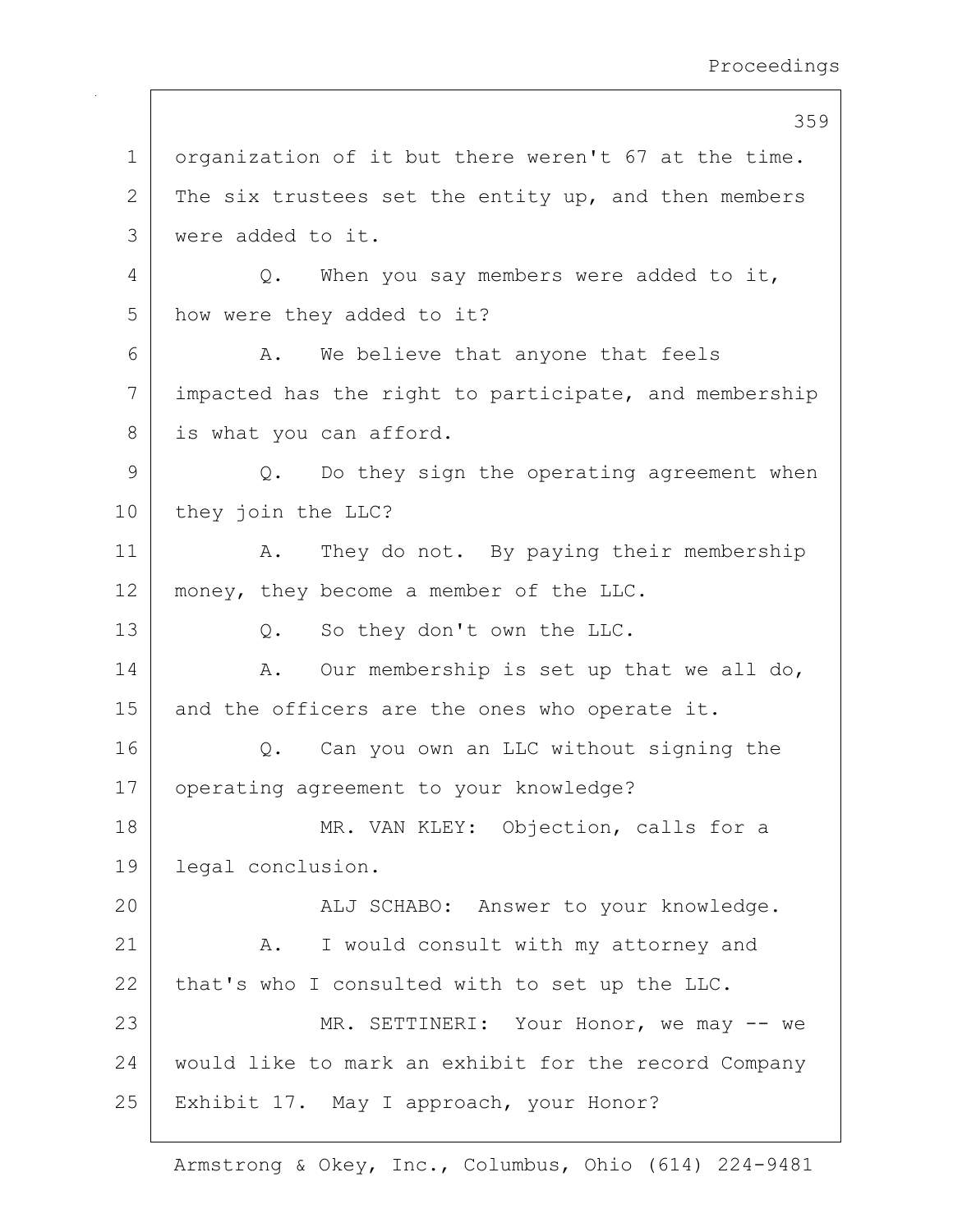360 1 ALJ SCHABO: You may. 2 MR. SETTINERI: Your Honor, at this time 3 I would like to mark as Company Exhibit 17 a State of 4 Ohio certificate for Concerned Citizens of Preble 5 County, LLC. 6 ALJ SCHABO: So marked. 7 (EXHIBIT MARKED FOR IDENTIFICATION.) 8 Q. (By Mr. Settineri) Ms. Vonderhaar, would 9 you agree with me these are the articles of 10 | organization for Concerned Citizens of Preble County, 11 LLC? 12 A. Yes. 13 Q. Okay. And if you turn to page 2 of the 14 document, do you see the box checked No. 1 Articles 15 | of Organization for Domestic For-Profit Limited 16 | Liability Company? 17 A. Yes. 18 Q. You can set that aside, please. Okay. 19 At page 3 of CCP Exhibit 2, answer 7 -- answer 11, 20 I'm sorry, you list certain members of Concerned 21 Citizens that live on properties adjacent to the 22 project area, correct? 23 A. Yes. 24 Q. Am I correct that those members reside in  $25$  the aggregate five houses adjacent to the project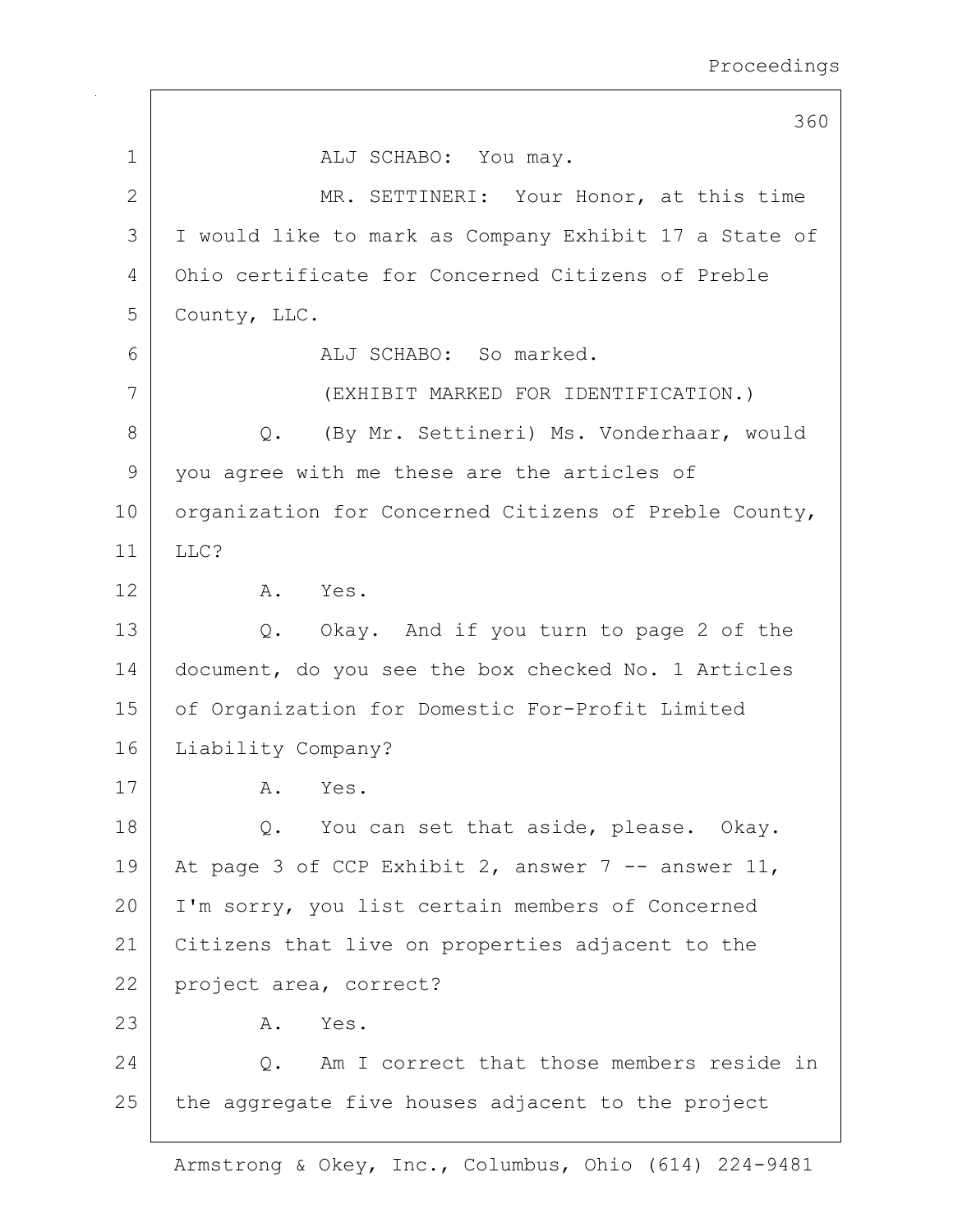|    | 361                                                   |
|----|-------------------------------------------------------|
| 1  | area?                                                 |
| 2  | A. Yes. And the Johnson family should be              |
| 3  | included in that list.                                |
| 4  | Q. Okay. And so then that list would                  |
| 5  | consist of Ms. Brandly and Mr. Irwin's house.         |
| 6  | Yes.<br>Α.                                            |
| 7  | Ms. Ridenour's house.<br>Q.                           |
| 8  | A. Yes.                                               |
| 9  | Q. Earl and Shane Strang's house.                     |
| 10 | Stang.<br>Α.                                          |
| 11 | Stang, thank you. Steven Wyatt and<br>Q.              |
| 12 | Stephanie Longworth's house.                          |
| 13 | A. Yes.                                               |
| 14 | And the house your son Adam Vonderhaar<br>Q.          |
| 15 | currently lives in that is owned by Vonderhaar Family |
| 16 | ARC, LLC, correct?                                    |
| 17 | Yes.<br>Α.                                            |
| 18 | Q. And you mentioned also that the Johnsons'          |
| 19 | have a house adjacent to the project area, correct?   |
| 20 | Yes. They are right in the center.<br>Α.              |
| 21 | As to the house your son lives in, that's<br>Q.       |
| 22 | set back from the road, correct?                      |
| 23 | A little bit.<br>Α.                                   |
| 24 | And approximately 500 feet or so?<br>Q.               |
| 25 | Probably.<br>Α.                                       |
|    |                                                       |

 $\mathbf{I}$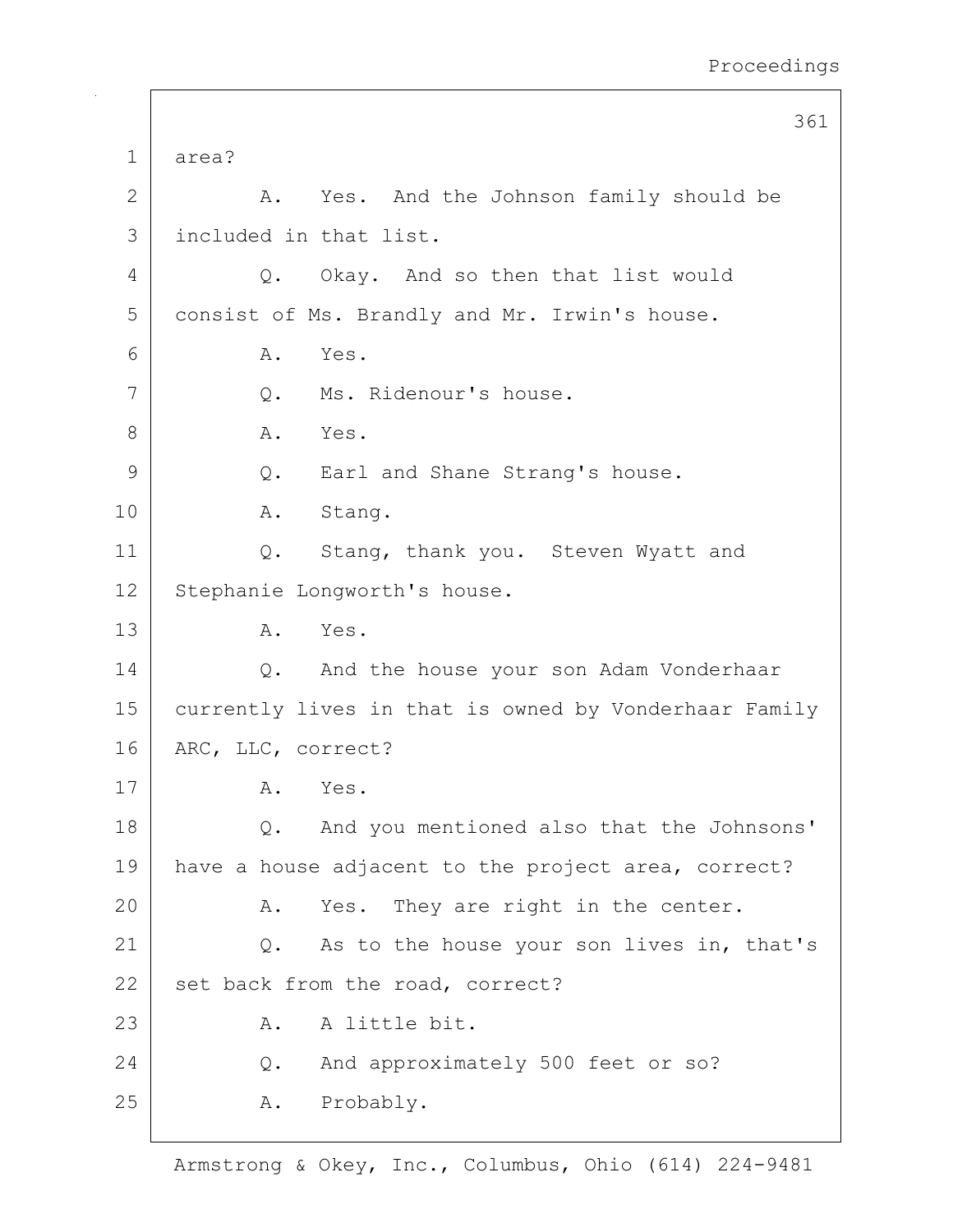|              | 362                                                  |
|--------------|------------------------------------------------------|
| $\mathbf 1$  | And the project area would be on the<br>$Q$ .        |
| $\mathbf{2}$ | other side of the road from the house, correct?      |
| 3            | A. Correct. The view from the house will be          |
| 4            | all solar panels.                                    |
| 5            | MR. SETTINERI: I just move to strike                 |
| 6            | that extraneous part of the answer, your Honor. The  |
| 7            | question was answered before the witness expanded on |
| 8            | her answer about the view. I didn't ask about the    |
| 9            | view.                                                |
| 10           | ALJ SCHABO: Sustained.                               |
| 11           | (By Mr. Settineri) Now, Steven Wyatt and<br>$Q$ .    |
| 12           | Stephanie Longworth's house is currently surrounded  |
| 13           | on three sides by active agriculture, correct?       |
| 14           | Yes.<br>Α.                                           |
| 15           | Q. Okay. Earl and Sharon Stang's house is            |
| 16           | bordered by State Route 177 and active agriculture,  |
| 17           | correct?                                             |
| 18           | It is across the road from the array,<br>Α.          |
| 19           | yes.                                                 |
| 20           | The answer to my question is "yes."<br>Q.            |
| 21           | Yes.<br>Α.                                           |
| 22           | Thank you. And the northern most end of<br>Q.        |
| 23           | the project area would be across the street from the |
| 24           | Stang's house, correct?                              |
| 25           | Yes.<br>Α.                                           |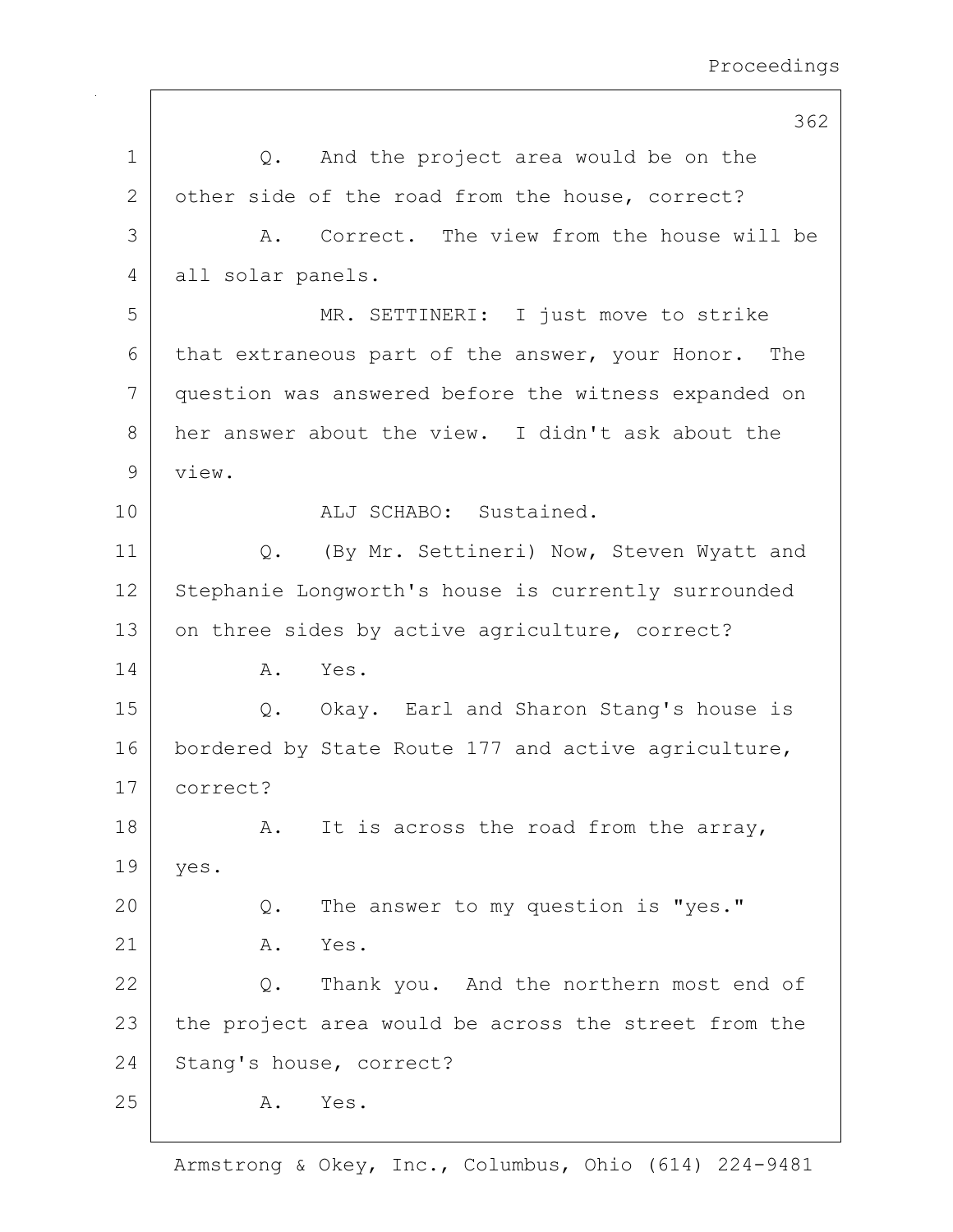|              | 363                                                  |
|--------------|------------------------------------------------------|
| $\mathbf 1$  | And Ms. Ridenour's house would be across<br>$Q$ .    |
| $\mathbf{2}$ | Fairhaven College Road from the proposed project     |
| 3            | area, correct?                                       |
| 4            | A. Correct. Right now, next to our                   |
| 5            | schoolhouse, our property wraps her on the northeast |
| 6            | and south and then the array is on her west.         |
| 7            | Q. Okay. So her house is adjacent to active          |
| 8            | agriculture as well, correct?                        |
| 9            | A. Yes.                                              |
| 10           | You consider your farming operation a<br>$Q$ .       |
| 11           | business, correct?                                   |
| 12           | A. Correct.                                          |
| 13           | Your business uses combines and tractors<br>$Q$ .    |
| 14           | during the day and at night in the fields, correct?  |
| 15           | As long as we're planting or harvesting<br>Α.        |
| 16           | it.                                                  |
| 17           | Do you spread manure in any of the<br>Q.             |
| 18           | fields?                                              |
| 19           | Just at the home farm.<br>Α.                         |
| 20           | Your business operates a grain dryer,<br>$Q$ .       |
| 21           | correct?                                             |
| 22           | Correct.<br>Α.                                       |
| 23           | And that dryer may run at least two<br>$Q$ .         |
| 24           | months of the year both at day and night, correct?   |
| 25           | Possibly could. Didn't run at all last<br>Α.         |
|              |                                                      |

 $\mathsf{I}$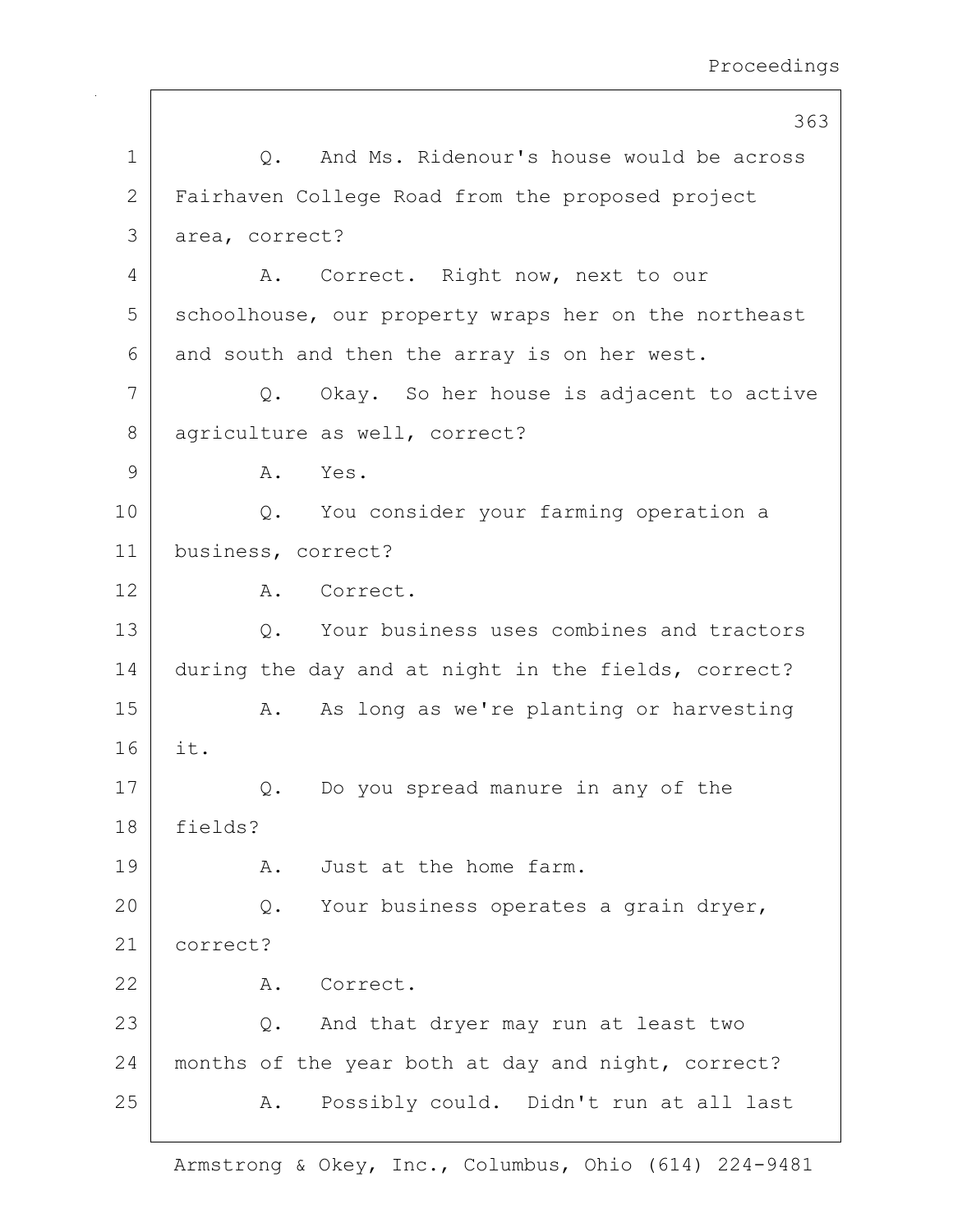364 1 year. 2 Q. And your farming operations create noise 3 both during the day and night, correct? 4 A. In the center of the 200 plus acres, yes.  $5$  Q. You can hear trains in the project area, 6 correct? 7 A. We can. That's how far sound travels. 8 The trains are approximately 4 miles away. 9 Q. In fact, you can hear the train from 10 Camden over what else is taking place in your area so 11 | there is not the necessity to mitigate sound for 12 | farming operations, correct? 13 A. The train you can hear when it's a still 14 | night. It's not something we hear continuously when 15 it passes through. 16 | Q. Ms. Vonderhaar, do you remember being 17 deposed last Friday? 18 A. Yes. 19 Q. And you were under oath at that 20 deposition, correct?  $21$  A. Yes. 22 MR. SETTINERI: Your Honor, if I may  $23$  approach the witness, I would like to present a 24 deposition transcript to her. 25 | REALJ SCHABO: You may.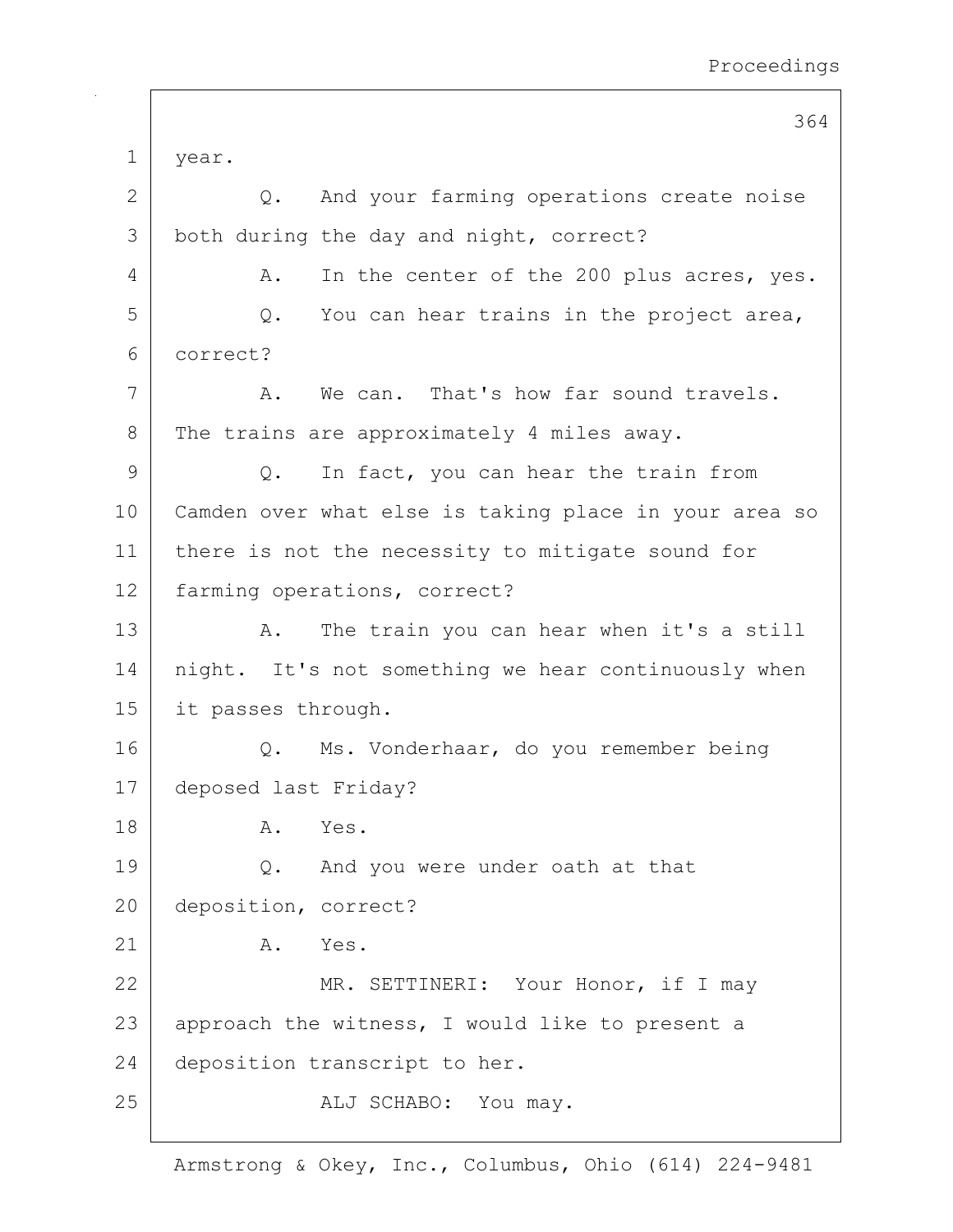|             | 365                                                  |
|-------------|------------------------------------------------------|
| 1           | (By Mr. Settineri) Ms. Vonderhaar, I have<br>Q.      |
| 2           | presented you with a copy of your deposition         |
| 3           | transcript from last Friday. If you could, please    |
| 4           | turn to page 34. And that would be of the actual     |
| 5           | deposition transcript because I have four pages per  |
| 6           | page.                                                |
| 7           | A. Okay.                                             |
| 8           | If you look at line 13 of the deposition<br>$Q$ .    |
| $\mathsf 9$ | transcript.                                          |
| 10          | A. Okay.                                             |
| 11          | You see the question line 13, "I am not<br>Q.        |
| 12          | asking about the sound. Just in general from your    |
| 13          | farming operation, do you mitigate sound? Do you     |
| 14          | take actions to mitigate sound from your farming     |
| 15          | operations?                                          |
| 16          | "Answer: There's no need to because we               |
| 17          | are not emitting this type of sound. We can hear the |
| 18          | train from Camden over what else is taking place in  |
| 19          | our area so there's not the necessity to mitigate    |
| 20          | sound." Did I read that correctly?                   |
| 21          | So I believe -- this is my first time to<br>A.       |
| 22          | see it since Friday, but it sounds familiar. And for |
| 23          | me as far as us as a family farm and where our grain |
| 24          | dryer is located and the sound that's out in the     |
| 25          | area, for us our dryer is located in the center of   |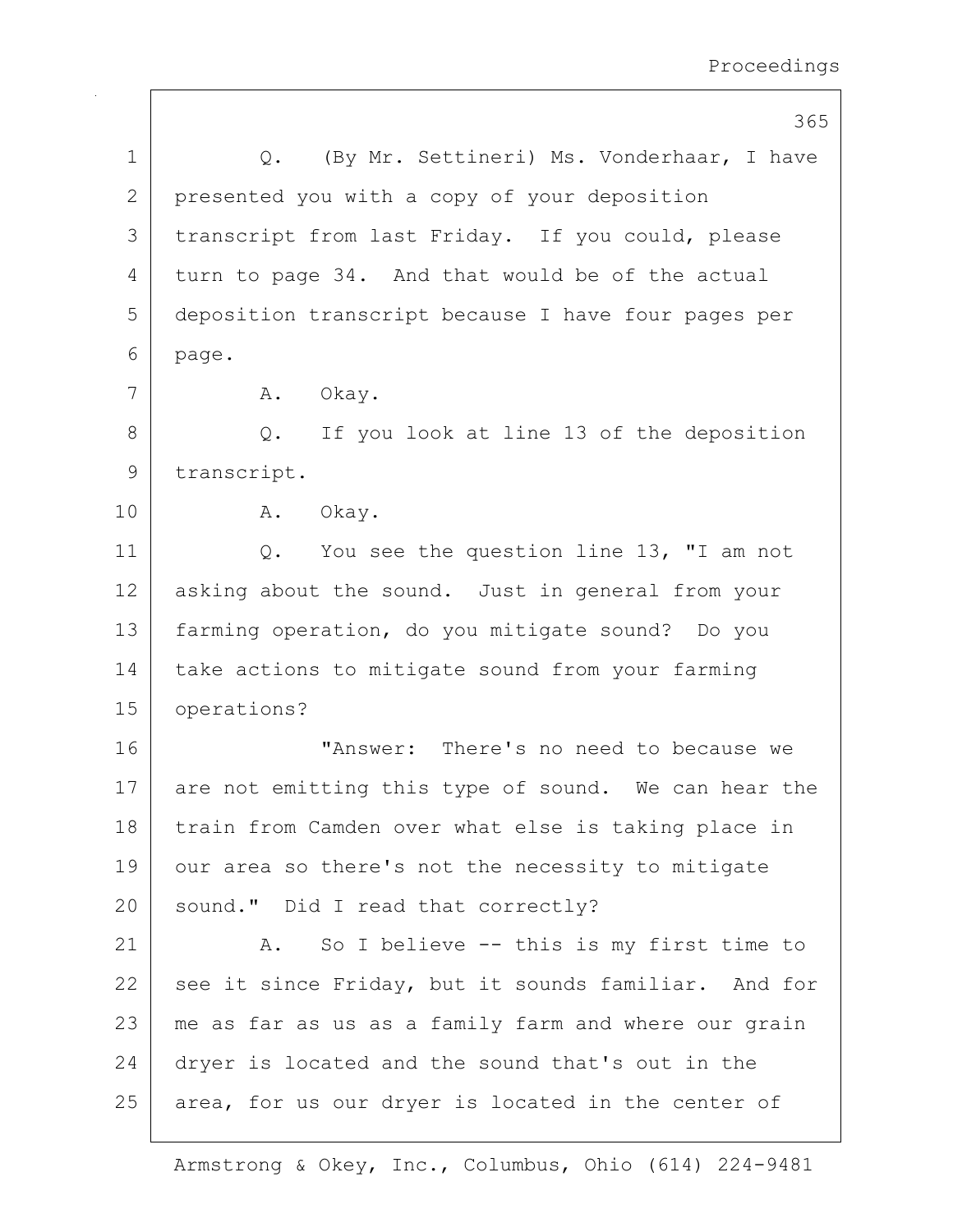366

1 our -- our home farm. And you leave our property;  $2$  you don't hear it. But at our home farm, you can 3 hear the train at the same time, so I quess the 4 equipment is not as loud if I still hear the train 5 and I hear the equipment at the same time. 6 MR. SETTINERI: Your Honor, I move to 7 strike that answer. I simply asked if I read the 8 question correct -- and answer correctly. It can be 9 addressed on redirect, if you would like. 10 | Kalj SCHABO: Yeah. Sorry. Was that a 11 motion to strike? 12 MR. SETTINERI: Yes, that was a motion to 13 strike. 14 | ALJ SCHABO: Motion is granted. Try your 15 best to stick to answering the question that is 16 actually asked. 17 THE WITNESS: Okay. 18 all SCHABO: And if there is additional 19 information that your attorney would like to elicit 20 from you, he will have that opportunity after 21 Mr. Settineri is done with his cross-examination. 22 THE WITNESS: Okay. 23 | REALI SCHABO: Thank you. 24 Q. (By Mr. Settineri) Ms. Vonderhaar, 25 farmers in the area use fencepost pounders, correct?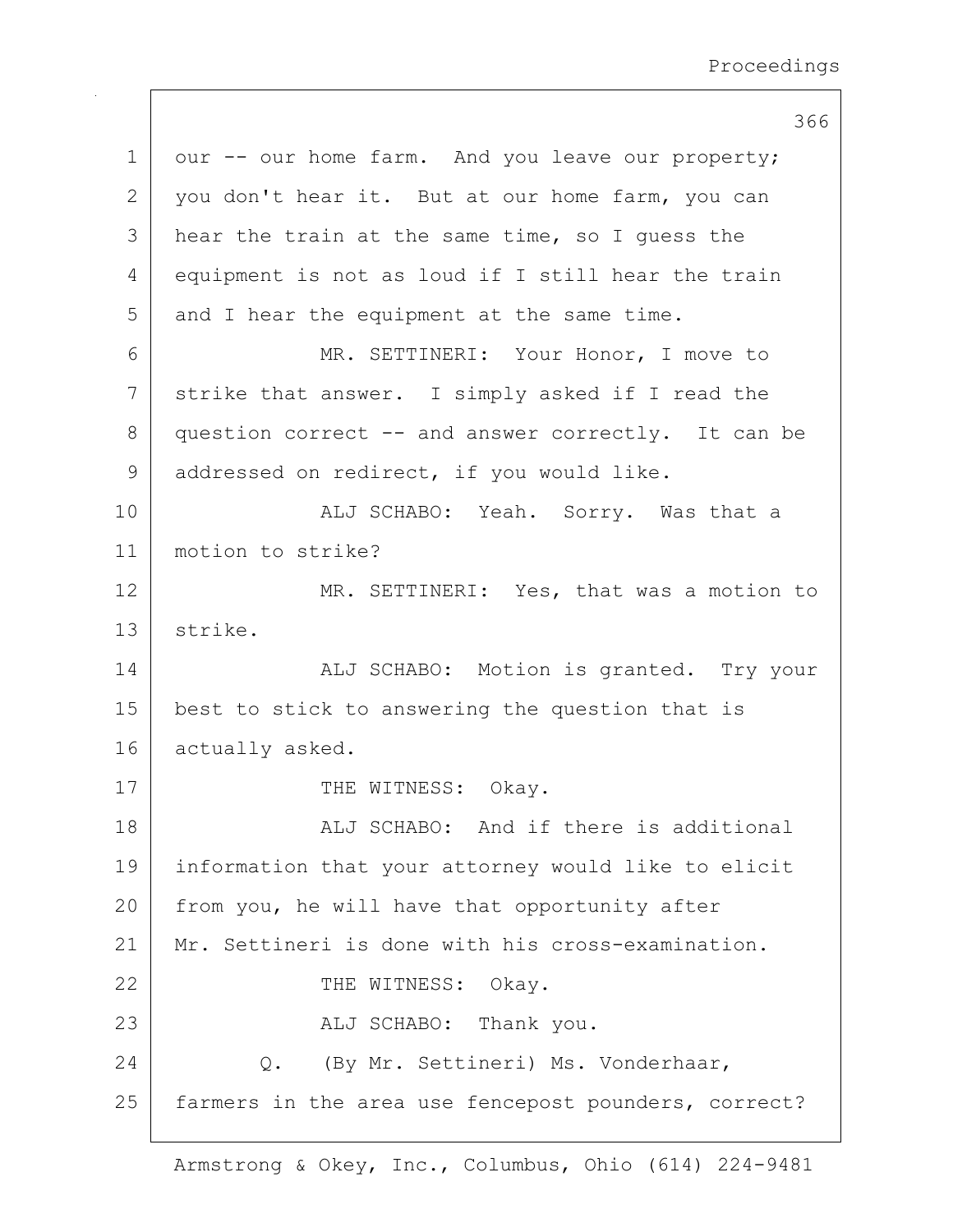367 1 A. Yes. Some do who install fence.  $2$  Q. And that's used  $-$  in fact, fencepost 3 pounders are used to generally install wood posts in 4 your area, correct? 5 A. Yes. 6 Q. All right. And when you use a fence 7 pounder to drive a wood post, you are going to hear 8 the sound for quite a distance, correct? 9 A. I don't know the distance. I just know 10 when I am standing next to it and we are pounding it. 11 | Q. So the answer to my question is 12 "correct"? 13 MR. VAN KLEY: I am going to object to  $14$  the  $-$ 15 | The South Mould you like the question 16 reread to you? 17 THE WITNESS: Is he asking me how far you 18 can hear that sound? 19 | ALJ SCHABO: No. 20 MR. SETTINERI: I will just pull the 21 deposition. That's fine. We can reread it to her. 22 | ALJ SCHABO: Let's reread the question. 23 (Record read.) 24 A. Sure. 25 | Q. Just a month and a half ago, you hand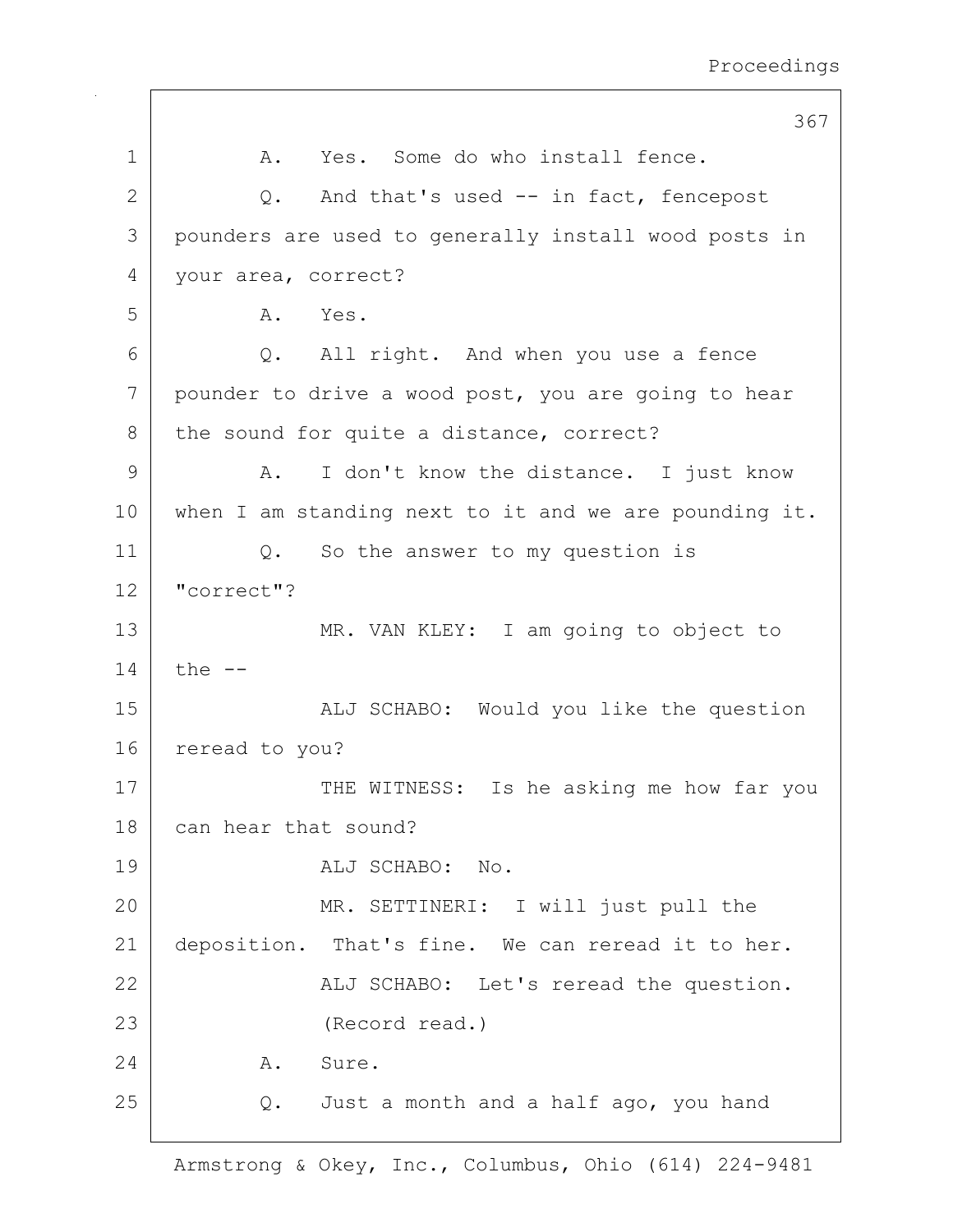368 1 pounded in some metal fence posts, correct? 2 A. Correct. 3 Q. That is quite loud too, correct? 4 A. While I was installing them, yes, it was 5 quite loud. 6 Q. Now, you remember being deposed in June. 7 | We've established that. As of that time, you did not 8 have any concerns about noise from the actual 9 operation of the solar project, correct? 10 | A. No. We had concerns from the beginning 11 | related to the noise from the project. And so with 12 the application itself and then listening to 13 Mr. Hessler's expert testimony, the sound of the 14 posts being put in by either the pounding or the 15 | screwing is concerning to us either way. Both of 16 them are 84 decibels, just one is impulsive and one 17 is broadband, so I think we have general concern 18 about -- sound has always been our concern. 19 MR. SETTINERI: Your Honor, if I may 20 approach the witness, I would like to review a 21 | deposition transcript. I have another deposition 22 transcript. 23 | ALJ SCHABO: Is it her deposition 24 transcript? 25 MR. SETTINERI: Yes.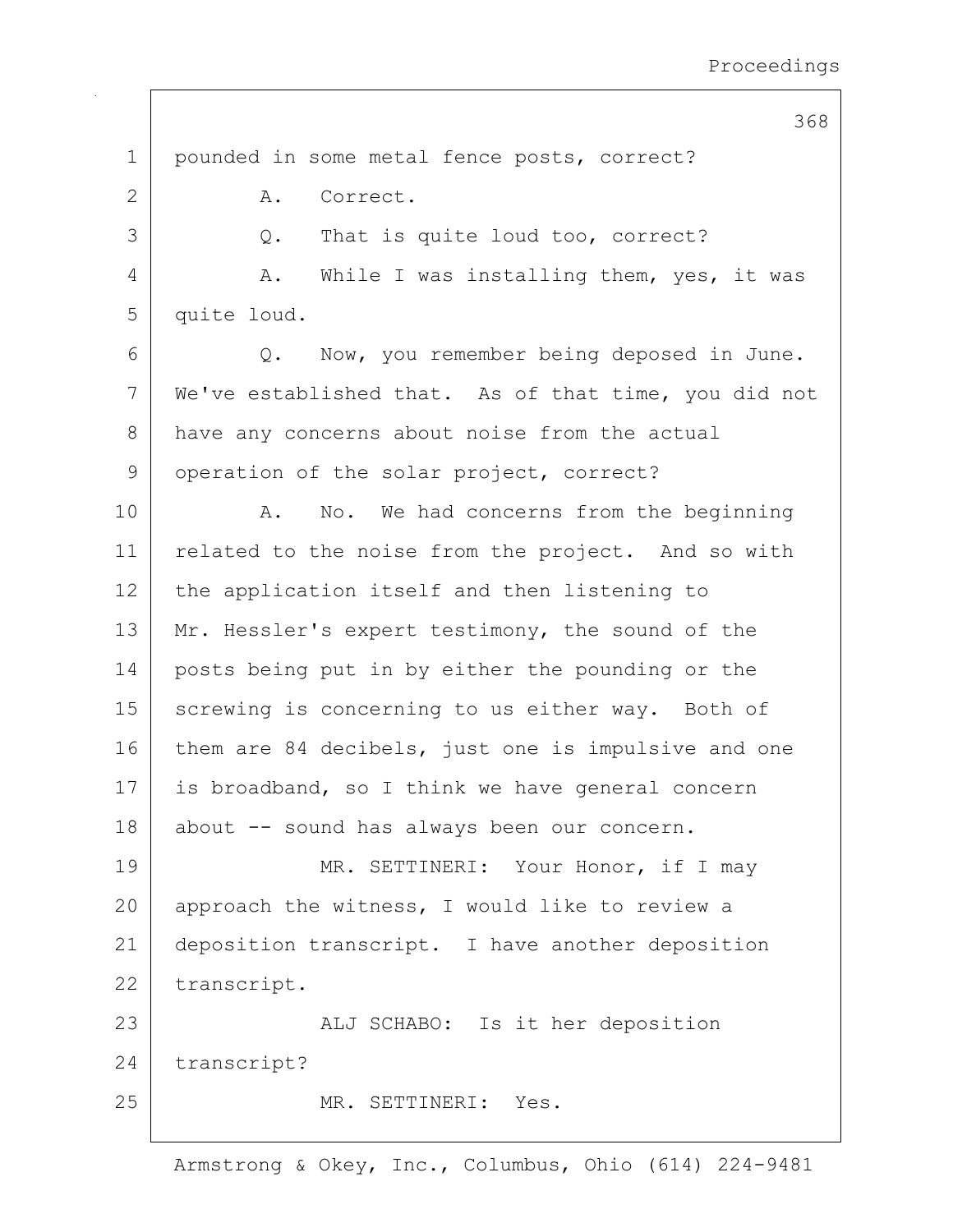369 1 ALJ SCHABO: You may. 2 MR. SETTINERI: Yes, it is hers. 3 THE WITNESS: Deposed twice. 4 ALJ SCHABO: Okay. 5 Q. (By Mr. Settineri) So, Ms. Vonderhaar, do 6 you recall being deposed twice in this case, correct? 7 A. Yes, I remember the hours.  $8$  Q. The first deposition was on June 11, 9 correct, of this year? 10 | A. Sounds right. 11 | Q. Okay. And you were under oath at that 12 deposition, correct? 13 A. Yes. 14 Q. Okay. And so I've handed you your 15 deposition transcript. Do you have that before you? 16 A. I do. 17 Q. If you could turn to page 106 of that and 18 tell me when you are there, please. In fact, we will 19 start at page 105, line 22. Are you there? 20 A. So page 106, line 22? 21 Q. I'm sorry, 105. 22 A. 105. 23 Q. Just look at that. Do you see the 24 question line 22 "Do you have any concerns with noise 25 from the actual operation of the solar project?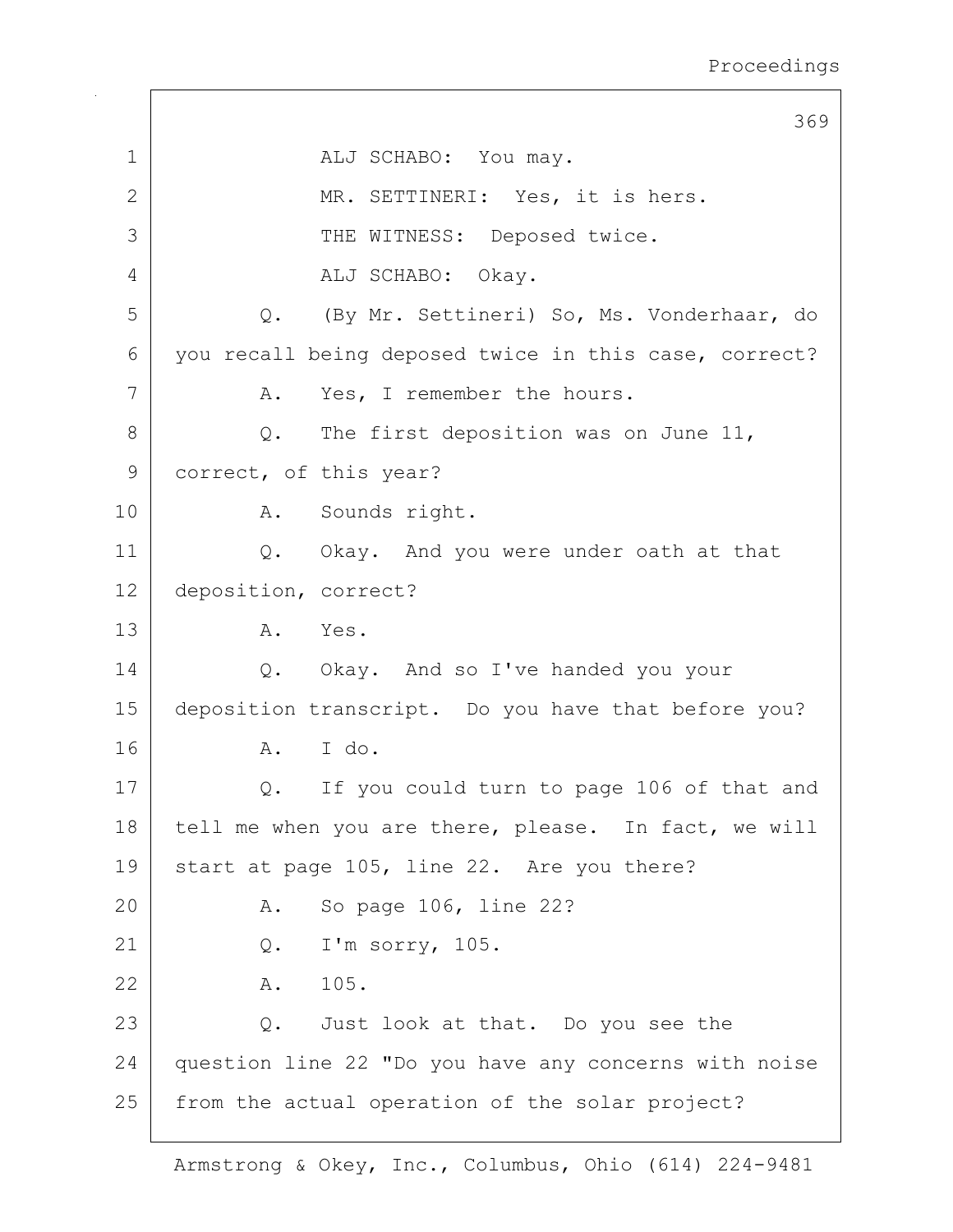370 1 "Answer: From what I've researched I 2 don't know that there necessarily would be. I think  $3$  of it -- I think if it was windmills, I might have a 4 different concern. 5 "Question: So your concerns with noise 6 are really limited to the construction piece of it? 7 | Answer: Yes." 8 | Did I read that correctly? 9 A. You did read that correctly, and I've had 10 additional time since then and listened to your 11 expert present. 12 Q. And has that changed your opinion? 13 | A. It has definitely made my opinion much 14 | more concerned about the noise. 15 | Q. Both construction and operations. 16 A. Yes. 17 | Q. You have no training in acoustics though, 18 right? 19 | A. I do not, but listening to your expert 20 explain and then comparing it to sounds and decibels, 21 | I now realize what that impact will be. 22 Q. Okay. 23 | MR. SETTINERI: Your Honor, I would just 24 move to strike everything "but" and forward. 25 | MR. VAN KLEY: I think her answer, all of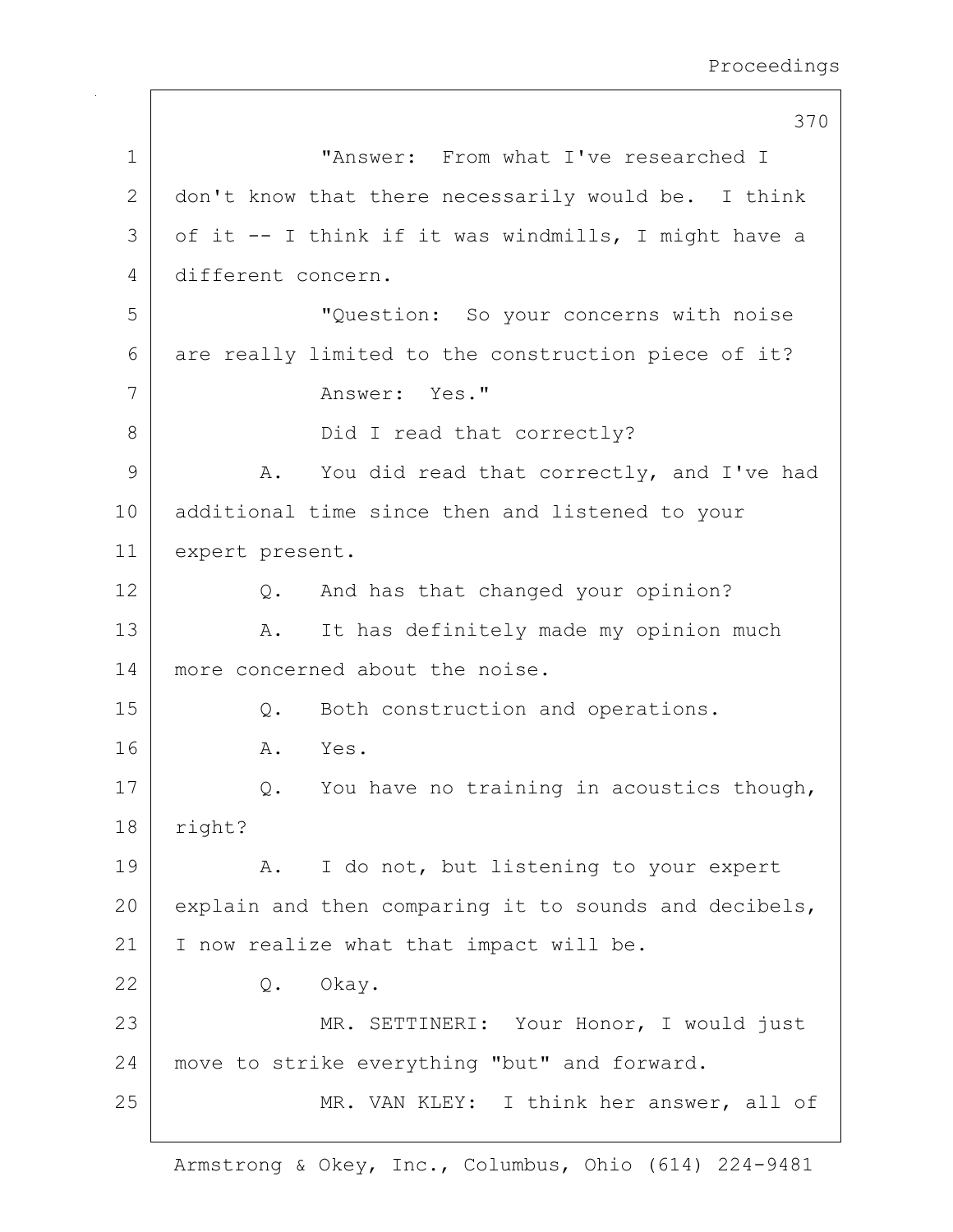|              | 371                                                   |
|--------------|-------------------------------------------------------|
| $\mathbf 1$  | it, was directly responsive to his question, your     |
| $\mathbf{2}$ | Honor.                                                |
| 3            | ALJ SCHABO: Motion denied.                            |
| 4            | MR. SETTINERI: Okay.                                  |
| 5            | (By Mr. Settineri) In your farming<br>Q.              |
| 6            | operations, you store gasoline on site, correct?      |
| 7            | Α.<br>Correct.                                        |
| 8            | You also store diesel on site, correct?<br>$Q$ .      |
| 9            | Α.<br>Correct.                                        |
| 10           | And you store pesticides and herbicides,<br>Q.        |
| 11           | correct?                                              |
| 12           | For the minimum holding days, correct.<br>A.          |
| 13           | As a farmer, you would expect other<br>Q.             |
| 14           | farmers in the area to also store diesel, gasoline,   |
| 15           | pesticides, and herbicides on their farm, correct?    |
| 16           | I can't say what other farmers do.<br>Α.              |
| 17           | In your general experience would you<br>Q.            |
| 18           | expect farmers to store diesel, gasoline, pesticides, |
| 19           | and herbicides on their farms?                        |
| 20           | It depends on what they're equipped to<br>A.          |
| 21           | store.                                                |
| 22           | Is it normal for a farmer to have diesel<br>$Q$ .     |
| 23           | tanks and gasoline tanks on site?                     |
| 24           | Α.<br>Some, some may.                                 |
| 25           | Q. Okay. Let's turn to your CCP Exhibit 2.            |
|              |                                                       |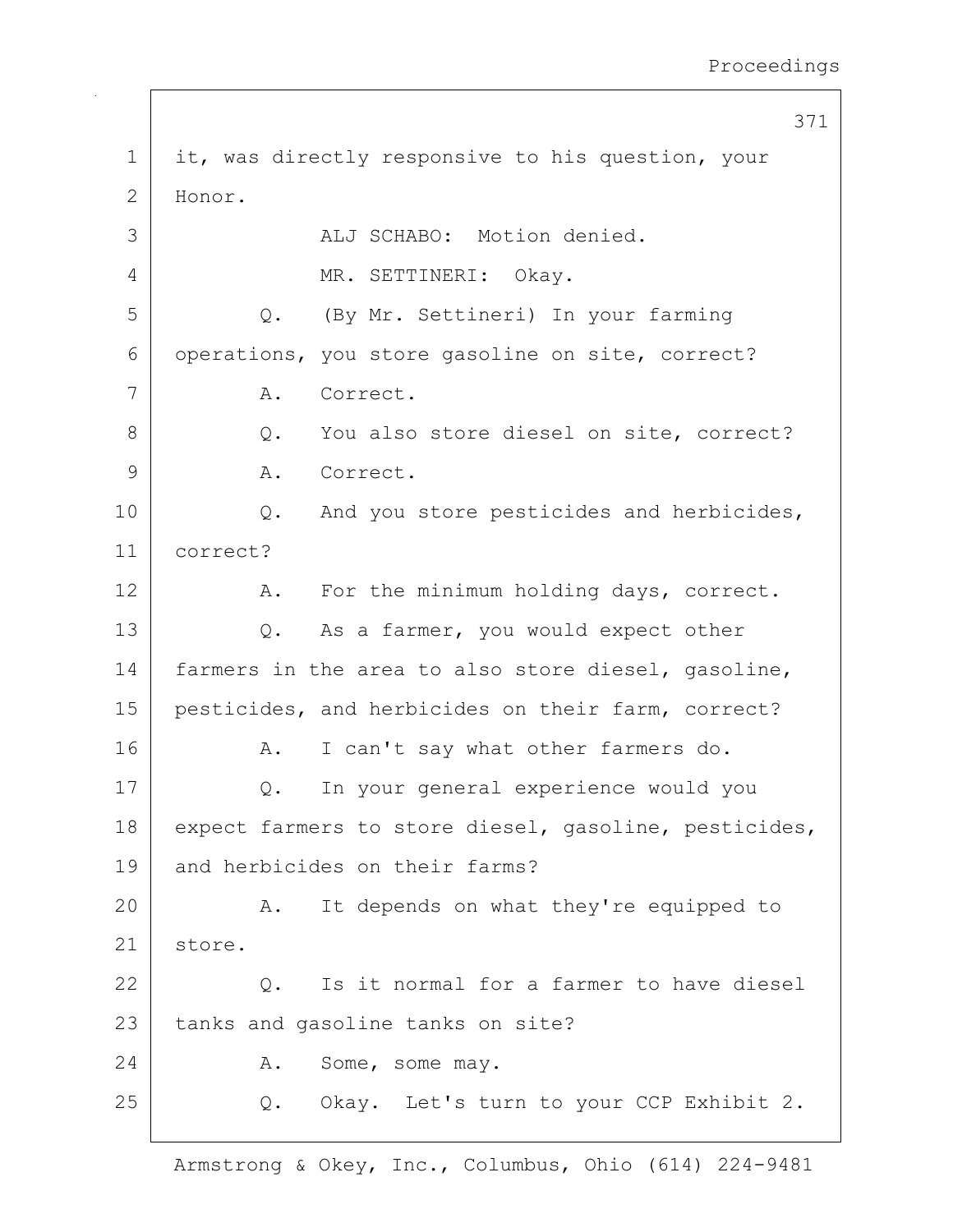1 If you could turn to page 9, answer 21. Are you 2 there? 3 A. Yes. 4 Q. So I will paraphrase but you indicate 5 that the intersection in that answer of State Route 6 177 and Tony Lynbrook Road is a busy intersection and 7 especially dangerous. 177 has a 55 mile an hour 8 | speed limit. Do you consider State Route 177 to be a 9 heavily traveled road in the county? 10 | A. One, I would like to say it's Toney 11 Lybrook Road. I missed that spelling in there. Two, 12 it is 55 mile an hour. You mainly have grain haulers 13 that are going up and down there and then the traffic 14 if there's  $-$  if there's traffic of type, it's 15 between Richmond and Hamilton. So that intersection 16 specifically as I was looking at the pictures that 17 | had been uploaded by Open Road to the application, 18 the most dangerous part of that intersection is when 19 you are going straight across 177 to cross, if you 20 were headed east and it's the point in that field and 21 being able to see the traffic that's coming from the 22 south that's headed north. 23 Q. Going back to my initial question though, 24 do you consider State Route 177 to be a heavily 25 traveled road?

372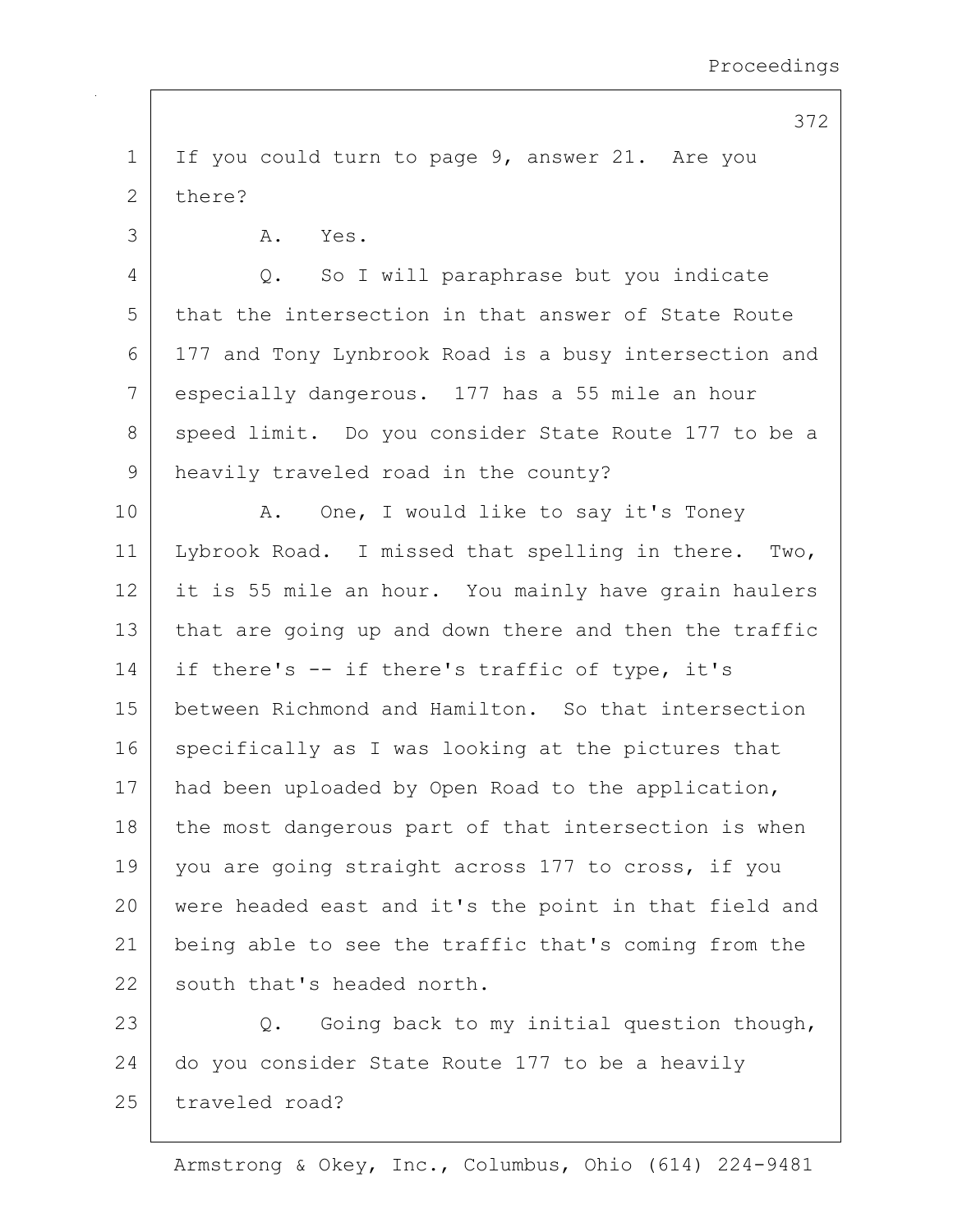|              | 373                                                  |
|--------------|------------------------------------------------------|
| $\mathbf 1$  | A. Not as heavily traveled as I would say            |
| $\mathbf{2}$ | 725 is but, I mean, that's opinion so.               |
| 3            | Q. Okay. Now, some farmers in the area               |
| 4            | plant corn right up to the edge of the road          |
| 5            | right-of-way, correct?                               |
| 6            | Up to the perimeter of the ditch of the<br>A.        |
| 7            | easement, yes.                                       |
| $8\,$        | Okay. And corn at full height can<br>Q.              |
| 9            | sometimes block intersections as well, correct?      |
| 10           | For a, what, two-month period if someone<br>Α.       |
| 11           | plants up into that area.                            |
| 12           | Q. You are aware that solar panels are               |
| 13           | installed on houses and schools throughout Ohio,     |
| 14           | correct?                                             |
| 15           | I am aware that some are installed.<br>Α.            |
| 16           | Now, regarding the -- strike that.<br>Q.             |
| 17           | Grass or any kind of plant can slow down             |
| 18           | surface water runoff, correct?                       |
| 19           | Correct.<br>Α.                                       |
| 20           | Turning to page 11 of your testimony, and<br>Q.      |
| 21           | this is CCP Exhibit 2, answer 26, at lines 17 to 18, |
| 22           | you state "replacing tiles requires a considerable   |
| 23           | amount of effort using heavy tile installation       |
| 24           | equipment that takes considerable space." Do you see |
| 25           | that?                                                |
|              |                                                      |

 $\mathsf{I}$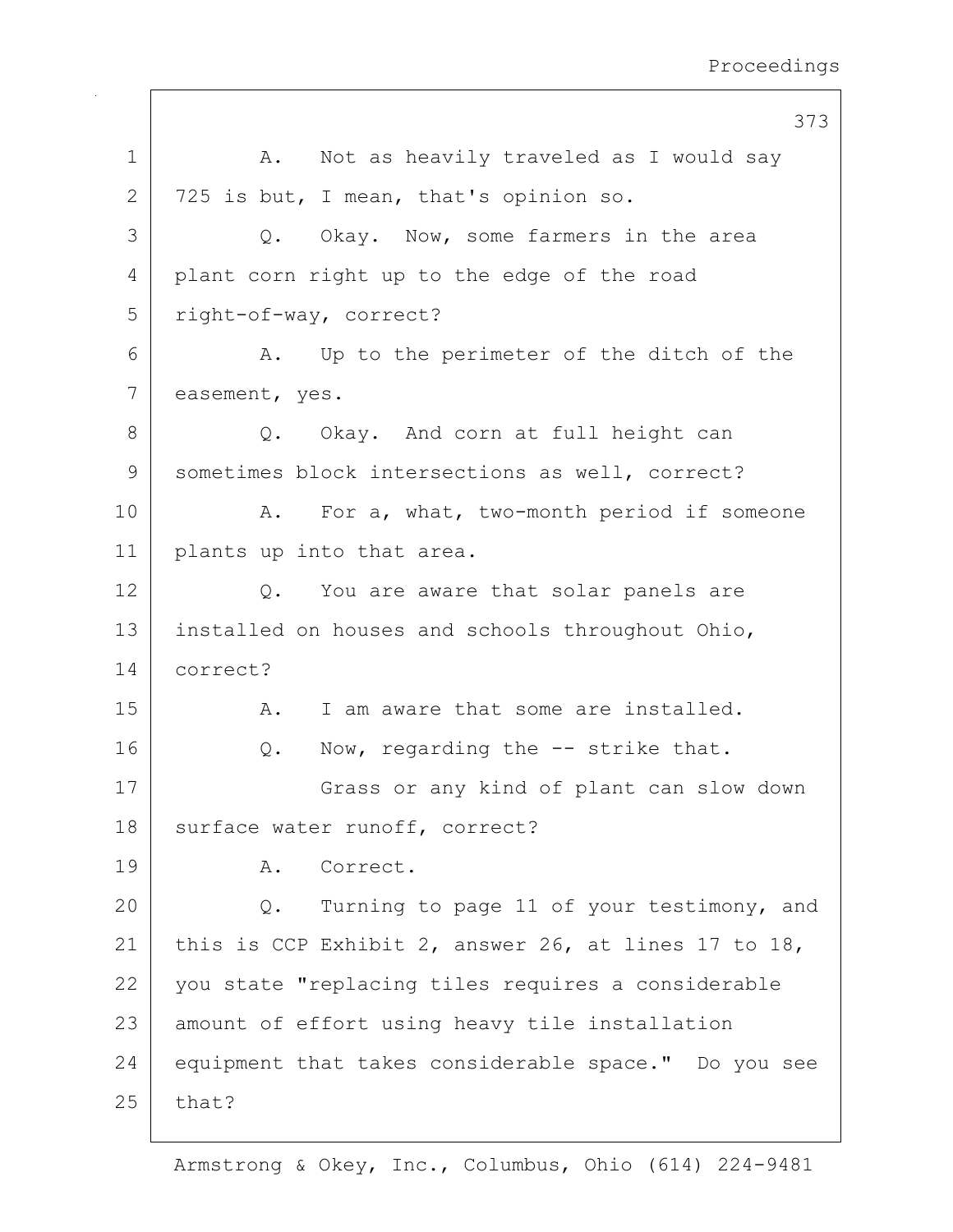374 1 | A. Yes, I do.  $2$  Q. Now, you use  $-$  you have used a Gold 3 Digger plow pulled behind a tractor to replace tile, 4 correct? 5 A. Yes.  $6$  Q. That's the tiling plow that is part 19 of 7 your answer, correct? 8 A. Yes.  $9$  Q. And that plow is an attachment to the 10 | back of the tractor, correct? 11 | A. Correct. 12 Q. Okay. And the attachment itself is not 13 | that long; it may extend 2 to 3 feet behind the 14 tractor? 15 A. No. The width of it is that. The 16 distance of it is 24 feet. And so then the tile plow 17 itself when you do its wheelbase is 12 foot wide. 18 Q. So let me ask you this, so that 19 dimension, 24 foot long by 12 foot wide, is that both 20 the tractor and the plow? 21 | A. No. That's -- that's the plow. Sorry. 22 I am comparing it to something else in my mind right 23 now. 24 O. Take your time. 25 A. Yeah, I think that might have been the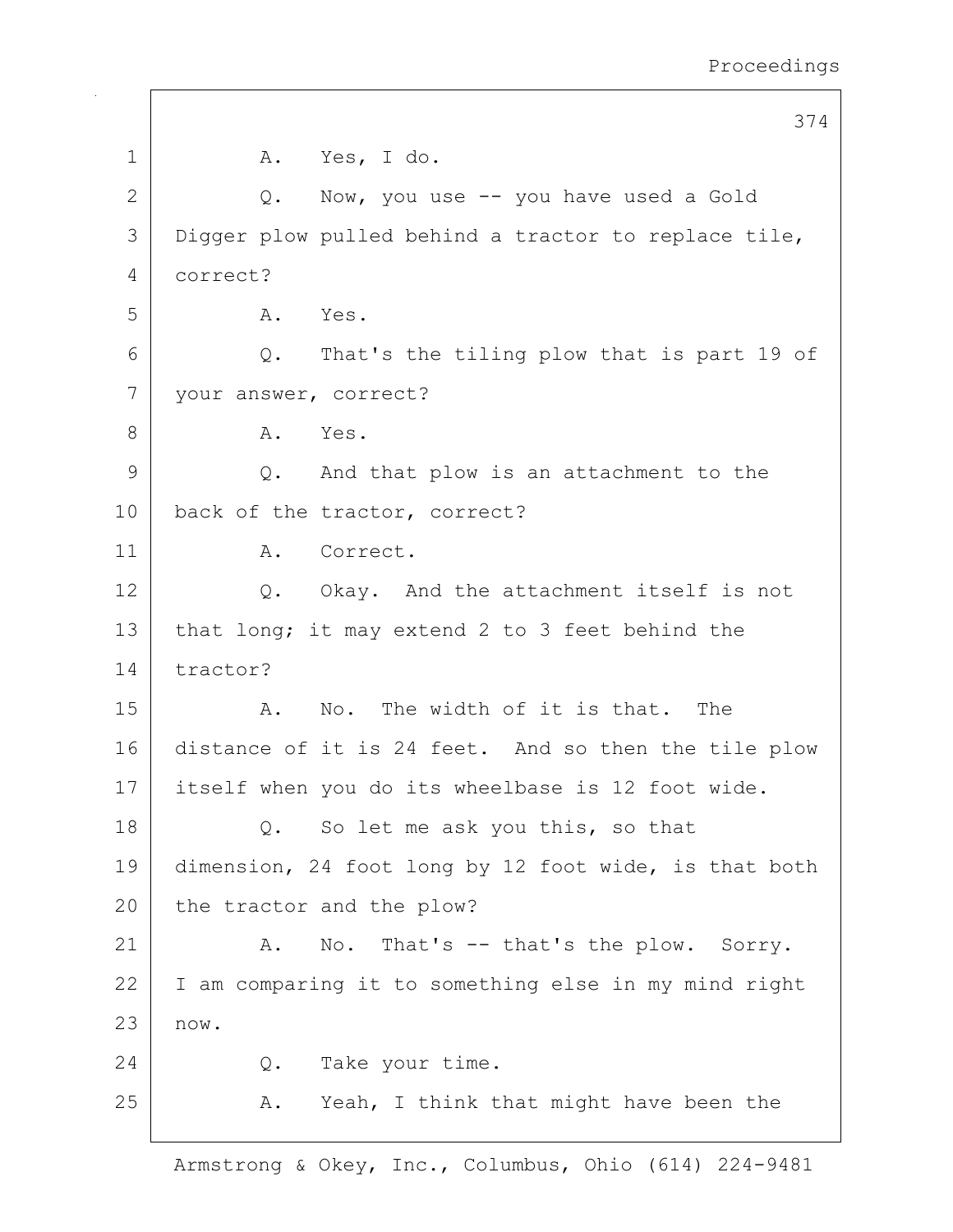375 1 two together.  $2$  Q. Now, you know what a mini excavator is, 3 correct? 4 A. I do.  $5$  Q. And that can be used to replace tile, 6 correct? 7 A. Yes. 8 Q. And if I was to describe a mini excavator 9 for someone who has never seen one, is it a fair 10 description to say it's like a mini backhoe? 11 | A. That's fair to say. 12 Q. Okay. And a mini excavator can be 4 to 5 13 foot in width, correct? 14 A. Correct. 15 Q. And shovels can be used to replace tiles 16 in the field, correct? 17 A. Correct. 18 | Q. Now, you are familiar with Ohio Utilities 19 Protection Service, correct? 20 A. Yes. 21 | Q. Okay. And prior to doing any kind of  $22$  tile work in your field, you call the Ohio Utilities 23 Protection Service, correct? 24 A. Correct.  $25$  Q. And the acronym we all use for Ohio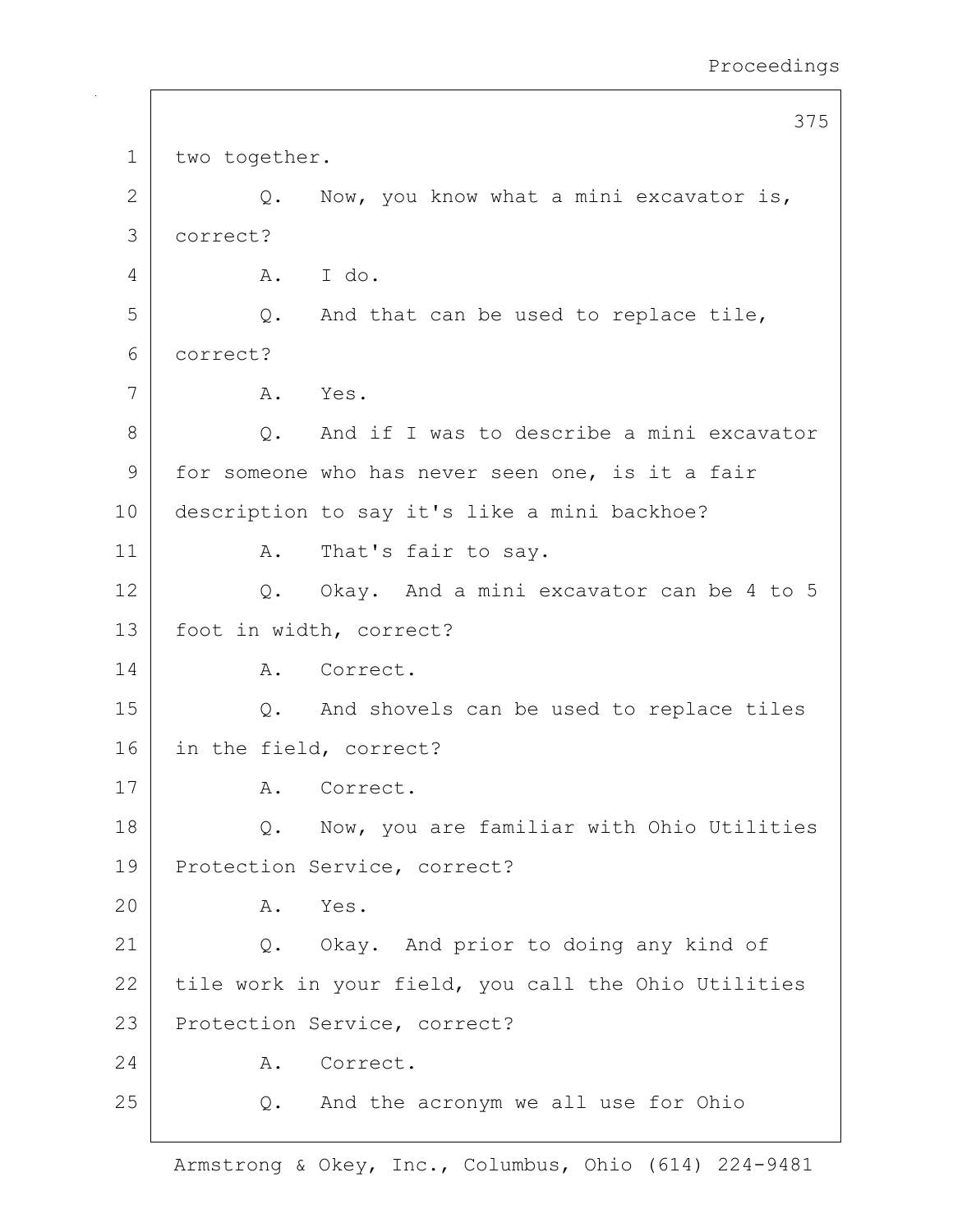376 1 Utilities Protection Service is OUPS, O-U-P-S, 2 correct? 3 A. Correct. 4 Q. And by calling OUPS, that they could 5 avoid an incident like hitting an underground gas 6 line, correct? 7 | A. Correct. 8 Q. And anyone digging must contact OUPS at 9 least 48 hours, excluding weekends and legal 10 holidays, prior to beginning work, correct? 11 A. Correct. 12 | C. And failure to contact OUPS could result 13 | in fines or penalties for your business? 14 A. Or death for the individual. 15 | Q. Right. Now, you detect drainage issues 16 generally by finding sinkholes, blowholes, or you may 17 | find ponding in the field, correct? 18 A. Correct. 19 Q. For all of us here can you just -- what 20 is a sinkhole? 21 | A. So a sinkhole is just essentially where 22 it's sucking in, so the dirt goes down in, and it's 23 creating another pathway. A blowhole it is backed  $24$  up. It is pushing the dirt up and out depending upon 25 what's going on with the tile as to which one you are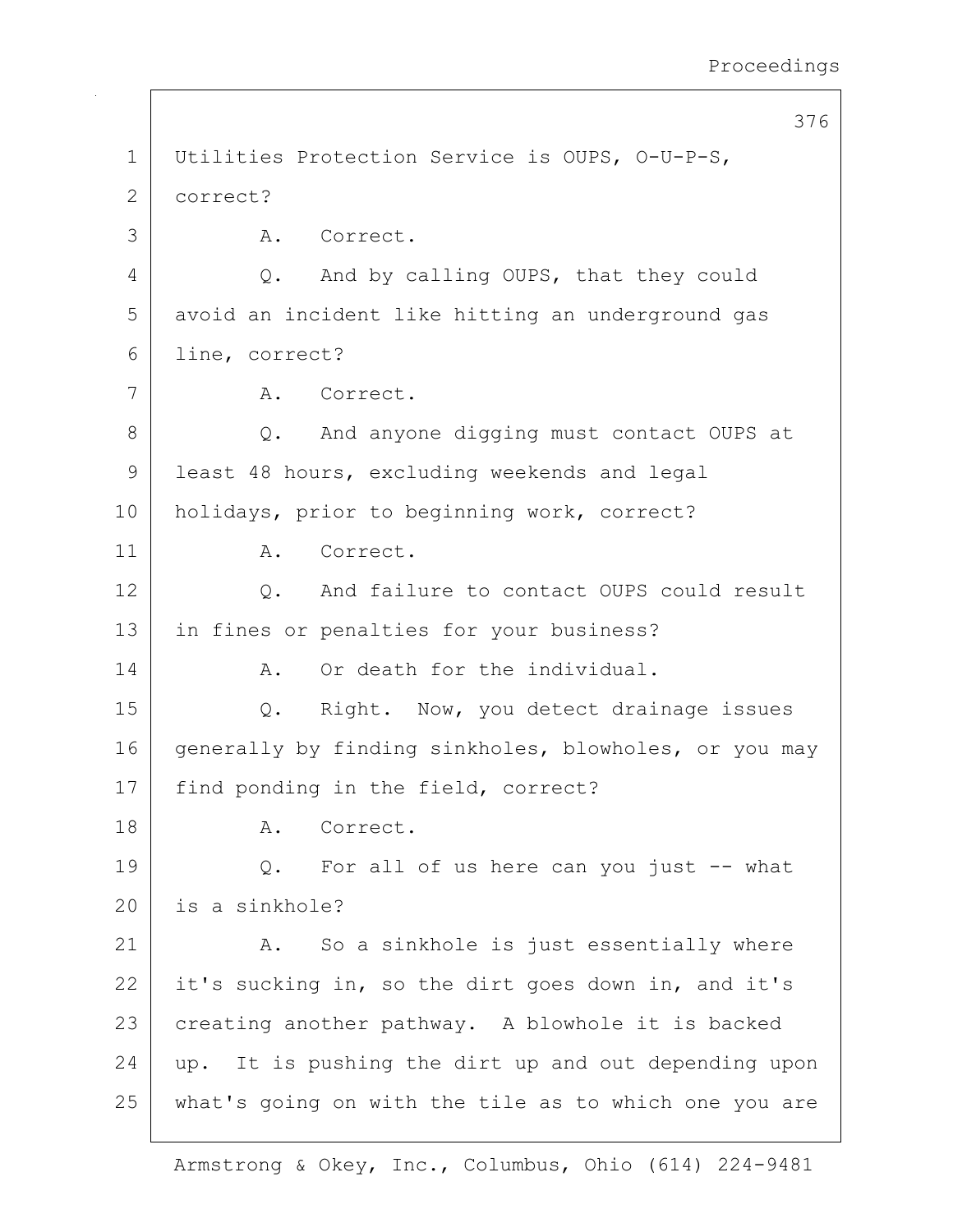377

1 | going to get.  $2$  Q. Now, if a crop is planted and a drainage 3 issue arises after planting, you may not go over the 4 crop to make the repair, correct? 5 A. We have gone over crop depending upon how 6 bad the situation is. It's all about the choice of 7 the landowner. 8 Q. And so you may go over a crop, for 9 example, if the hole was enough to be a concern for 10 | the equipment going into harvest, correct? 11 A. Correct. 12 | Q. And that's exercised, for example, where 13 the hole is big enough the track could potentially  $-$ -14 the wheel could go into the hole, create a serious 15 incident. 16 | A. Correct. Or if you think it's going to 17 end up being an impact to a larger part of the crop. 18 Protect the crop as best you can. 19 | Q. Now, some of your neighbors don't go over 20 the crop to repair tile, correct? 21 | A. It's all personal choice. 22 Q. And depending upon which crop they have 23 | in the field, some will put wheat in for the winter  $24$  so they can tile through the summer, correct? 25 A. That is a common practice and then that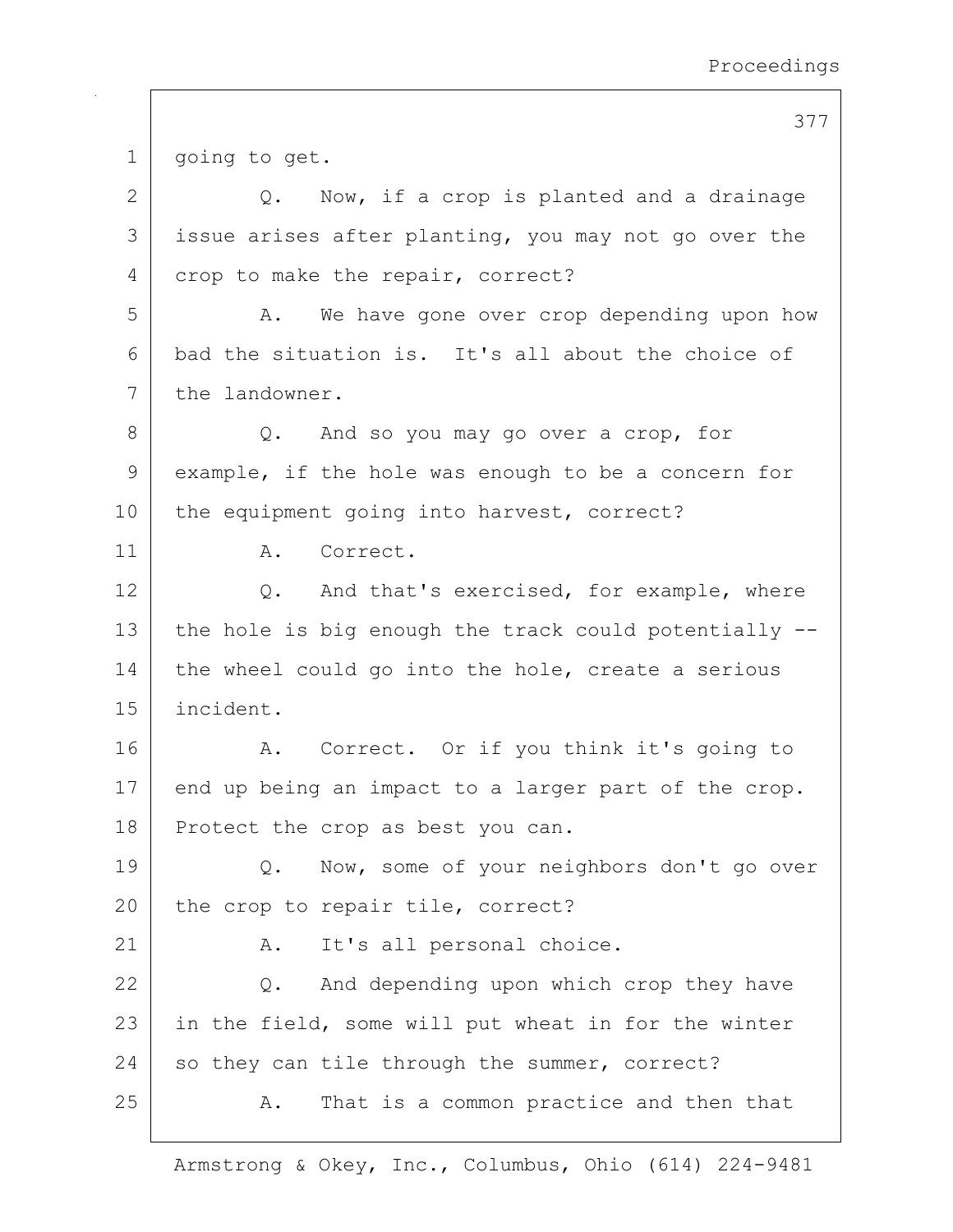378 1 | gives you the summer for the tiling purpose.  $2$  Q. Okay. And  $-$ 3 | A. Generally that's done when you are going 4 to install a system. It gives you the full field. 5 | C. And some will clear a field harvest in 6 September-October, start tilling and start the week 7 after Thanksgiving as soon as all the crop is off and  $8$  then tile until the ground is so frozen that they 9 | can't tile, correct? 10 | A. Well, nobody is going to till the field 11 before -- after they harvest in order to tile but.  $12$  Q. Let me rephrase the question then. 13 Some -- rather than going over a crop some will clear  $14$  a field after harvest and then make repairs that need 15 | to be done after Thanksgiving after harvest. 16 A. That's common. 17 | Q. Now, you recently had a drainage issue 18 with one of the drainage mains on a property you 19 farm, correct? 20 A. Correct. 21  $\vert$  2. That issue ended up  $-$  it actually ended 22 up being a plugged tile on an adjacent landowner's 23 property, correct? 24 A. Correct. 25 Q. That may have been caused by silt and an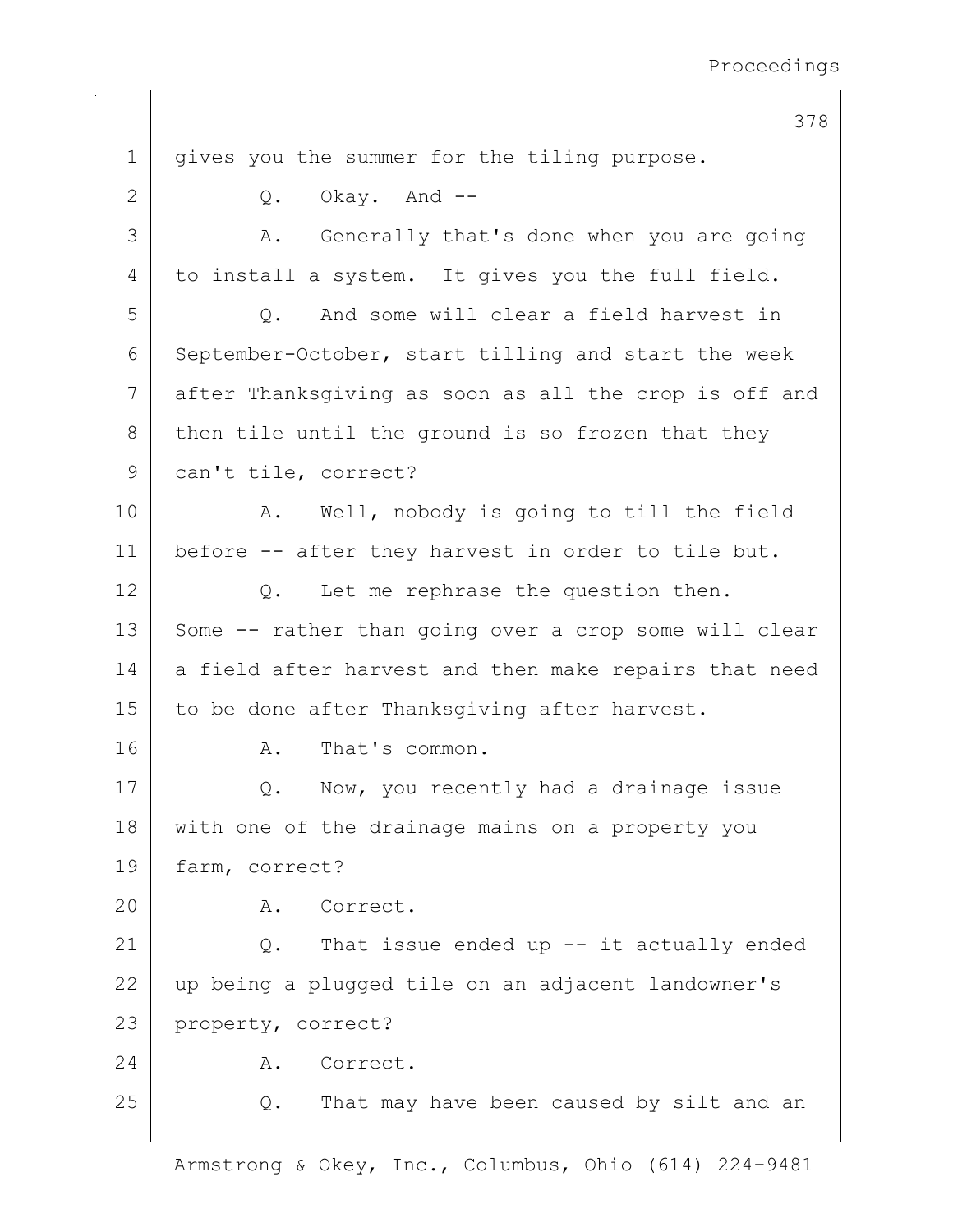|                | 379                                                  |
|----------------|------------------------------------------------------|
| 1              | animal actually got in the tile and died, correct?   |
| $\overline{2}$ | Right.<br>A.                                         |
| 3              | And you discovered the issue in early<br>$Q$ .       |
| 4              | March of this year, and the tile was repaired at the |
| 5              | end of March, correct?                               |
| 6              | A. Correct.                                          |
| 7              | The timing of the tile repair can depend<br>Q.       |
| 8              | on the circumstances, correct?                       |
| 9              | Correct.<br>A.                                       |
| 10             | Q. And that can -- that can include the time         |
| 11             | of year, correct?                                    |
| 12             | Correct.<br>A.                                       |
| 13             | And tile repair can be as short as 3 or 4<br>Q.      |
| 14             | feet depending on the situation, correct?            |
| 15             | A. Correct.                                          |
| 16             | And do you schedule drainage repairs<br>Q.           |
| 17             | depending upon the greatest risk which creates the   |
| 18             | order for the repairs in your farm operation,        |
| 19             | correct?                                             |
| 20             | A. Correct.                                          |
| 21             | If you could turn $--$ I think up there<br>Q.        |
| 22             | next to you should be what was previously marked as  |
| 23             | Joint Exhibit 1. That is the Stipulation in this     |
| 24             | matter. When you have that, just let me know,        |
| 25             | please. Do you have that before you?                 |

 $\mathsf{I}$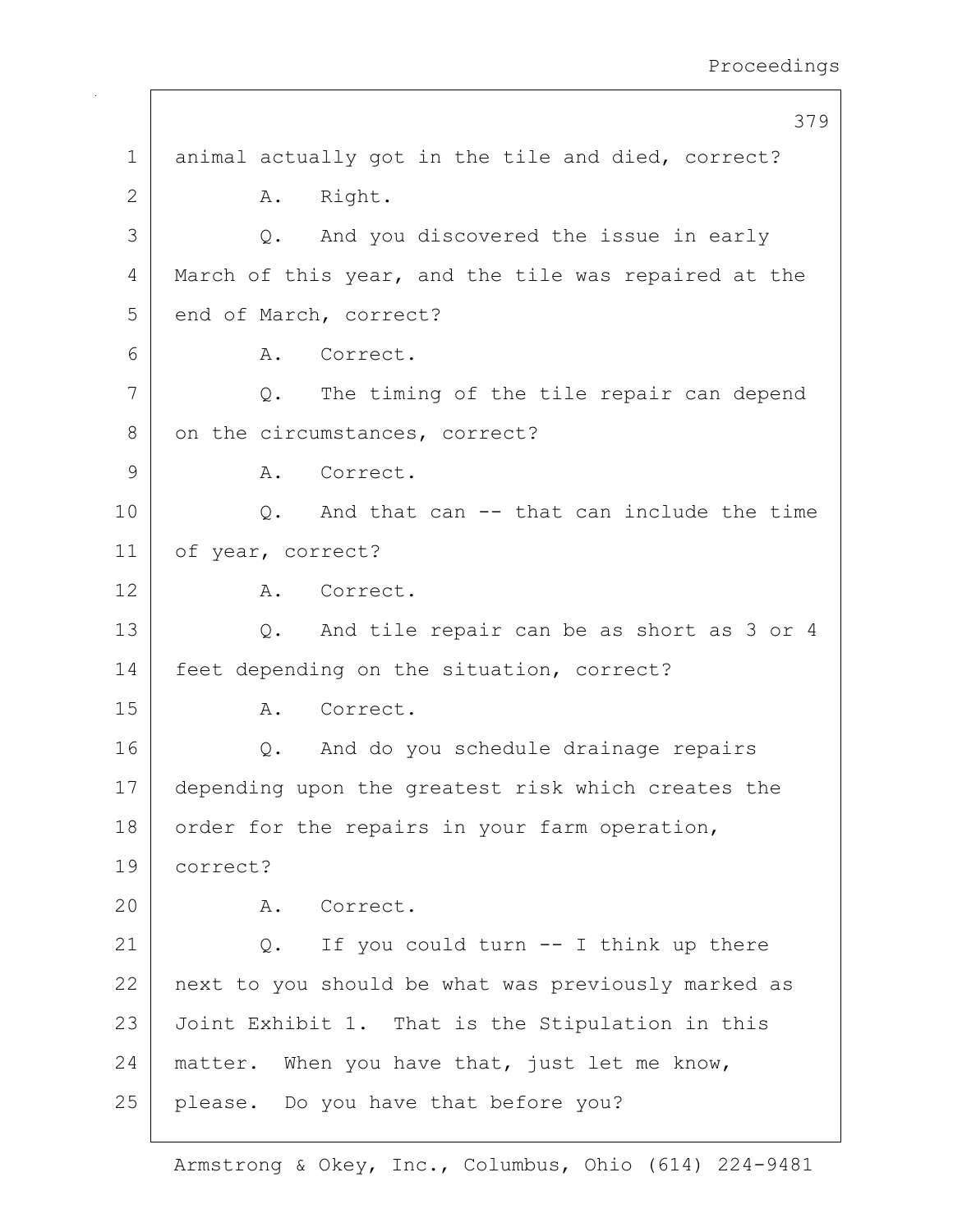|               | 380                                                  |
|---------------|------------------------------------------------------|
| $\mathbf 1$   | A. I do.                                             |
| 2             | Turn to condition 16 of the Stipulation,<br>$Q$ .    |
| 3             | please. Tell me when you're there.                   |
| 4             | I'm there.<br>Α.                                     |
| 5             | Q. Okay. You will see a phrase down the              |
| 6             | page, unfortunately we don't have line numbers on    |
| 7             | this, but you will see a sentence that starts        |
| 8             | "Damaged field tile systems shall be promptly        |
| $\mathcal{G}$ | repaired no longer than 30 days after such damage is |
| 10            | discovered, and be returned to at least original     |
| 11            | conditions or their modern equivalent at the         |
| 12            | Applicant's expense." Do you see that?               |
| 13            | I do.<br>A.                                          |
| 14            | Q. Okay. Now, the phrase "promptly                   |
| 15            | repaired" to you means as soon as the opportunity    |
| 16            | exists, correct?                                     |
| 17            | It does.<br>A.                                       |
| 18            | Okay. And you consider a deadline -- an<br>Q.        |
| 19            | outside deadline of 30 days to be reasonable,        |
| 20            | correct?                                             |
| 21            | I do.<br>A.                                          |
| 22            | Q. Okay. Now, as a general matter, grass             |
| 23            | fires can occur on farms, correct?                   |
| 24            | Fires can occur at a lot of places, but<br>Α.        |
| 25            | yes.                                                 |
|               |                                                      |

 $\mathbf{I}$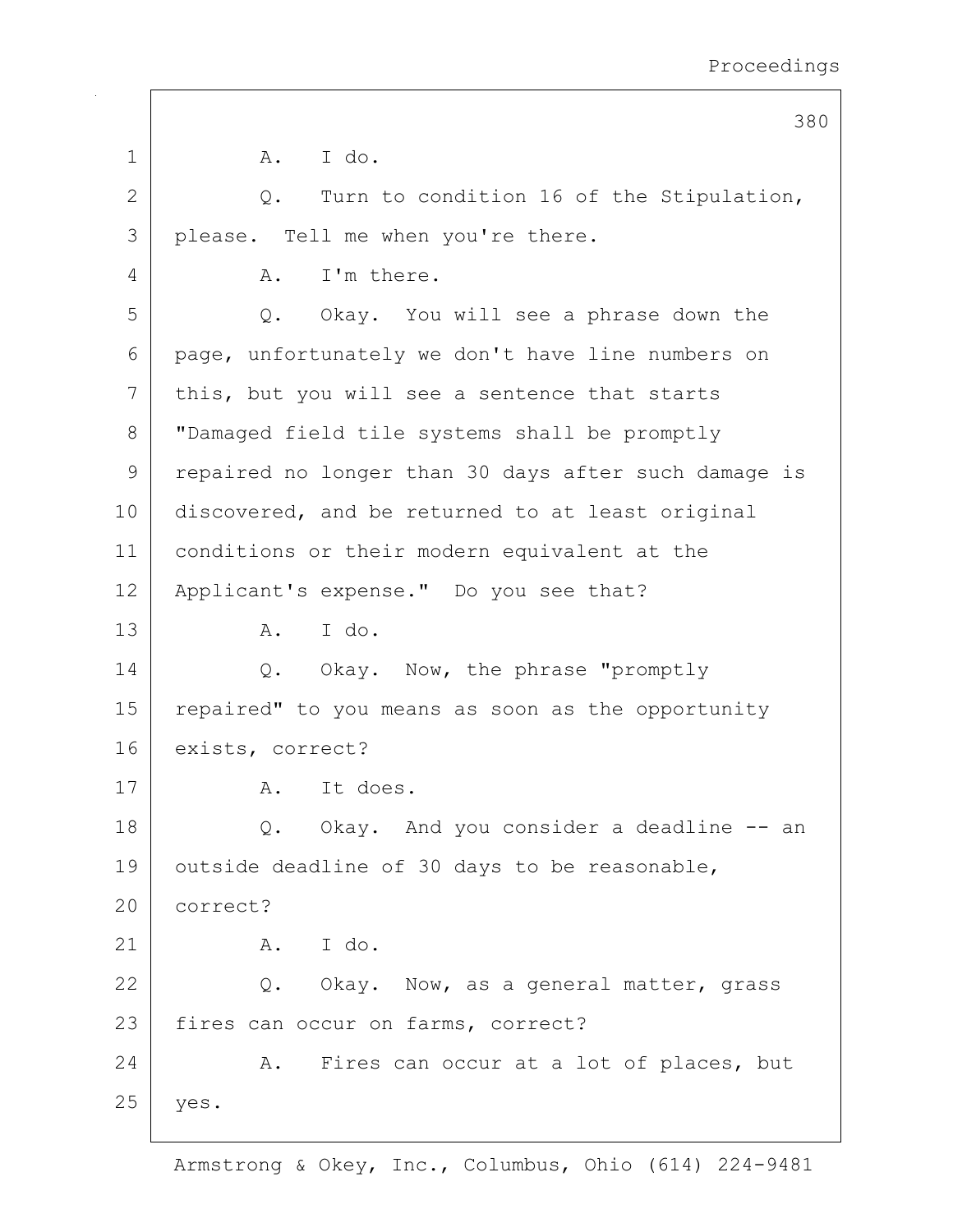|                | 381                                                  |
|----------------|------------------------------------------------------|
| $\mathbf 1$    | Q. And serious injuries can occur during             |
| $\mathbf{2}$   | farming operations, correct?                         |
| 3              | Correct.<br>Α.                                       |
| $\overline{4}$ | And that could include injuries from<br>$Q$ .        |
| 5              | electrocution depending what's going on at the       |
| 6              | farming operations at the time, correct?             |
| 7              | A. Correct.                                          |
| 8              | Farming operations involve a lot of<br>Q.            |
| 9              | equipment stored in barns and outbuildings, correct? |
| 10             | Correct.<br>Α.                                       |
| 11             | Farmers -- you are aware that some<br>$Q$ .          |
| 12             | farmers maintain crop insurance, correct?            |
| 13             | Correct.<br>Α.                                       |
| 14             | Is that a general practice within farming<br>Q.      |
| 15             | operations?                                          |
| 16             | A.<br>I would think so.                              |
| 17             | And you have -- your farming operation<br>Q.         |
| 18             | has farm insurance, correct?                         |
| 19             | Yes.<br>Α.                                           |
| 20             | You submitted a claim this year for crop<br>$Q$ .    |
| 21             | insurance after you elected to not plant a crop on a |
| 22             | field because of excessive rain, correct?            |
| 23             | A. After excessive rain prevented us from            |
| 24             | planting a crop, we did.                             |
| 25             | And that claim was approved.<br>Q.                   |
|                |                                                      |

 $\mathbf{I}$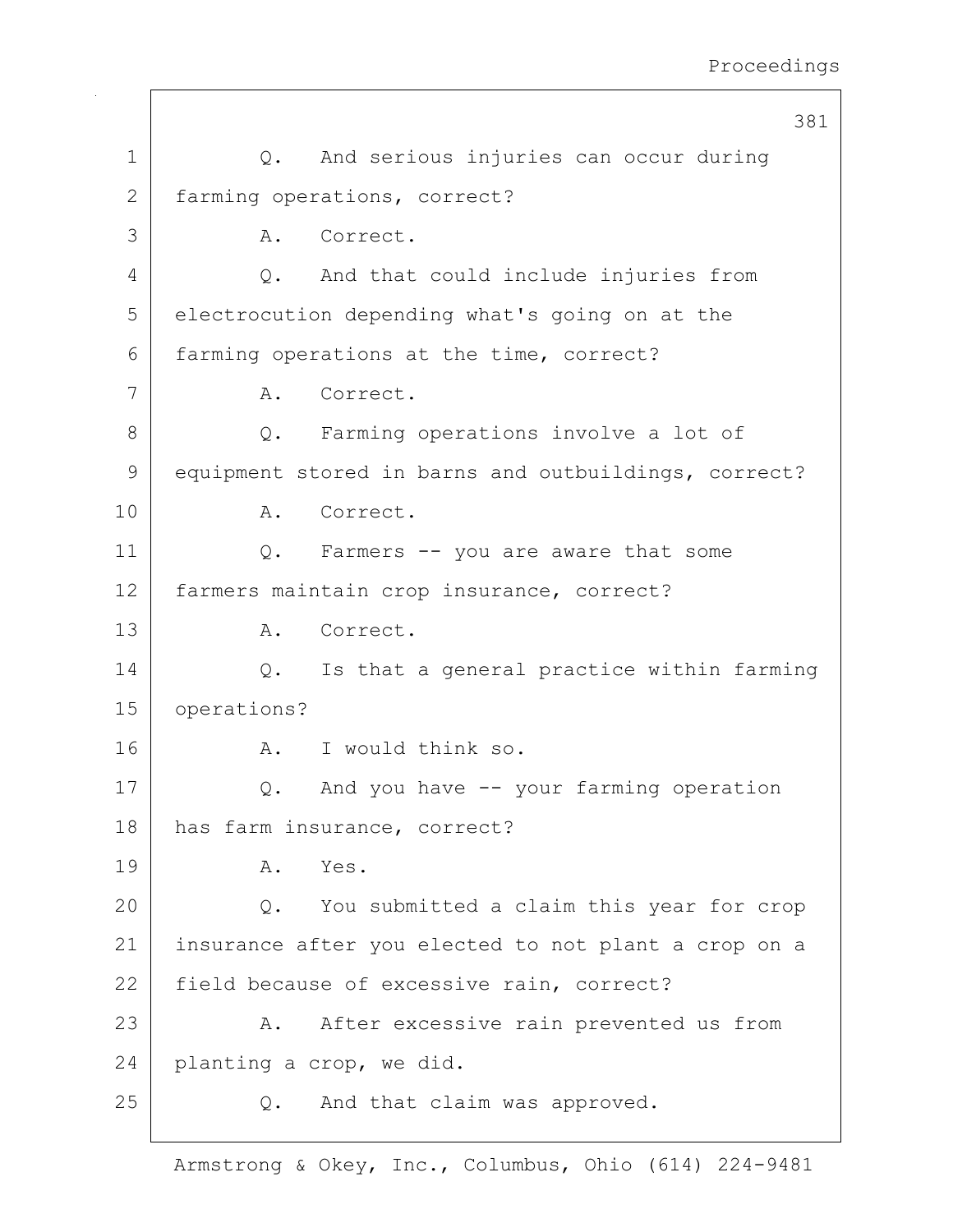|              | 382                                                  |
|--------------|------------------------------------------------------|
| 1            | Α.<br>It was.                                        |
| $\mathbf{2}$ | Now, is that field near Hueston Woods<br>Q.          |
| 3            | State Park?                                          |
| 4            | Where our preventive planting claim was?<br>Α.       |
| 5            | Yes.<br>Q.                                           |
| 6            | A. Yes.                                              |
| 7            | Q. Okay. And there is an existing main               |
| 8            | coming off that field that goes into the Hueston     |
| 9            | Woods State Park, correct?                           |
| 10           | Correct.<br>Α.                                       |
| 11           | And you believe that main, which is an<br>Q.         |
| 12           | existing perforated poly tile main, is plugged with  |
| 13           | roots in the adjoining Hueston Woods State Park,     |
| 14           | correct?                                             |
| 15           | Correct.<br>A.                                       |
| 16           | And you intend to install a new main that<br>Q.      |
| 17           | would go pretty deep into the state park, correct?   |
| 18           | Our hope is that the landowner and the<br>Α.         |
| 19           | state park come to some sort of agreement on what's  |
| 20           | going to take place related to that main.            |
| 21           | Okay. And if that main is installed,<br>Q.           |
| 22           | that would result in additional water flow into the  |
| 23           | state park watershed, correct?                       |
| 24           | You mean it would accept the water that's<br>Α.      |
| 25           | passing through the neighboring property as required |
|              |                                                      |

 $\mathsf{I}$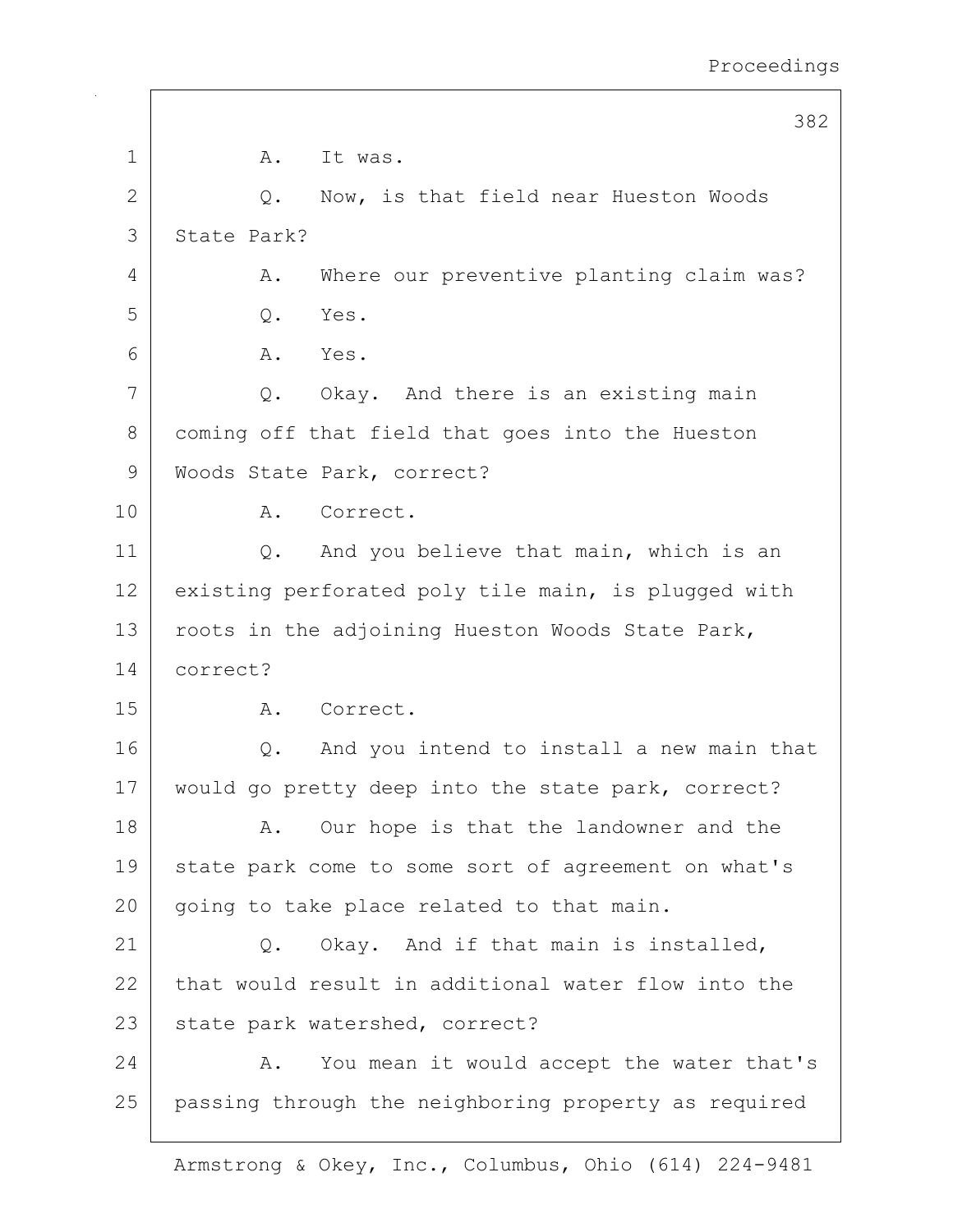383 1 by law? 2 Q. I am saying it would increase the water  $3$  flow -- let me strike that. Let me ask this --4 A. You mean it will take it back to the 5 water flow it was originally when there was a main in 6 place that was working. 7 Q. Let me ask it this way, currently when  $8$  the new main is installed, you will see an increase 9 in water being discharged into the state park area, 10 correct? Because currently water is not flowing 11 | there because the main is plugged, correct? 12 A. So it will take it back to its original 13 | water flow, yes. 14 | C. Now, let's turn to your CCP Exhibit 3, 15 | your supplemental testimony, page 4, please. Are you 16 there? 17 | A. Page 4 of supplemental. 18 Q. Supplemental testimony. 19 | A. Okay. 20 ALJ SCHABO: Lines 7 to 9. 21 | A. Okay. 22  $\vert$  Q. There you state at line 7 "Seventh, the 23 Stipulation fails to account for the reality that 24 some of the tiles in the Project Area may have 25 | reached or are close to reaching their life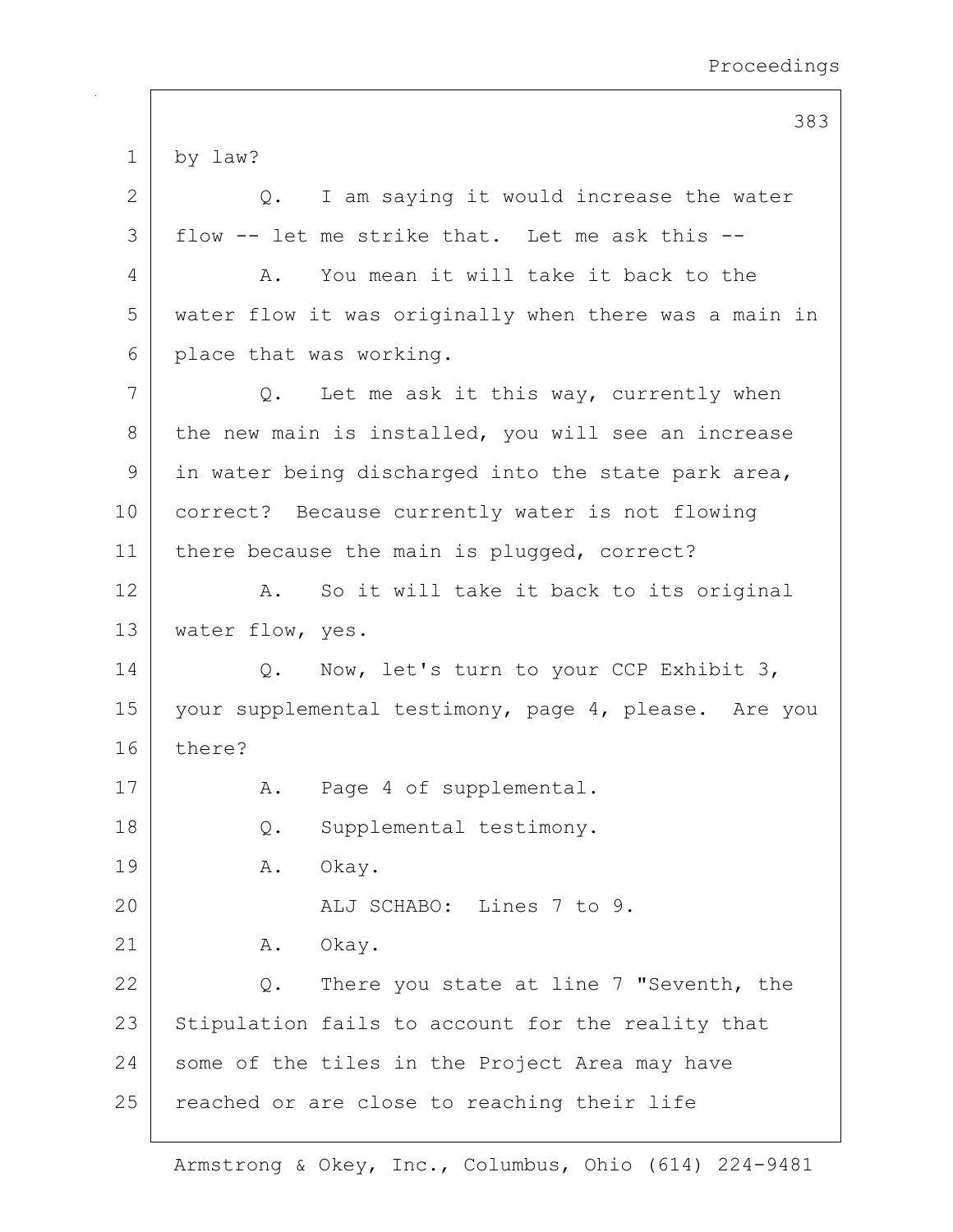384

1 expectancy and need to be replaced completely." Do 2 | you see that? 3 A. I do. 4 Q. All right. Now, when you use the word 5 | "some" in the phrase "some of the tiles," you don't  $6$  know what some represents in terms of a measurement, 7 correct? 8 A. Correct. We know the tile exists because 9 the land was tiled in order to drain it so that 10 people could farm it and then that brings us back to 11 the age of the tile that's in there and what needs to 12 happen with that tile. 13 Q. Okay. You don't know the extent of how 14 much clay tile and new tile is installed in the 15 | project areas as of today, correct? 16 A. Correct. That's the point. 17 | Q. Okay. But you are aware of some fields 18 in the project area that have systematically tiled 19 | recently, correct? 20 A. Correct. 21 | Q. Okay. And you would expect that a field 22 that has been systematically tiled to have good 23 records on the installed tile location, correct? 24 A. I would agree with that. 25 Q. Now, you are also aware there are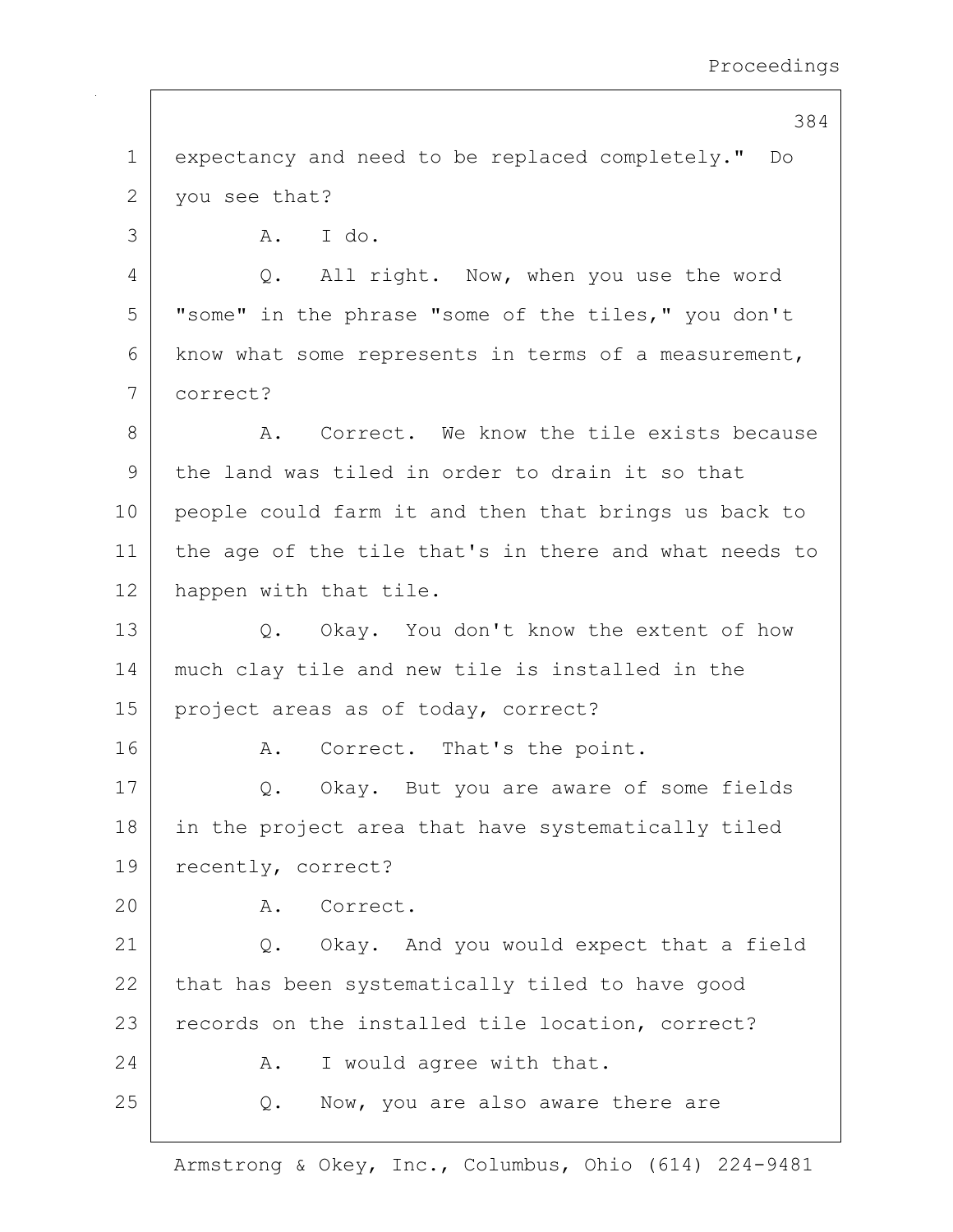385

1 existing drainage issues in some of the fields, at 2 | least one field in the project area, correct? 3 A. Correct. 4 Q. And, in fact, on the Chapin Farm there is 5 a big hole and a ditch that was historically a county 6 ditch, correct? 7 | A. Correct. 8 Q. So you would agree -- so if drainage is 9 | improved within the project area, that would benefit 10 the community, correct? 11 | A. I would agree with that statement with 12 best management practices used. I am concerned with 13 the language that is inside the whole paperwork that 14 is in the website about the swales and the movement 15 of surface water during construction and prior to 16 grass being seeded and which way those -- water is 17 going to be directed and what that plan looks like 18 because surface water is going to be more damaging to 19 the crop that's adjacent on a quicker flooding basis  $20$  and so what way exactly is that water going to be 21 directed. 22 MR. SETTINERI: Your Honor, I just move 23 to strike everything about "I am concerned." She 24 answered the question and went into an area that was 25 | not related to the question at all.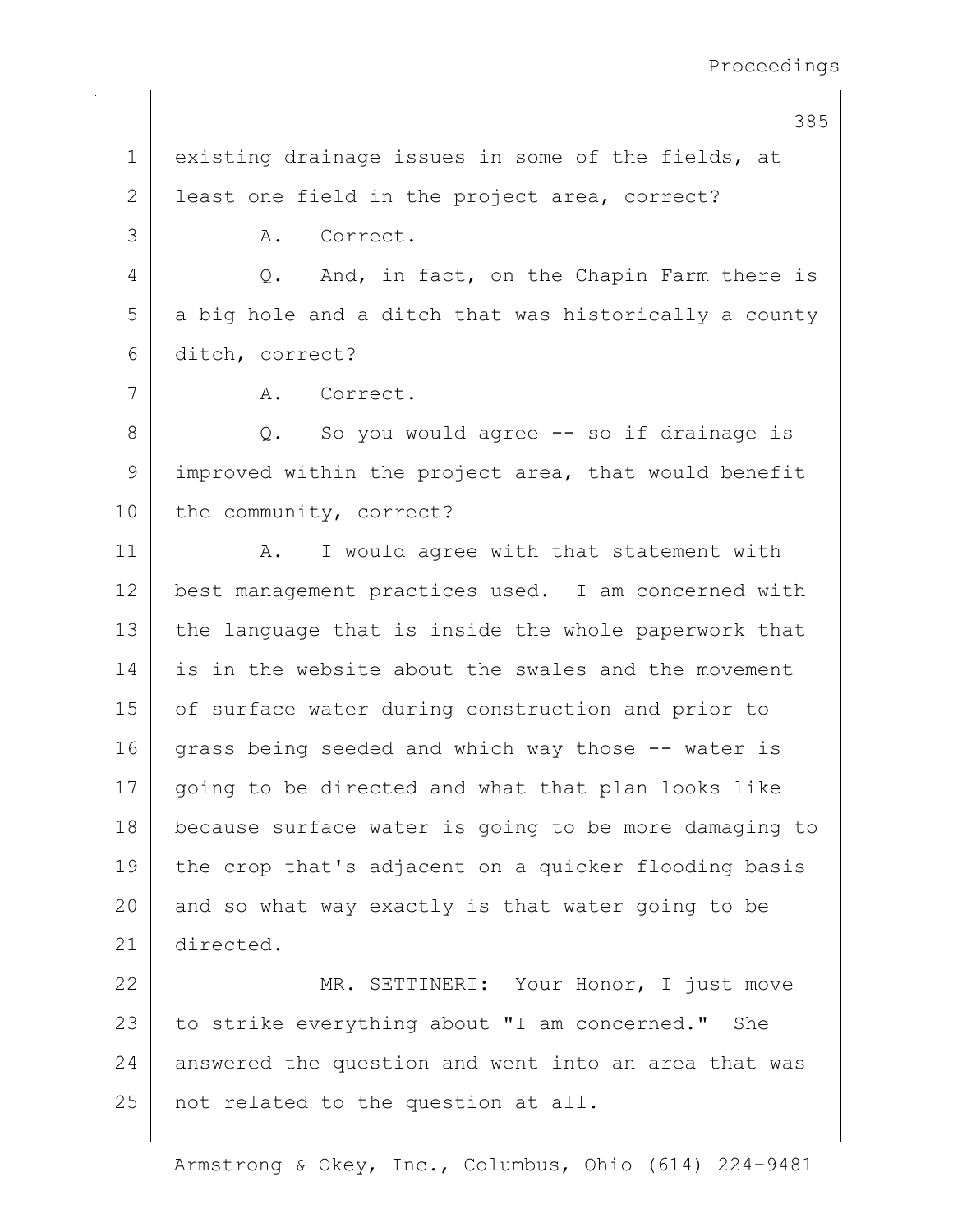386 1 MR. VAN KLEY: Your Honor, I disagree. 2 MR. SETTINERI: It was about drainage, 3 not surface water runoff. 4 MR. VAN KLEY: I disagree completely. 5 She needed to qualify her answer to make sure it was 6 accurate in response to his question. 7 | ALJ SCHABO: Can you read the question 8 back, please. 9 (Record read.) 10 | REGIN ALJ SCHABO: I will grant your motion. 11 | It's something you can pull out on redirect, Mr. Van 12 Kley. 13 MR. SETTINERI: And could I have the 14 answer read up until the testimony was stricken. 15 (Record read.) 16 | Q. (By Mr. Settineri) Ms. Vonderhaar, I 17 would like to direct you to the deposition transcript 18 that I handed you previously. It's been previously 19 handed out. As you noted before, you recall being 20 deposed last Friday, so you are going to be looking 21 at the deposition transcript for August 9, 2019. 22 A. Okay. 23 | Q. And if you have it in front of you, turn 24 to page 79. Are you there? 25 A. Almost. Okay.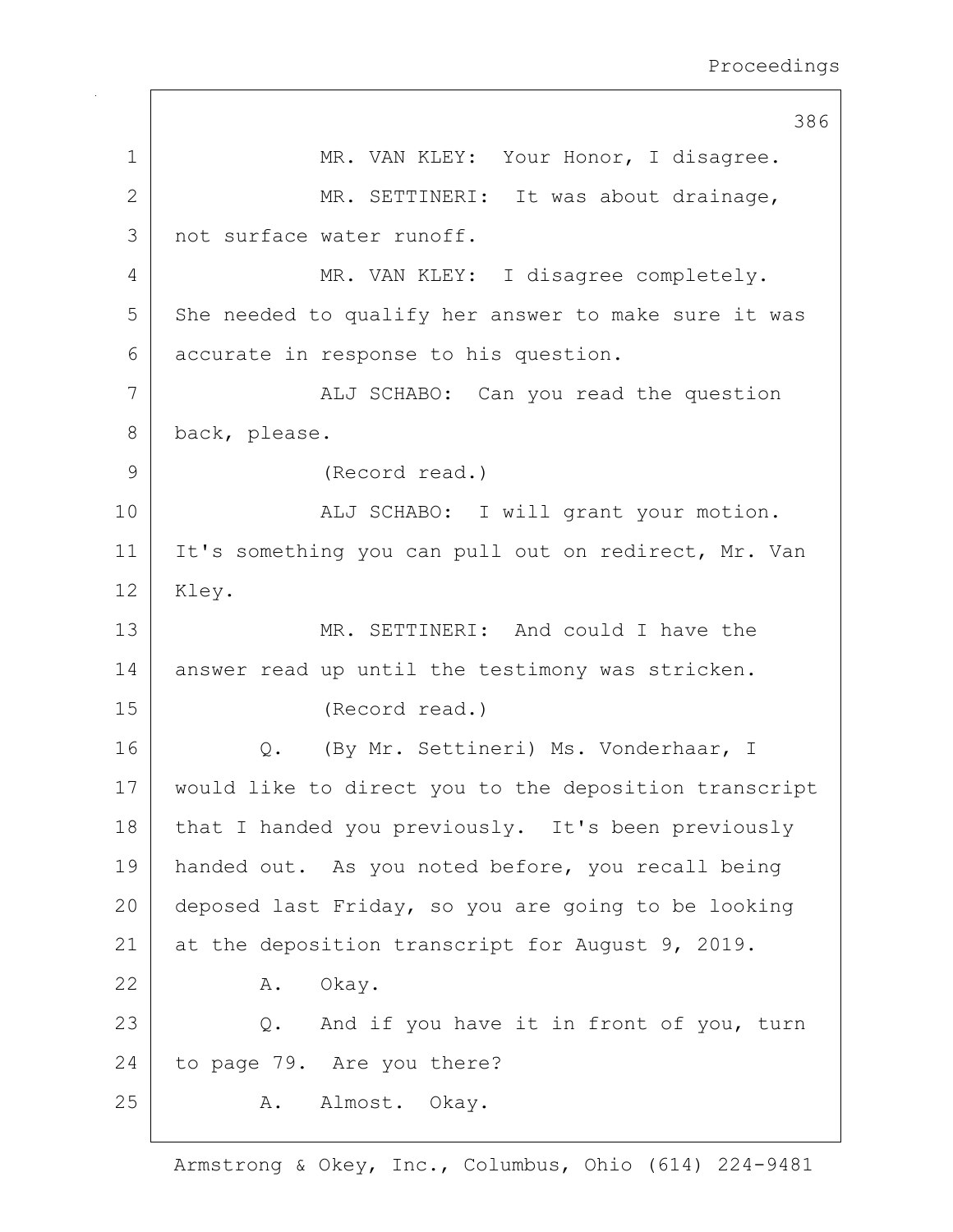387 1 |  $Q$ . Turning your attention this -- question 2 starting at line 14, answer ending at line 17  $3$   $\sqrt{ }$  "Question: There's -- you would agree with me, 4 wouldn't you, that if drainage is improved within the 5 project area, that would benefit the community? 6 "Answer: It would." 7 | Did I read that correctly? 8 A. But there's no plan put forward that 9 tells me that it improved the drainage of the 10 | community. That is what the concern is. 11 | MR. SETTINERI: Your Honor, I just move  $12$  to strike the answer as nonresponsive. I simply 13 | asked if I read the question correctly. 14 MR. VAN KLEY: No. I quess, your Honor, 15 I would object to even citing this testimony. It 16 has -- it's a different topic. 17 | ALJ SCHABO: Can you redirect me to where 18 we are? 19 MR. SETTINERI: Yeah. Page 79 of the 20 deposition transcript, lines 14 to 17; and, your 21 | Honor, that is the deposition dated August 9, 2019. 22 ALJ SCHABO: Okay. 23 MR. SETTINERI: And it's page 79, 24 question 14, answer ending at line 17. The answer  $25$  | "It would."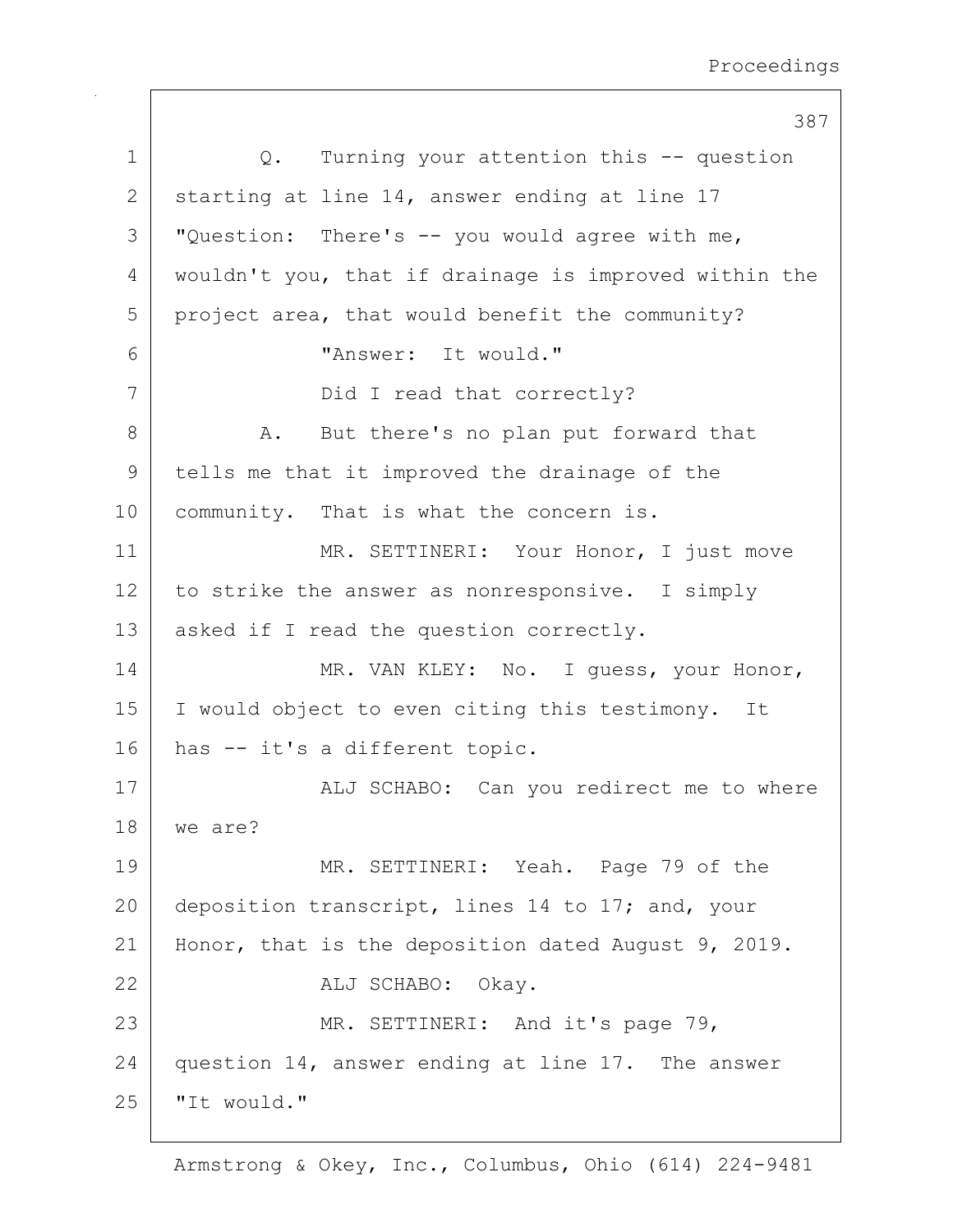388 1 ALJ SCHABO: Okay. Mr. Van Kley, you 2 disagreed? 3 MR. VAN KLEY: Yeah. It's not the same 4 question as the question he is trying to impeach the 5 answer for. The question that he asked was 6 whether -- whether improving -- or whether fixing a 7 drainage tile that's currently broken on the project 8 area would improve drainage in the area. And the 9 question and answer that he's reading on page 79 of 10 the transcript simply asks whether as a general 11 matter if drainage is improved in a project area, 12 that would benefit the community. They are not the 13 same. 14 MR. SETTINERI: I can represent, Mr. Van 15 | Kley, that I believe I did basically ask essentially 16 the same question from the same deposition. 17 | MR. VAN KLEY: I'm sorry. I didn't hear. 18 | MR. SETTINERI: I believe I can represent 19 to you I asked the same question from the deposition. 20 | All I am asking is if I read that correctly. 21 MR. VAN KLEY: Again, your Honor, it's 22 | improper impeachment. It's a different top --23 different answer, different question. 24 ALJ SCHABO: It was the same question. 25 | Your motion to strike is granted.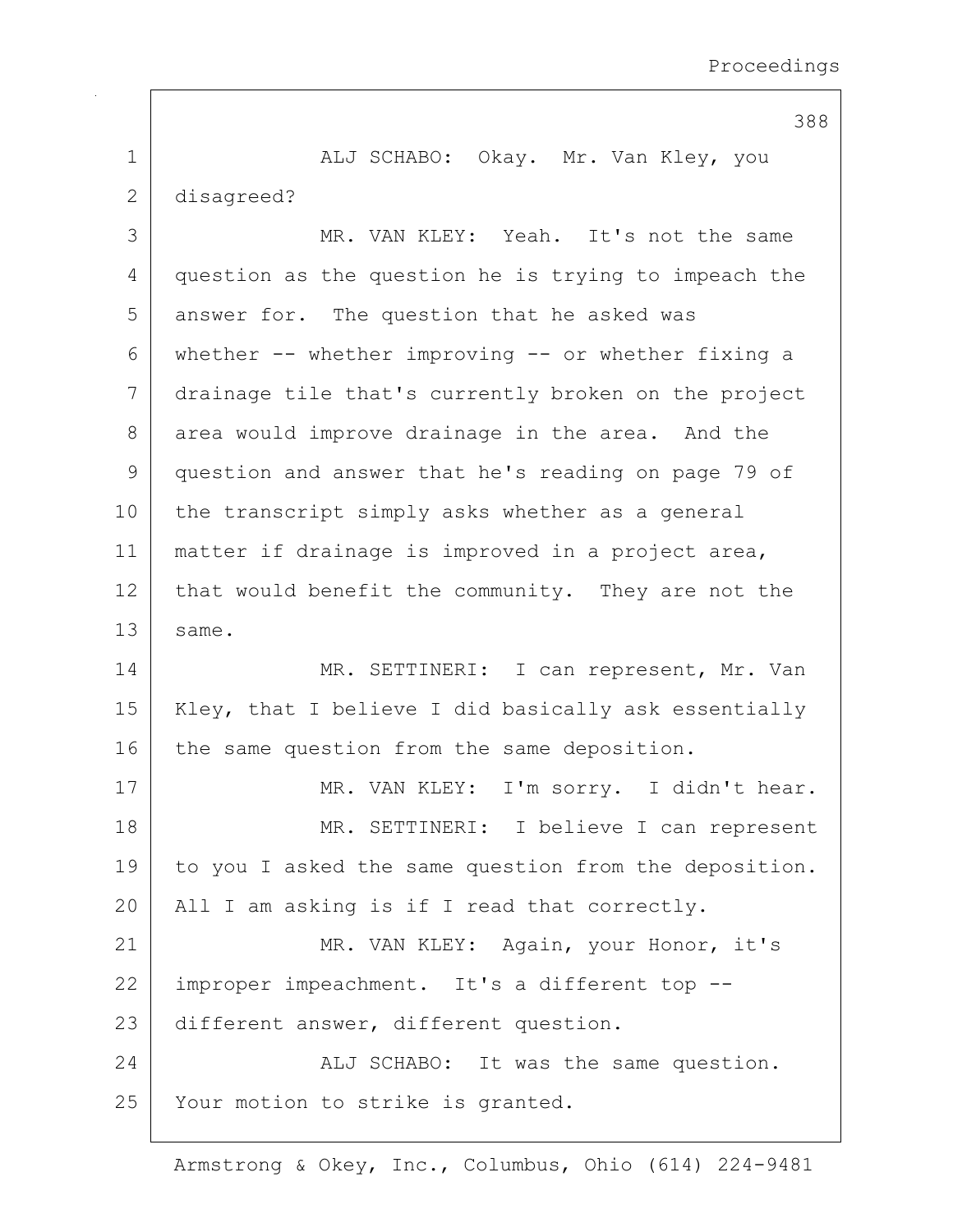389 1 Do your best to stick to answering the 2 question asked. Your attorney can take care of the 3 rest. 4 Q. (By Mr. Settineri) So, Ms. Vonderhaar, I  $5$  am going to repeat the question I asked you, again at 6 page 79 of the deposition transcript, where you were 7 | under sworn oath, line 14, "Question: There's  $-$  you 8 would agree with me, wouldn't you, that if drainage 9 is improved within the project area, that it would 10 benefit the community," and your answer at the 11 deposition in line 17 was "It would," correct? 12 A. Yes. 13 Q. And if there was -- for example, if the 14 hole in the Chapin farm was fixed and that main 15 | repaired, that would benefit the community as well, 16 wouldn't it? 17 A. Yes. 18 Q. Your expectation here in this case is 19 that the Ohio Power Siting Board should not rule on 20 the application in this case until it has the final 21 engineering drawings for the project and that all 22 plans have been submitted for review by the Board, 23 correct? 24 A. And the opportunity for public comment, 25 then yes.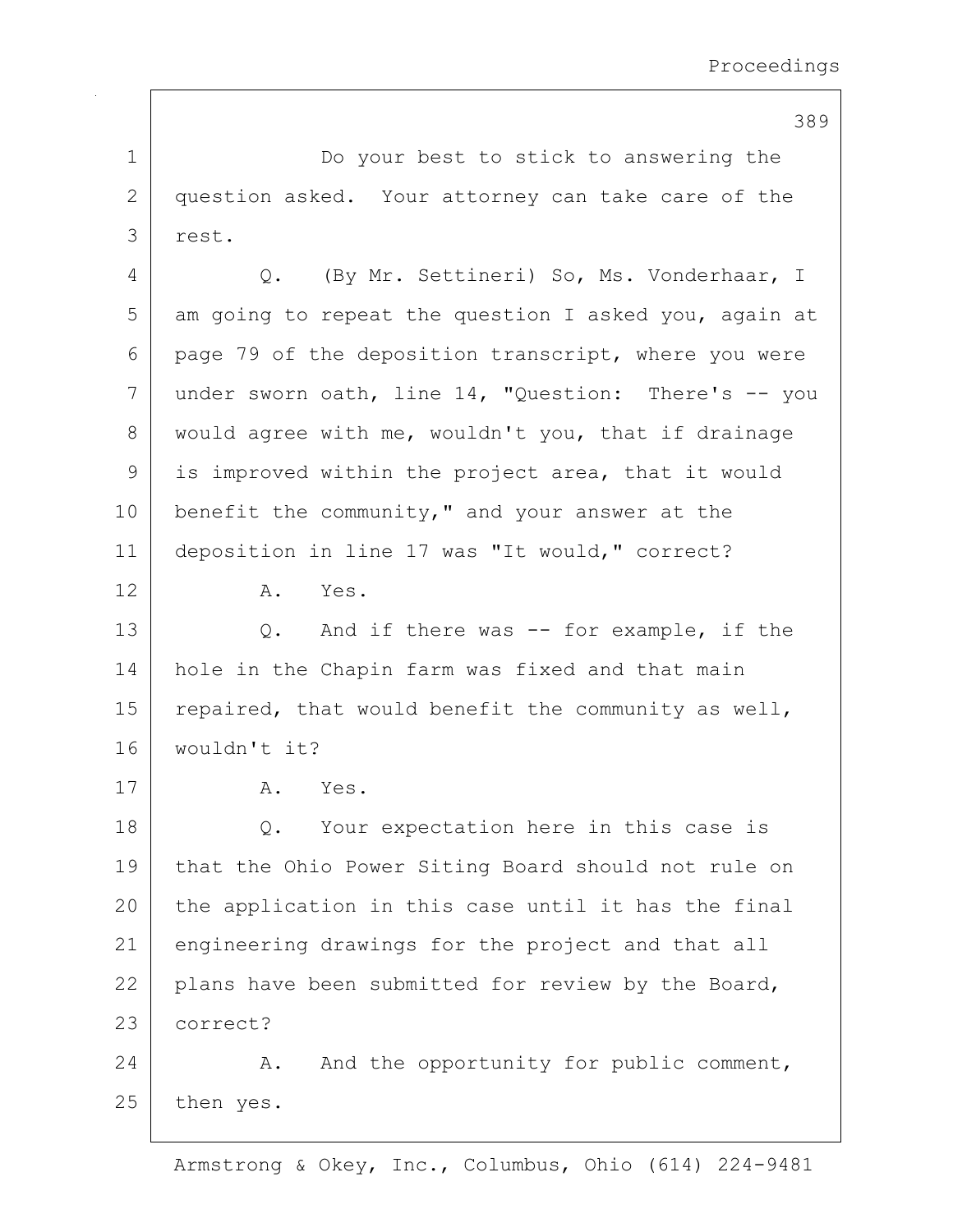|    | 390                                                   |
|----|-------------------------------------------------------|
| 1  | Q. Now, as a general matter, you oppose the           |
| 2  | project as presented, correct?                        |
| 3  | Correct.<br>Α.                                        |
| 4  | And you also -- you oppose putting solar<br>Q.        |
| 5  | panels on agricultural land, correct?                 |
| 6  | On -- large scale arrays, yes.<br>Α.                  |
| 7  | Q. But you would not oppose the project area          |
| 8  | in this case for being used for a large residential   |
| 9  | development, correct?                                 |
| 10 | That's not an option in our community.<br>Α.          |
| 11 | Our land use management plan wouldn't allow it.       |
| 12 | I am going to go back to my question, you<br>Q.       |
| 13 | would not oppose the project area being used for a    |
| 14 | large residential development, correct?               |
| 15 | I believe I said that in my deposition at<br>A.       |
| 16 | one point. I'm from Butler County, and I would not    |
| 17 | have that issue.                                      |
| 18 | Q. You have not conducted any economic                |
| 19 | studies on the impact of the project on the           |
| 20 | community, correct?                                   |
| 21 | Α.<br>Correct.                                        |
| 22 | Q. Now, one of your concerns about this               |
| 23 | project is if the project is built, that agricultural |
| 24 | land in the project area would not be available for   |
| 25 | sale to young farmers, new farmers, or any existing   |
|    |                                                       |

 $\mathbf{I}$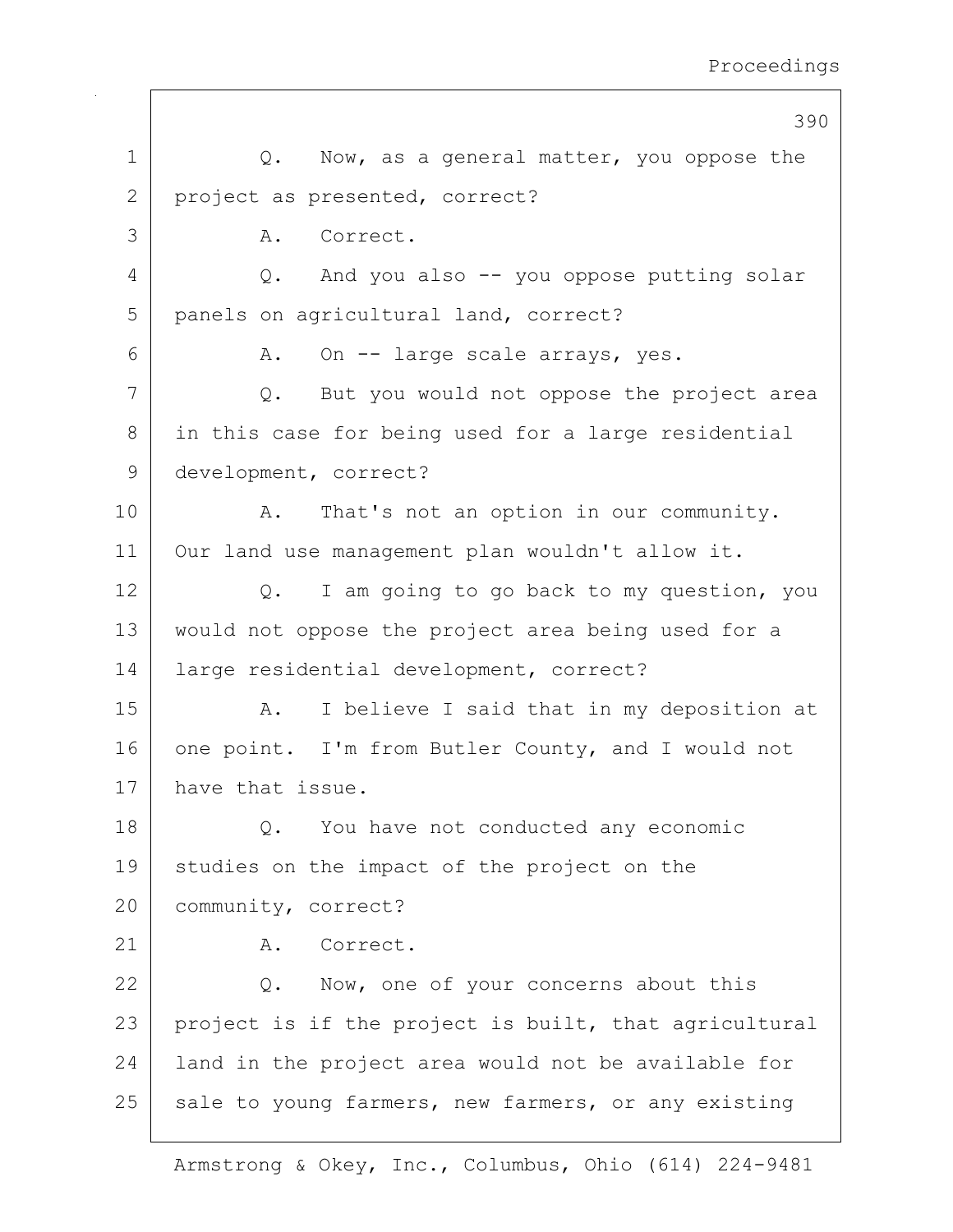391

1 farmers in the area, correct? 2 A. Not just the area. The state of Ohio at 3 a time where there's a House Bill that was moving 4 through for the purpose of encouraging agricultural 5 land to transfer within agriculture and people 6 retiring out to then offer a benefit if they sell to  $7$  a young and beginning farmer, it just seems like a 8 counterview for the state of Ohio to be encouraging 9 or pushing one side of it and then taking land out on 10 the other side of it. 11 | Q. Going back to my question though, again, 12 | one of your concerns about this project is that if 13 it's built, that agricultural land in the project 14 | would not be available for sale to young farmers, new 15 | farmers, or any existing farmers in the area, 16 correct? 17 A. Correct. Once that land is removed it 18 doesn't come back. 19 | Q. And you are an existing farmer in that 20 area, correct?  $21$  A. Tam.  $22$  Q. And the land in the project area is 23 adjacent to the land your farming business owns and 24 | land that your farming business rents, correct? 25 A. Correct.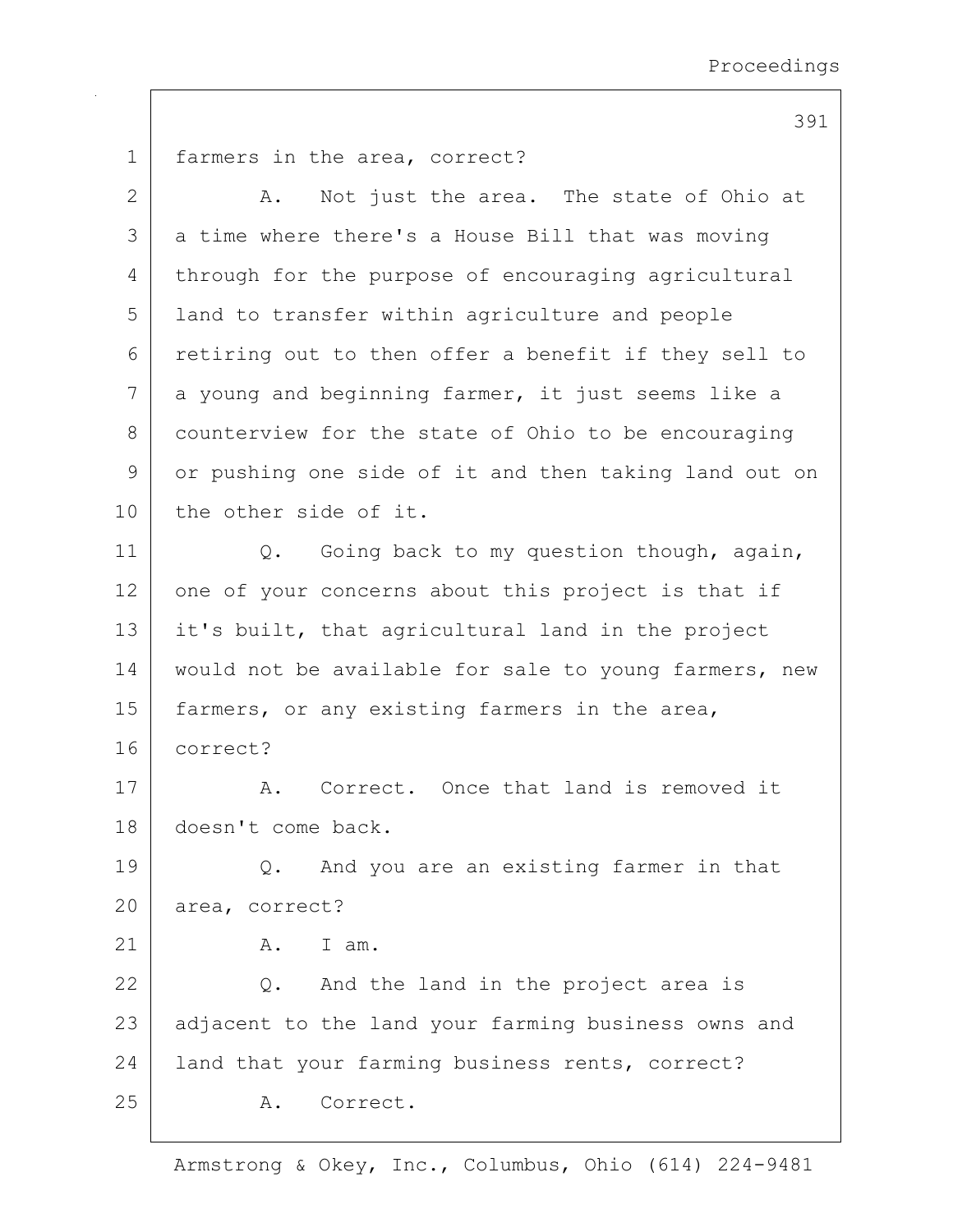392 1 | Q. Now, you don't consult with your adjacent 2 | landowners for every tile repair you make, correct? 3 A. For those that impact them, we do. 4 Q. Well, so my answer -- let me ask the 5 question again. You don't consult with your adjacent 6 landowners for every tile repair you do is your  $7$  answer  $-$ 8 A. Correct. 9 Q. -- correct? And whether you consult with 10 adjacent landowners depends on the type of repair, 11 correct? 12 A. Correct. 13 MR. SETTINERI: Your Honor, if I may take 14 a quick 5-minute break, water break as well, that 15 would be great. 16 ALJ SCHABO: Yeah. Let's go off the 17 record for approximately 5 minutes. 18 (Recess taken.) 19 | ALJ SCHABO: Let's go back on the record. 20 Mr. Settineri. 21 | MR. SETTINERI: Thank you, your Honor. 22 Q. (By Mr. Settineri) Ms. Vonderhaar, we've 23 previously -- you testified previously here today 24 that I believe you have some concerns about 25 | operational noise, correct?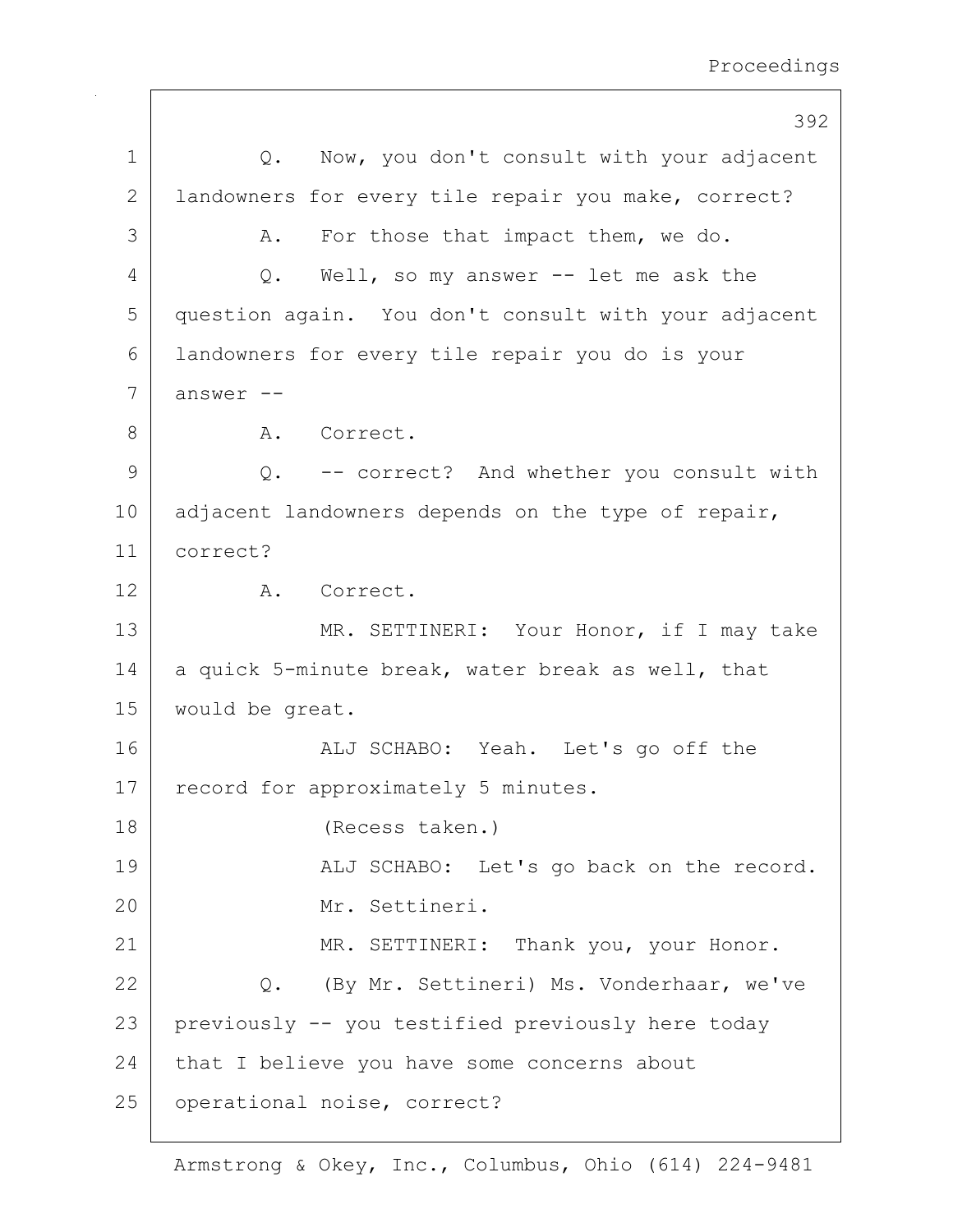|              | 393                                                  |
|--------------|------------------------------------------------------|
| 1            | Α.<br>Correct.                                       |
| $\mathbf{2}$ | Now, you reside -- you reside well over 2<br>Q.      |
| 3            | miles from the project area, correct?                |
| 4            | Correct.<br>Α.                                       |
| 5            | So specifically as to your house, would<br>Q.        |
| 6            | you have any concerns to operational noise on the    |
| 7            | project?                                             |
| 8            | I do, just how sound travels and the<br>Α.           |
| 9            | conversation -- well, listening to Mr. Hessler speak |
| 10           | has created some concern for me but not just where I |
| 11           | live but then also my son and then the homesite that |
| 12           | we have located on the property that's adjacent. So  |
| 13           | according to the land use management plan, for our   |
| 14           | county generally it's 40 acres or more without       |
| 15           | special zoning permission to build a home, so it's   |
| 16           | pretty special to have that additional homesite that |
| 17           | we do on our property that's adjacent to the project |
| 18           | area.                                                |
| 19           | That's where your son currently resides,<br>$Q$ .    |
| 20           | correct?                                             |
| 21           | Our son resides but we also have an<br>Α.            |
| 22           | additional homesite.                                 |
| 23           | Q. And the homesite has no home currently on         |
| 24           | it, correct?                                         |
| 25           | A. Correctly -- correct.                             |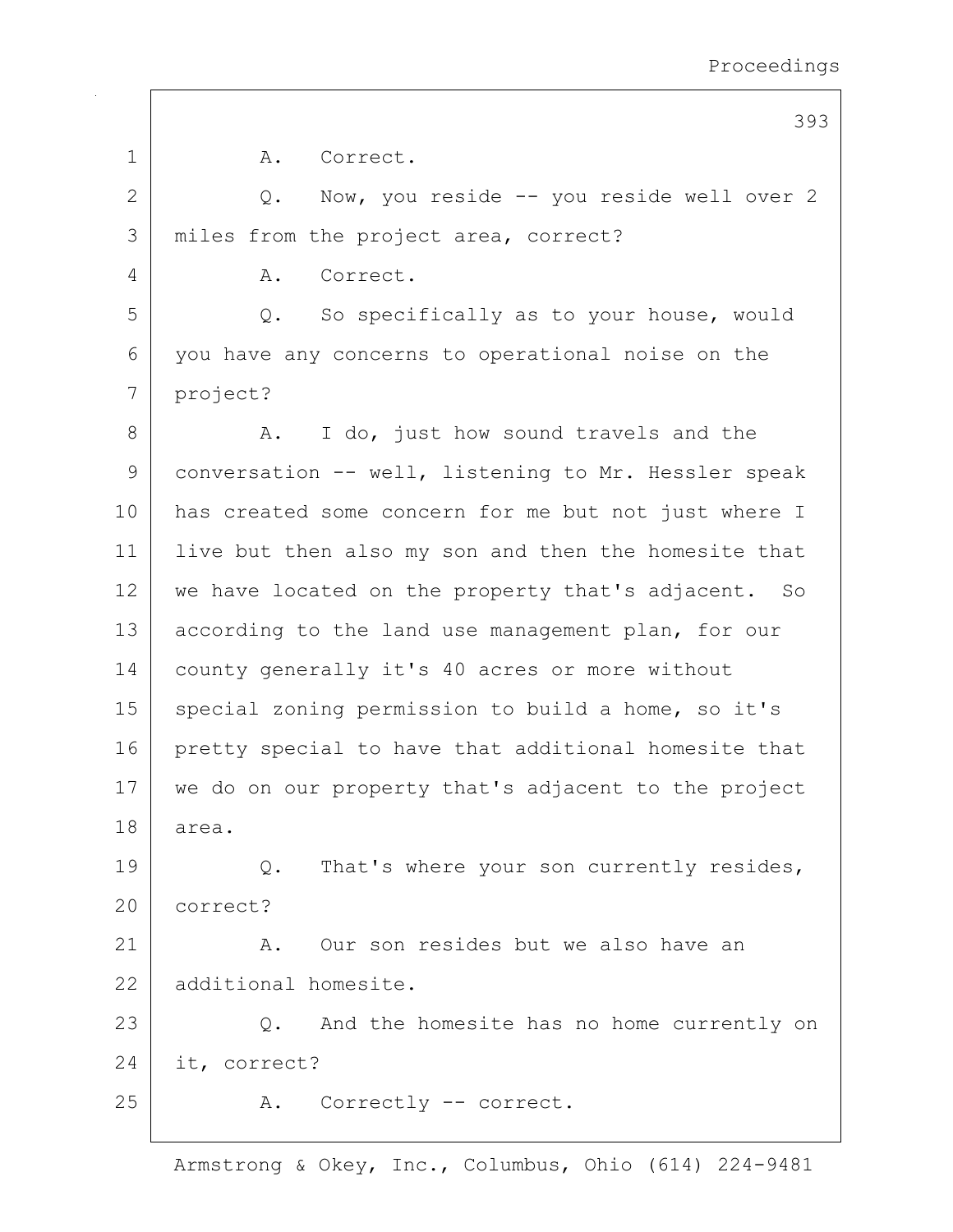1 |  $Q.$  I have to ask what specific concern do 2 you have with operational noise? 3 A. So after Mr. Hessler spoke and he talked 4 about the sound emitted from a single inverter and 5 then 40 inverters would be inside the project area 6 along with the string inverters and then what sound 7 level that that's going to take our background sound  $8$  to in the community, I have some concerns related to 9 it. 10 | And then as he presented that, when he 11 did his study, he located his mic over next to 12 Mr. Giffin's house which is across from the 13 substation that had been updated and so that's 14 already creating a  $-$  what I would say is a raising 15 | the value of the background sound that wasn't really 16 present for the rest of the community to begin with 17 with that microphone being located closer to the 18 substation. So with that I am curious now what is 19 considered the new acceptable sound by Open Road 20 standard to the community going forward. 21 Q. Are you also curious as to what would be  $22$  the acceptable sound level generally in a community? 23 | A. Well, with that forest our community is  $24$  relatively quiet and so to have to place the mic 25 there specifically and that direction to get that

Armstrong & Okey, Inc., Columbus, Ohio (614) 224-9481

394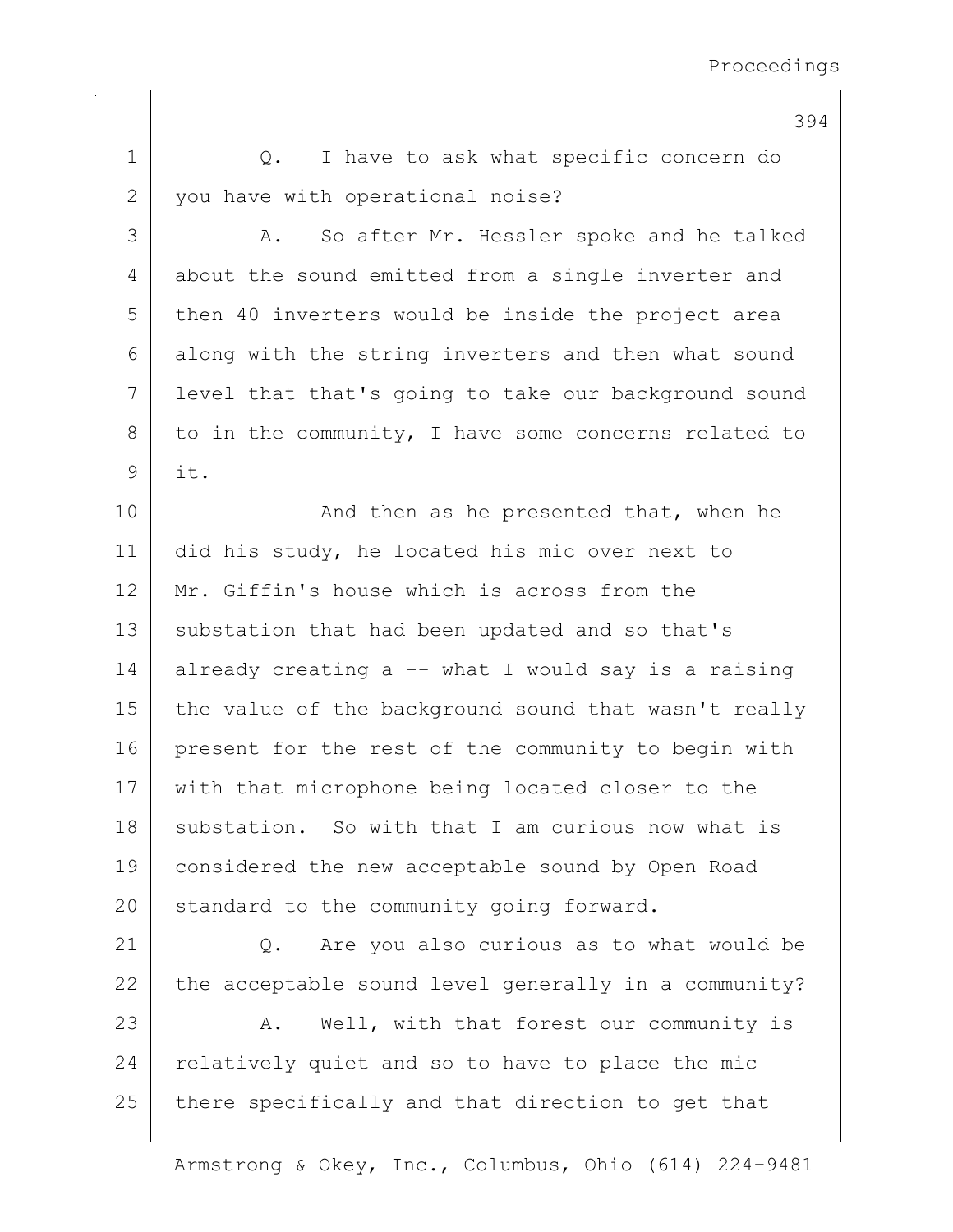395

1 sound impact is more of the concern we have as a 2 community because it's not really representational of 3 | the whole area if you have to stick the mics closer 4 to the substation to get the background sound level 5 | going forward.  $6$  Q. Is it your expectation that the 7 background level in the community, whether it's an 8 LEO level or L90 level should remain as is? 9 A. It's part of why we've chosen to live 10 | where we do. I just happen to have a daughter who is 11 | more sensitive to background noise than others, and 12 so it sticks out for us related to what background 13 | sound is. And -- and my understanding working with a 14 speech pathologist over the years related to her, so 15 background sound is something I am more aware of than 16 most just because of going through that situation. 17 MR. SETTINERI: Thank you, Ms. 18 Vonderhaar. 19 No further questions, your Honor. 20 | REJ SCHABO: Thank you, Mr. Settineri. 21 Mr. Van Kley? 22 MR. VAN KLEY: Were there any other 23 people who wanted to cross? 24 MS. WEST: No, your Honor. 25 | REALU SCHABO: I'm sorry.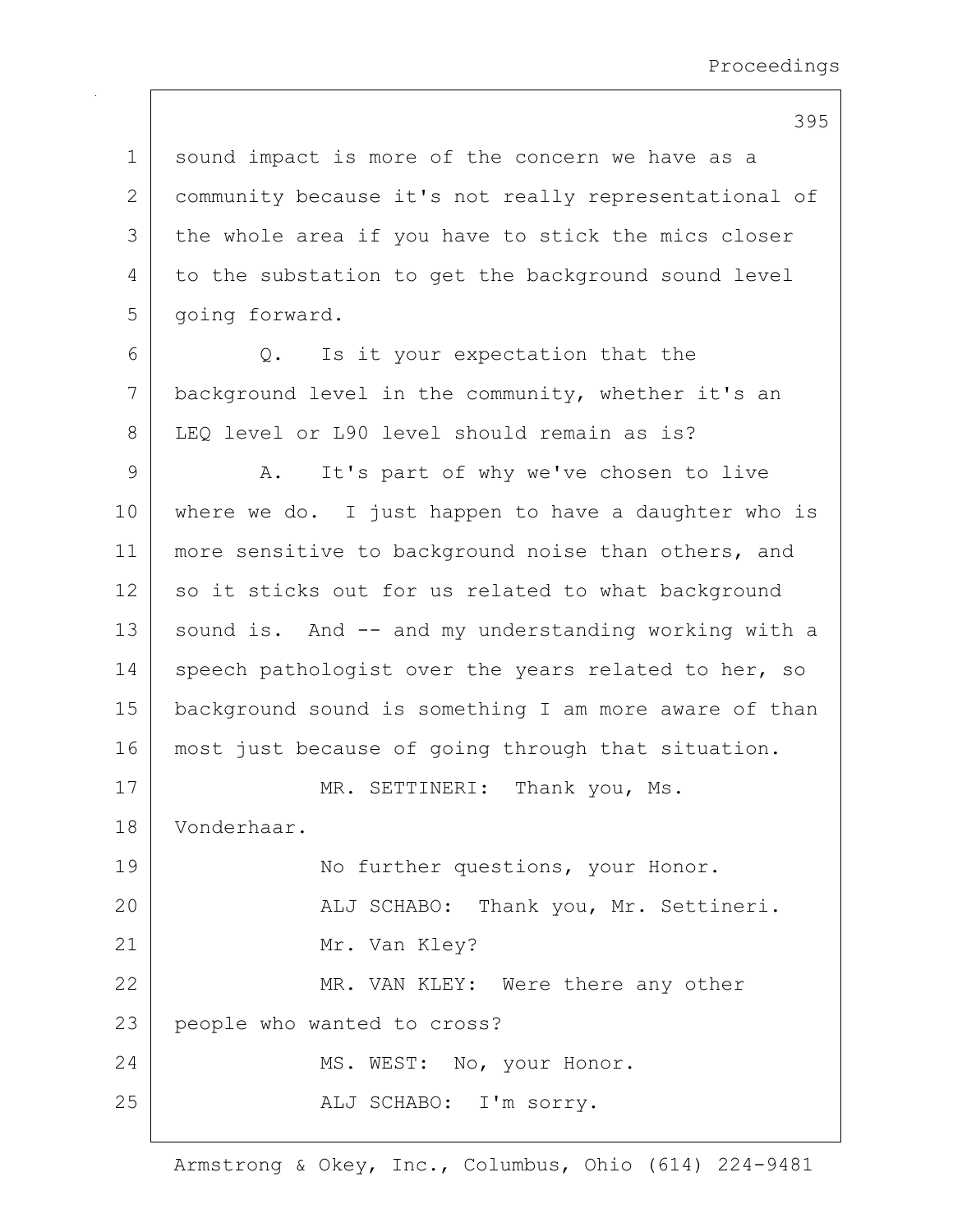|               | 396                                                  |
|---------------|------------------------------------------------------|
| 1             | MS. BAIR: No, your Honor.                            |
| $\mathbf{2}$  | ALJ SCHABO: I am forgetting everybody                |
| 3             | again.                                               |
| 4             | Mr. Van Kley.                                        |
| 5             | MR. VAN KLEY: Thank you, your Honor.                 |
| 6             |                                                      |
| 7             | REDIRECT EXAMINATION                                 |
| 8             | By Mr. Van Kley:                                     |
| $\mathcal{G}$ | Q. Ms. Vonderhaar, let's just take our               |
| 10            | redirect questions in basically the same order as we |
| 11            | heard the cross-examination questions. So I am going |
| 12            | to start off with a question or two concerning       |
| 13            | emergency services in the area. The first question   |
| 14            | is with regard to your statement that you are now    |
| 15            | aware that two deputies will be hired. What was the  |
| 16            | basis of that understanding?                         |
| 17            | A. Do you mean the -- it's been put forward          |
| 18            | by Assistant Prosecutor Katie West today that two    |
| 19            | will be hired in the future. As far as what that     |
| 20            | start date is, I do not know the start date.         |
| 21            | Okay. So other than the statement of one<br>Q.       |
| 22            | of the attorneys in this -- this proceeding, do you  |
| 23            | have any independent information that additional     |
| 24            | deputies will be hired?                              |
| 25            | It's been the ongoing battle of our<br>Α.            |

 $\Gamma$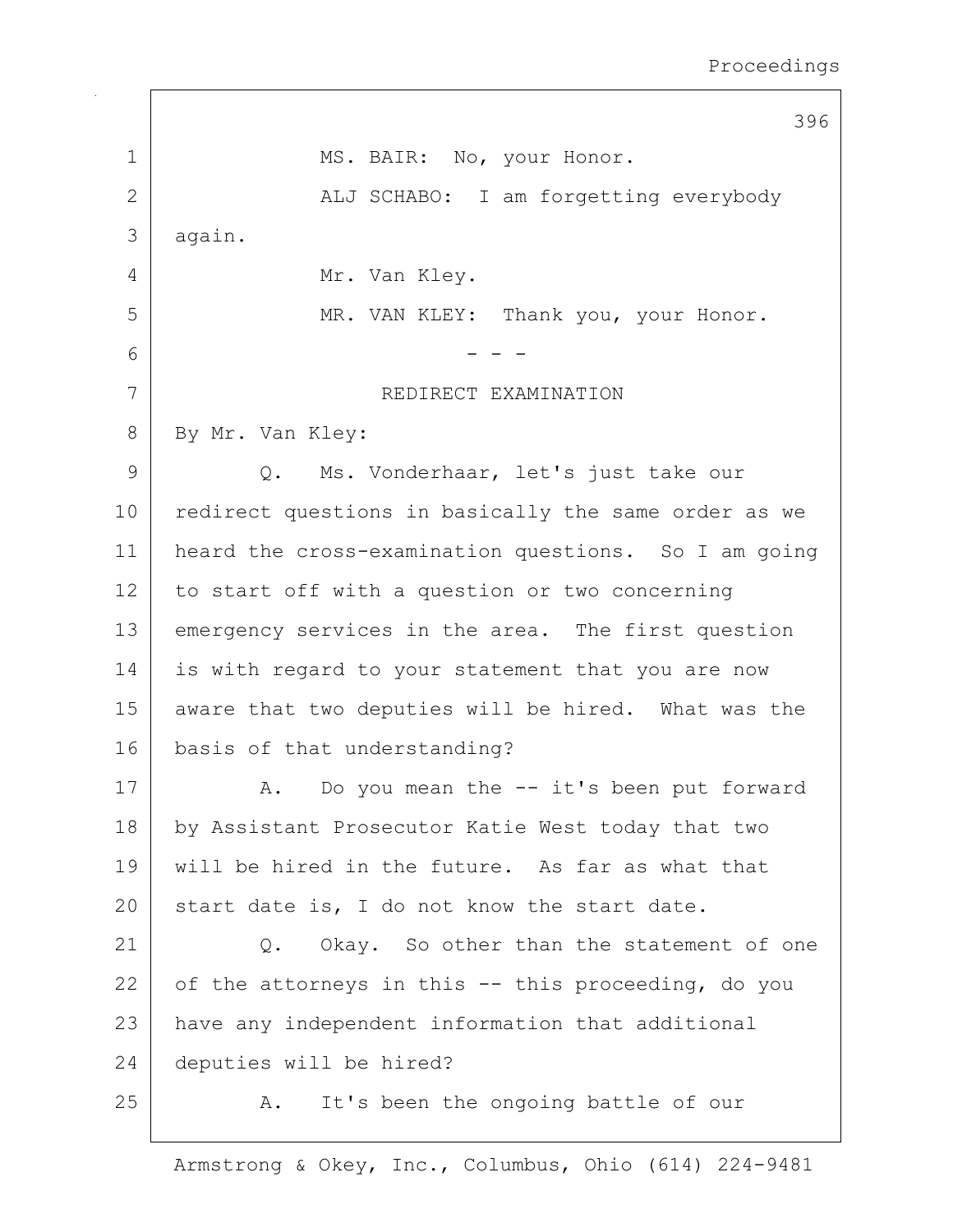| ×<br>×<br>۰. | ۰, |  |
|--------------|----|--|
|--------------|----|--|

1 commissioners for the summer, so I appreciate to have 2 | learned that here today that two will be hired and 3 | look forward to that for our community.

4 Q. Well, the question was do you have any 5 independent knowledge other than the statements made  $6$  by an attorney today that two deputies will actually 7 be hired?

8 A. I do not.

9 Q. Okay. You were asked about the 10 | organization of the Concerned Citizens of Preble 11 County and the membership of the county so let me ask 12 you a few questions about that topic. With regard to 13 your expressions of your -- with regard to your 14 testimony about the concerns of the Concerned 15 | Citizens of Preble County and Robert Black, Marja 16 | Brandly, Campbell Brandly Farms, Michael Irwin, Kevin 17 and Tina Jackson, Vonderhaar Family ARC, and 18 Vonderhaar Farms, what's the source of your 19 information concerning what their concerns are? 20 A. So we held a series of meetings 21 through -- as soon as we could form with the short 22 | notice that we had to put the citizens group together 23 I guess should be where we start where we were 24 playing catch up to begin with. And so with that 25 | locating an attorney to work with and then getting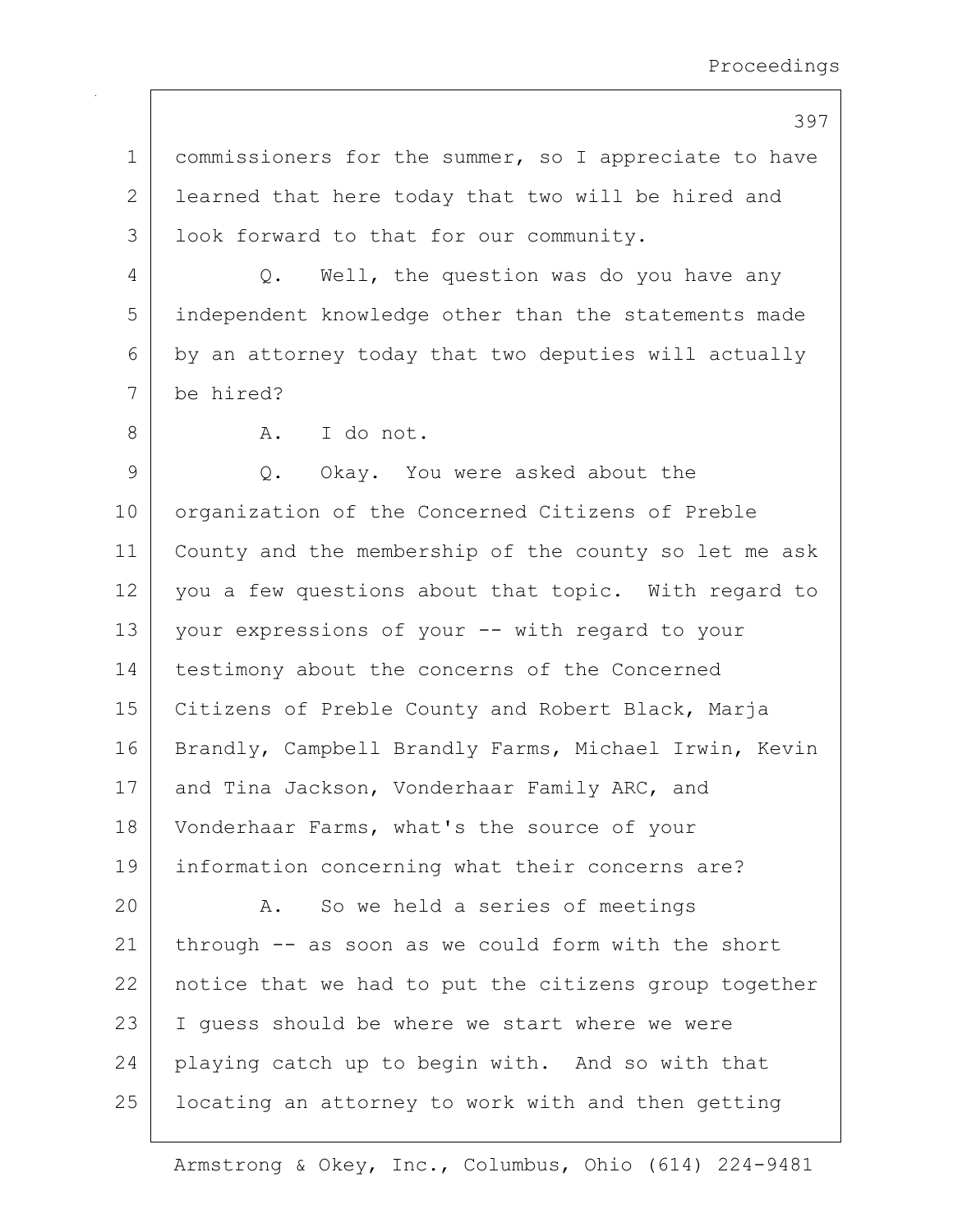1 our group set up legally so that we could move 2 forward, we then held a series of meetings where we 3 | narrowed down what our concerns are.

4 At that point we had already hired Jack, 5 and Jack gave us homework to think about and figure  $6$  out what our priorities are. And so as a group, we 7 spent several meetings having that discussion about 8 what are our priorities, what are we concerned about. 9 | And reigning in that number of people over those 10 meetings to come up with that list was a little bit 11 of work, but I appreciate the input and -- and really 12 good group of people to work with, and I have to say 13 it's been the one blessing that's come out of this 14 situation is the group that has come together.

15 Q. You were asked some questions about 16 | locations of the homes of the Concerned Citizens who 17 are named as intervenors in this proceeding so let me 18 ask you a question or two about that topic. With 19 regard to your son's home --

20 A. Yes.

21 Q. -- where is that located? And if you 22 want to, you can -- you can point to its location on 23 Exhibit A of CCPC Exhibit 2.

24 A. So he is right here.

25 | Q. All right. You are going to have to

Armstrong & Okey, Inc., Columbus, Ohio (614) 224-9481

398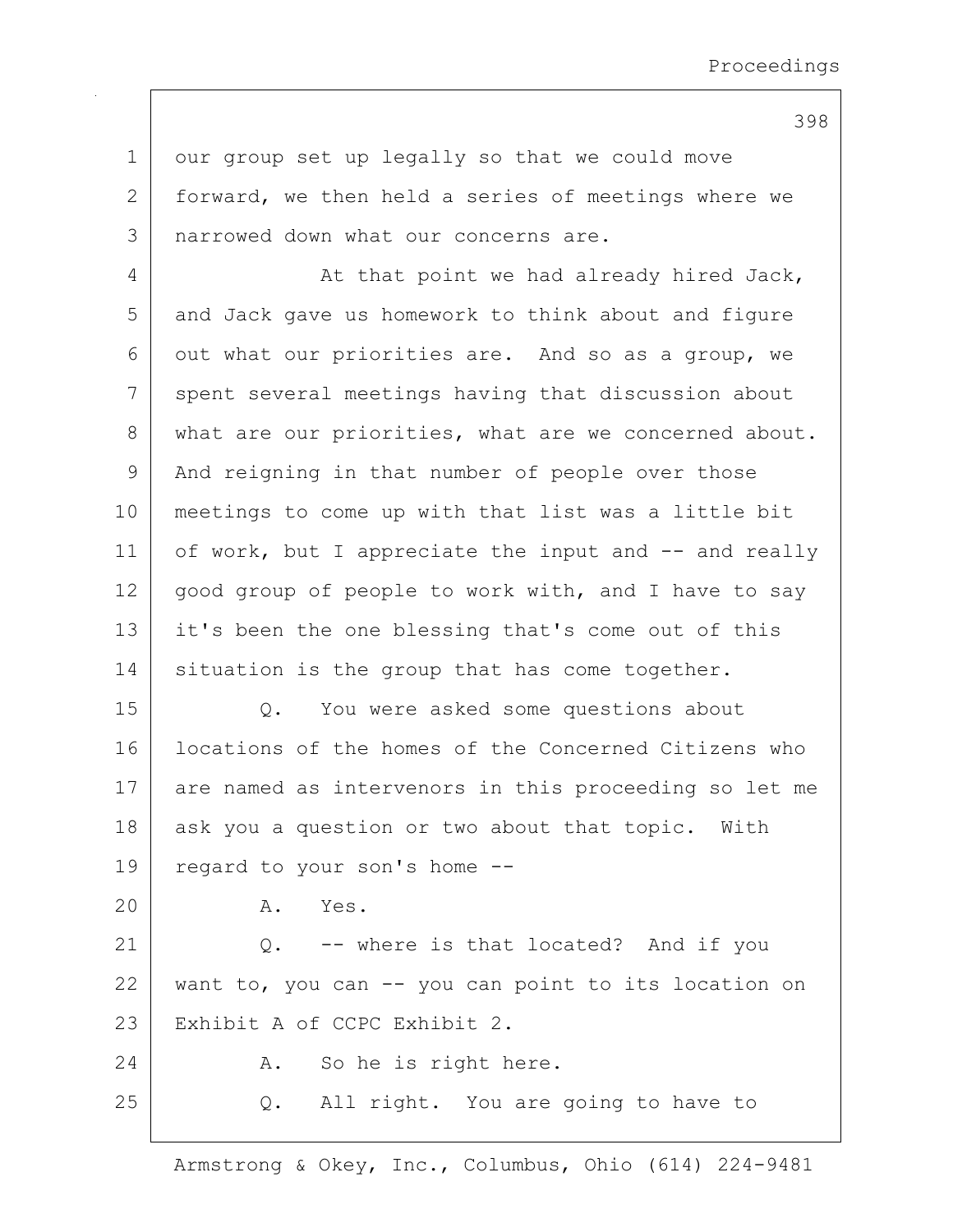399 1 | identify the location. 2 A. So on Fairhaven College Corner Road and 3 | he is directly across the road from the solar array 4 which would be the property of Bormins, Givens, and 5 Jacksons that's in the solar array.  $6$  Q. Is the location of the home he is located 7 in marked on Exhibit A? 8 A. Yes. 9 Q. And okay. And how is it? 10 A. As Adam Vonderhaar. 11 | C. With an arrow to the location where the 12 home is? 13 A. Yes. 14 | Q. All right. And you are familiar with 15 | that home? 16 A. Yes, I am. 17 Q. How are you familiar with that home? 18 | A. So it's a 200 year old house that is 19 | located on a setback driveway there, and when you 20 | look at the project area, it is the furthest house 21 that sets back from the adjacent homes just to give  $22$  you an idea of distance. With that the home, like I 23 said, is 200 years old, 200 plus, and the second 24 President Harrison actually stayed there while he 25 courted his wife Caroline Scott, the daughter of the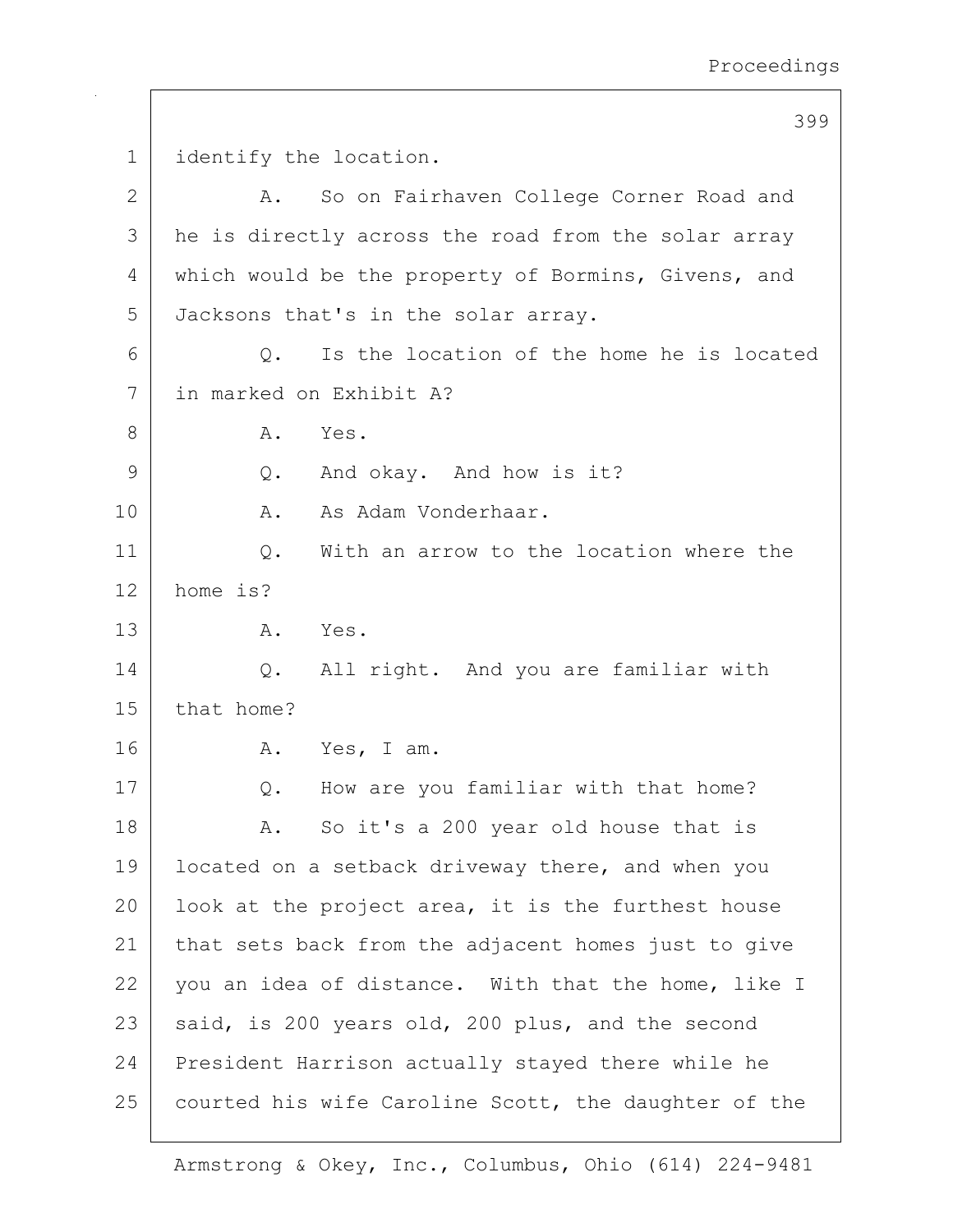400 1 president of Miami University at that time. 2 | And so with that you go next to Shara 3 Ridenour's house. And so just to give you a history 4 of that property, Shara's house is the next one to  $5$  the north, and it is the original home that the 6 school teacher lived in for the Swamp College 7 Schoolhouse that still stands on our property just on 8 the north side of Shara's house. They are right next  $9$  to each other. So then you go further north  $-$ 10 | Q. Okay. Before you go there, going back to 11 | the questions that I was asking you about, the home 12 that Adam is living in --13 A. Yes. 14 |  $Q$ . -- what's your relationship with regard 15 to the ownership of that house? 16 A. I own the house. 17 | Q. Okay. And have you also been inside the 18 house? 19 A. Yes.  $20$  Q. Okay. Have you been to  $-$  how many 21 floors are in that house? 22 A. It's a two story farmhouse. 23 | Q. Okay. Have you been to the second floor 24 of that house? 25 A. Yes.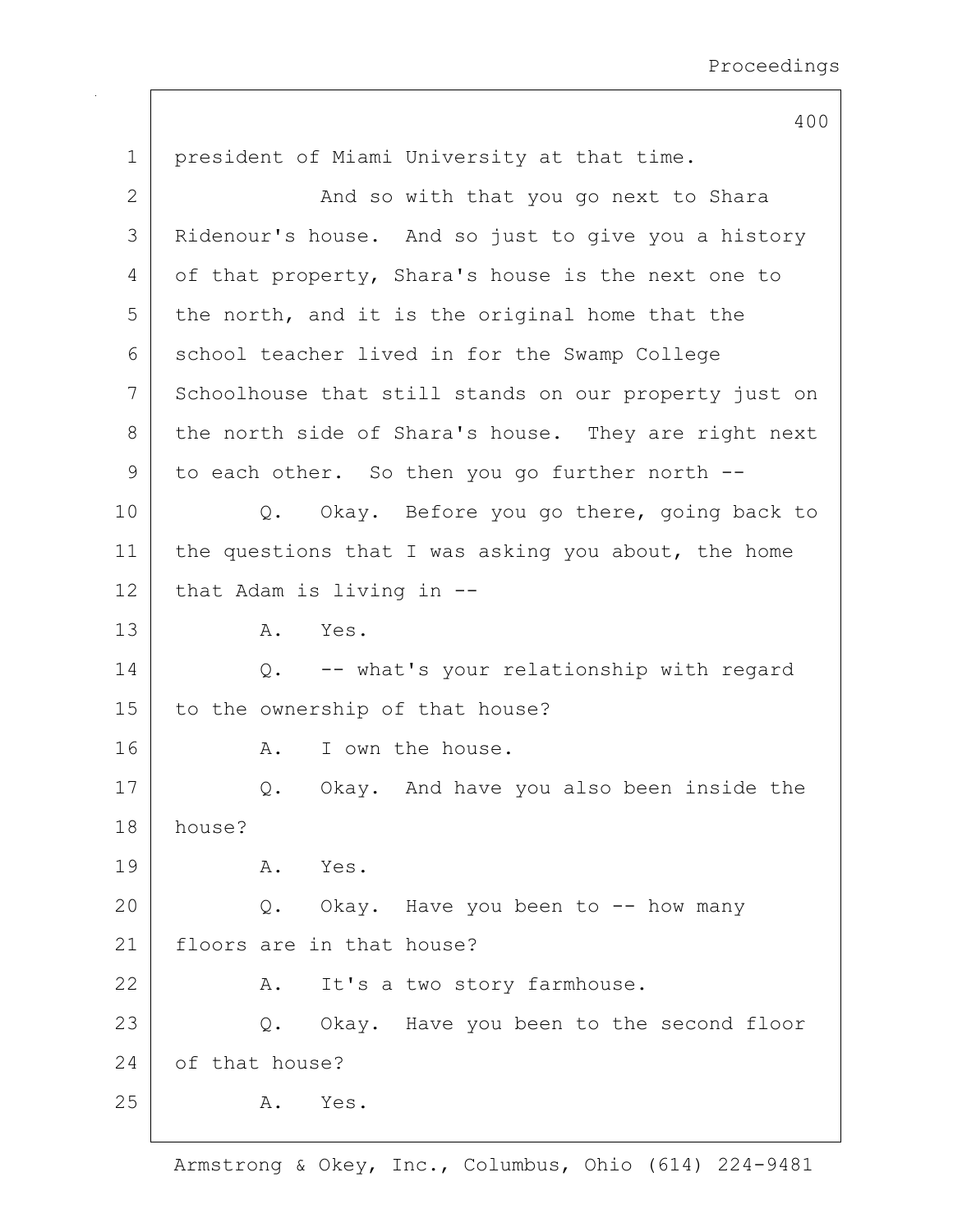1 | Q. Okay. Have you looked out from the  $2$  second floor of that house to the project  $-$ - the area 3 where the project area is? 4 MR. SETTINERI: Your Honor, at this time 5 I would just object. This is way outside the scope 6 of my cross. I asked about the setback distance to 7 the house. I did not get into a description of the 8 view she had or anything else from the house. I have 9 been patient, but at this point we are outside the 10 scope of my cross. 11 MR. VAN KLEY: Well, not really. 12 Obviously he is asking about the setback in order to 13 argue later or try to argue later that you can't see 14 the project area from -- from this house and the 15 other houses owned by the Concerned Citizens in the 16 area, so it's directly related to the question that 17 he asked. 18 MR. SETTINERI: At least I have a brief 19 writer for me now. 20 ALJ SCHABO: A little bit of latitude and 21 with the line of questioning as long as we reign it 22 in. 23 | So you may answer the question. 24 A. So from the family room of the house has  $25$  the full view of the driveway which then goes

Armstrong & Okey, Inc., Columbus, Ohio (614) 224-9481

401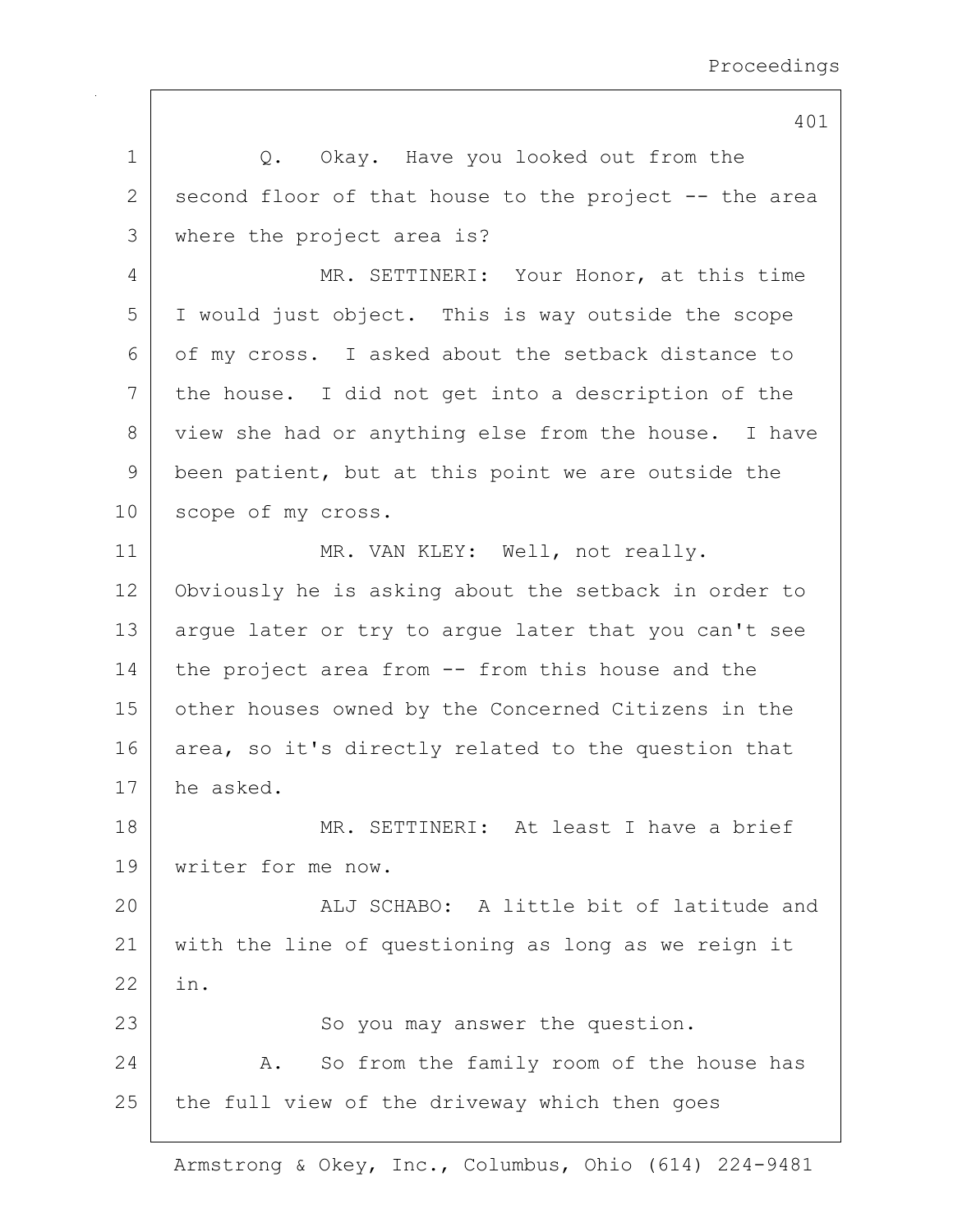1 straight over to direct view of the solar array and 2 that's on the first floor. On the second floor, the 3 west bedroom has a full view of the solar array. So 4 currently from the second bedroom you can see all the 5 way over to the substation in Indiana across the 6 line.

7 Q. Okay. Moving on to a different topic 8 then, let's talk a little bit about noise issues. 9 You were asked some questions about equipment that 10 you use in your farming operations. So let's start 11 with the grain dryer. You were asked about whether  $12$  you have a grain dryer on the property that  $-$  the 13 | land that you farm. How would you compare the 14 potential noise impacts from the grain dryer as you 15 | operate it to the potential noise from the 16 construction or operation of the solar project? 17 MR. SETTINERI: Object. There is no 18 foundation made that she is aware of the level of 19 noise from the construction of the solar project 20 versus the level of the grain dryer. 21 | ALJ SCHABO: Can you rephrase your 22 question, Mr. Van Kley? 23 MR. VAN KLEY: Yeah, sure. 24 | C. Let's just break this down a little bit.

25 What's the duration of the period in which you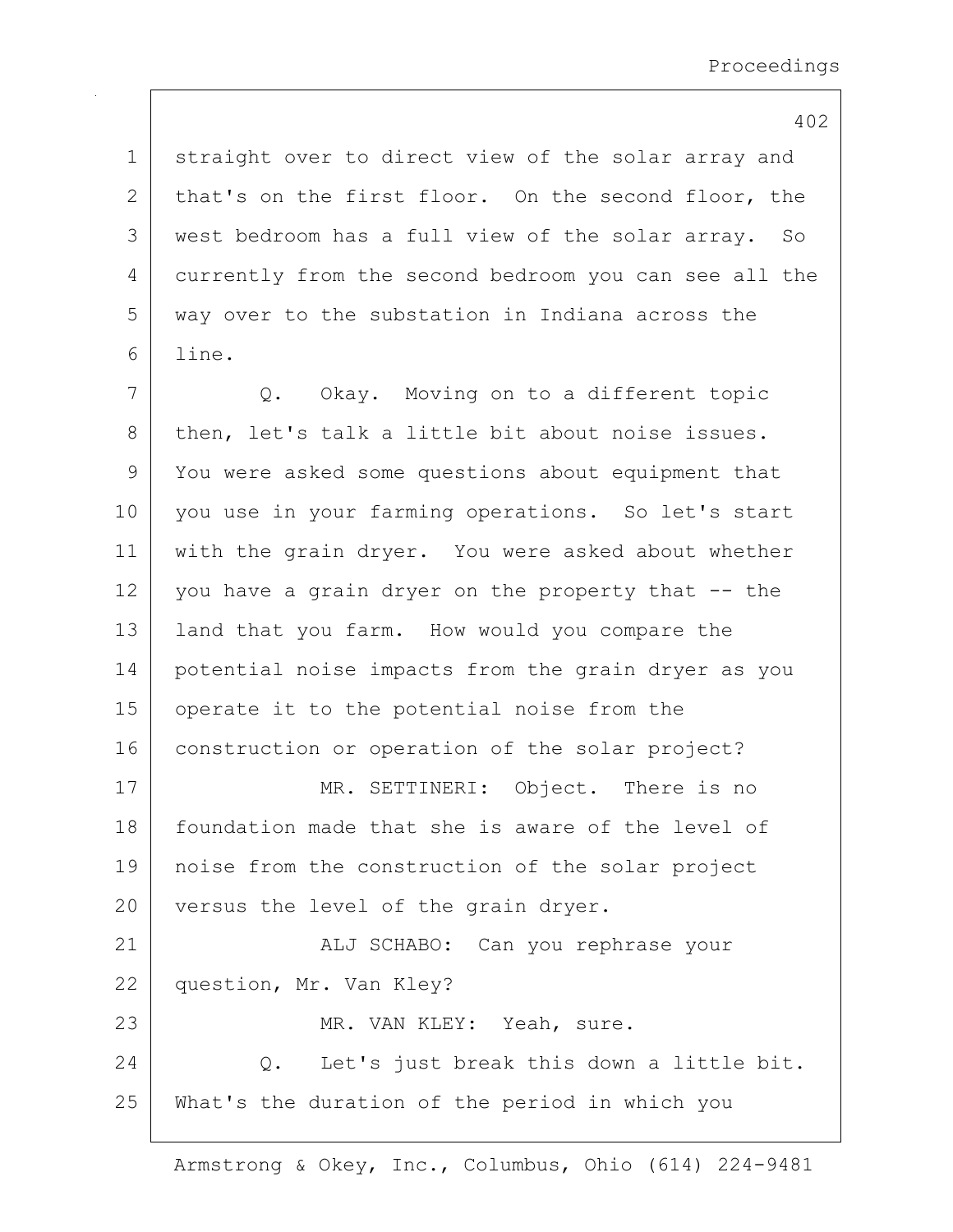403 1 operate the grain dryer? 2 A. Maybe October, November, if that. 3 Q. Okay. And does it operate continuously 4 during those months or so? 5 A. Depends on the season.  $6$  Q. Okay. And what's the  $-$  what's the  $-$ 7 how far away can you hear the grain dryer when it's 8 operating? 9 A. As far as you can't hear it off of our 10 property, if that's what you are asking. 11 | Q. All right. Does the operation of the 12 grain dryer involve any pounding noises? 13 | A. No. 14 | Q. What about the operation of your farm 15 equipment for harvesting or planting? Does that -- 16 does that involve any pounding noises? 17 | A. No. As far as you are talking about the 18 | tractors and the combine specifically? 19 | O. Yes. 20 A. Okay. Then no. 21 Q. Okay. With regard to pounding in 22 fenceposts, what kind of fenceposts -- what's the 23 makeup of those fenceposts that you ordinarily 24 install? 25 A. So we have used a pounder for wood posts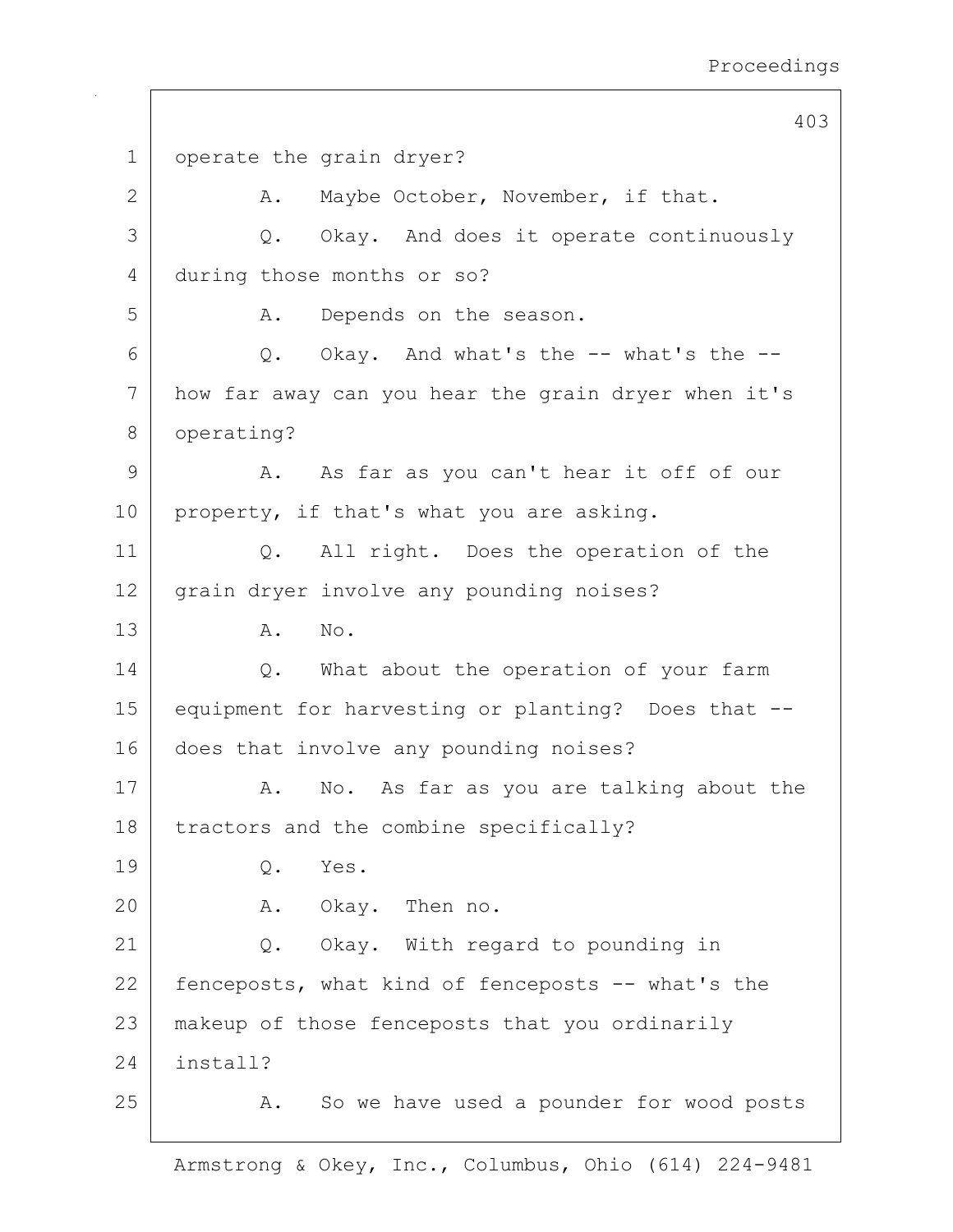404 1 before as far as a Danuser attachment to a skid 2 | loader. But we -- that's been several years ago. 3 Mostly we are using just a metal -- they call it a 4 pounder, but it's basically cylinder with two handles 5 on it, and then you're hand pounding metal posts into 6 the ground with it. 7 Q. Okay. So how often does your farming 8 operation pound metal posts into the ground? 9 A. Not very often. Once you've built your 10 | fence, you're not generally building it again. 11 | Q. So within -- within let's say the last 12 five years, on how many instances have you pounded 13 metal posts into the ground for fences? 14 A. Probably three. 15 Q. Okay. And what was the duration of the 16 time that you pounded those fenceposts into the 17 ground? 18 | R. A day, a temporary fence. 19 Q. Temporary -- 20 A. A day each time, it was just temporary 21 fence. 22 Q. Okay. And with regard to wooden -- to 23 the other fences, were those made out of wood, the 24 fenceposts? 25 A. Yes.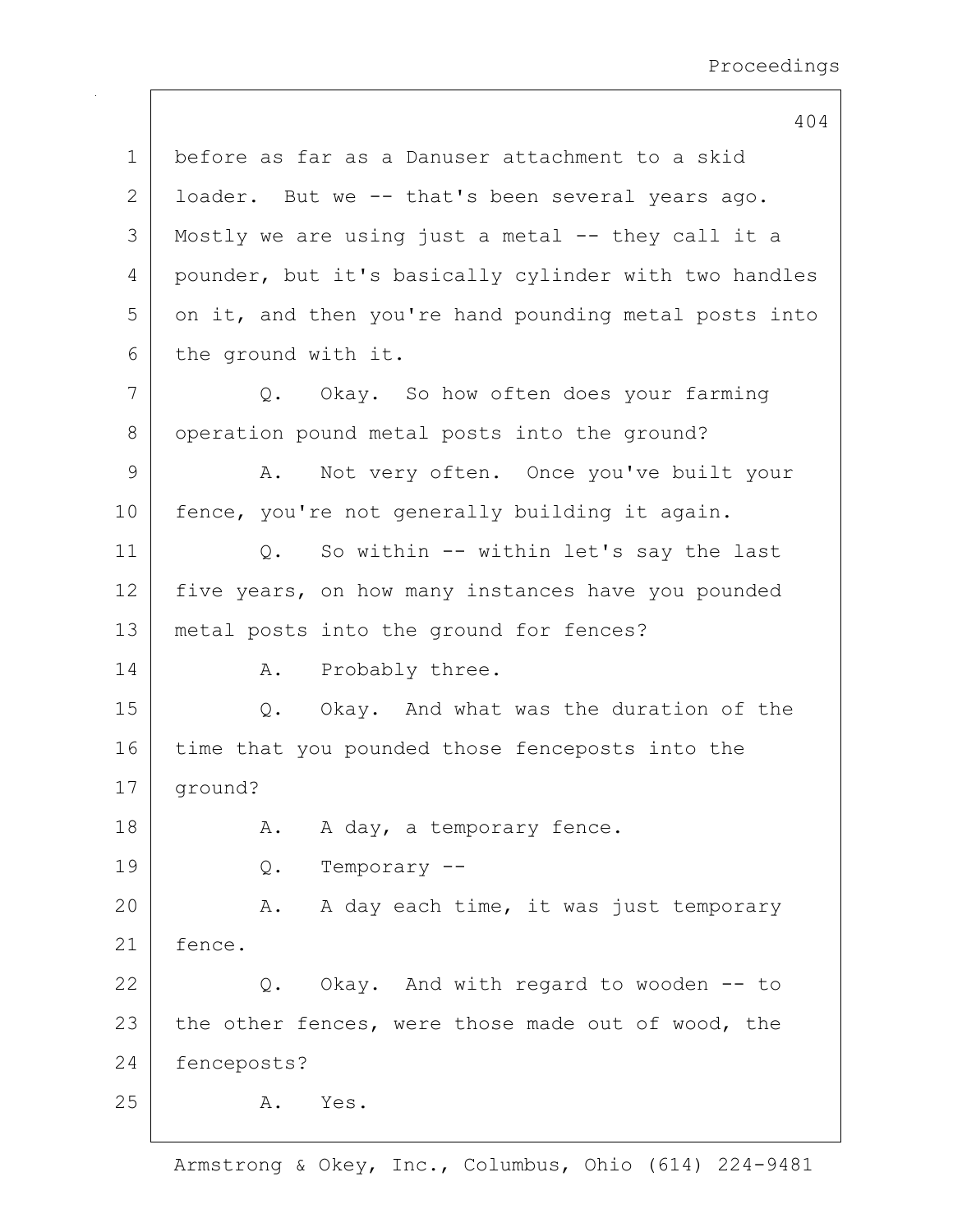|             | 405                                                   |
|-------------|-------------------------------------------------------|
| $\mathbf 1$ | Q. And how many instances over the last five          |
| 2           | years have you installed wooden posts?                |
| 3           | Zero.<br>Α.                                           |
| 4           | Q. Zero?                                              |
| 5           | A. Zero.                                              |
| 6           | Q. Okay. Now, how does the sound level of             |
| 7           | your farm equipment such as grain dryers and plows    |
| 8           | and planters and other equipment compare to the sound |
| 9           | level of the train in Camden as heard from your land? |
| 10          | MR. SETTINERI: I would just object to                 |
| 11          | the phrase -- use of the term sound level. It hasn't  |
| 12          | been established she knows what the sound level is of |
| 13          | the grain dryer or the train. It's a measurement.     |
| 14          | MR. VAN KLEY: I am just asking her                    |
| 15          | observations with how loud it was whether one was     |
| 16          | louder than the other.                                |
| 17          | ALJ SCHABO: You can answer.                           |
| 18          | A. I would say generally -- well, usually             |
| 19          | when we can hear the train, it's usually more towards |
| 20          | summer when there's -- or spring when there is no     |
| 21          | crop or after there's crop. So, yeah, I don't -- I    |
| 22          | don't know that $-$ I guess maybe the grain dryer is  |
| 23          | louder.                                               |
| 24          | Q. All right. Let me ask you about                    |
| 25          | intersections. You were asked a question about corn   |

 $\mathbf{I}$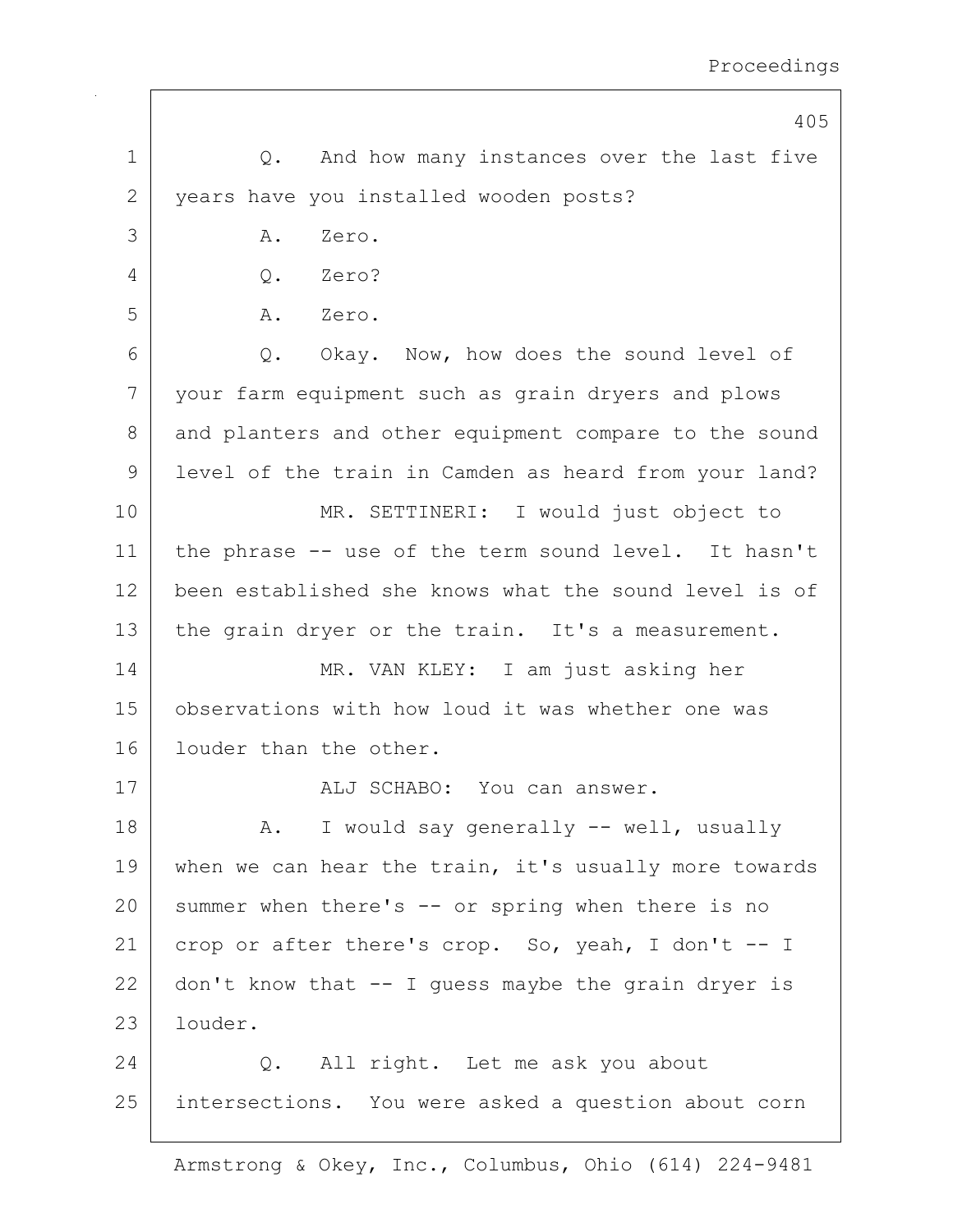1 being grown at intersections. Let me ask you this, 2 have there been any problems that you personally 3 noticed resulting from corn near intersections?

4 A. Have there been accidents related to corn 5 at intersections is the question?

6 | Q. Well, not exactly. Let me rephrase the 7 question. Has -- have there been any instances in 8 which corn grown near intersections have caused you 9 difficulty in seeing traffic coming from another 10 direction?

11 | A. So -- well, by the project array there is 12 really just two points that there doesn't even have 13 to be corn. It's just hard to see. And so that has 14 to do with the intersection of Toney Lybrook and 177. 15 | And if you are coming from the west and you are 16 headed east, it is just hard to see crop or no crop 17 | when you're making either the turn or the straight 18 ahead.

19 | The Modu then when you are at Fairhaven 20 College Corner Road and State Route 725, if you are 21 headed south on Fairhaven College Corner Road towards 22 College Corner, and you are either going to go across 23 the road or turn out to go east, it is hard to see to 24 the right crop or no crop. It's just difficult 25 intersections.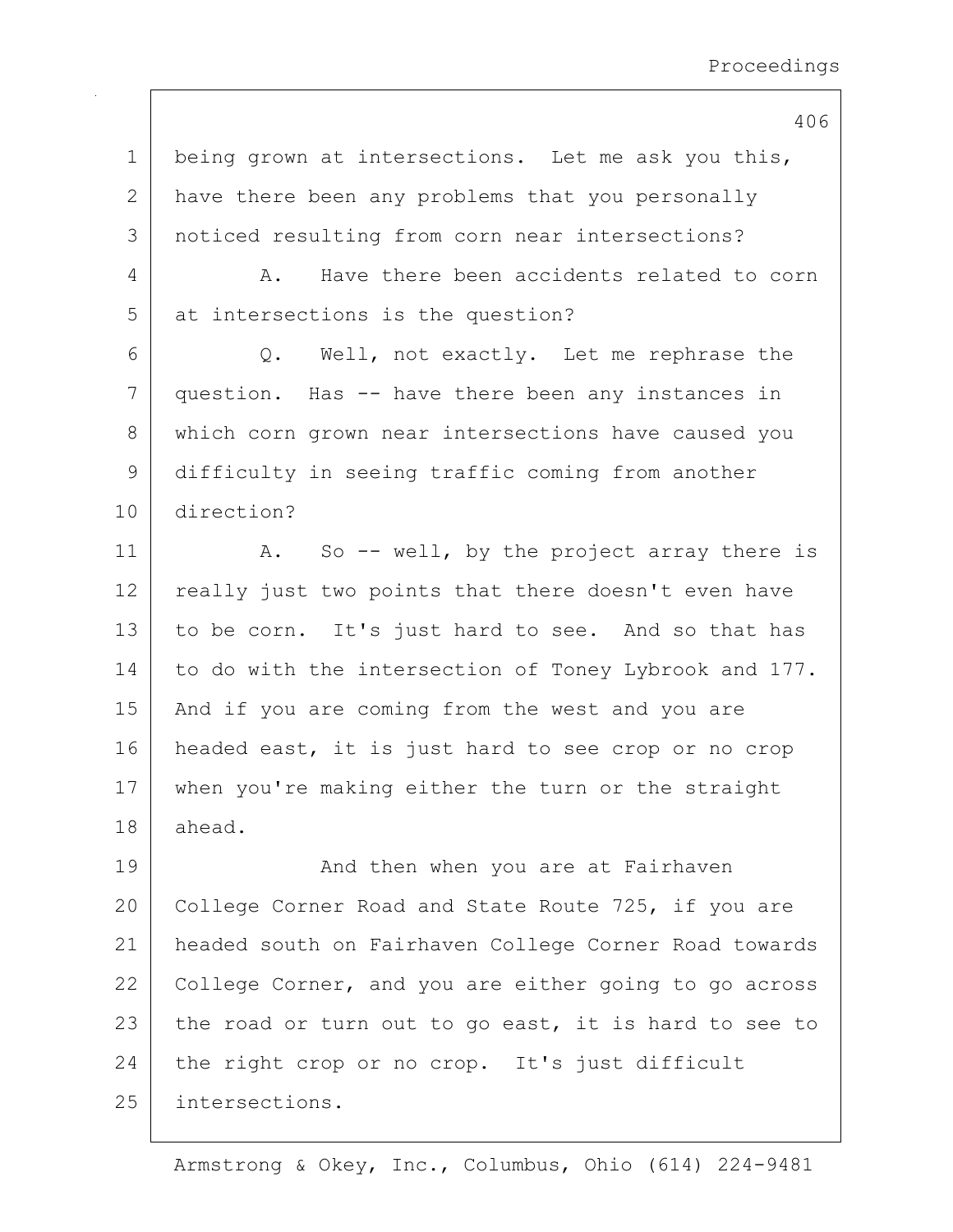|             | 407                                                   |
|-------------|-------------------------------------------------------|
| $\mathbf 1$ | Q. All right. You were asked a question               |
| 2           | about whether solar panels are installed on schools.  |
| 3           | Based on your personal observations what have been    |
| 4           | the relative number of panels that you've seen        |
| 5           | installed on schools compared to the number of panels |
| 6           | that are planned for the Angelina project?            |
| 7           | So I have personally not seen solar<br>A.             |
| 8           | panels on schools, so I can't really say one way or   |
| 9           | the other. I was -- that was a statement made by      |
| 10          | Mr. Settineri. And so with that I personally have     |
| 11          | not seen solar panels on schools, but I have not been |
| 12          | on their rooftops either so.                          |
| 13          | Q. Okay. Let's talk about tiles for                   |
| 14          | draining fields. You personally have experience with  |
| 15          | drain tile repair/replacement?                        |
| 16          | Yes.<br>Α.                                            |
| 17          | Q. Okay. And what's the -- what experience            |
| 18          | do you personally have?                               |
| 19          | I drive the tractor that pulls the tile<br>Α.         |
| 20          | plow and install the tile.                            |
| 21          | Okay. And do -- whose equipment do you<br>$Q$ .       |
| 22          | use for that purpose?                                 |
| 23          | Our equipment.<br>Α.                                  |
| 24          | Q. Okay. And how large is that equipment?             |
| 25          | So it's a John Deere 8530 pulling the<br>A.           |
|             |                                                       |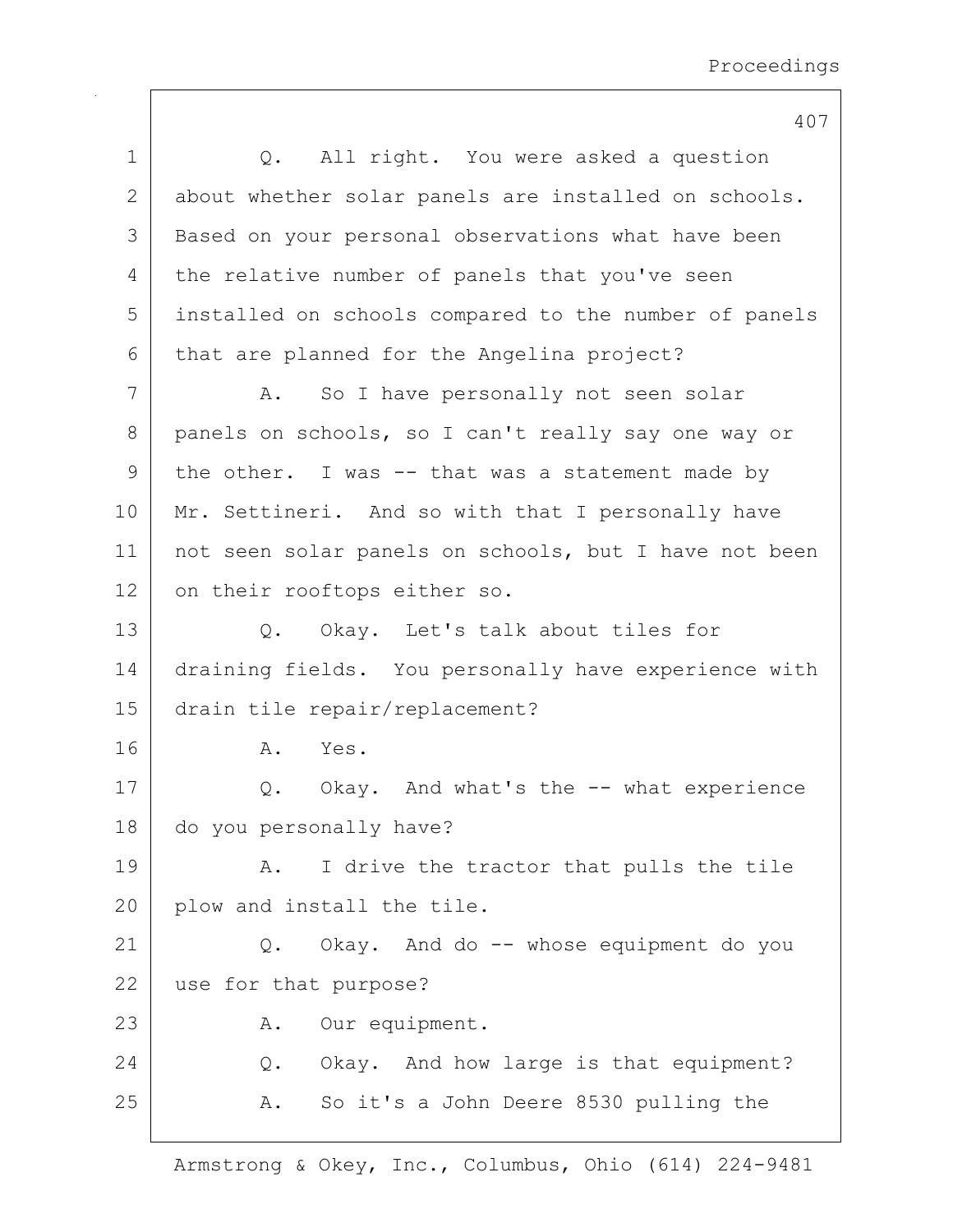1 Gold Digger tile plow behind it. It is quite 2 | sizable. Sometimes if it's a wetter area, we will 3 attach a 9410 John Deere in front of it with 4 four-wheel drive for additional pulling power to go 5 through an area.  $6$  Q. Okay. And what are the widths of each of 7 those pieces of equipment? 8 A. I would have to go back and look at my 9 | testimony off the top of my head, but they are quite 10 sizable, and it allows us to efficiently install tile 11 even through the toughest of areas. 12 Q. Now, how does the size of your equipment 13 | compare to the equipment that Mr. Settineri referred 14 to as the mini excavator? 15 | A. So you could put tile in with a mini 16 excavator, and even a shovel was done historically 17 | 40, 50 years ago. As technology has improved, 18 | thankfully we have a much quicker and more precise 19 | way of doing that. And so when we are installing, we 20 are using RTK real-time connection off of the Corp.'s 21 network which is a combination of cell signal and 22 | radio technology to then not only read our GPS 23 | location but the topography that goes with it to make  $24$  sure that we're installing precisely where we want to  $25$  be which is then off of the map that we design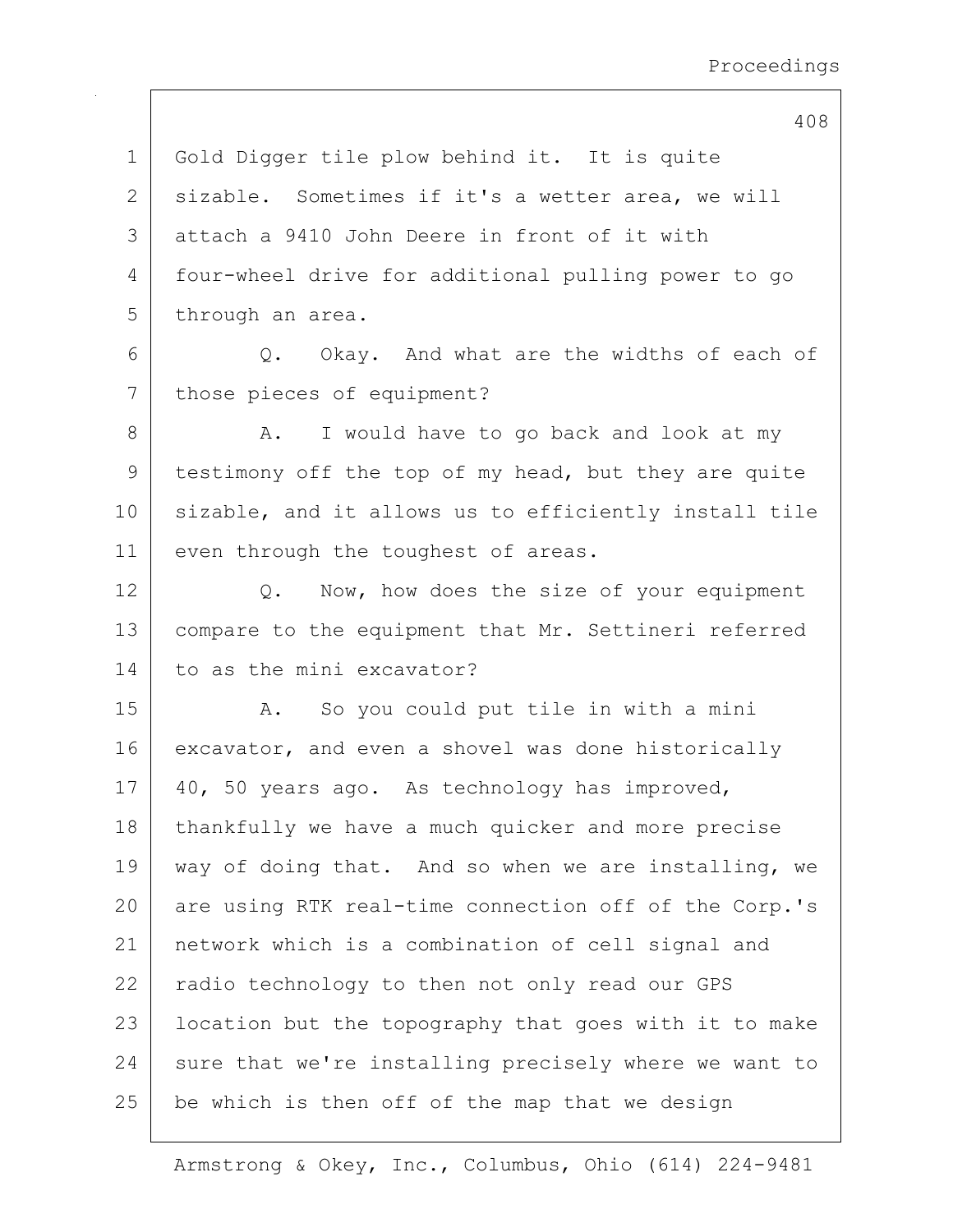1 | through our ag leader software which I have designed 2 the maps myself before to make sure we are putting in 3 good runs.

4 So with that that is part of my concern 5 related to the project area is the lack of water 6 management plan to be put forth. So in agriculture 7 water is a huge concern for us, and with that seeing 8 the plan ahead of time would definitely alleviate 9 heartburn as we have the discussions related to water 10 management and the use of swales for guiding water as 11 part of that conversation.

12 Q. Okay. So with regard to the relative  $13$  sizes of the  $-$  of the equipment that you use versus 14 the mini excavator, how would you describe the 15 relative size?

16 A. So essentially my husband digs the 17 back -- with a backhoe a start hole that I drop the 18 | plow into. So the backhoe alone that opens the 19 ground where the tile plow starts is probably four 20 times the size of the mini excavator, and with that 21 | then I drop the boot down into the hole. It opens  $22$  and closes the ground as we go. And I can install a  $23$  full run of tile, a full a thousand feet at a time. 24 It takes me minutes.

25 Q. Okay. Do you have any concerns about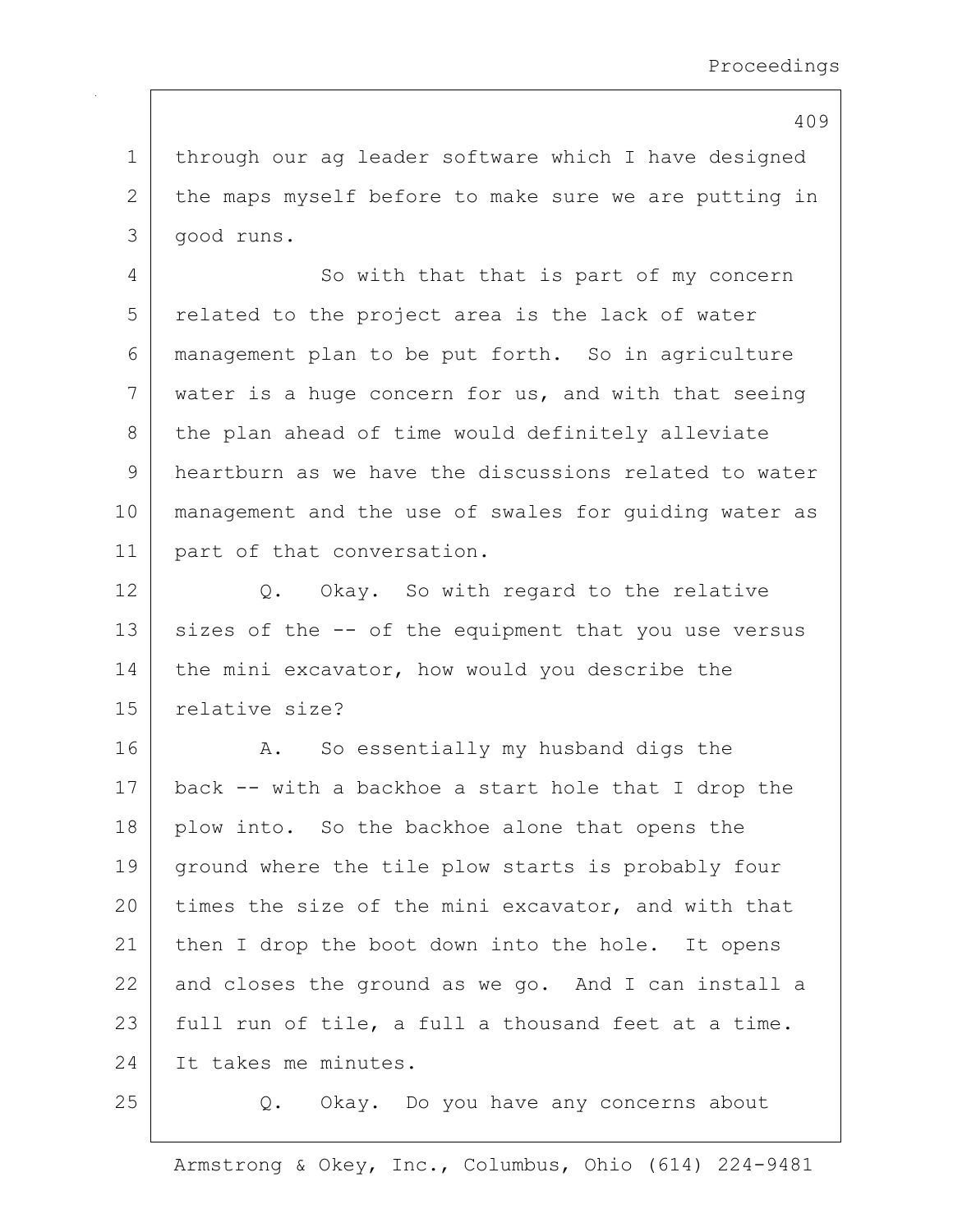410 1 | the -- the speed with which hand digging or a mini 2 excavator could be used to repair tile lines?  $3$  A. So with that I do have some concerns, 4 especially when we are talking about situations where 5 we might need a problem fixed quickly but the way -- 6 I don't know what you do with an obstacle course like 7 the solar array compared with tile and how that's 8 going to impact the farmers around it and that is 9 part of the concern about wanting to see a tile plan 10 and how that will be managed going forward. 11 | Q. You were asked about the repair of a tile 12 on your farm in March. Was that March of this year? 13 A. Yes. 14 Q. Okay. Was there a crop on the -- on the 15 field at that time where -- 16 A. No. 17  $\vert$  Q. -- the tile was repaired? 18 **A.** No. 19 Q. Now, have you had experience with 20 farmland flooding due to tile issues?  $21$  A. Yes. 22 Q. Okay. Can you tell me what happens to a 23 crop if a tile is not functioning correctly and 24 it's -- it's not -- it's not fixed? 25 A. So a crop generally does not withstand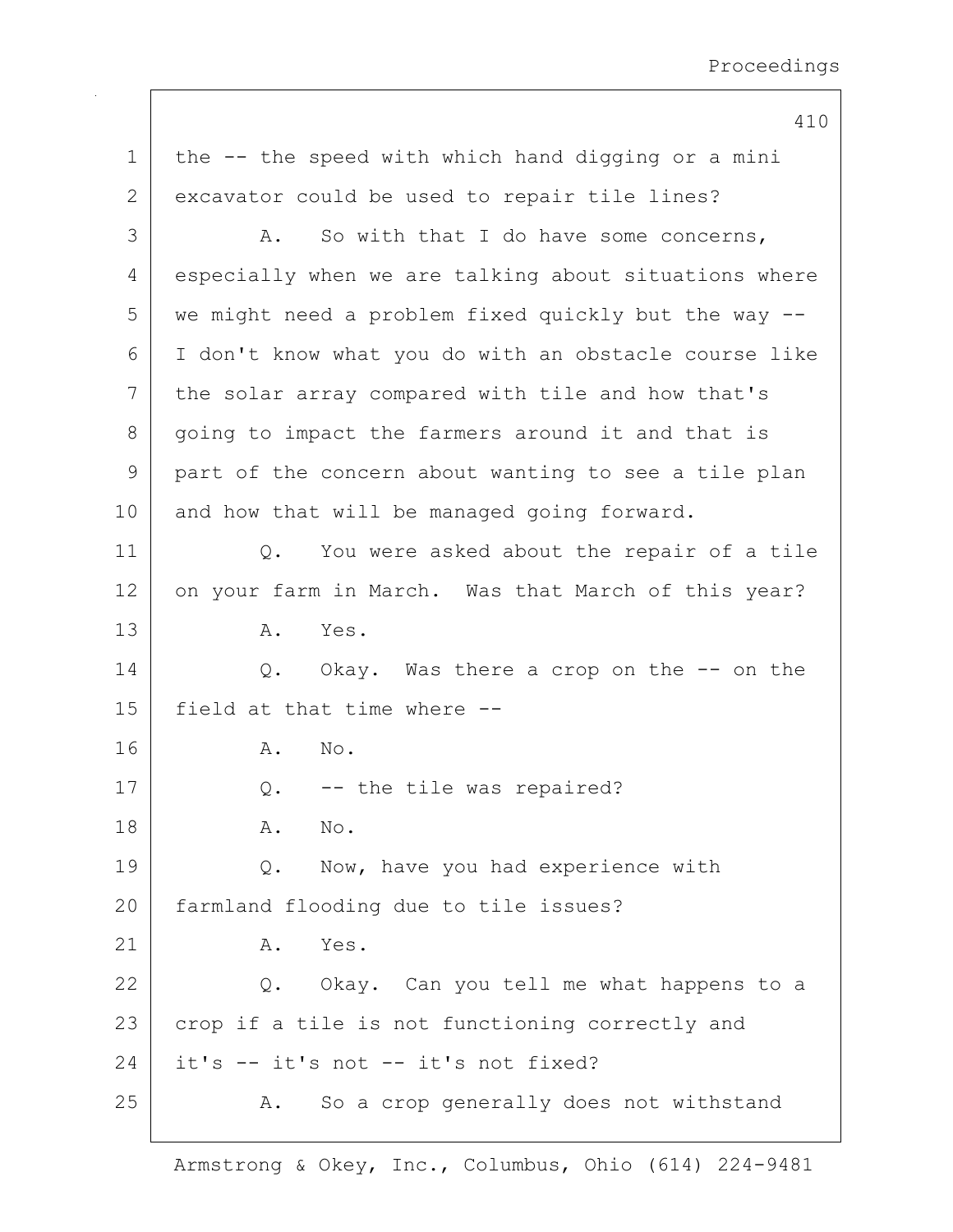| $\mathbf 1$  | sitting in water 24 to 48 hours. It suffocates it,    |
|--------------|-------------------------------------------------------|
| $\mathbf{2}$ | or if it is still a seed, it's going to completely    |
| 3            | rot it. It's not going to grow at all. You do have    |
| 4            | viable plants, suffocation of the roots or            |
| 5            | suffocation of the plant all together is a concern.   |
| 6            | Q. Okay. Now, when you state that you                 |
| 7            | believe that -- and I would quote Mr. Settineri,      |
| $8\,$        | "outside deadline" of 30 days to be reasonable, what  |
| $\mathsf 9$  | did you mean by that statement?                       |
| 10           | A. So we're pretty reasonable neighbors in            |
| 11           | our community. As far as when it comes to water and   |
| 12           | tile issues and working those conversations out       |
| 13           | between neighbors and understanding what a threat or  |
| 14           | an impact situation is and how quickly something      |
| 15           | needs to be fixed and the benefit of -- of living     |
| 16           | next door to each other gives us the chance to have   |
| 17           | those conversations. When we are talking about        |
| 18           | dealing with an entity that is not going to own or    |
| 19           | operate the project, the certificate is the           |
| 20           | accountability that we have to look to for addressing |
| 21           | the situation related to water concerns. It creates   |
| 22           | more of an issue for us in the community about how we |
| 23           | get those problems solved when we don't know who      |
| 24           | those people will be that we need to contact in the   |
| 25           | future.                                               |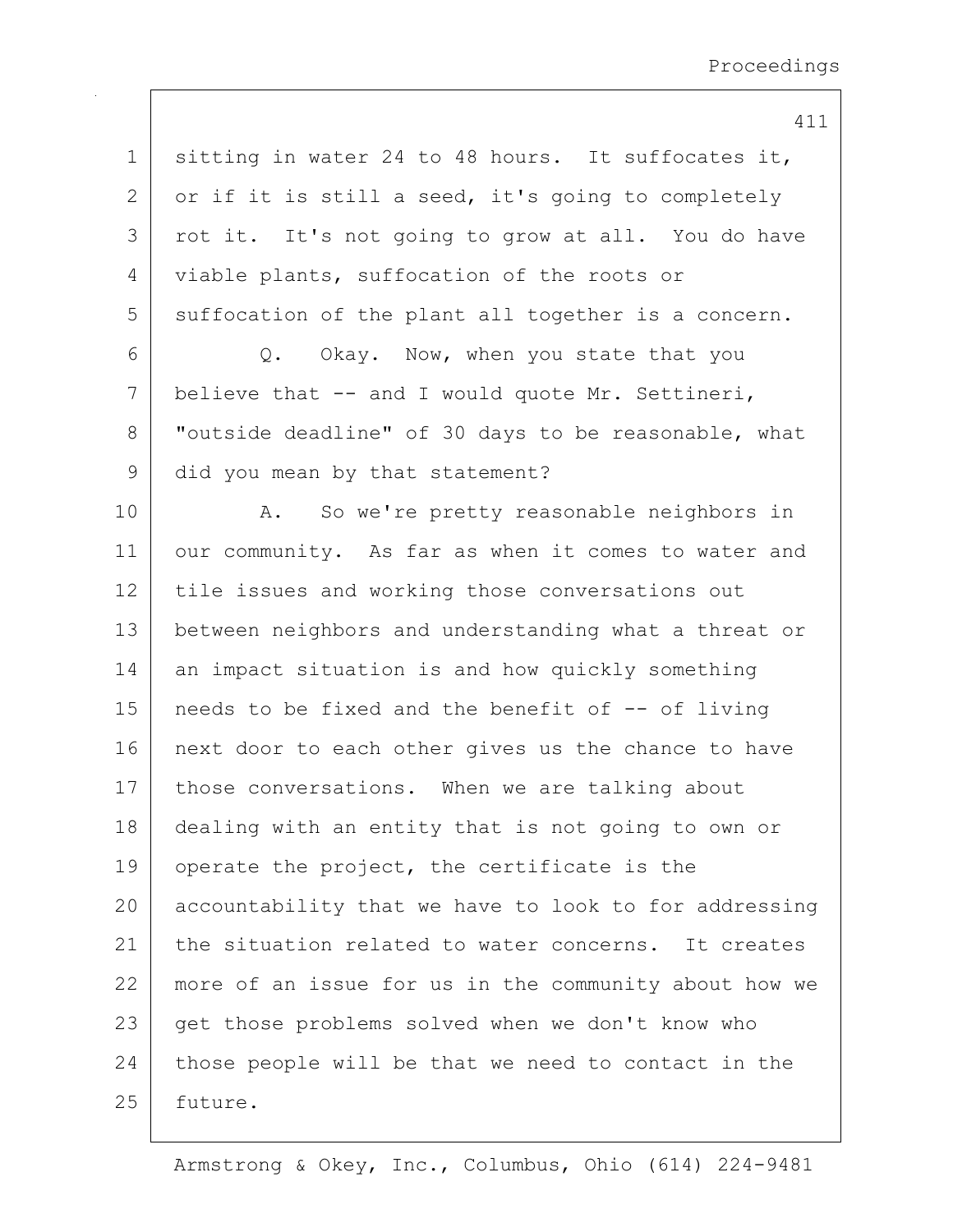1 |  $Q.$  Okay. So with regard to your agreement 2 with Mr. Settineri that an outside deadline of 30 3 days is reasonable, what did you mean by that? 4 A. It depends on the issue. So there are  $5$  some issues where you can look at it and say, yeah, 6 we are having a weather  $--$  weather issues, and we 7 understand it might take a little longer to get 8 something fixed. And but if the relationship is not 9 in place to have those conversations to talk about 10 what the issue is to begin with and how quickly it 11 | needs to be fixed or what the impact is to it, then 12 it just creates more issues going forward. 13 So, one, identifying what the problem is, 14 who is going to identify what that problem is, and 15 | then who is going to have the discussion about when 16 it's getting fixed and how it's getting fixed and 17 what the impact is when we are talking about all 18 possibilities because we don't know who is going to 19 own or operate it, who is going to be responsible for  $20$  the issues, and who we contact to have those 21 conversations, and who is the one that's out there 22 monitoring what those problems are as they become --23 come to light. 24 | C. Was your agreement with that statement 25 meant to imply that it is always okay to take as much

Armstrong & Okey, Inc., Columbus, Ohio (614) 224-9481

412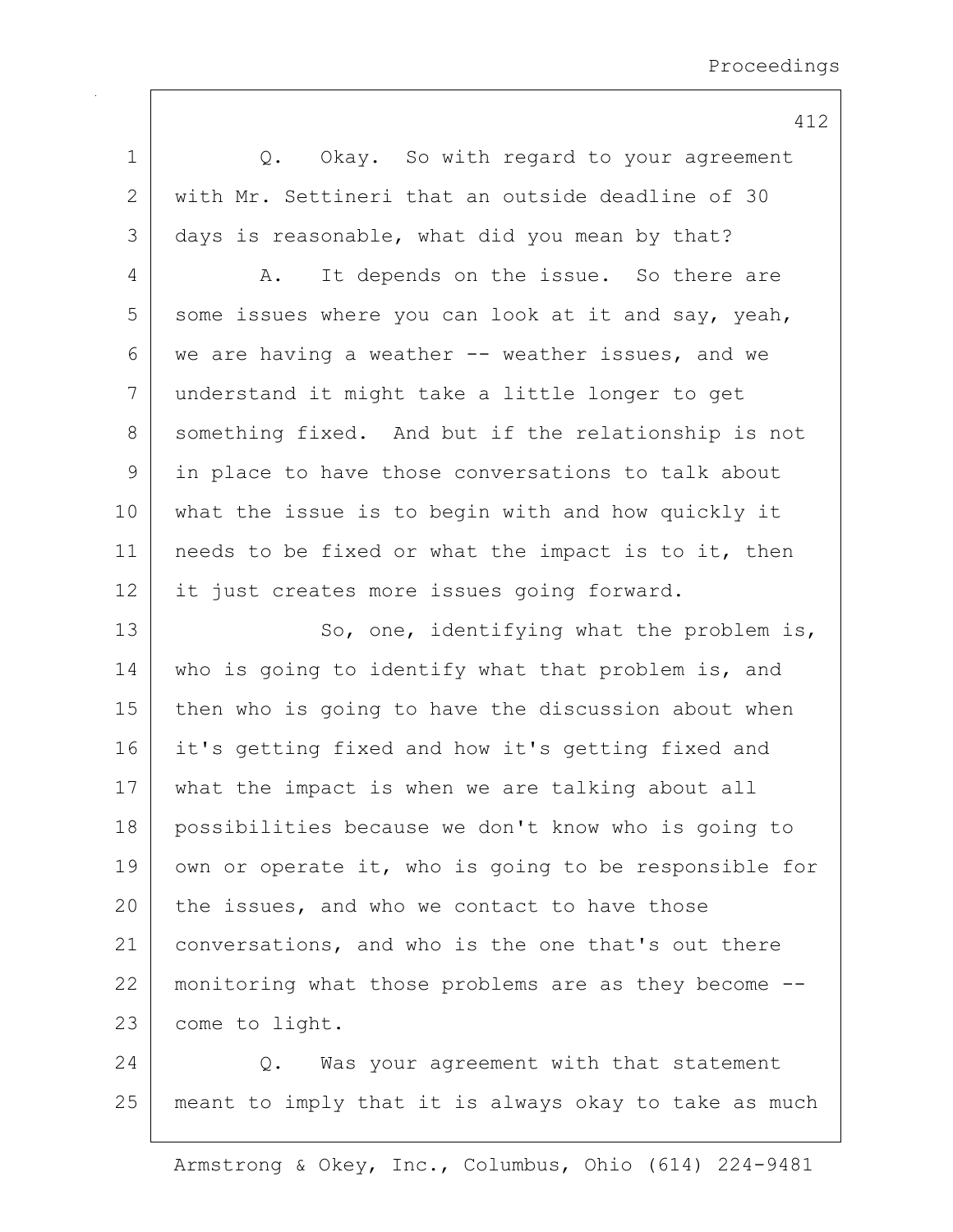413 1 as 30 days to fix a tile? 2 A. My agreement to the statement was we are 3 | reasonable people, and if it's something that doesn't 4 | need to be fixed immediately, up to 30 days is not 5 something we will loss sleep over if it's not 6 directly impacting the crop that's present at that 7 point. 8 Q. Okay. You were asked some questions  $9$  about crop insurance. First of all, what expenses, 10 if any, are covered by crop insurance? 11 | A. Crop insurance barely covers your inputs 12 to carry you on to the next year. 13 Q. What do you mean by your inputs? 14 | A. So your seed, your fertilizer, any type 15 | of tools you've used to prepare the ground for 16 farming. 17 | Q. Now, does crop insurance cover flooding 18 damage from broken tiles? 19 A. No. 20 | C. You were asked about a tile that's broken 21 on the Chapin farm. Do you have any concerns about 22 that broken  $-$  about that tile if Angelina fixes the  $23$  tile? 24 A. It would be nice to have it fixed but 25 there's no plan that says that it's going to get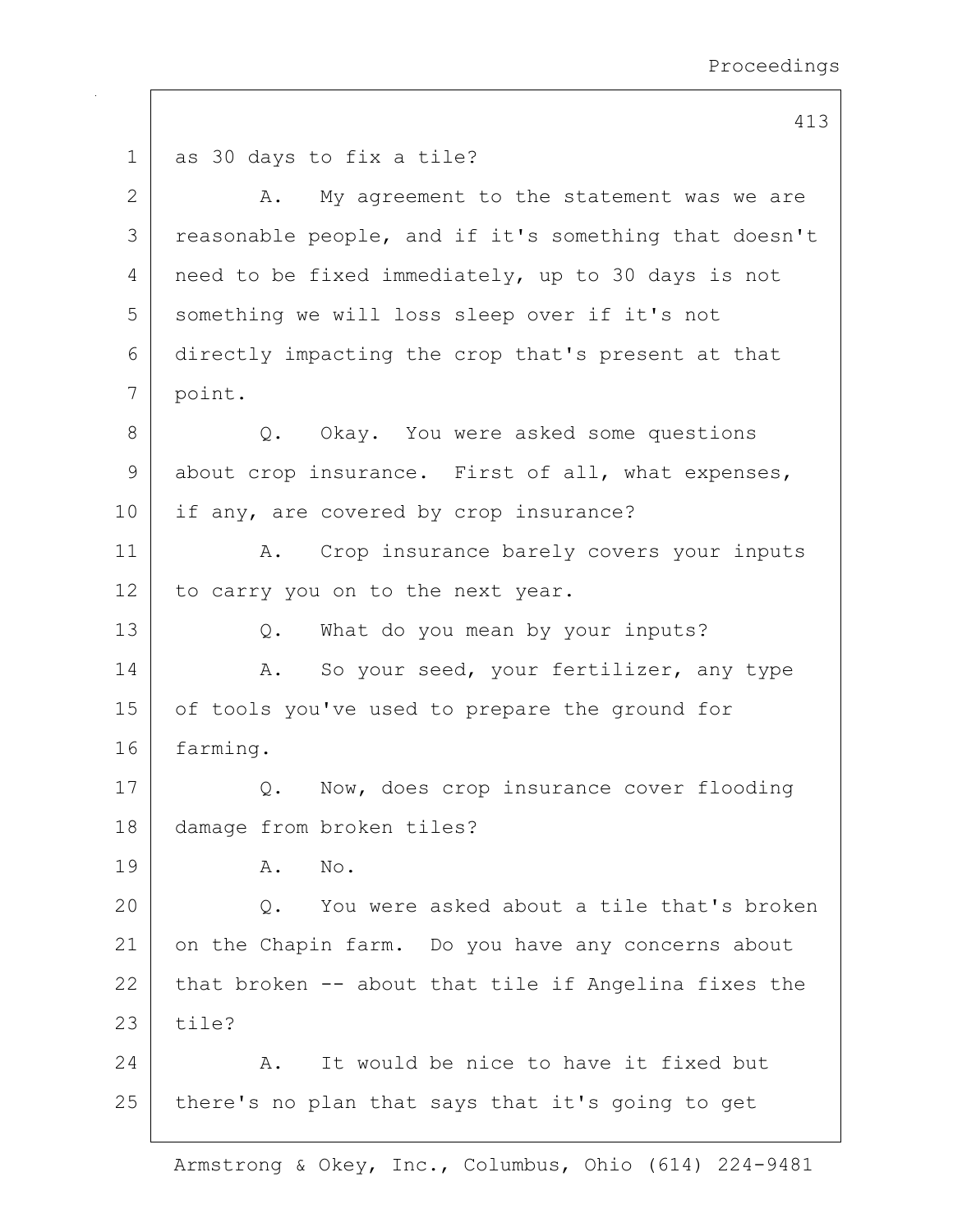414 1 | fixed or how it's going to get fixed. And so, I 2 mean, depends on what the definition of fixed is. I  $3$  quess would be  $-$  it would be nice for it to be fixed 4 to the standard of what the community thinks it 5 should be in good practices. 6 MR. VAN KLEY: I have no further 7 questions. 8 | ALJ SCHABO: Mr. Settineri, do you have 9 recross? 10 MR. SETTINERI: Yes, thank you, your 11 Honor.  $12$  - -13 RECROSS-EXAMINATION 14 By Mr. Settineri: 15 Q. Ms. Vonderhaar, how do you know that 16 flood insurance doesn't cover flooding from damaged 17 tiles in the field? 18 | A. Because the crop insurance -- flooding 19 insurance or crop insurance? 20 Q. Crop insurance does not cover flooding 21 caused by damaged field tile? 22 A. So crop insurance covers our risk related 23 to weather events. 24 Q. Are you aware of whether you can have 25 different levels of coverage under crop insurance?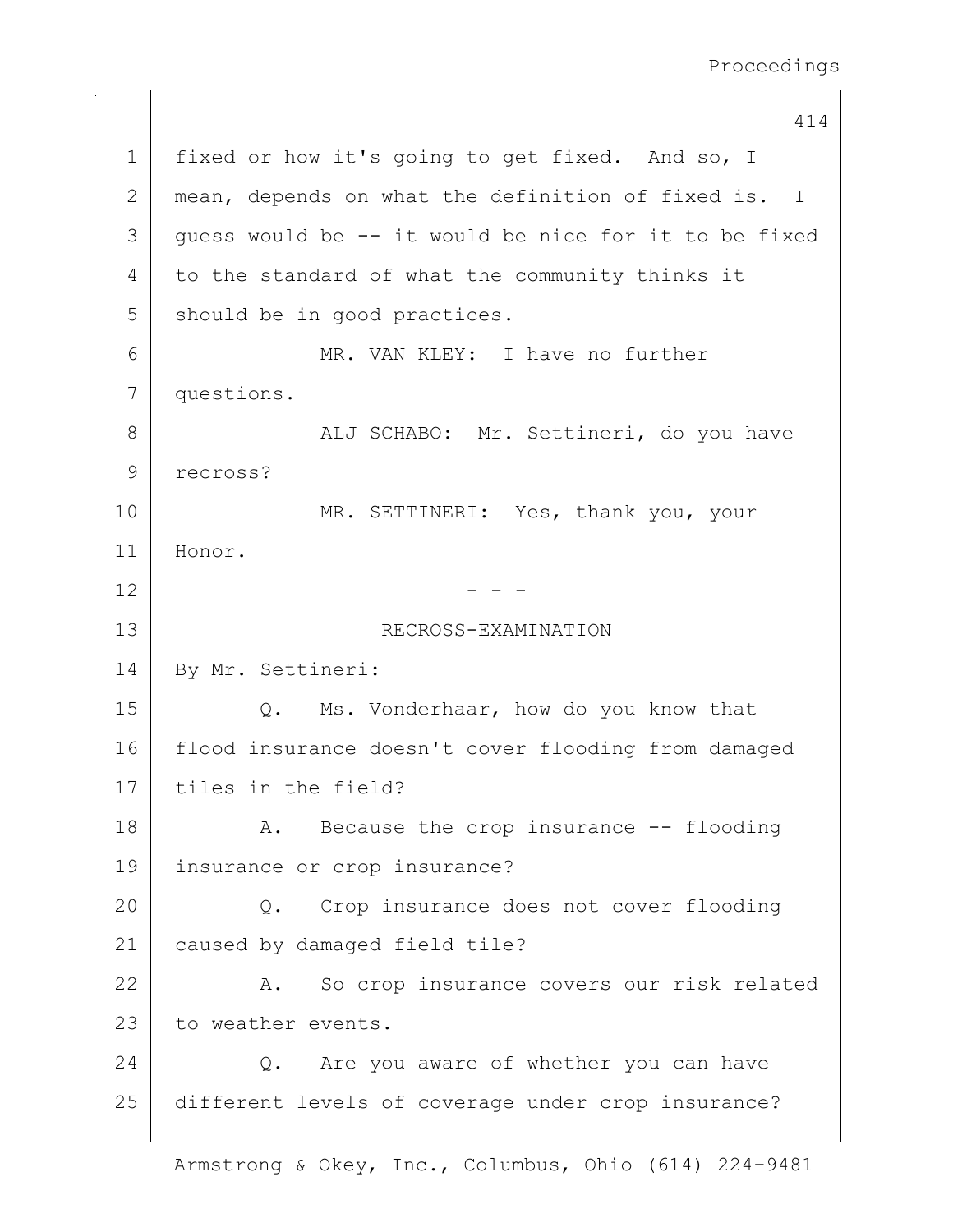|              | 415                                                 |
|--------------|-----------------------------------------------------|
| $\mathbf 1$  | A. Yes.                                             |
| $\mathbf{2}$ | If you could turn in the application to<br>Q.       |
| 3            | Figure 11. You were asked some questions about your |
| 4            | son's house. Let's take a look at Figure 11 of the  |
| 5            | application. It's an 11 by 17 sheet, please.        |
| 6            | And which?<br>A.                                    |
| 7            | Q. Sorry. It's going to be sheet 1 of 2.            |
| 8            | Here at the beginning?<br>A.                        |
| 9            | Q. Yes, towards the front of the book. Just         |
| 10           | let me know when you are there.                     |
| 11           | ALJ SCHABO: Mr. Settineri, is there any             |
| 12           | way you can approach the witness?                   |
| 13           | MR. SETTINERI: I would be glad to, your             |
| 14           | Honor.                                              |
| 15           | It says 1 of 2.<br>A.                               |
| 16           | ALJ SCHABO: Confirm she is where you                |
| 17           | would like her to be.                               |
| 18           | Figure 11.<br>Q.                                    |
| 19           | Did you say Figure 11?<br>Α.                        |
| 20           | Yeah. Yeah. I am looking at Figure 11.<br>Q.        |
| 21           | This one?<br>Α.                                     |
| 22           | Sheet 2. Sheet 2. Do you have that?<br>Q.           |
| 23           | Sheet 2 of 2, Figure 11 in front of you,            |
| 24           | Ms. Vonderhaar?                                     |
| 25           | Yes.<br>Α.                                          |
|              |                                                     |

 $\mathbf{I}$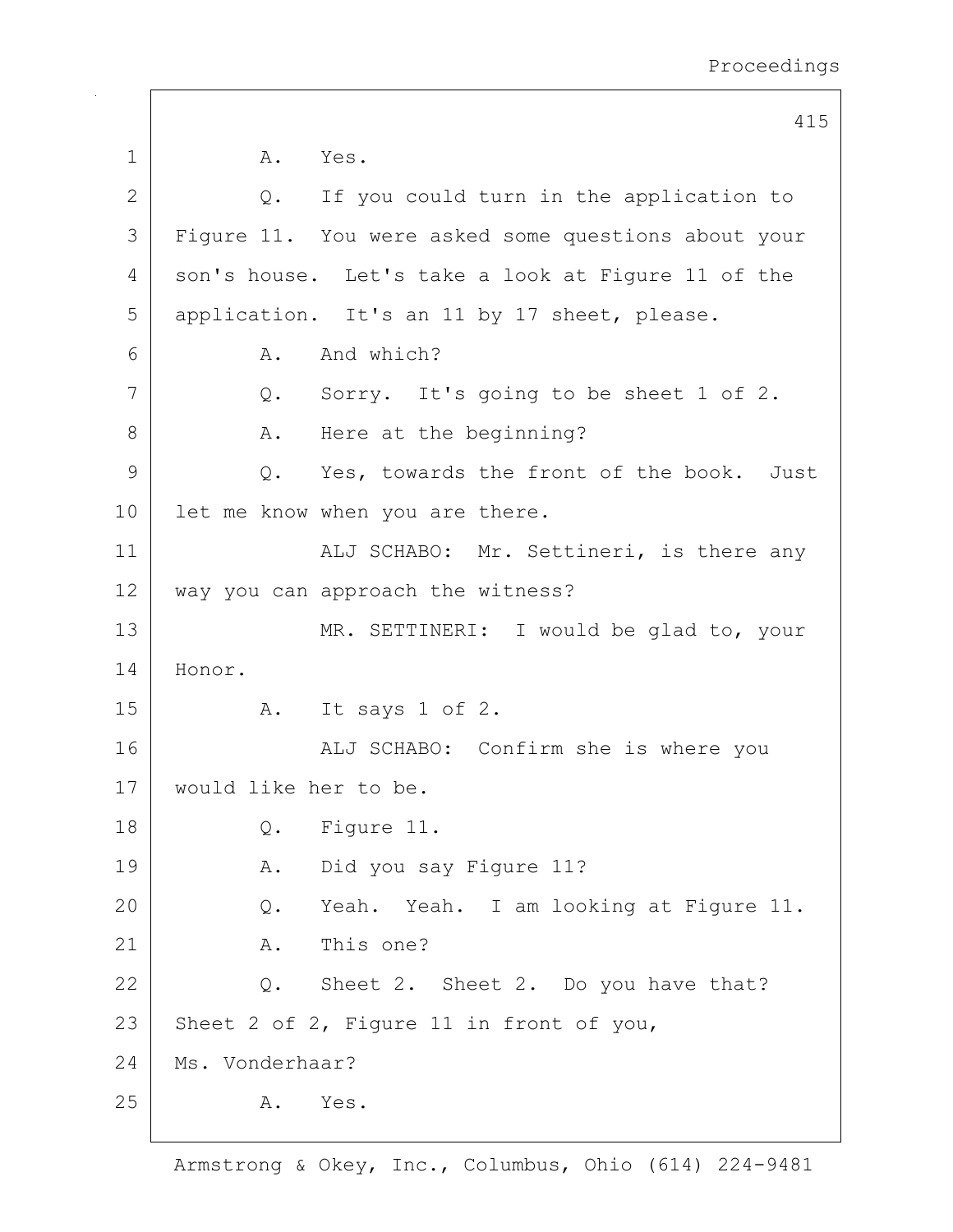|              | 416                                                   |
|--------------|-------------------------------------------------------|
| 1            | Q. Now, you mentioned that your son lives in          |
| $\mathbf{2}$ | a house near the project area and there was some      |
| 3            | questions about that and you discussed how that --    |
| 4            | being set back from the road, et cetera. If I look    |
| 5            | at sheet 2 of 2, is that house located on that sheet? |
| 6            | Α.<br>Yes.                                            |
| 7            | Q. Okay. And am I -- it's going to be hard            |
| 8            | to identify it, but I quess I will just ask you the   |
| 9            | question generally, am I correct that that house that |
| 10           | your son lives in has active agricultural land        |
| 11           | between the house and the road?                       |
| 12           | On the sides of the driveway.<br>Α.                   |
| 13           | Q. Correct. And then across -- the driveway           |
| 14           | goes to the road, and across the road would be the    |
| 15           | project area, correct?                                |
| 16           | A. Correct.                                           |
| 17           | Okay. You can put that to the side.<br>Q.             |
| 18           | Regarding -- there was some questions about the tile  |
| 19           | plow.                                                 |
| 20           | A. Okay.                                              |
| 21           | Now, am I correct that you use your tile<br>Q.        |
| 22           | plow with the tractor to install long runs of tile?   |
| 23           | Yes.<br>Α.                                            |
| 24           | Q. Okay. And if you were going to make a              |
| 25           | small repair of 3 to 4 feet, what equipment would you |
|              |                                                       |

 $\mathbf{I}$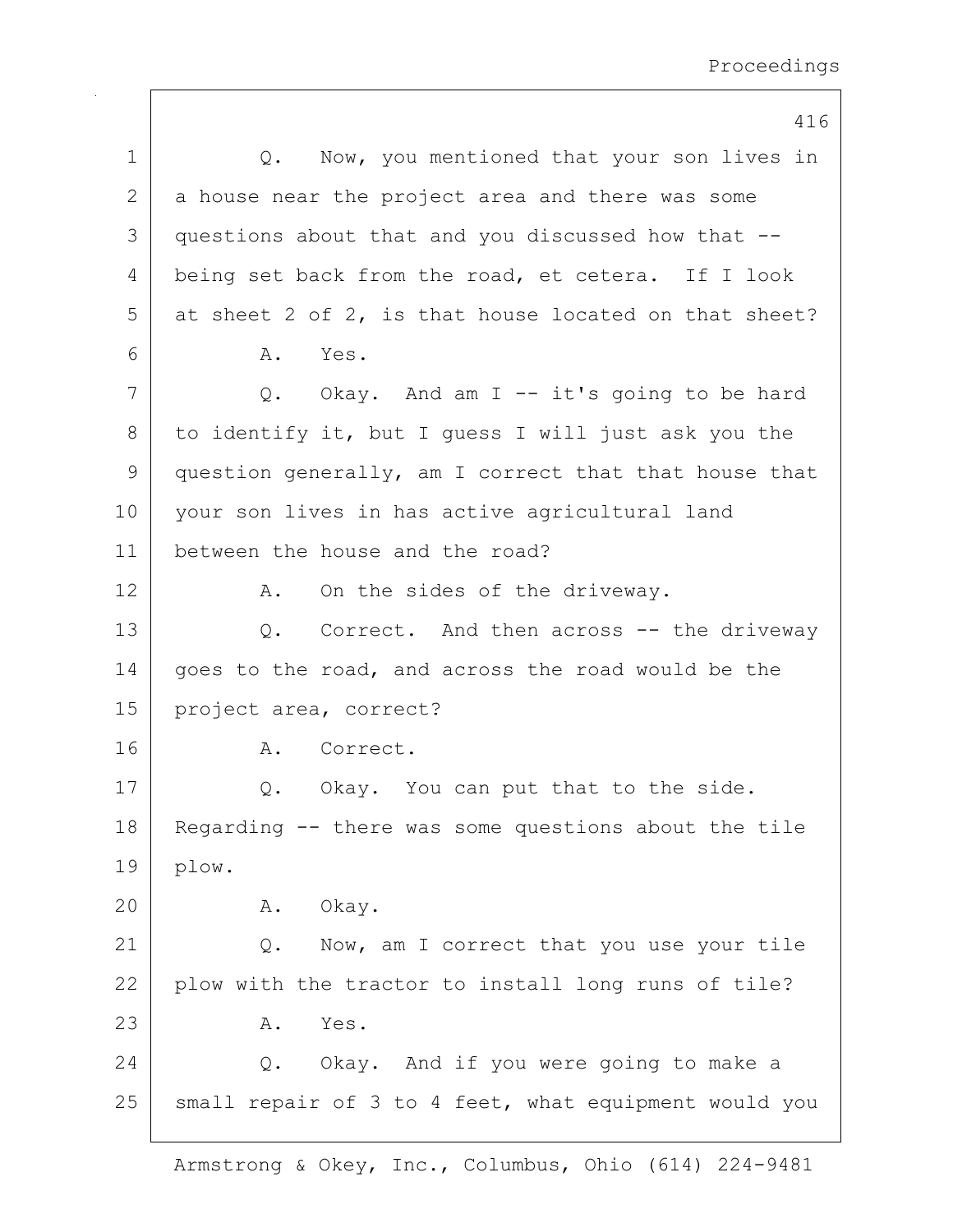417 1 use? 2 A. We would use a backhoe.  $3$  Q. And that would be  $-$  could you use a mini 4 excavator? 5 A. You could.  $6$  Q. Your backhoe, is it a mini excavator? 7 | A. No. 8 Q. Okay. It's a full size backhoe? 9 A. Yes. 10 Q. Okay. Have you generally ever used a 11 shovel to dig up and repair tile? 12 A. As we get close to the tile, yes, but not 13 from the tile. 14 | Q. Ms. Vonderhaar, you also expressed some 15 concerns -- there was some questions about not having 16  $\vert$  a contact for the company regarding drainage repairs, 17 | things of that nature, issues, correct? 18 | A. Correct. 19 Q. If you could turn to page 33 of the 20 | application for me. You reviewed the application in 21 | this case, correct?  $22$  A. I have. 23 | Q. Okay. Would you have then reviewed also 24 the last  $-$  starting with the last paragraph of 33 25 carrying over to the section right above insurance on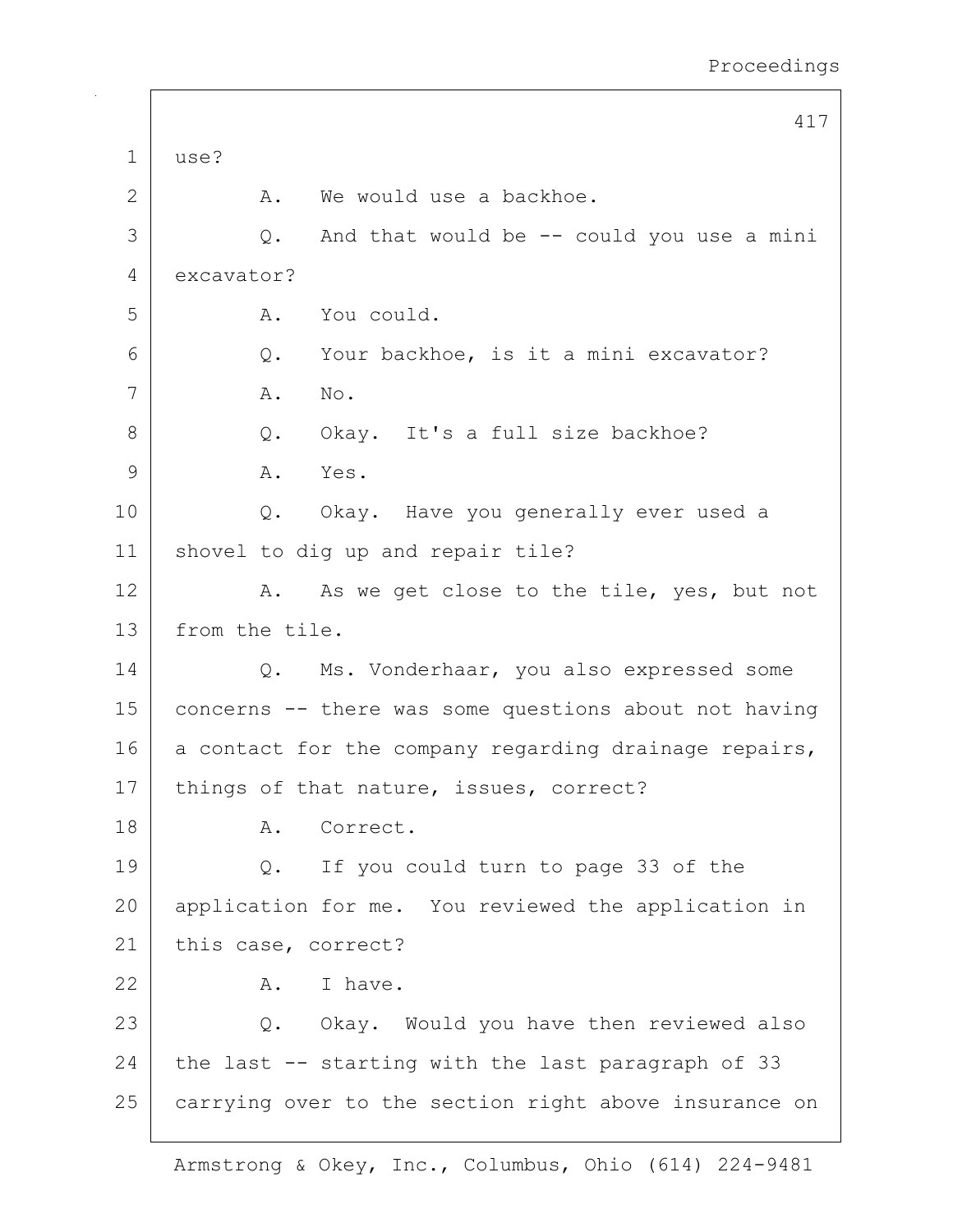418 1 | page 34 of the application which is Company 2 Exhibit 1? 3 A. Sorry. What was your question? 4 Q. Sure. So you reviewed the application; 5 | we established that, correct, previously? 6 A. Yes. 7 Q. So looking at -- I will turn your 8 attention to page 34, the paragraph right above the 9 heading "Insurance." 10 A. Okay. 11 | Q. All right. Do you see that?  $12$  A. Uh-huh. 13 Q. Do you see the sentence that notes 14 "Applicant will also require that information be 15 posted to provide the public with contact information 16 to submit complaints, concerns, or comments regarding 17 operation and that a prompt response be made to any 18 | for which a response either is requested or clearly 19 implied." Do you see that sentence? 20 A. I do. 21  $\vert$  Q. Now, is that address -- would that give 22 you a point of contact for any drainage issues that  $23$  arise if that was  $-$ 24 A. No. 25 Q. -- followed through on?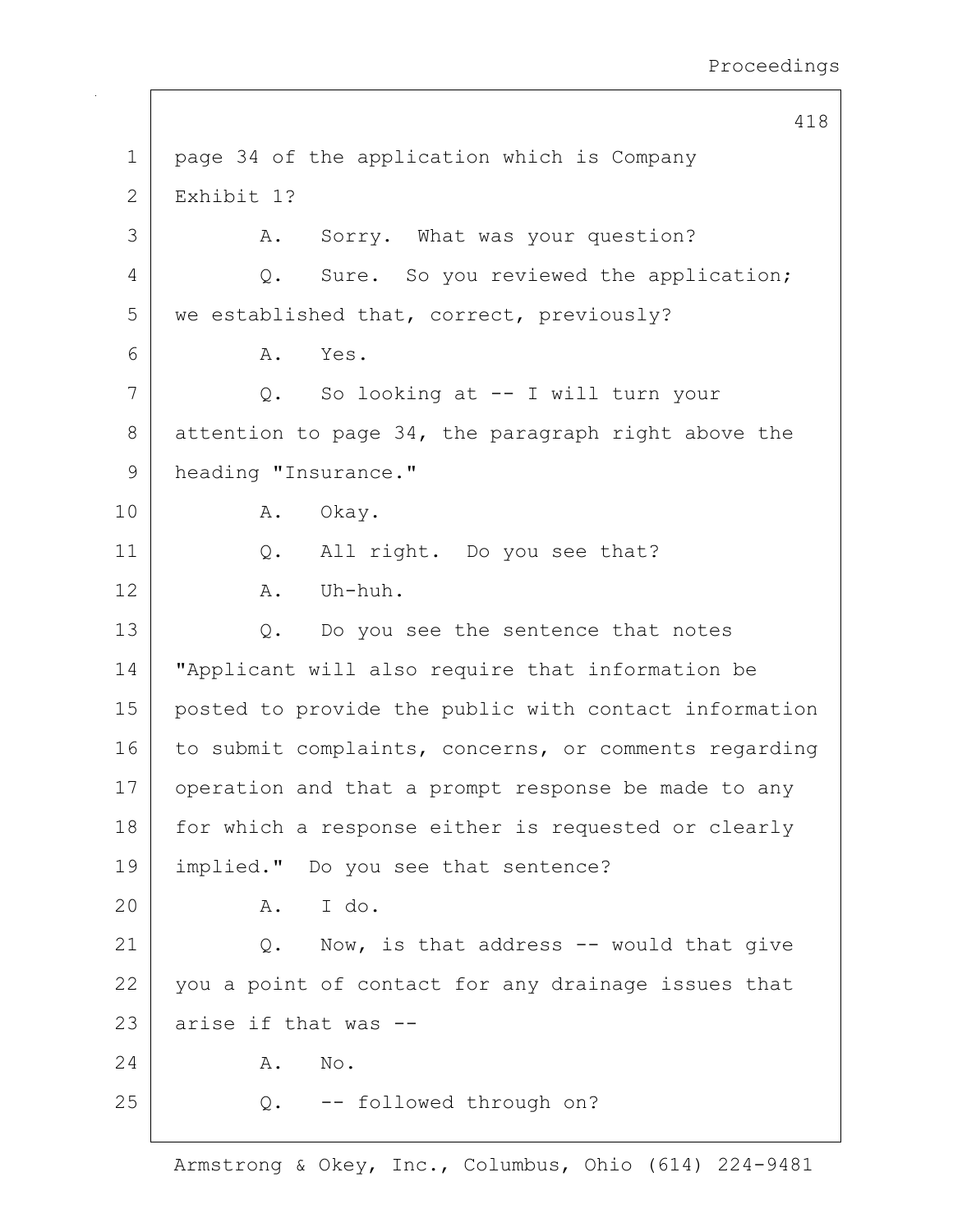419 1 | A. No. That says that the Company will do 2 something in the future but it does not have the plan 3 put together to give certainty as to what is going to 4 take place. 5 Q. Okay. So, for instance, you would want 6 that contact information provided today prior to the 7 application being approved, correct? 8 A. Correct. 9 MR. SETTINERI: I do not have any further 10 questions, your Honor. 11 | ALJ SCHABO: Mr. Van Kley, do you have  $12$  any? 13 MR. VAN KLEY: Just one or two.  $14$  - - -15 FURTHER REDIRECT EXAMINATION 16 By Mr. Van Kley: 17 Q. You were asked about whether there is a 18 corn crop or whether there is a crop between or 19 agricultural land between the house where your son 20 Iives and the project area. My question to you is 21 what's the -- what's the tallest crop that is grown 22 on that land? 23 A. That would be corn. 24 Q. Okay. How tall does corn get? 25 A. Depends on the hybrid that you are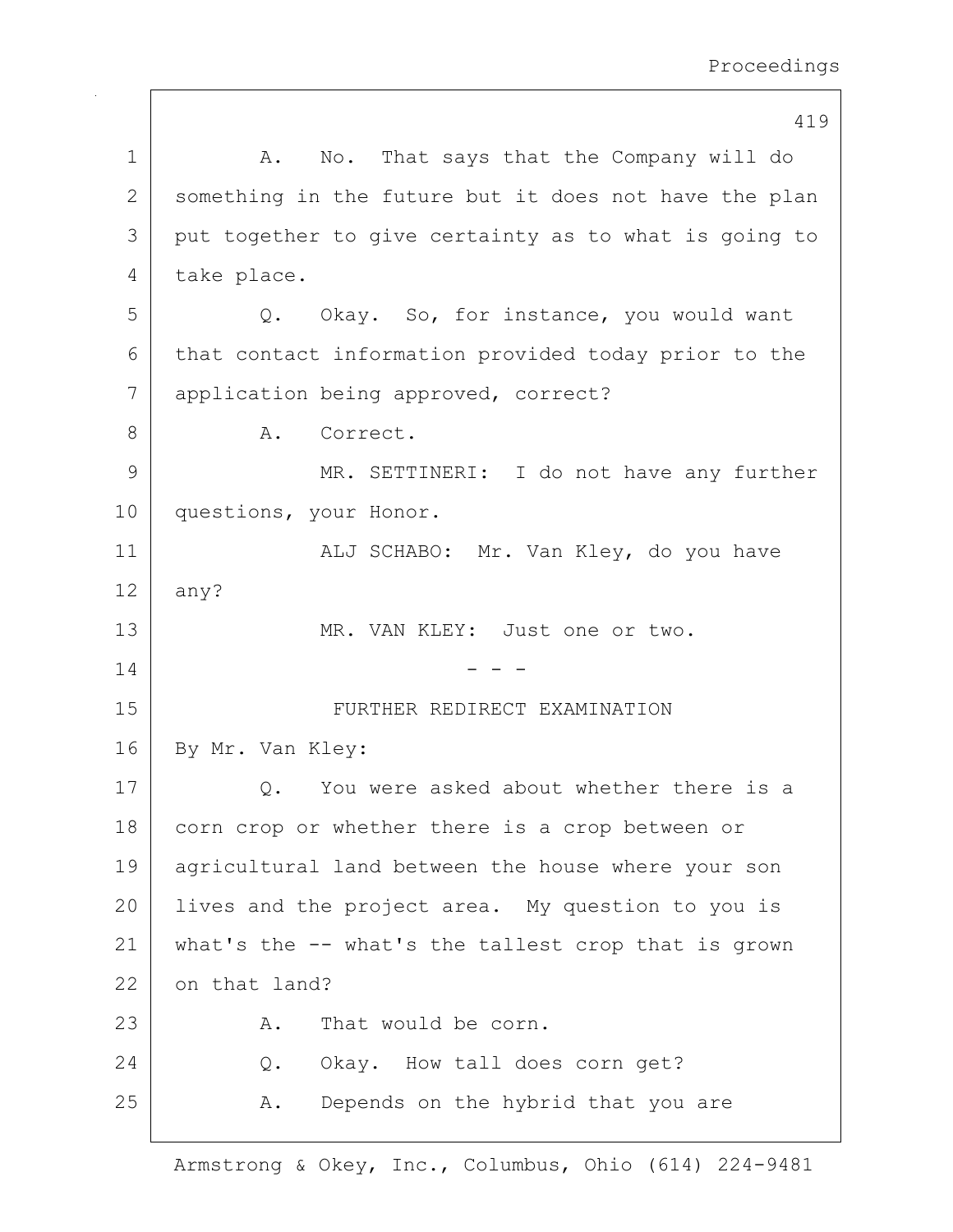420 1 | raising or the genetics of the corn. So you could 2 have a real range depending upon anywhere from a 3 sweet corn-type product which would be shorter and be 4 probably more of like 6 feet tall while all the way 5 up to probably a good 7 foot. 6 Q. If you -- if you're on the second floor 7 of your son's house, can you see over the top of the 8 corn? 9 A. Oh, yeah. You can see all the way to 10 Indiana -- 11 Q. Okay.  $12$  A.  $-$  at this point. 13 MR. VAN KLEY: No further questions. 14 MR. SETTINERI: No questions. 15 | Kalj SCHABO: Thank you, Ms. Vonderhaar. 16 You may step down. Thank you. 17 THE WITNESS: Do you need those documents 18 put back in any way? 19 | ALJ SCHABO: Just leave them right there. 20 MR. VAN KLEY: We would call Marja 21 | Brandly. 22 | Kalj SCHABO: Do you want to address your 23 exhibits? 24 MR. VAN KLEY: Oh, yes. We would move 25 | for the admission of CCPC Exhibits 2 and 3.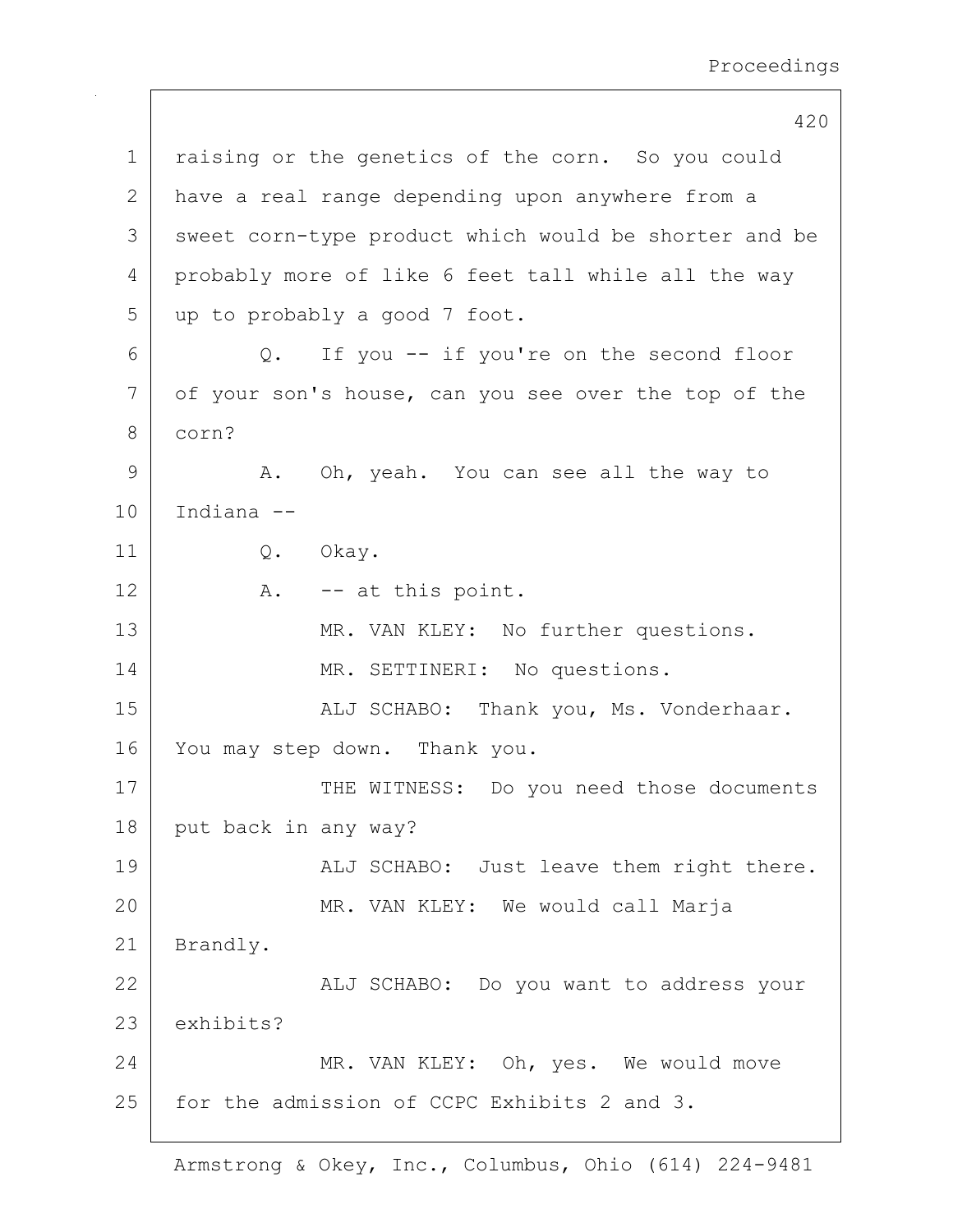|                |                                                | 421 |
|----------------|------------------------------------------------|-----|
| $\mathbf{1}$   | ALJ SCHABO: Any objection?                     |     |
| $\mathbf{2}$   | Hearing none, they will be admitted.           |     |
| 3              | (EXHIBITS ADMITTED INTO EVIDENCE.)             |     |
| $\overline{4}$ | ALJ SCHABO: Mr. Settineri.                     |     |
| 5              | MR. SETTINERI: Yes, your Honor.                |     |
| 6              | Angelina Solar would move for the admission of |     |
| 7              | Company Exhibit 17.                            |     |
| 8              | ALJ SCHABO: Is there any objection?            |     |
| 9              | MR. VAN KLEY: No objection.                    |     |
| 10             | ALJ SCHABO: All right. Company                 |     |
| 11             | Exhibit 17 will also be admitted.              |     |
| 12             | (EXHIBIT ADMITTED INTO EVIDENCE.)              |     |
| 13             | ALJ SCHABO: And now we will welcome            |     |
| 14             | Ms. Brandly to the stand.                      |     |
| 15             | MR. SETTINERI: Off the record, your            |     |
| 16             | Honor.                                         |     |
| 17             | (Discussion off the record.)                   |     |
| 18             | (Witness sworn.)                               |     |
| 19             | ALJ SCHABO: State your name for the            |     |
| 20             | record.                                        |     |
| 21             | THE WITNESS: Marja Brandly.                    |     |
| 22             |                                                |     |
| 23             |                                                |     |
| 24             |                                                |     |
| 25             |                                                |     |
|                |                                                |     |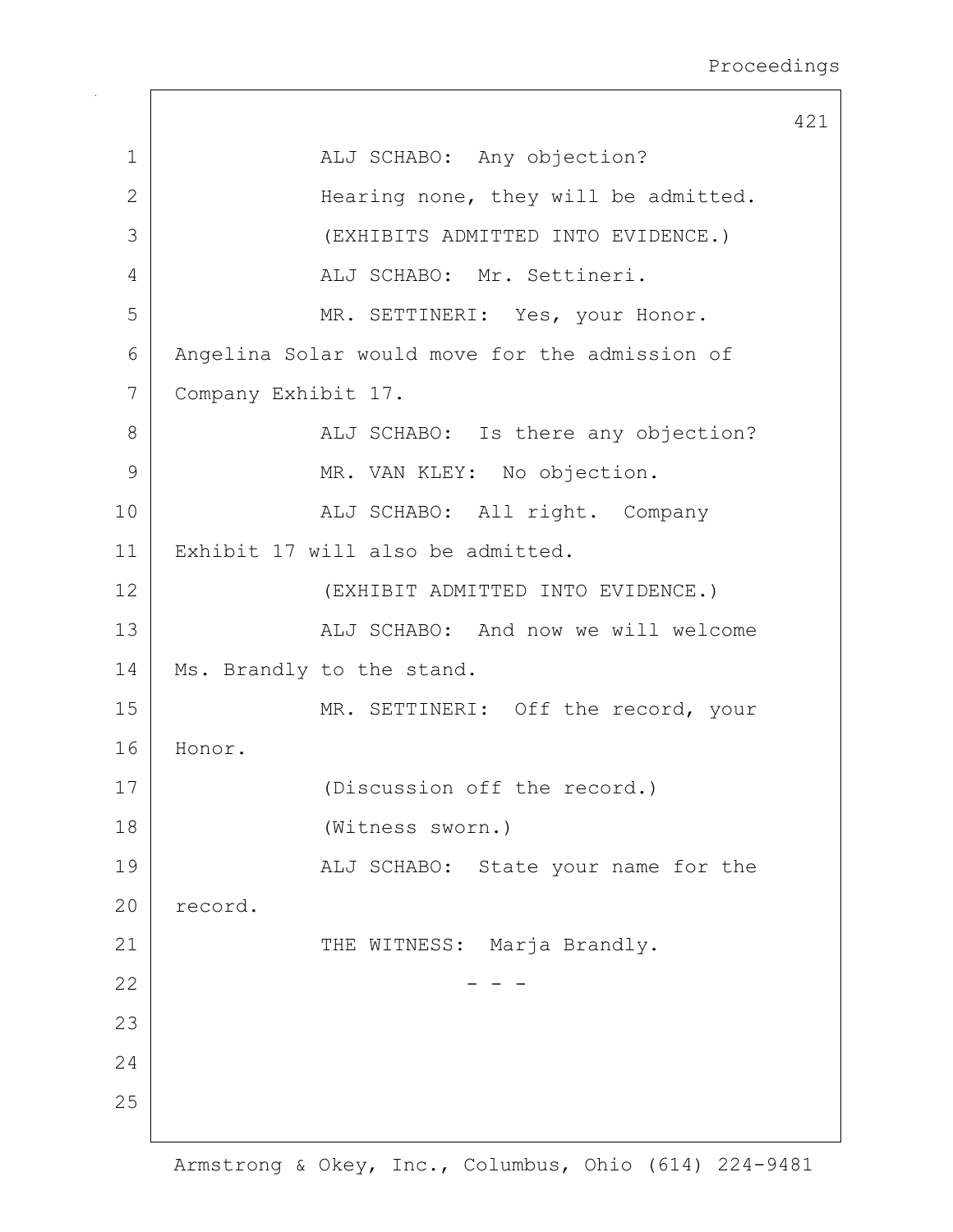422 1 MARJA BRANDLY 2 being first duly sworn, as prescribed by law, was 3 examined and testified as follows: 4 DIRECT EXAMINATION 5 | By Mr. Van Kley: 6 Q. Ms. Brandly, would you tell us both of 7 your addresses where you live. 8 A. My legal address is 2274 Vienna Parkway, 9 Dayton, Ohio 45459. My farm property that pertains 10 to this project is located at 6812 Fairhaven College 11 | Corner Road, Camden, Ohio 45311. 12 MR. VAN KLEY: Your Honor, at this point 13 we would like to mark our next exhibit which will be 14 marked as CCPC Exhibit No. 4 which is the direct 15 | testimony of Marja Brandly. 16 ALJ SCHABO: So marked. 17 (EXHIBIT MARKED FOR IDENTIFICATION.) 18 Q. (By Mr. Van Kley) Ms. Brandly, do you 19 have Exhibit 4 in front of you? 20 A. Yes. 21 Q. Okay. Can you identify that. 22 A. It is my direct testimony. 23 Q. Okay. Do you have any corrections to 24 make to that testimony? 25 A. Question 1, A1, I previously made the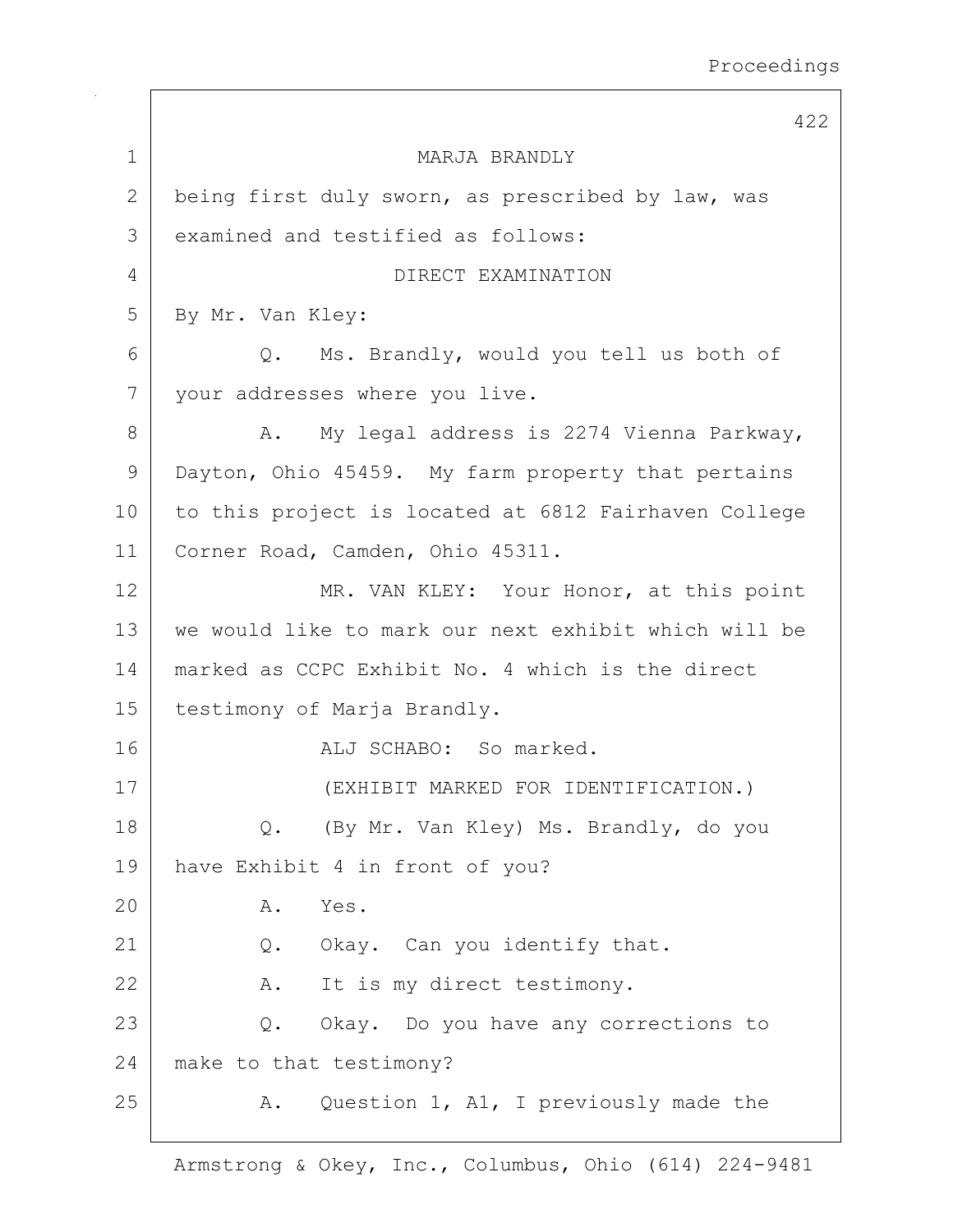423 1 correction College Corner, Ohio, should read Camden, 2 Ohio 45311. 3 Q. Do you have any other corrections? 4 A. No. 5 Q. Okay. Was this testimony prepared by you 6 or under your supervision? 7 A. Yes. 8 Q. If you were to be asked the same 9 questions today, would your answers be the same? 10 A. Yes. 11 | MR. VAN KLEY: Okay. At this time, your 12 | Honor, the witness is ready for cross-examination. 13 | ALJ SCHABO: So I don't forget later, 14 does anybody else have cross-examination? 15 | MS. WEST: No, your Honor. 16 MS. BAIR: No, your Honor. 17 | ALJ SCHABO: All right. Mr. Taylor. 18 | MR. TAYLOR: Thank you, your Honor.  $19$  - - -20 CROSS-EXAMINATION 21 By Mr. Taylor: 22 Q. Ms. Brandly, you used your 2274 Vienna 23 | Parkway address in Dayton as the mailing address for 24 vour federal tax return, correct? 25 A. That is correct.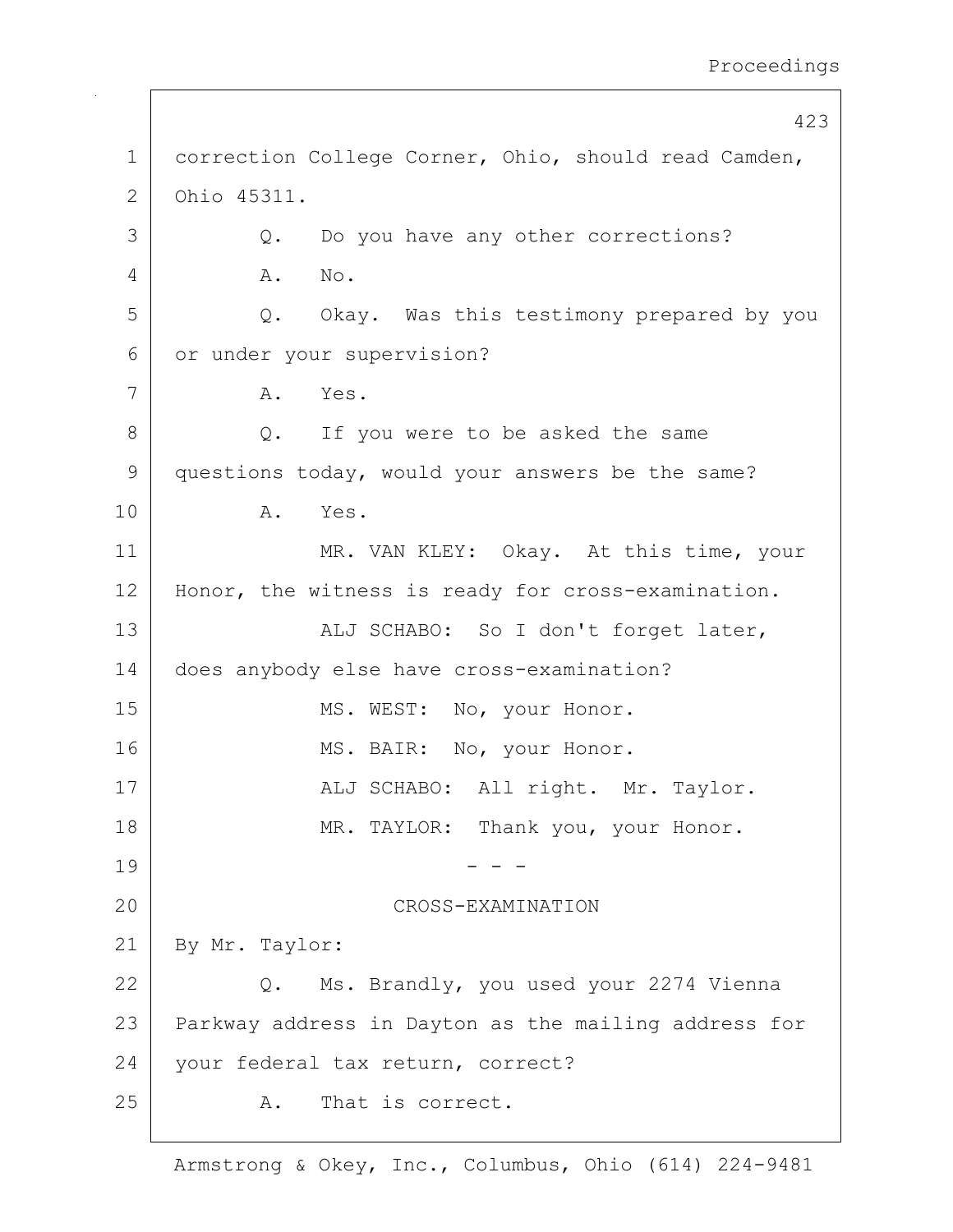424 1 Q. And you consider your 2274 Vienna Parkway 2 to be your primary address? 3 | A. I consider it to be my legal residence.  $4$  Q. And, Ms. Brandly, you were  $-$  you gave a 5 deposition in this case; is that correct? 6 A. Yes. 7 Q. And you were under oath at that 8 deposition? 9 A. Yes. 10 MR. TAYLOR: Your Honor, may I approach 11 the witness? 12 ALJ SCHABO: You may. 13 Q. And, Ms. Brandly, could you please turn 14 to page 61 I just handed you. Excuse me. It's 15 actually the last line on page 60 so that will be 16 line 25, page 60. The question is asked there 17 "Question: What address do you use for your personal 18 federal tax return? 19 "Answer: 2274 Vienna Parkway, Dayton. 20 **WALLER II** Cuestion: Okay. That's the Dayton 21 address then? 22 "Answer: Yes. 23 Finally "Question: Do you consider that 24 your primary residence? 25 | This wess wes."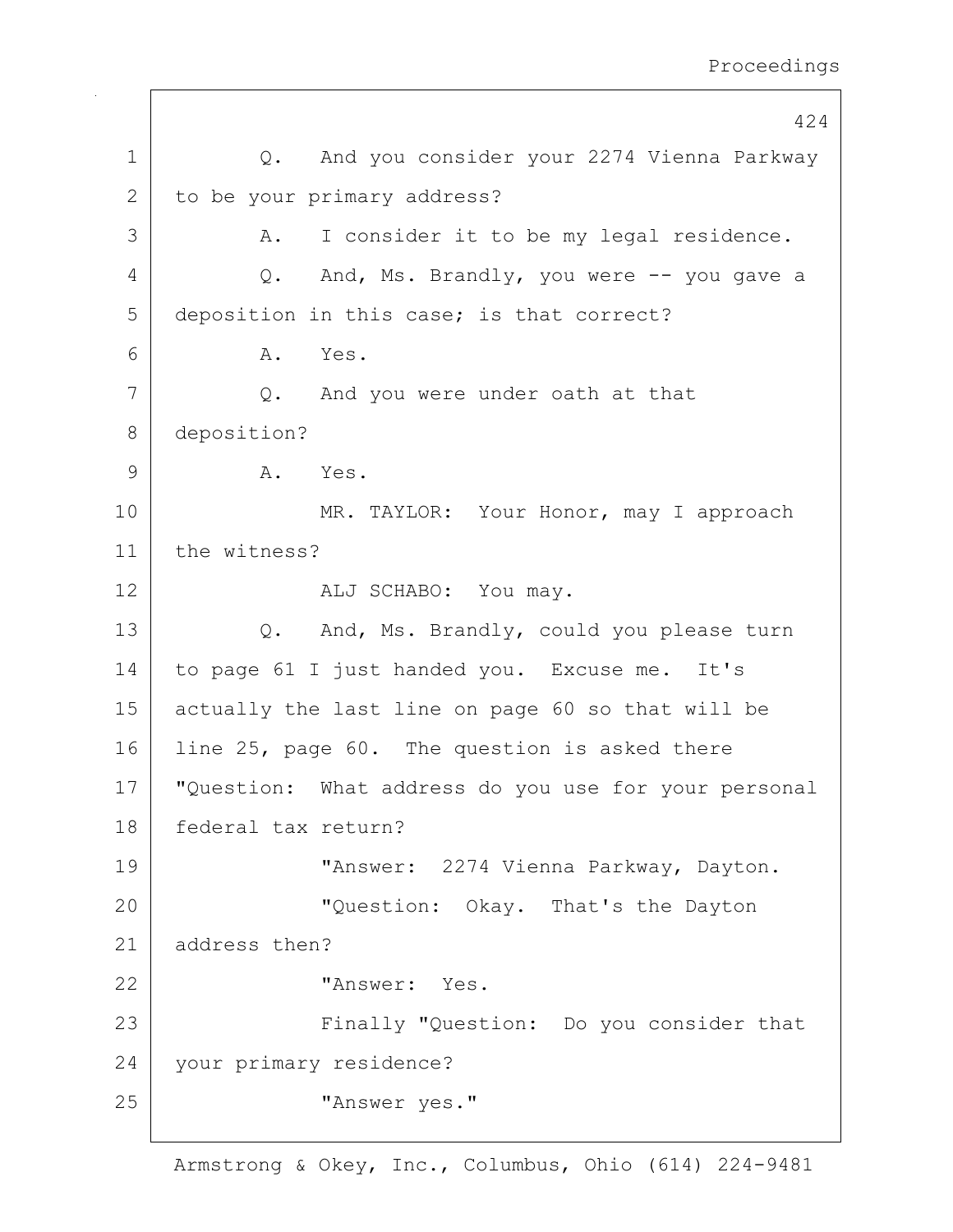|             | 425                                                   |
|-------------|-------------------------------------------------------|
| $\mathbf 1$ | Did I read that correctly?                            |
| 2           | A.<br>Yes.                                            |
| 3           | Okay. Ms. Brandly, you can put that<br>Q.             |
| 4           | aside for a moment. And, Ms. Brandly, your other      |
| 5           | address which is the 6812 Fairhaven College Corner    |
| 6           | Road, that's located over a quarter mile from the     |
| 7           | closest area in which the solar panels might be       |
| 8           | constructed; is that correct?                         |
| 9           | Excuse me. Did you say one quarter mile?<br>Α.        |
| 10          | I did.<br>Q.                                          |
| 11          | It is located approximately -- one<br>A.              |
| 12          | quarter mile would entail going south on Fairhaven    |
| 13          | College Corner Road and then west. I haven't          |
| 14          | measured that distance precisely but that's a good    |
| 15          | approximation.                                        |
| 16          | So it is over one quarter mile to the<br>$Q$ .        |
| 17          | closest area the panel is to be constructed as the    |
| 18          | crow flies?                                           |
| 19          | As the crow flies.<br>Α.                              |
| 20          | Thank you. And, Ms. Brandly, assuming<br>$Q$ .        |
| 21          | Angelina Solar were to be constructed on the property |
| 22          | where it's proposed, you would not oppose the project |
| 23          | if the landowners on the project area would allow     |
| 24          | Angelina Solar to pour about 2 feet of concrete so    |
| 25          | they wouldn't have to dig down and damage aquifers;   |
|             |                                                       |

 $\mathbf{I}$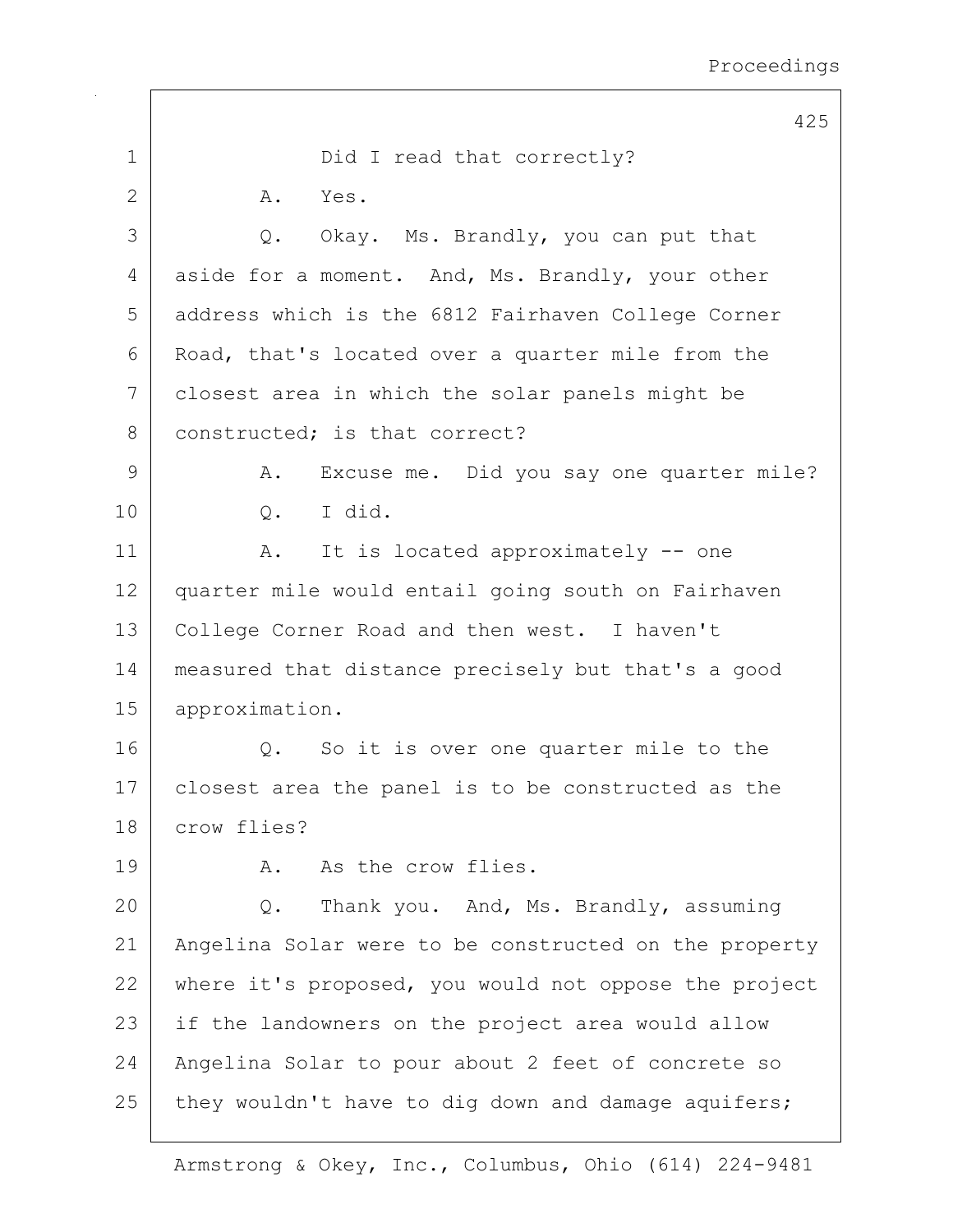426 1 is that correct? 2 A. It is my opinion that that would not 3 damage the field tiles that pile driving posts might. 4 Whether or not that would be environmentally sound or 5 not is not for me to say. 6 MR. TAYLOR: Okay. Ms. Brandly, no 7 further questions. 8 | Your Honor, no further questions for this 9 witness. 10 | REGISTALLY SCHABO: Mr. Van Kley? 11 | MR. VAN KLEY: Yes.  $12$  - -13 Separate SEDIRECT EXAMINATION 14 By Mr. Van Kley: 15 Q. Ms. Brandly, do you spend any of your 16 time at the property located near the project area? 17 | A. I spend most of my time at the property 18 located near the project area. 19 Q. Do you stay there overnight? 20 A. Yes. 21 Q. Can you see the project area from that 22 house? 23 A. Yes. 24 Q. You were asked about whether putting in 25 concrete would address your concern about the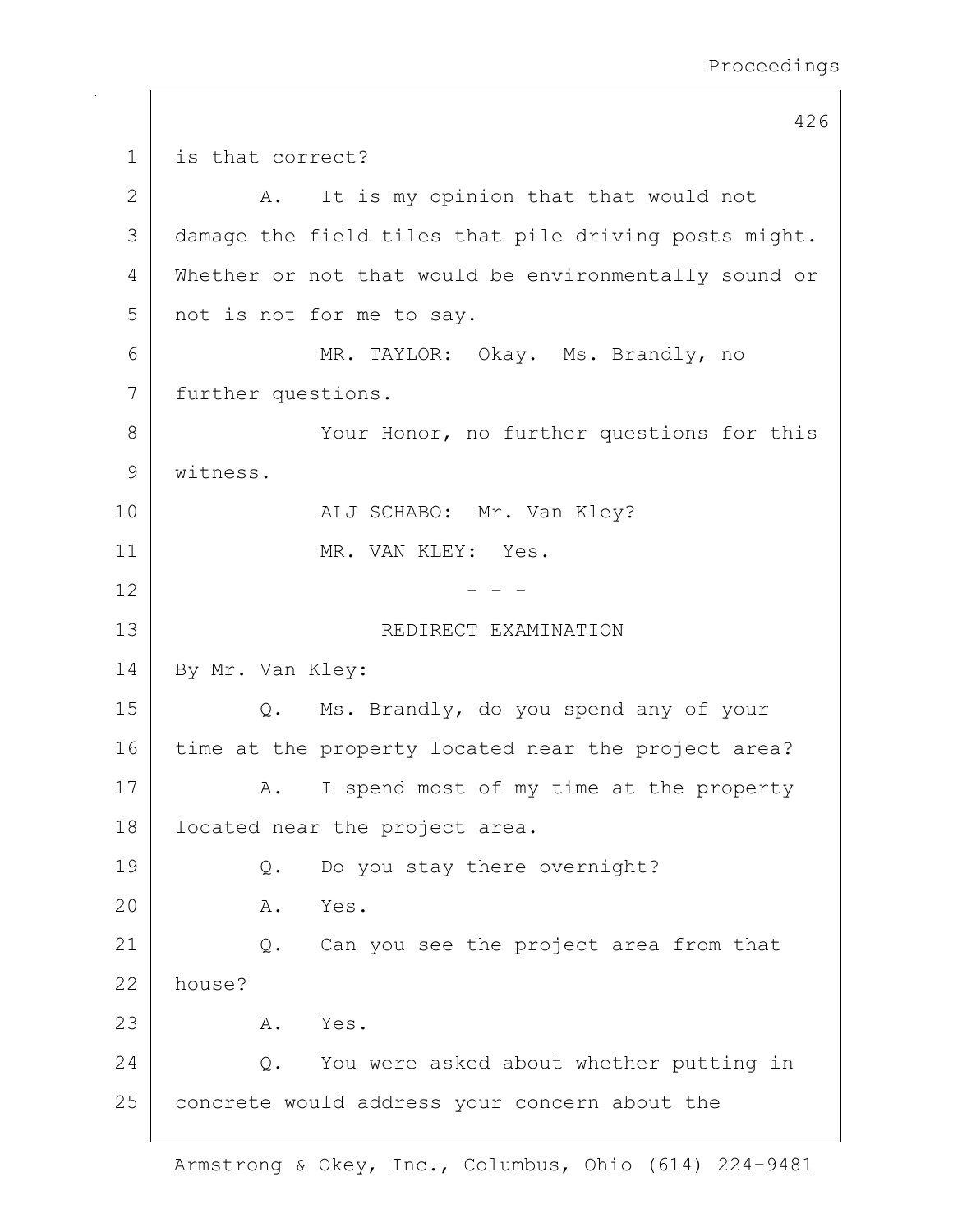427 1 | project, would it address all of your concerns about 2 the project? 3 A. No.  $4$  |  $Q.$  What  $-$  what other concerns do you have 5 that would not be addressed by putting in concrete? 6 A. Could you -- so that I understand the 7 | last part of your question, could you repeat that 8 question? 9 Q. Yeah. Sure. What other concerns do you 10 | have which would not be satisfactorily addressed by 11 putting in concrete? 12 A. The environmental impact of having a 13 major power facility in the midst of an agricultural 14 community that relies on groundwater and soil to grow 15 | our food, that would be one concern. 16 The second would be the noise because it 17 would still be a noisy installation pounding all day 18 long. 19 The third would be the live -- not 20 | livestock but rather wildlife. This is definitely 21 going to cause the farmers in the area crop damage 22 from compacting all of the wildlife in the area 23 causing them to migrate off of the property where the 24 project is being installed and onto our farm where 25 they already consume a great deal of our corn in the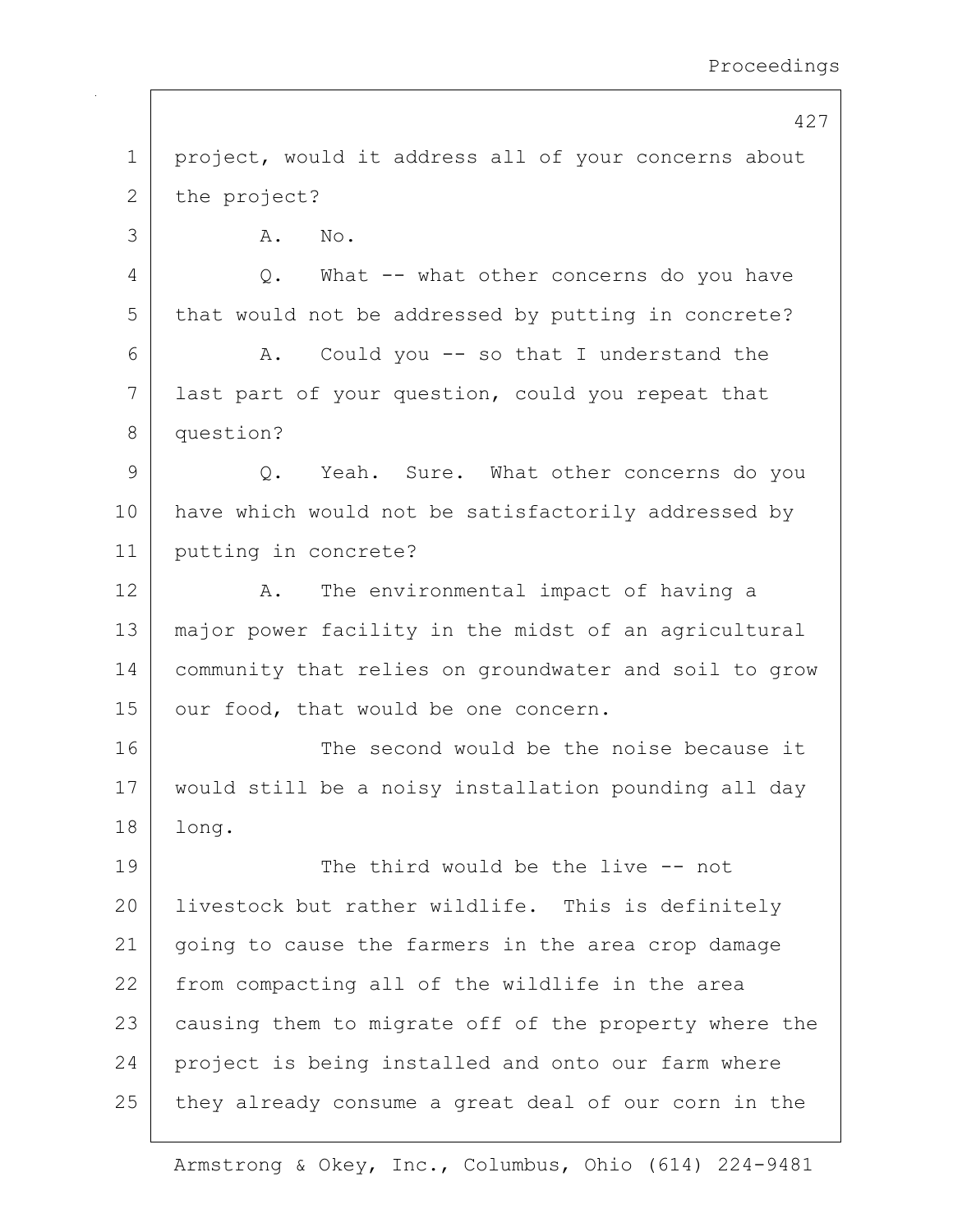1 summertime.

| $\mathbf{2}$ | I'm also concerned about the crime that               |  |
|--------------|-------------------------------------------------------|--|
| 3            | this project will attract as we have previously       |  |
| 4            | stated and as everyone knows. We only have two        |  |
| 5            | deputy sheriffs to control 400 square miles of a      |  |
| 6            | large rural county. The opioid addicts have already   |  |
| 7            | set fire to and burglarized one of my properties.     |  |
| $8\,$        | They continue to do so. Padlocks and chain link       |  |
| $\mathsf 9$  | fence are meaningless to them. So I'm concerned that  |  |
| 10           | with all the copper wiring and all that this project  |  |
| 11           | will be bringing into the neighborhood will create an |  |
| 12           | attractive nuisance and bring more crime into our     |  |
| 13           | neighborhood.                                         |  |
| 14           | MR. VAN KLEY: All right. Thank you very               |  |
| 15           | much. No further questions, your Honor.               |  |
| 16           | ALJ SCHABO: Recross?                                  |  |
| 17           | MR. TAYLOR: We have a couple of                       |  |
| 18           | questions, your Honor.                                |  |
| 19           |                                                       |  |
| 20           | RECROSS-EXAMINATION                                   |  |
| 21           | By Mr. Taylor:                                        |  |
| 22           | Q. Ms. Brandly, do you prepare your own               |  |
| 23           | taxes?                                                |  |
| 24           | No.<br>Α.                                             |  |
| 25           | Who prepares them for you?<br>$Q$ .                   |  |
|              |                                                       |  |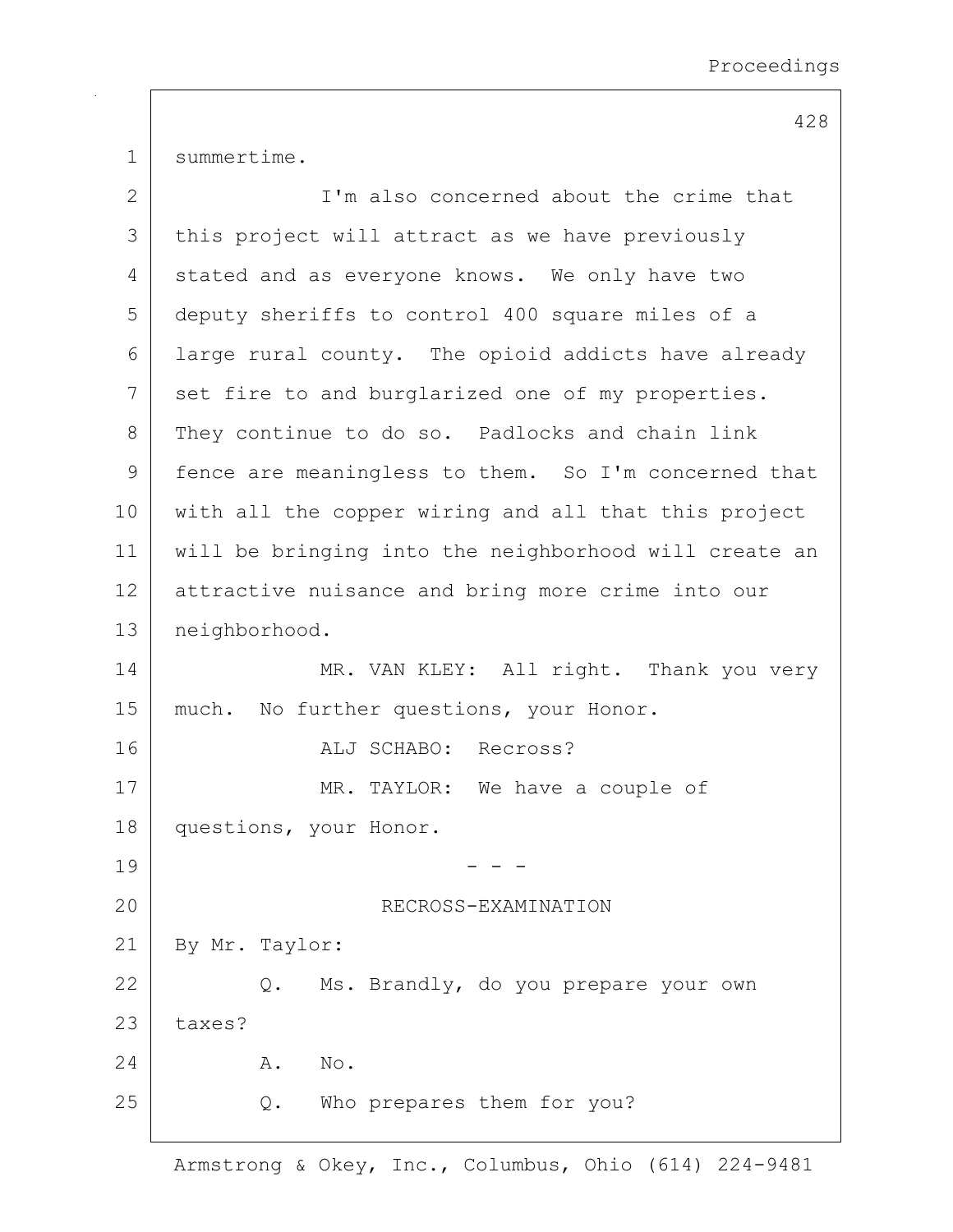429 1 | A. Kirsch CPA Group in Oxford, Ohio. 2 Q. And, Ms. Brandly, do you tell your tax 3 preparer that you spend the majority of your time at 4 the Preble County home? 5 A. Yes. 6 Q. Okay. And you use the Dayton mailing 7 address for your federal tax return. 8 A. Yes. 9 MR. TAYLOR: No further questions, your 10 Honor. 11 | ALJ SCHABO: Thank you. Ms. Brandly, you 12 may step down. Thank you. 13 | Let's go off the record for a moment. 14 (Discussion off the record.) 15 | ALJ SCHABO: Let's go back on the record. 16 Mr. Van Kley. 17 MR. VAN KLEY: I would like to move the 18 introduction of CCPC Exhibit No. 4. 19 | ALJ SCHABO: Any objection? Hearing 20 none, it will be admitted. 21 (EXHIBIT ADMITTED INTO EVIDENCE.) 22 | Kalj SCHABO: We will now take a break 23 | until 1:30 for lunch. Thank you very much. 24 (Thereupon, at 12:34 p.m., a lunch recess 25 was taken.)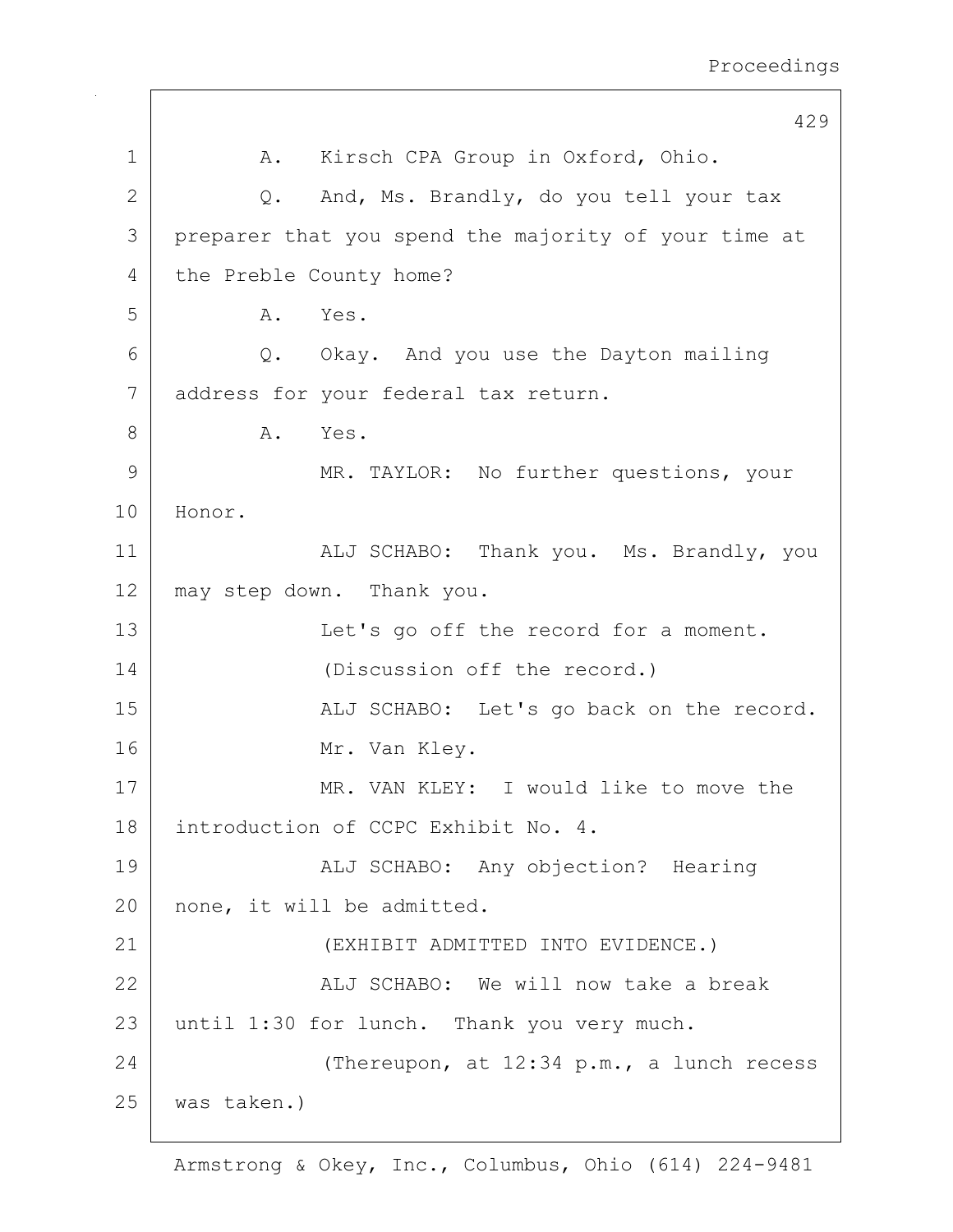430 1 | Monday Afternoon Session, 2 | Rugust 12, 2019.  $3$   $-$  - -4 ALJ SCHABO: Mr. Van Kley. 5 MR. VAN KLEY: Thank you, your Honor. We 6 would call Walter Mast as our next witness. 7 | ALJ SCHABO: Good afternoon. 8 (Witness sworn.) 9 | ALJ SCHABO: Thank you very much. Have a 10 seat and please state your name for the record. 11 THE WITNESS: My name is Walter Mast. 12 | The SCHABO: And if you could spell it 13 | for the record too, just your last name, please. 14 THE WITNESS: M-A-S-T. 15 | REALU SCHABO: Thank you.  $16$  - - -17 WALTER MAST 18 | being first duly sworn, as prescribed by law, was 19 examined and testified as follows: 20 DIRECT EXAMINATION 21 | By Mr. Van Kley: 22 Q. And what's your address, Mr. Mast? 23 | R. 7919 State Route 177, Camden, Ohio 45311. 24 MR. VAN KLEY: At this time, your Honor, 25 we would like to mark our next two exhibits. The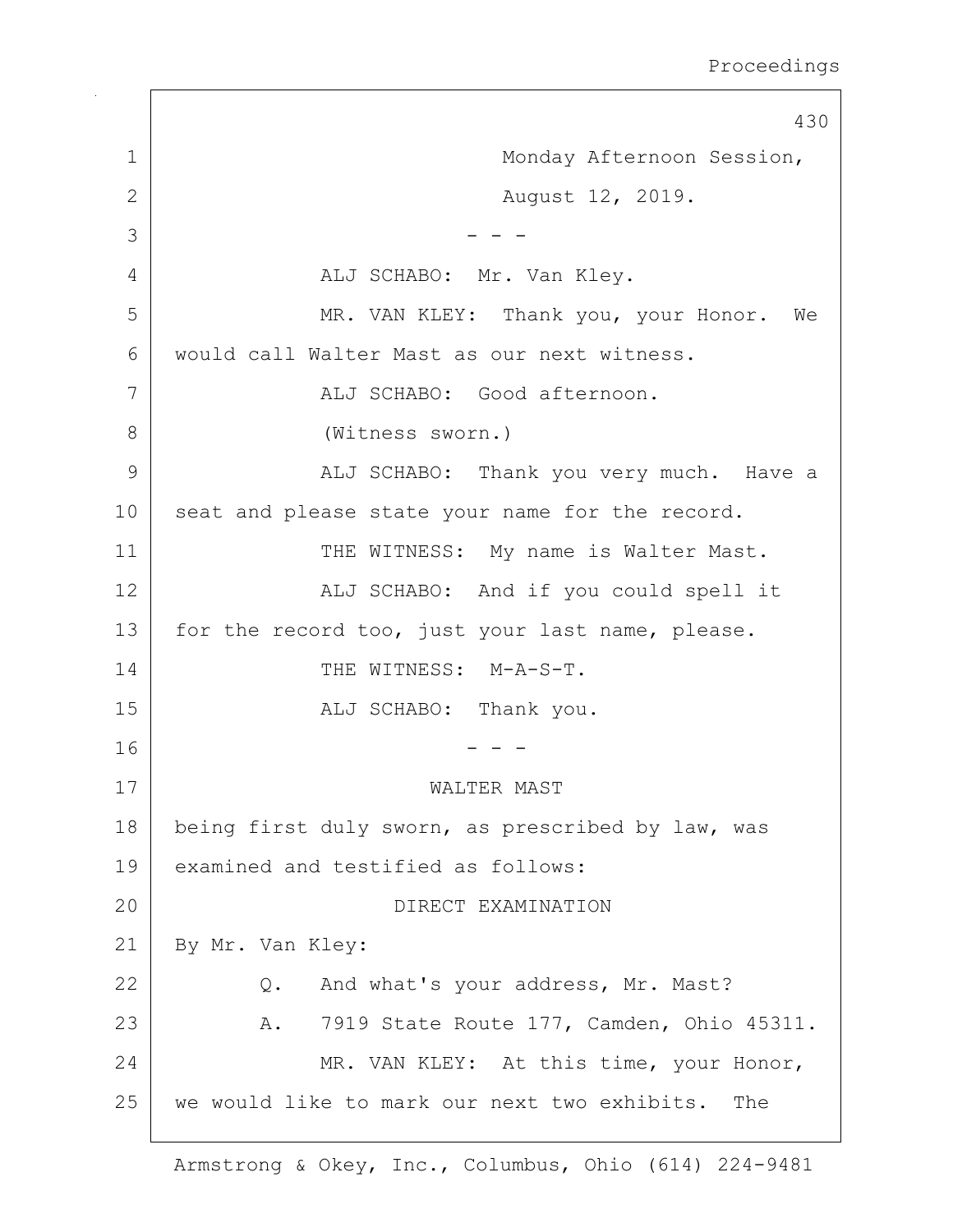431 1 first of those exhibits will be CCPC Exhibit No. 5 2 which is the direct testimony of Walter Mast, and the 3 next exhibit will be CCPC Exhibit No. 6 which is the 4 | supplemental direct testimony of Walter Mast. 5 | ALJ SCHABO: Those exhibits will be so 6 marked. 7 (EXHIBITS MARKED FOR IDENTIFICATION.) 8 Q. (By Mr. Van Kley) Mr. Mast, do you have 9 CCPC Exhibit No. 5 in front of you? 10 A. Yes, I do. 11 | Q. Would you identify that. 12 A. Yes. It's my direct testimony. 13 Q. And do you have CCPC -- Exhibit No. 6 in 14 front of you? 15 A. Yes, I do. 16 O. And what is that? 17 | A. Supplemental direct testimony. 18 | Q. Is it yours? 19 A. Yes. 20 Q. All right. Do you have any changes to 21 either one of these documents? 22 A. On the direct testimony on page 12, line  $23 | 6.$ 24 O. Okay. This is on CCPC Exhibit 5? 25 | R. Exhibit 5, page 12.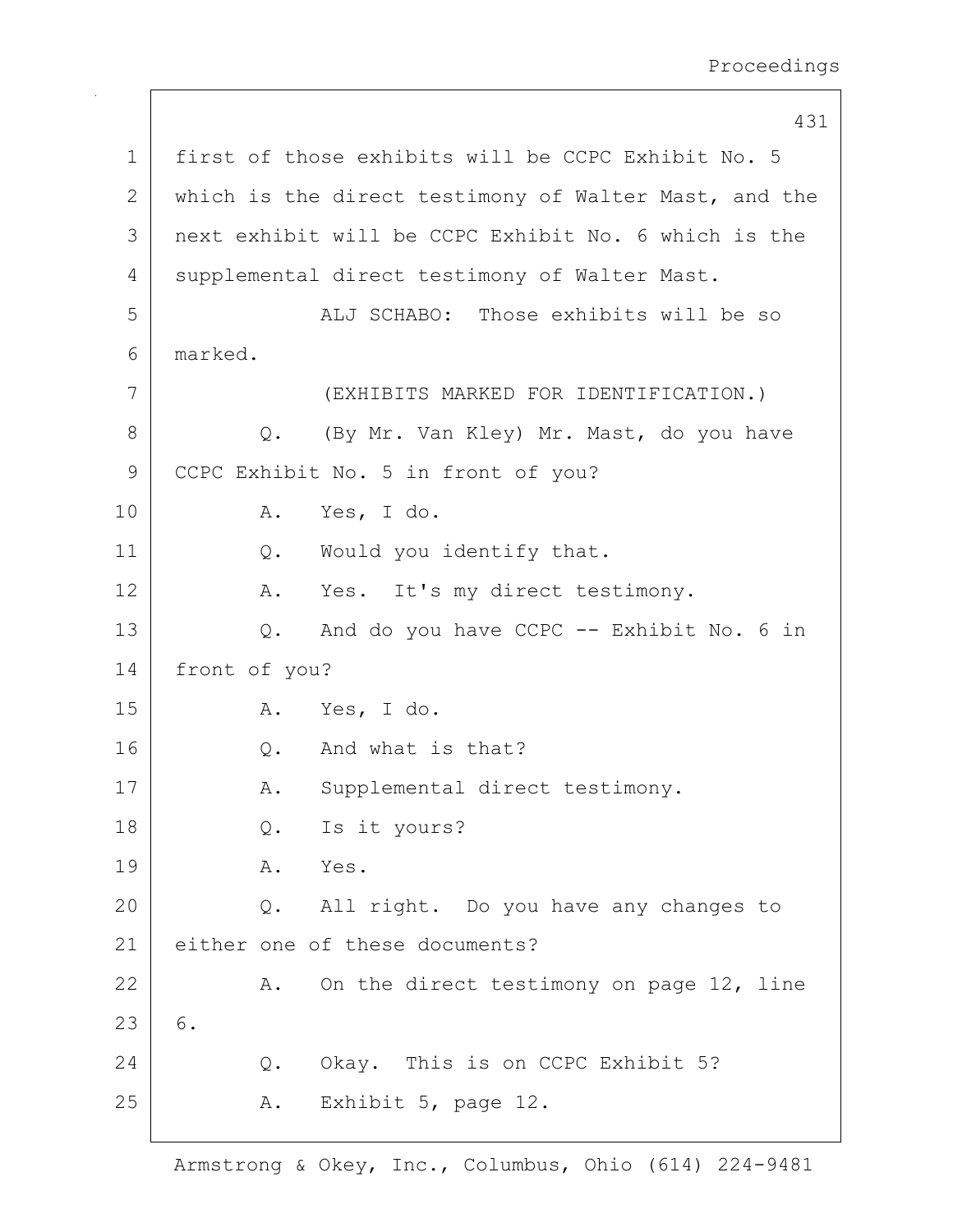|       |              | 432                                                   |
|-------|--------------|-------------------------------------------------------|
| 1     | Q.           | What page number?                                     |
| 2     | Α.           | Page 12.                                              |
| 3     | $Q$ .        | Okay.                                                 |
| 4     | A.           | Line 6 should be "delapidated." My spell              |
| 5     |              | correct put the wrong word in so. Can't trust         |
| 6     | computers.   |                                                       |
| 7     |              | Q. All right. Is that all of your                     |
| $8\,$ | corrections? |                                                       |
| 9     | A. Yes.      |                                                       |
| 10    | $Q$ .        | Were Exhibits -- CCPC Exhibits 5 and 6                |
| 11    |              | prepared by you or under your direction?              |
| 12    | A.           | Yes.                                                  |
| 13    | Q.           | If you were to answer the questions in                |
| 14    |              | these exhibits today, would your answers be the same? |
| 15    | Α.           | Yes.                                                  |
| 16    |              | MR. VAN KLEY: At this time, your Honor,               |
| 17    |              | the witness is ready for cross-examination.           |
| 18    |              | ALJ SCHABO: Thank you.                                |
| 19    |              | Ms. Bair?                                             |
| 20    |              | MS. BAIR: I have no questions.                        |
| 21    |              | ALJ SCHABO: Ms. West?                                 |
| 22    |              | MS. WEST: No, your Honor.                             |
| 23    |              | ALJ SCHABO: Mr. Settineri?                            |
| 24    |              | MR. SETTINERI: Yes, your Honor, and one               |
| 25    |              | thing I would like to do at this time, I do have a    |
|       |              |                                                       |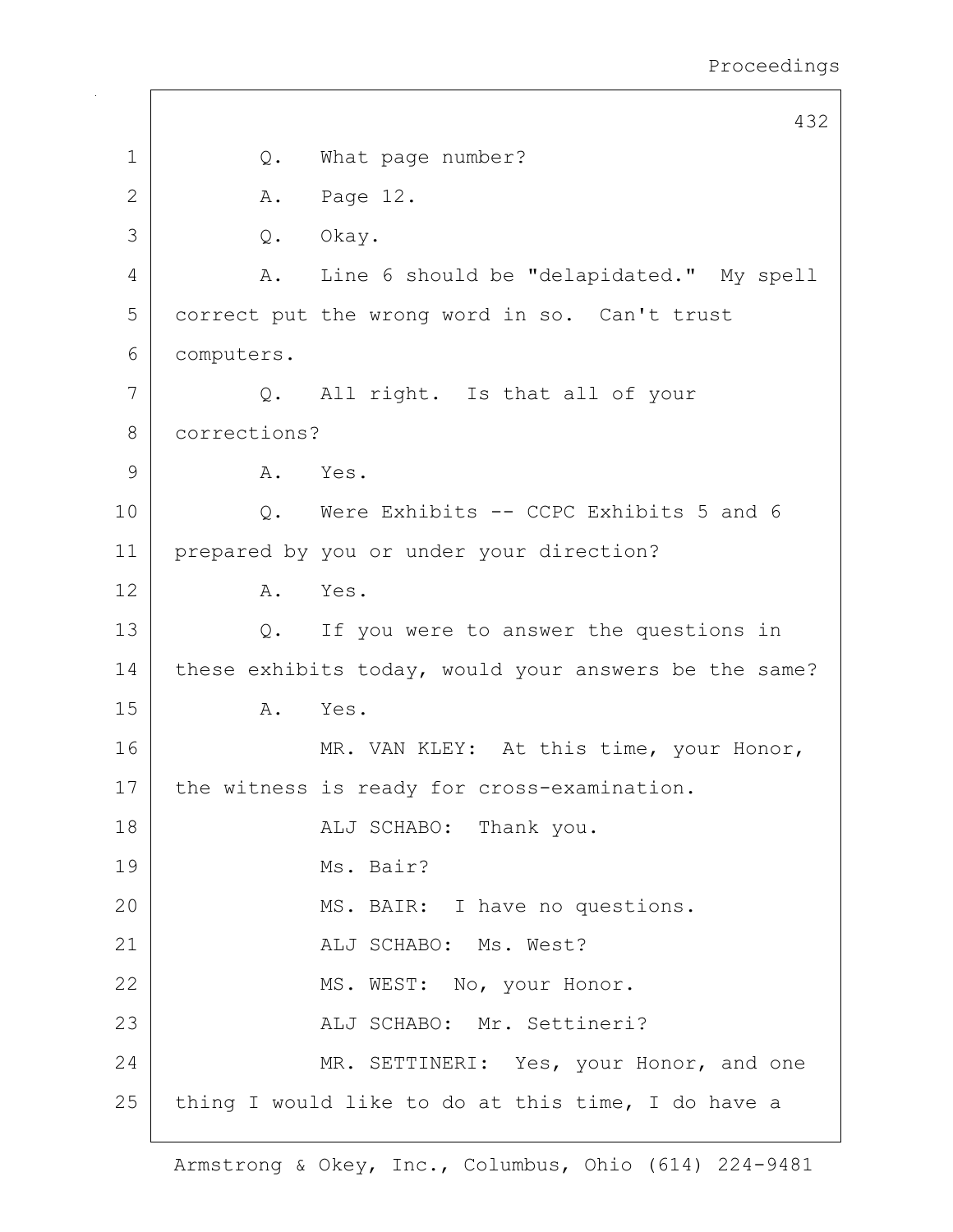| $\mathbf 1$  | motion to strike parts of the testimony. I recognize  |
|--------------|-------------------------------------------------------|
| $\mathbf{2}$ | you had previously asked for motions to be filed      |
| 3            | prior to the hearing. I would ask for your            |
| 4            | permission to put forth the motion to strike certain  |
| 5            | pieces of this testimony based on hearsay and         |
| 6            | speculation, so I will leave that to your discretion. |
| 7            | ALJ SCHABO: Yeah. Go ahead. Proceed.                  |
| $\,8\,$      | MR. SETTINERI: Thank you, your Honor.                 |
| $\mathsf 9$  | So the motion to strike is based on hearsay, and I am |
| 10           | going to identify certain portions of this testimony  |
| 11           | I believe are based on hearsay and inadmissible. I    |
| 12           | will start with page 4.                               |
| 13           | THE WITNESS: On the direct testimony?                 |
| 14           | MR. SETTINERI: You don't have to say                  |
| 15           | anything. You can, if you want, but I am talking      |
| 16           | to -- I'm sorry. I am talking to everyone here. No    |
| 17           | questions for you, Mr. Mast. Page 4 of the direct     |
| 18           | testimony, lines 8 to 9, your Honor, the sentence "I  |
| 19           | have read diaries stating flood waters were 10 feet   |
| 20           | and 20 feet above the floor on separate occasions."   |
| 21           | I would move that is hearsay being offered based on   |
| 22           | written documents written by other folks that are     |
| 23           | asserting the level of flooding that occurred in that |
| 24           | building. It's hearsay.                               |
|              |                                                       |

 $25$  The next hearsay, and I will just go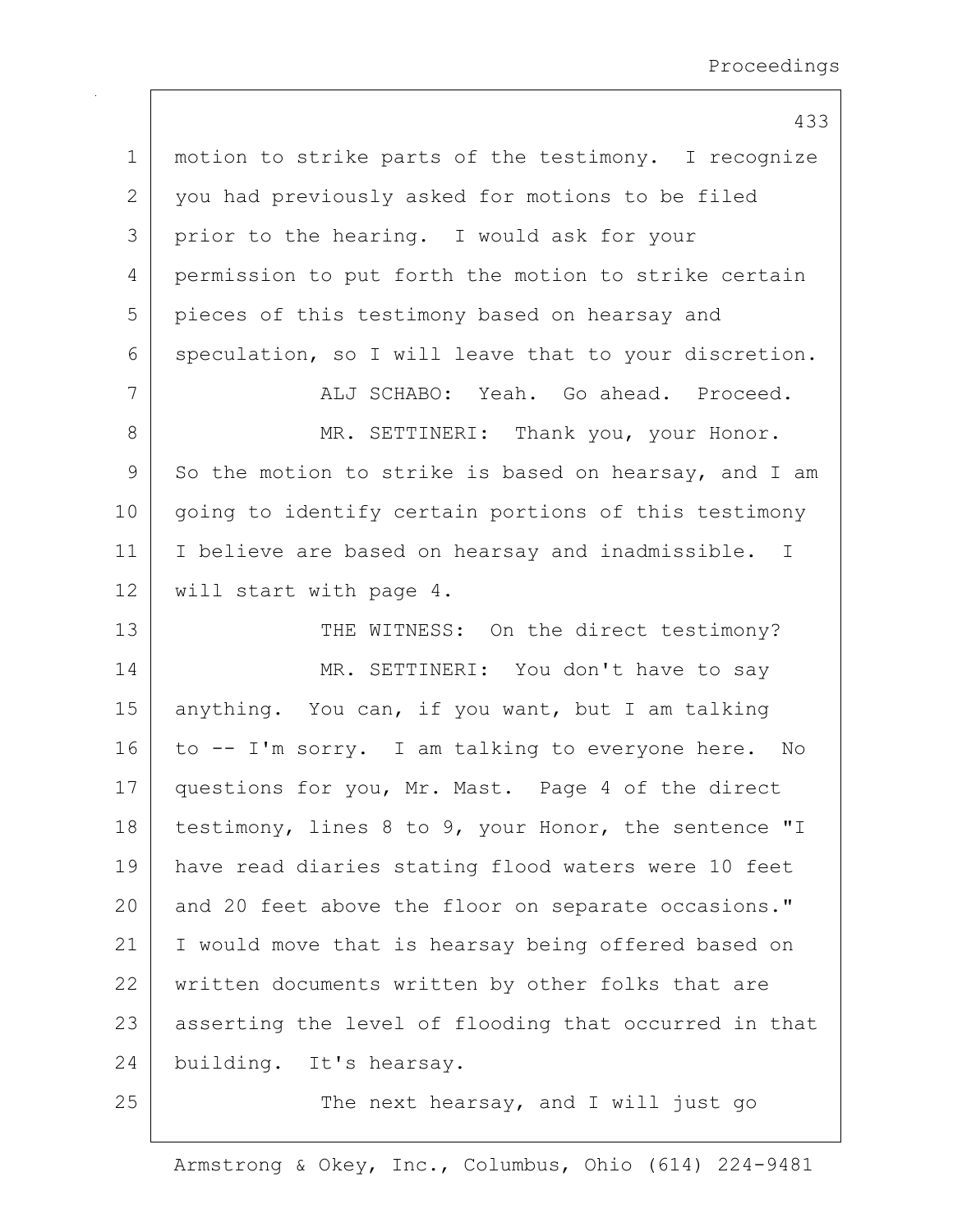1 | through all of them, would be page 10, lines 22 to  $2 \mid 23$ . And, again, I'm sorry, this is for CCPC Exhibit  $3 \mid 5$ . 4 ALJ SCHABO: Page 10? 5 MR. SETTINERI: Yes. The next one is 6 page 10, lines 21 to 23. You will see a sentence 7 "The sheriff called several weeks ago to share his 8 discussion with the county prosecutor and the 9 difficulty of finding laws in unincorporated villages 10 to help address some of our issues." I would move to 11 strike the phrase "and the difficulty of finding laws 12 in unincorporated villages to help address some of 13 | our issues" as clearly based on the discussion that 14 this is being represented occurred between the 15 | sheriff and the prosecutor and it's hearsay. 16 The last one, let's see, yeah, last would 17 be page 13, lines 1 through 14. There is a sentence 18 that states "Even when the treasurer requests the 19 | prosecutor address these properties, it takes a major 20 effort by the prosecutor's office to force the 21 properties to a sheriff's sale. The legal paperwork 22 is daunting and extremely time consuming." Prior to 23 that beginning of line 1 "I also spoke with the 24 prosecutor and others in the prosecutor's office."  $25$  The  $-$  from the remainder of line 1 through where the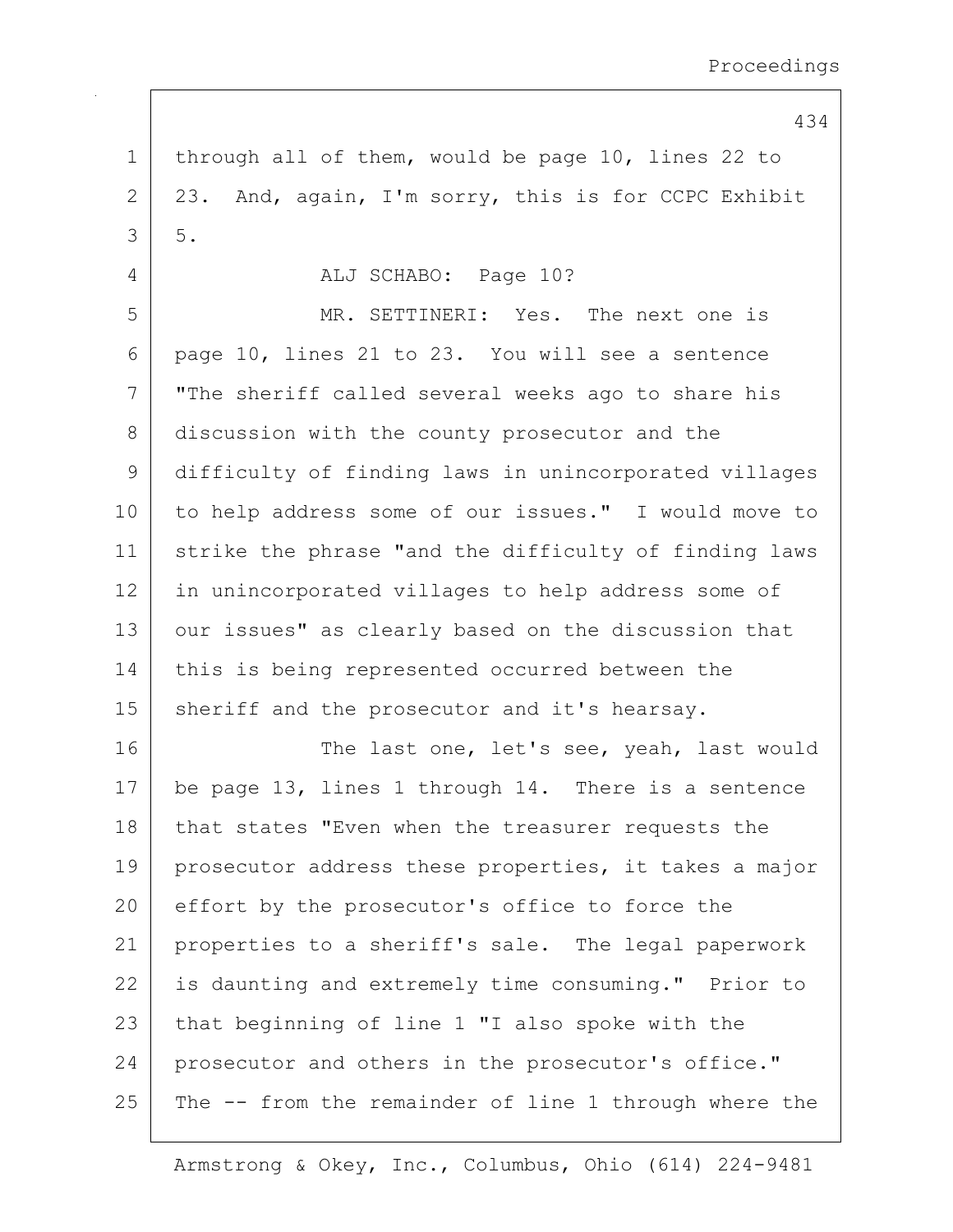435 1 | phrase "time consuming" clearly relates to the 2 discussions and information from the prosecutor and 3 others in the prosecutor's office, so I would assert 4 that is hearsay and inadmissible. 5 | ALJ SCHABO: Those are your three? 6 MR. SETTINERI: Those are my three 7 hearsays. 8 ALJ SCHABO: Okay. Mr. Van Kley. 9 MR. VAN KLEY: Yes, your Honor. 10 | RESTALL SCHABO: Take your time. 11 MR. VAN KLEY: Starting on page 4 with 12 respect to the sentence that is subject to the motion 13 to strike, I believe that those diaries would fall 14 within the hearsay exception for historic records. 15 | With regard to page 10, my understanding 16 is that the motion to strike is just for that second 17 | half of that sentence, is that correct, starting with 18 | the words "and the difficulty"? 19 MR. SETTINERI: Through the word 20 | "issues," correct. 21 MR. VAN KLEY: Okay. I -- I would concur 22 that that's hearsay. However, hearsay is admissible 23 in administrative hearings, and they are  $-$  they are 24 admissible for  $-$  for  $-$  and they are given whatever 25 weight the testimony based on the hearsay is entitled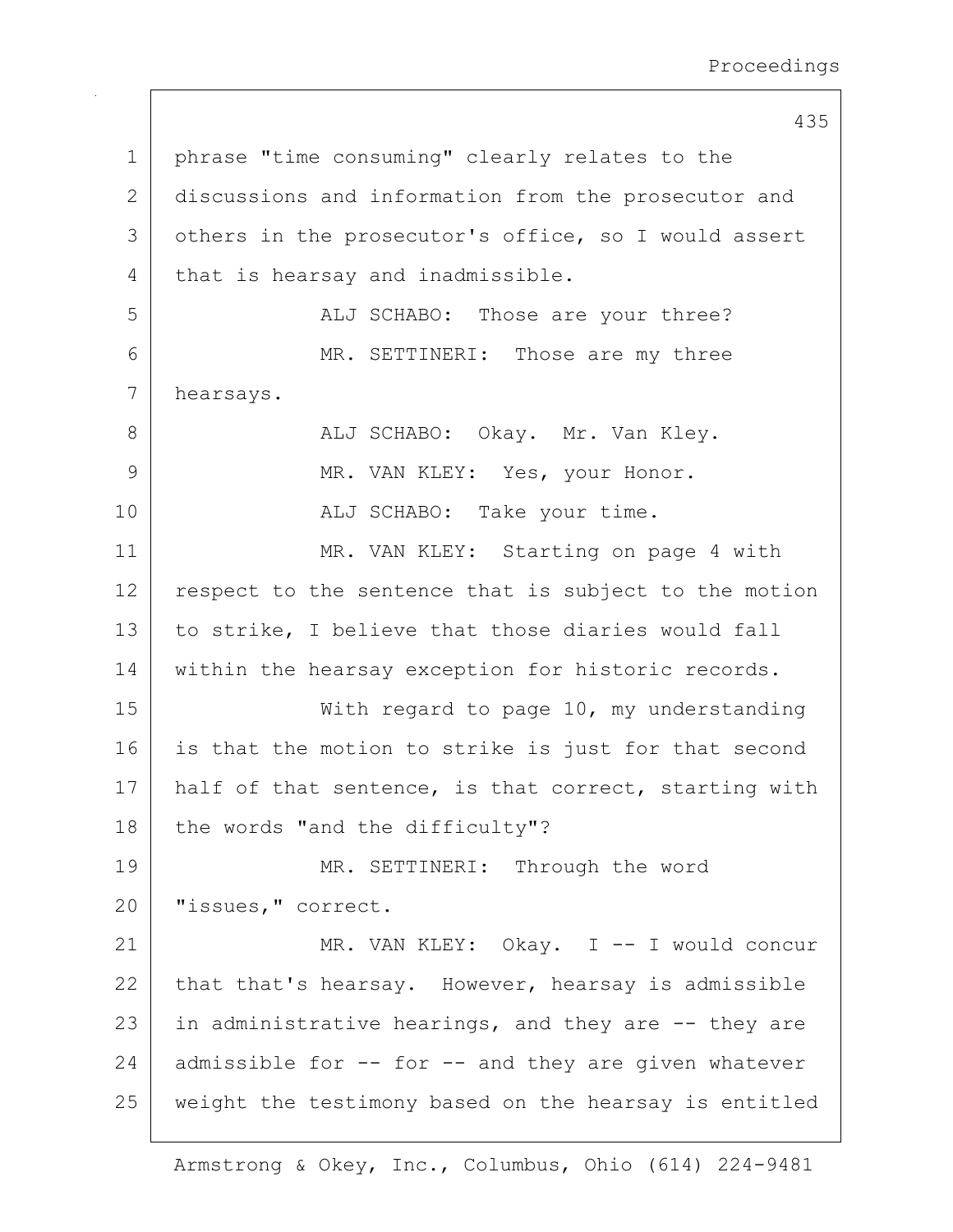| $\mathbf 1$   | to. So I don't agree that simply because it's         |
|---------------|-------------------------------------------------------|
| $\mathbf{2}$  | hearsay it's -- it should be struck. And the same     |
| 3             | thing would apply to the motion to strike the two     |
| 4             | sentences on page 13 -- well, actually I don't agree  |
| 5             | on 13 that's hearsay. I don't think that those two    |
| 6             | sentences subject to the motion to strike are         |
| 7             | necessarily based solely on the conversation with the |
| 8             | prosecutor. It doesn't indicate that they are.        |
| $\mathcal{G}$ | And I think it's common knowledge that                |
| 10            | it -- that legal paperwork for forcing properties to  |
| 11            | sheriff's sale is extremely time consuming and        |
| 12            | daunting. I think that's common knowledge. It would   |
| 13            | fit within his knowledge.                             |
| 14            | ALJ SCHABO: Mr. Settineri.                            |
| 15            | MR. SETTINERI: I would disagree as the                |
| 16            | diaries being historical records, and then the rest   |
| 17            | is hearsay. It should be stricken. I don't see a      |
| 18            | reason to allow it in the record, especially on this  |
| 19            | issue that's being raised seems to be a central issue |
| 20            | for Mr. Mast and others so.                           |
| 21            | Nothing more from me, your Honor.                     |
| 22            | ALJ SCHABO: Let's go -- let's go off the              |
| 23            | record for just a minute so I can read the            |
| 24            | surrounding testimony.                                |
| 25            | (Discussion off the record.)                          |
|               |                                                       |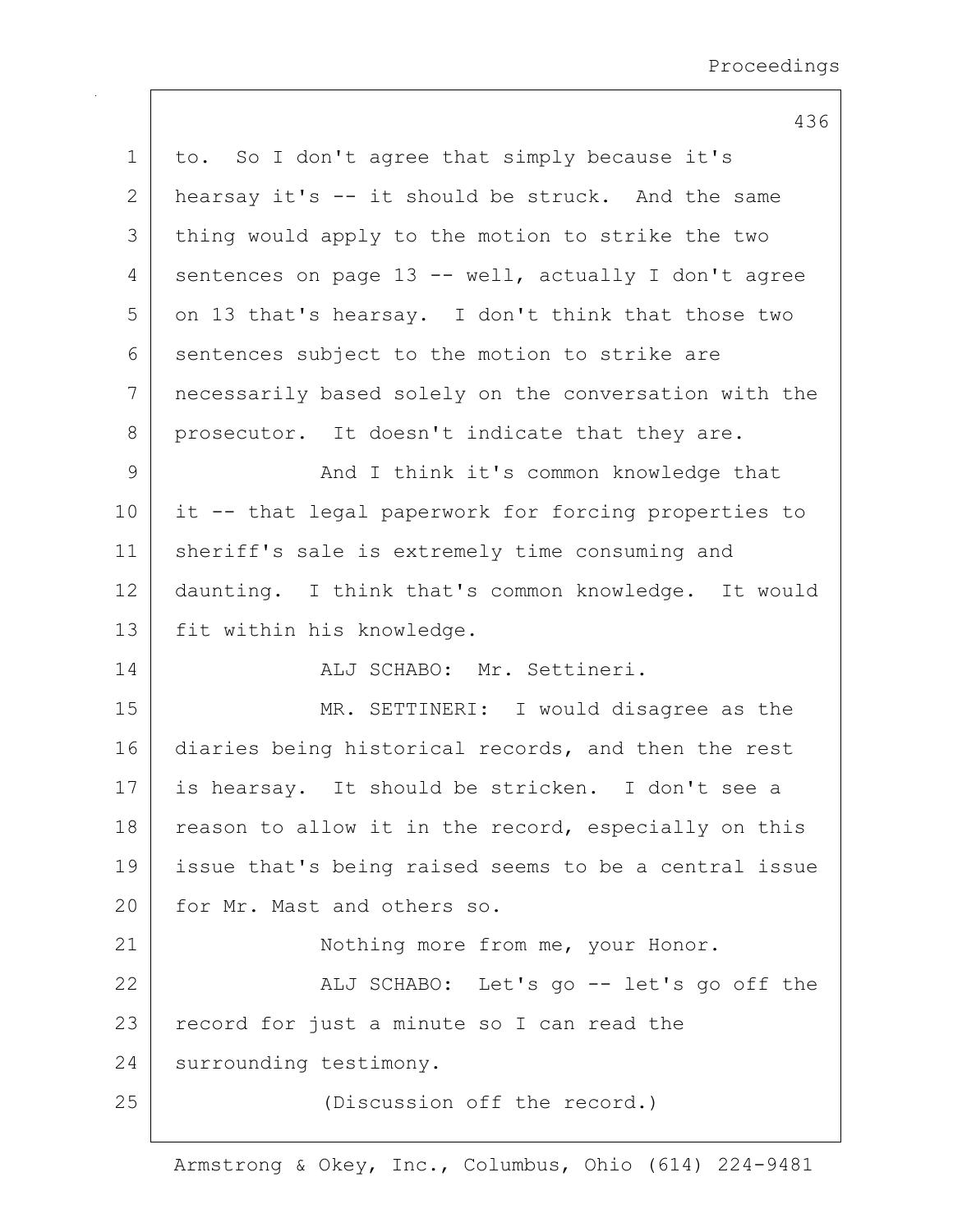437 1 ALJ SCHABO: We can go back on the 2 record. 3 Mr. Mast, what is this -- what -- the 4 diaries that are referenced in the first motion, are 5 those family recordings? 6 THE WITNESS: Yes. These are recordings 7 of the person who owned the house or family owned the 8 house for 99 years. 9 | ALJ SCHABO: Of your family. 10 THE WITNESS: Not my family. But the 11 people that owned it let me see the diaries. And 10 12 inches and 20 inches, not 10 feet and 20 feet. 13 MR. SETTINERI: Thank you for clarifying 14 that. I saw it in writing. 15 | ALJ SCHABO: As a practice, I have to say 16 | that I -- hearsay is not broadly just admissible in 17 | administrative proceedings. We are still informed by 18 the Rules of Evidence. That said I am going to deny 19 the motion to strike with regard to the diary 20 sentence. I will grant the motion to strike with 21 | regard to the sentence on page 10. So that will now 22 read "The sheriff called several weeks ago to share 23 | his discussion with the county prosecutor." 24 THE WITNESS: Your Honor? 25 | ALJ SCHABO: Hold on just a second, sir.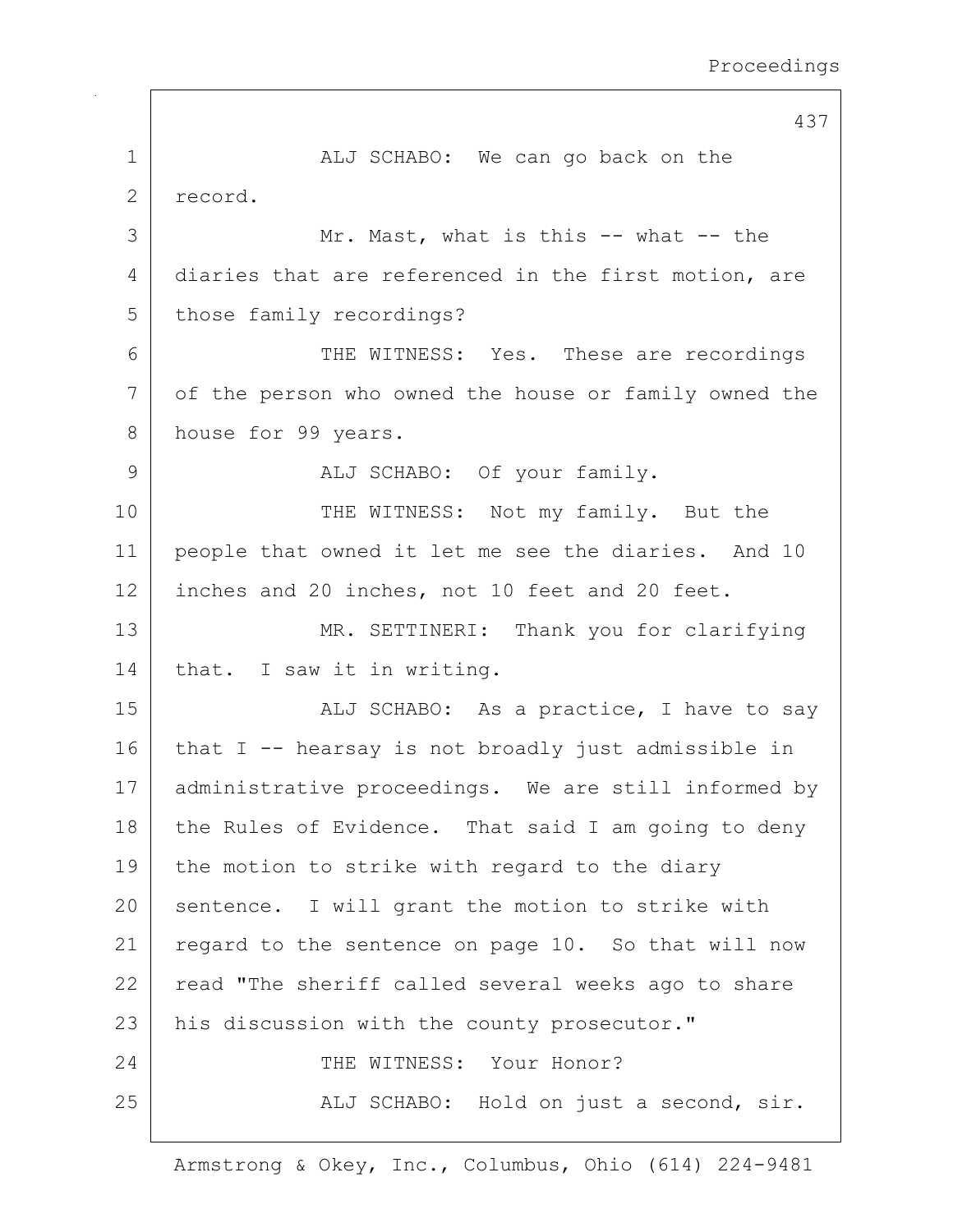438 1 | And I will grant the motion on page 13 as well. And 2 I I will ask for the sake of not having a dangling 3 record if you would like to extend that through "And 4 for what, a dollar." 5 | MR. SETTINERI: Correct, your Honor. I 6 would clean it up. 7 ALJ SCHABO: Let's go off the record for 8 just a moment. 9 (Discussion off the record.) 10 | ALJ SCHABO: Let's go back on the record. 11 | Mr. Settineri, did you have any other 12 motions to strike? 13 MR. SETTINERI: I do, your Honor. This 14 motion is based on certain portions of his testimony 15 | that are based on speculation and conjecture. 16 I would like to start first lines 3 17 | through 6 of page 7 starting with "The criminals are 18 | opportunists" through the end of that sentence at 19 line 6. I would also move to strike in that same 20 paragraph "However, experience suggests the petty 21 | theft and property damage incidents totaling less  $22$  than \$5,000 and the suspicious event data are 23 drastically underreported, perhaps by a factor of up  $24$  to 10." 25 | The Sand as to that specific sentence, there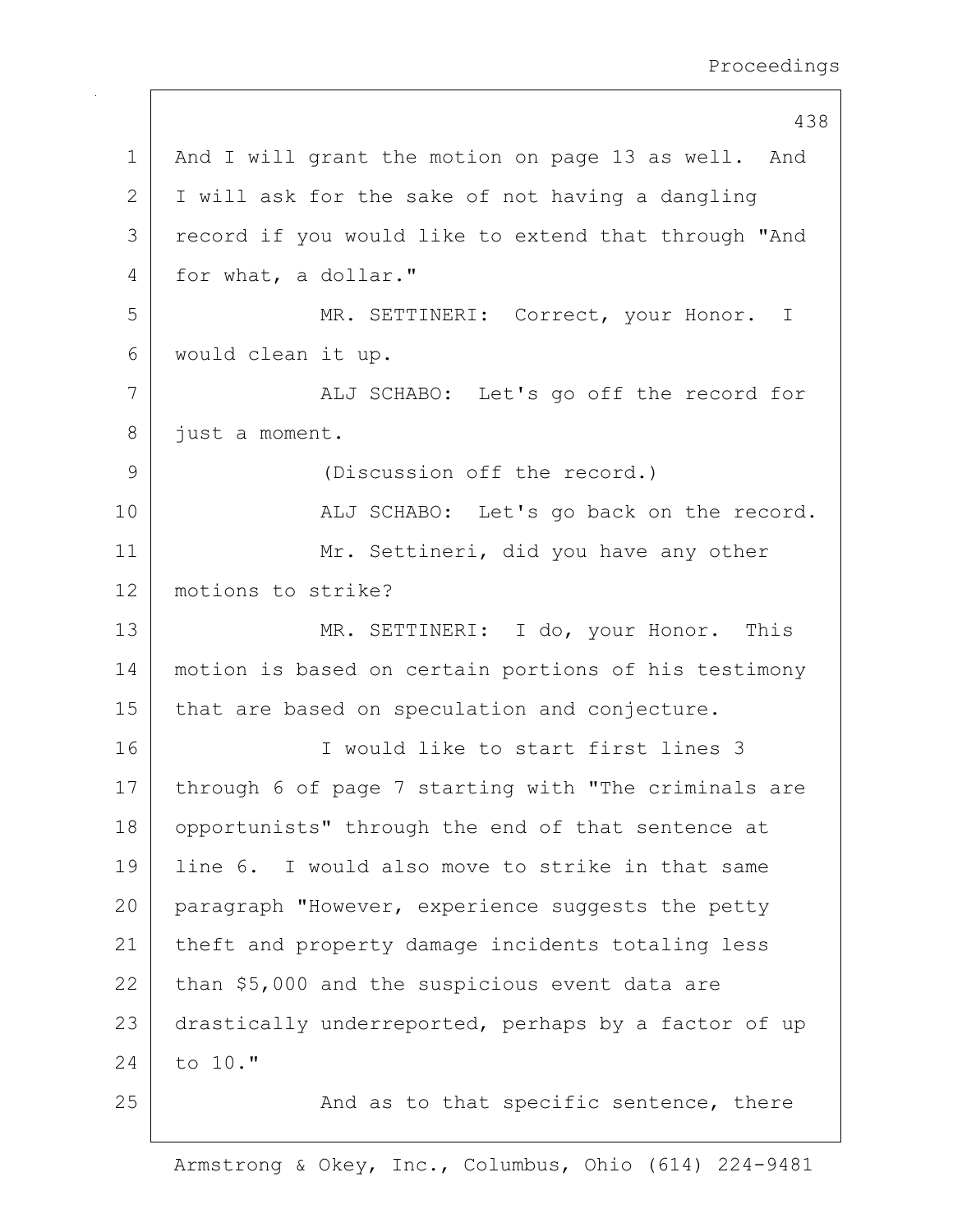|    | 439                                                   |
|----|-------------------------------------------------------|
| 1  | is no foundation laid for that as well.               |
| 2  | MR. VAN KLEY: Where is that?                          |
| 3  | ALJ SCHABO: Where are you?                            |
| 4  | MR. SETTINERI: I'm sorry, page 6, line                |
| 5  | 22 through page 7, line 1, through the word "10."     |
| 6  | "However, experience suggests" through "factor of up  |
| 7  | to 10." And then the first line -- first sentence I   |
| 8  | referenced -- sentences page 7, lines 3, "The         |
| 9  | criminals are opportunists" all the way through the   |
| 10 | end of that paragraph at the end of line 6 with the   |
| 11 | word "etc."                                           |
| 12 | Continuing on at page 8, line 5, there is             |
| 13 | a phrase "She finally had enough and moved to         |
| 14 | Camden." I would move to strike "finally had enough"  |
| 15 | from that sentence.                                   |
| 16 | Turning to page 9, line 12, the word                  |
| 17 | "quickly" I would move to strike. I would also move   |
| 18 | to strike in line 13 carrying into 14 the phrase      |
| 19 | "into undistinguishable forms of recycling" -- or     |
| 20 | "for recycling" as well as "If there is something     |
| 21 | that can be recycled inside and an opportunity        |
| 22 | presents itself, ever so briefly, things will come up |
| 23 | missing."                                             |
| 24 | ALJ SCHABO: And that's based on what?                 |
| 25 | MR. SETTINERI: Speculation, conjecture,               |
|    |                                                       |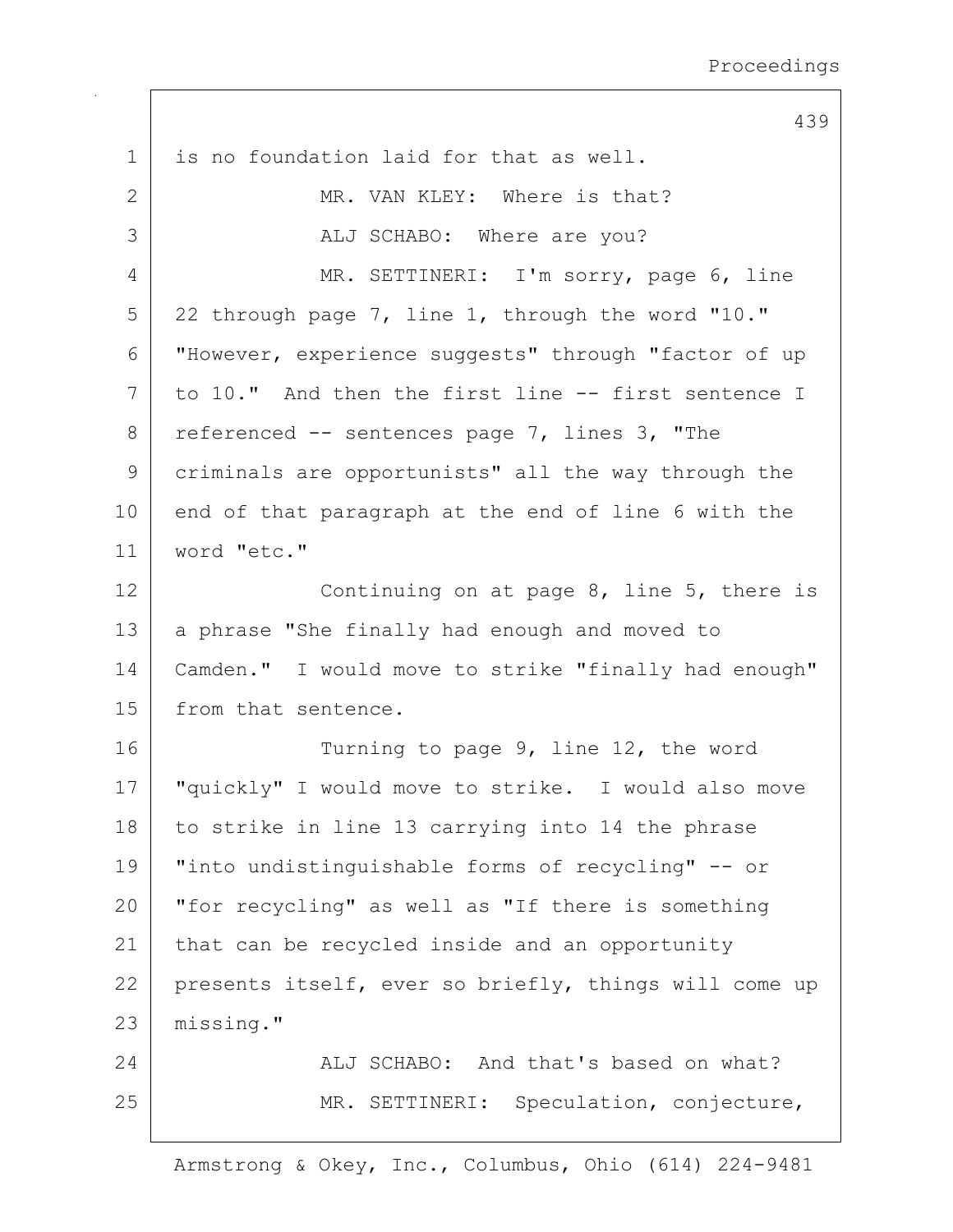440 1 no foundation laid he has been present during a 2 crime, and I am certain he wouldn't be there so. 3 Continuing on line -- page 10, line 23, 4 | the sentence saying "The criminal element knows this,  $5$  so it seems they seek the sanctuary of small, 6 isolated, unincorporated villages in the heart of 7 farm country in which to reside." 8 Move to strike that as speculative, no 9 basis. 10 | Rnd that's it, your Honor. 11 | ALJ SCHABO: That's it for speculation, 12 | conjecture, or that's the conclusion of your motions? 13 MR. SETTINERI: That's the end, yes. 14 | ALJ SCHABO: Okay. What order would you 15 like to address? 16 MR. VAN KLEY: I think start from the 17 beginning and work our way through. 18 | REALJ SCHABO: Okay. I'll follow you. 19 MR. VAN KLEY: Okay. I think we start on 20 page 6 with the sentence at the bottom of that page 21 | going up to the next page. And then we also have 22 part of the motion to strike on the next page, 7, 23 | starting with "The criminals are opportunists" going 24 through the end of that paragraph on line  $6.$  I will 25 | address those together.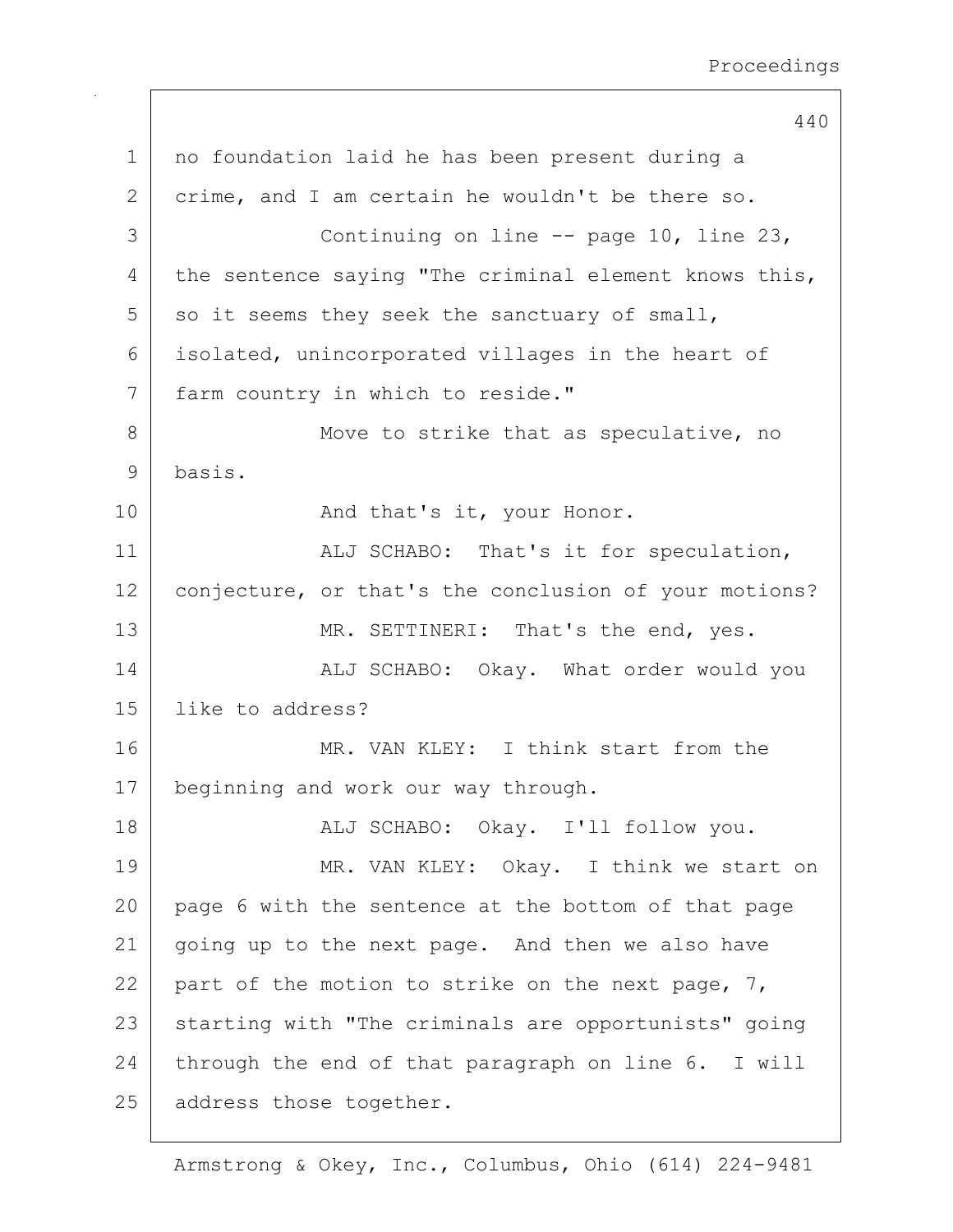|              | 441                                                   |
|--------------|-------------------------------------------------------|
| 1            | ALJ SCHABO: Okay.                                     |
| $\mathbf{2}$ | MR. VAN KLEY: There's been ample                      |
| 3            | foundation set forth in the witness's testimony       |
| 4            | concerning his experience with criminal activities    |
| 5            | stemming from his leadership of the neighbor watch    |
| 6            | and his comprehensive involvement with it as well as  |
| 7            | his regular communications with law enforcement in    |
| 8            | the community as part of those responsibilities as    |
| $\mathsf 9$  | well as his personal experience with some of the      |
| 10           | crime that has occurred in that community.            |
| 11           | It's a small community. Fairhaven is a                |
| 12           | small community. When somebody is a victim of crime,  |
| 13           | the rest of the community knows about it, and he's    |
| 14           | well familiar with the crime in that area. So I       |
| 15           | don't think there is anything speculative about any   |
| 16           | of the testimony that is subject to the motion to     |
| 17           | strike on pages 6 and 7.                              |
| 18           | If anything, much of it is common                     |
| 19           | knowledge. For example, we all know that criminals    |
| 20           | are opportunists that seek out the most vul -- well,  |
| 21           | including the age and other folks who -- who are      |
| 22           | categorized there. With regard to the stats in the    |
| 23           | sentence that starts on the bottom of page 6 and goes |
| 24           | up to page 7, those are based on the witness's        |
| 25           | familiarity with the crime stats for that area as     |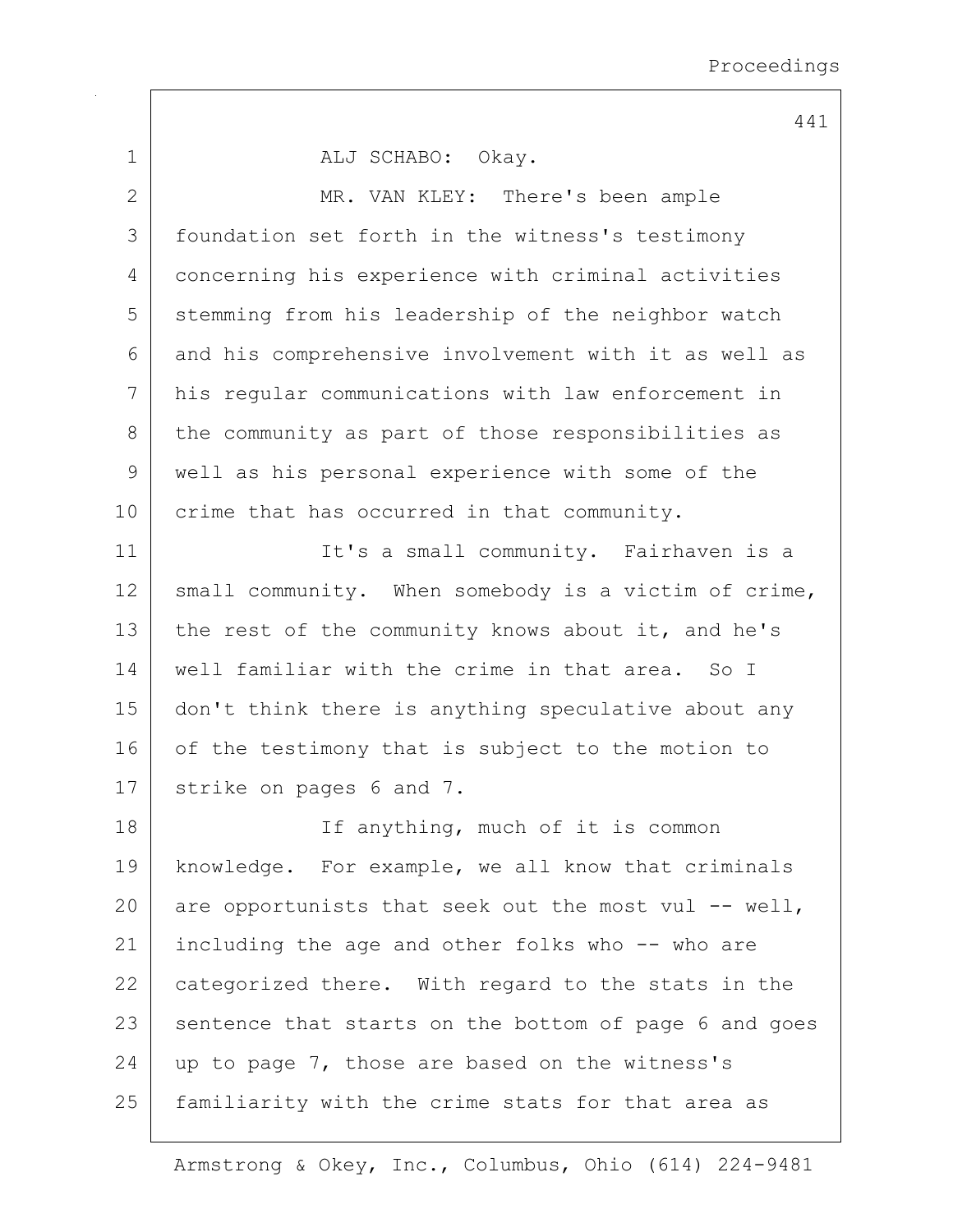1 stated at the beginning of that sentence where it  $2$  says that his experience suggests that this is the 3 case. So that's all based on his personal knowledge 4 concerning crime statistics that he has reviewed in 5 his capacity as the head of the neighborhood watch in 6 that community. 7 | ALJ SCHABO: Do you want to continue to 8 go through, or do you want to give Mr. Settineri the 9 ability? 10 MR. VAN KLEY: We might as well handle 11 them one at a time. 12 MR. SETTINERI: That's fine. The 13 specific testimony specific to the township, it's not 14 a general statement about crime. It's very specific, 15 and we are -- the bound here is the testimony is what 16 is in the document. It is not what a lawyer may 17 think of what the person will say on the stand or 18 what the person may know. We are looking what -- how 19 | the testimony is written, and this testimony without 20 | foundation says experience suggests blah, blah, blah, 21 totaling less than 5,000. 22 | Ressell, it gives a specific statement 23 that "The criminals are opportunists," but  $24$  speculating as to exactly what this group is within 25 | the township. Because it is specific that's why I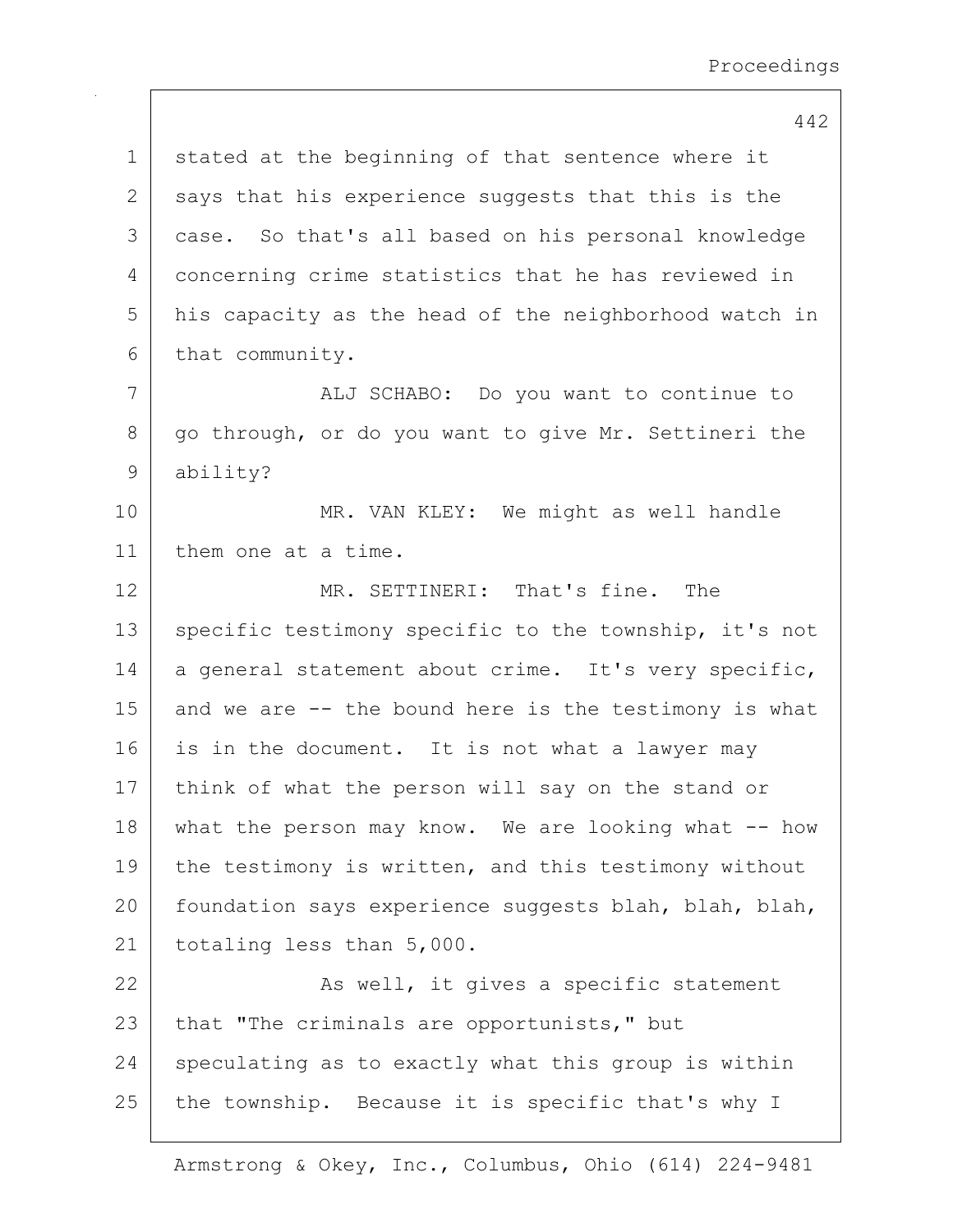$1$  see it as speculative and as well, regarding the 2 | experience piece, that's without foundation. 3 So that's where I stand. 4 MR. VAN KLEY: Well, if it's descriptive 5 of what's happening in the neighborhood, then it's 6 even more within his purview as the head of the 7 neighborhood watch because he -- he knows what crimes 8 are being committed in that area. He has the stats 9 necessary to establish this information as well as 10 the experience as the head of neighborhood watch to 11 know that what he is saying in these sentences is 12 accurate with respect to that community. 13 | Kalj Schabo: Mr. Settineri, I see -- I 14 see where -- where you are coming from. All the 15 | same, I am going to deny that motion to strike for 16 both of those sentences. So the testimony from the 17 bottom of page 6 to the top of page 7 and the last 18 two full sentences and so lines 3 through 6 will 19 remain in the record. 20 Which takes us to -- 21 MR. VAN KLEY: Page 8, I believe. 22 ALJ SCHABO: Yes. Page 8. 23 | MR. VAN KLEY: In line 5, Applicant seeks 24 to strike the words "finally had enough" and I think 25 that this is -- information is based on -- on the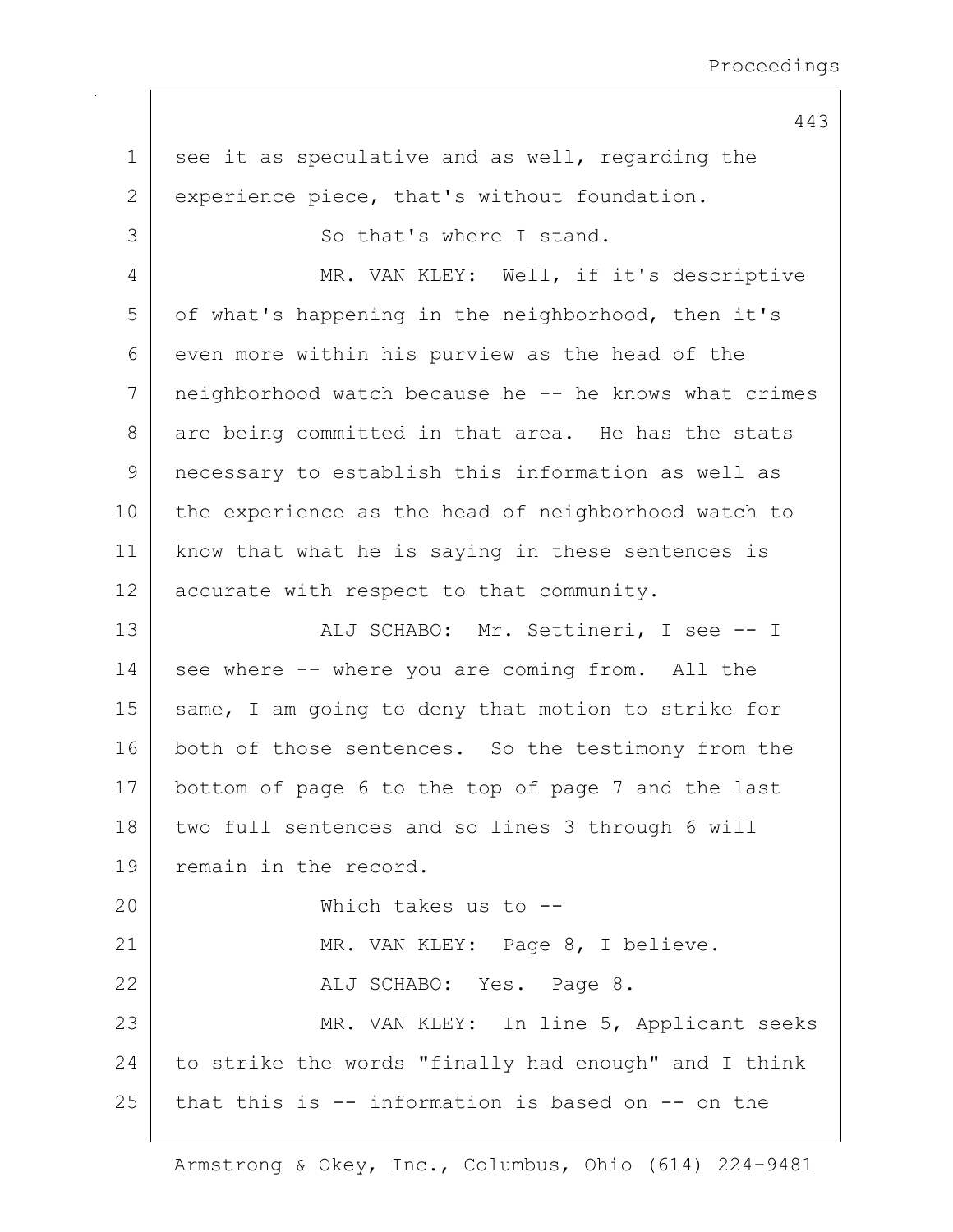1 witness's familiarity and interaction with the -- the 2 | woman who is referenced in this sentence, so I 3 believe that that is competent testimony and that 4 should remain. 5 ALJ SCHABO: Mr. Settineri. 6 MR. SETTINERI: Yes, your Honor. That's 7 pure speculation. There is nothing in this document, 8 I believe, that talks -- gives any foundation of his 9 interactions with this person whatsoever. So it's 10 speculation. She is not here to say why she moved to 11 | Camden. That's why it should be stricken. 12 ALJ SCHABO: But it's also his 13 | observation of the situation, so I am going to let it 14 stand. 15 MR. SETTINERI: Okay. 16 | ALJ SCHABO: The motion will be denied. 17 MR. VAN KLEY: The next part of the 18 motion concerns language on page 9 with regard to the 19 request that the word "quickly" in line 12 be struck. 20 The first part of that sentence says "Bolt cutters 21 quickly dispatch with locks and fencing," and the 22 | Applicant wants to strike the word "quickly." I 23 think that the fact that burglars can quickly cut 24 through locks and fencing is within the witness's 25 experience as the head of neighborhood watch, and I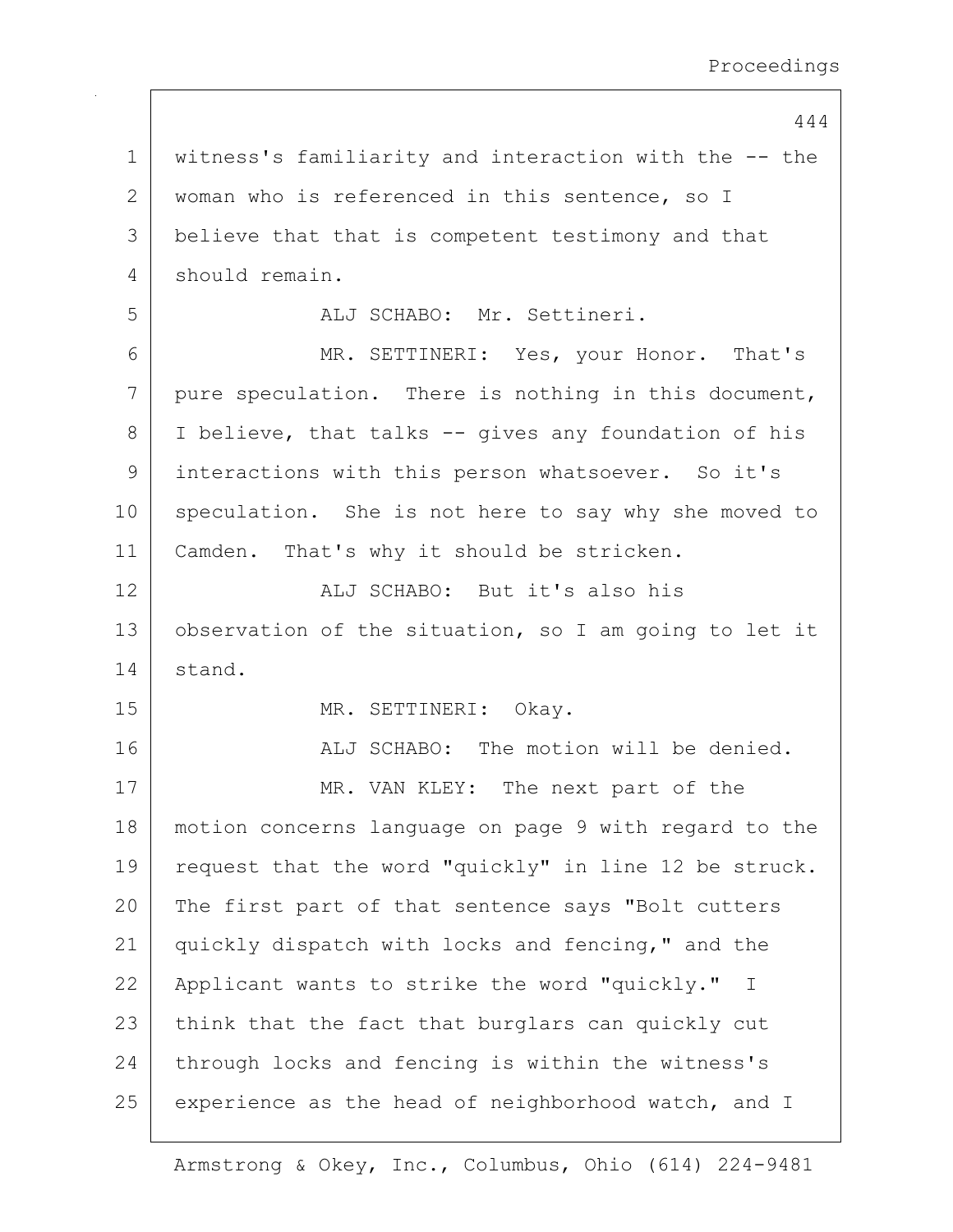1 also think that it's general knowledge that you can 2 cut through locks and fencing quickly with bolt 3 cutters. I don't think that's any surprise to 4 anybody.

5 MR. SETTINERI: It would be to me. 6 | ALJ SCHABO: And the sentence regarding 7 | "recycled inside and an opportunity presents itself."

8 | MR. VAN KLEY: Those again, your Honor, 9 are well within the witness's experience as the head 10 of neighborhood watch. As the head of neighborhood 11 | watch, he is responsible for -- for knowing how 12 criminals work and in this case burglars work and to 13 | know about the recycling activities that they engage 14 in because those recycling activities inform the 15 crimes that are being committed. So I don't think 16 this is at all speculative. I think it's well within 17 | his knowledge about the crime in the community.

18 ALJ SCHABO: Mr. Settineri.

19 MR. SETTINERI: Yes, your Honor. The 20 question is what means criminals in the township, and 21 I will paraphrase, use to gain access. Unless he is  $22$  there watching he does not know how long a criminal 23 or someone doing that to steal something, how quickly 24 that person will dispatch with locks and fencing so 25 | clearly speculation. As well, cutting torches are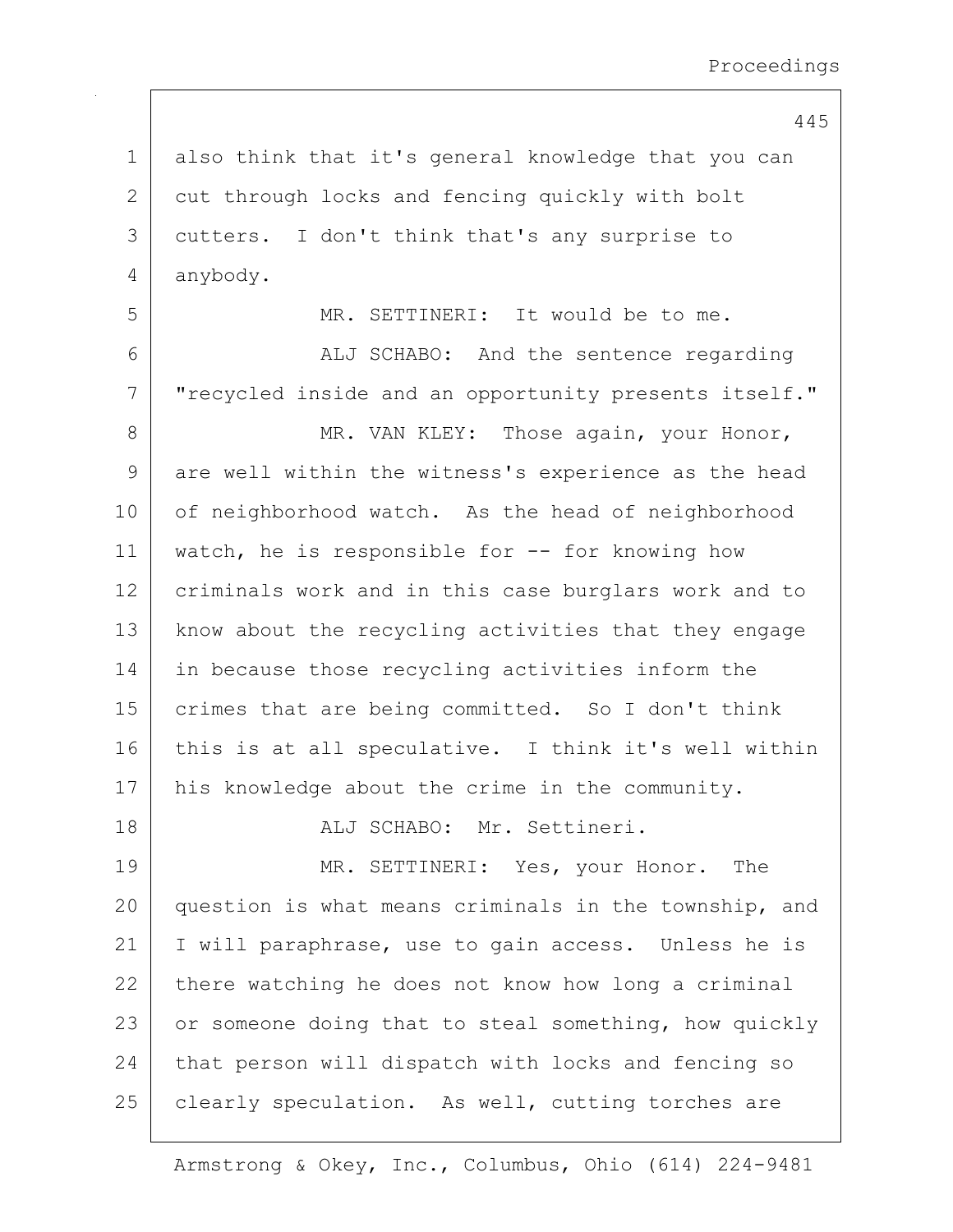1 utilized to cut some items. And then it's pure 2 speculation that he would know  $-$  he would be able to 3 say they are cut into undistinguishable forms for 4 recycling. And, again, unless he is there observing  $5$  it, unless he is going to find the parts in 6 recycling, that's pure speculation on his part. We 7 | are fine with leaving "the bolt cutters" and 8 | "dispatch with locks and fencing" but anything that's 9 speculative here we would like to see stricken. 10 | ALJ SCHABO: Well, I am going to deny 11 that motion. 12 MR. VAN KLEY: The next portion of the 13 motion to strike concerns language at the bottom of 14 | page 10 and the top of page 11. And, again, this is 15 information within the witness's experience as the 16 head of neighborhood watch and his constant 17 interaction with events dealing with crimes in this 18 particular -- in this situation involving this 19 isolated, unincorporated village of Fairhaven. So, 20 again, this is within his knowledge. 21 | MR. SETTINERI: Your Honor, if I may. 22 ALJ SCHABO: You may. 23 MR. SETTINERI: It relates to the -- back  $24$  to the sentence that was previously stricken as 25 | hearsay. And so then he is obviously then

## 446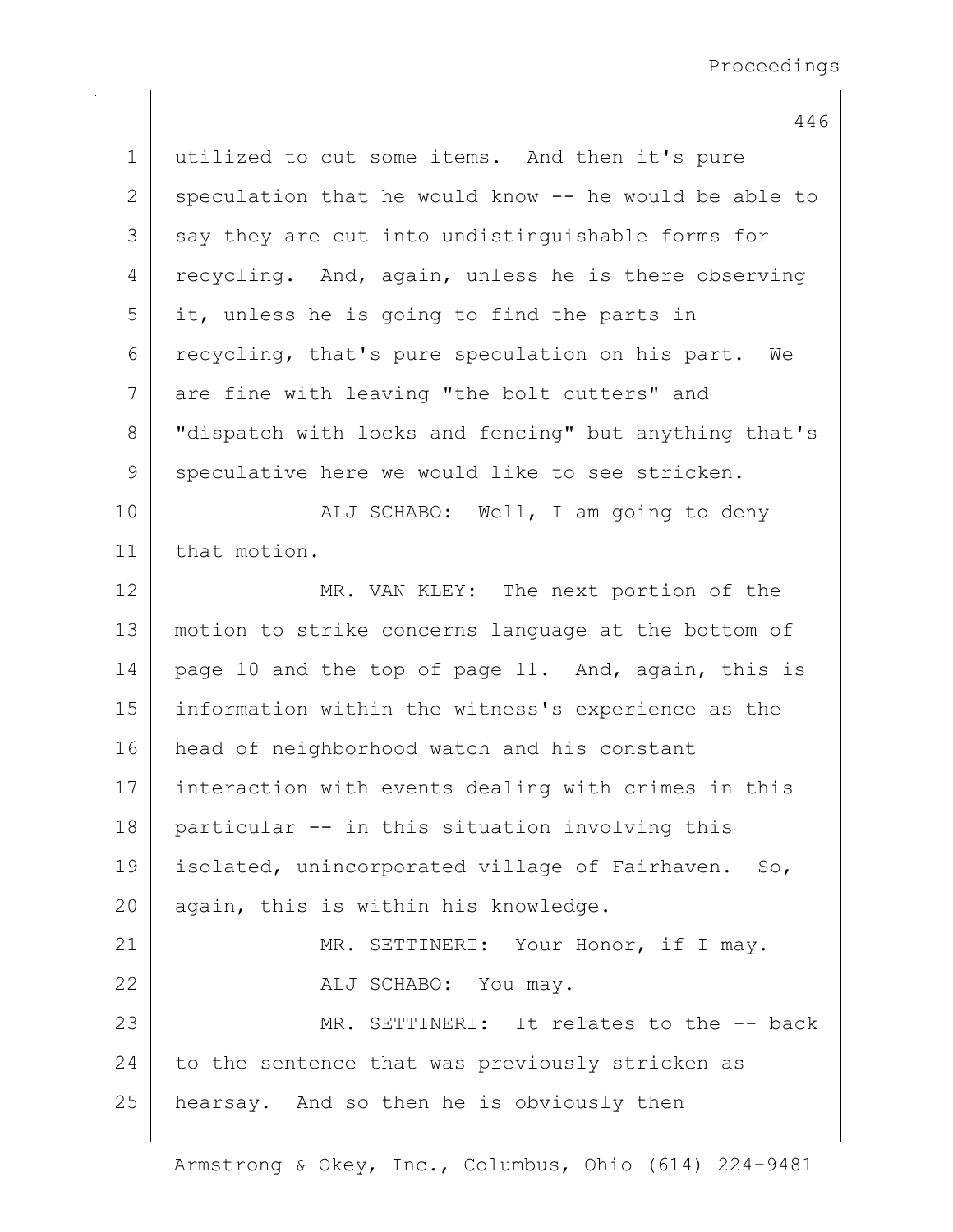1 speculating that the criminal element knows the 2 difficulty of finding laws, so they seek the 3 | sanctuary. So it's pure speculation, and it's based 4 on the prior testimony that was stricken. So he is 5 speculating as to what the criminal element knows and 6 thinks, and he can't do that. Moreover, that 7 speculation is based on hearsay that was stricken. 8 | ALJ SCHABO: I'll grant this motion. So 9 the sentence at the bottom, sentence starting on line 10 23, page 10, with "The criminal element" will be 11 stricken. So that the first remaining sentence on 12 page 11 will be "The sheriff and the sheriff's 13 department." 14 MR. SETTINERI: For the record, your 15 | Honor, it was CCPC Exhibit 5 that we were discussing. 16 | Thank you for that 17 | clarification. So with the motions to strike taken  $18$  care of  $-$ 19 MR. SETTINERI: No more motions to 20 strike. 21 | ALJ SCHABO: -- your cross-examination. 22 MR. SETTINERI: Yes, thank you, your 23 Honor.  $24$  - - -25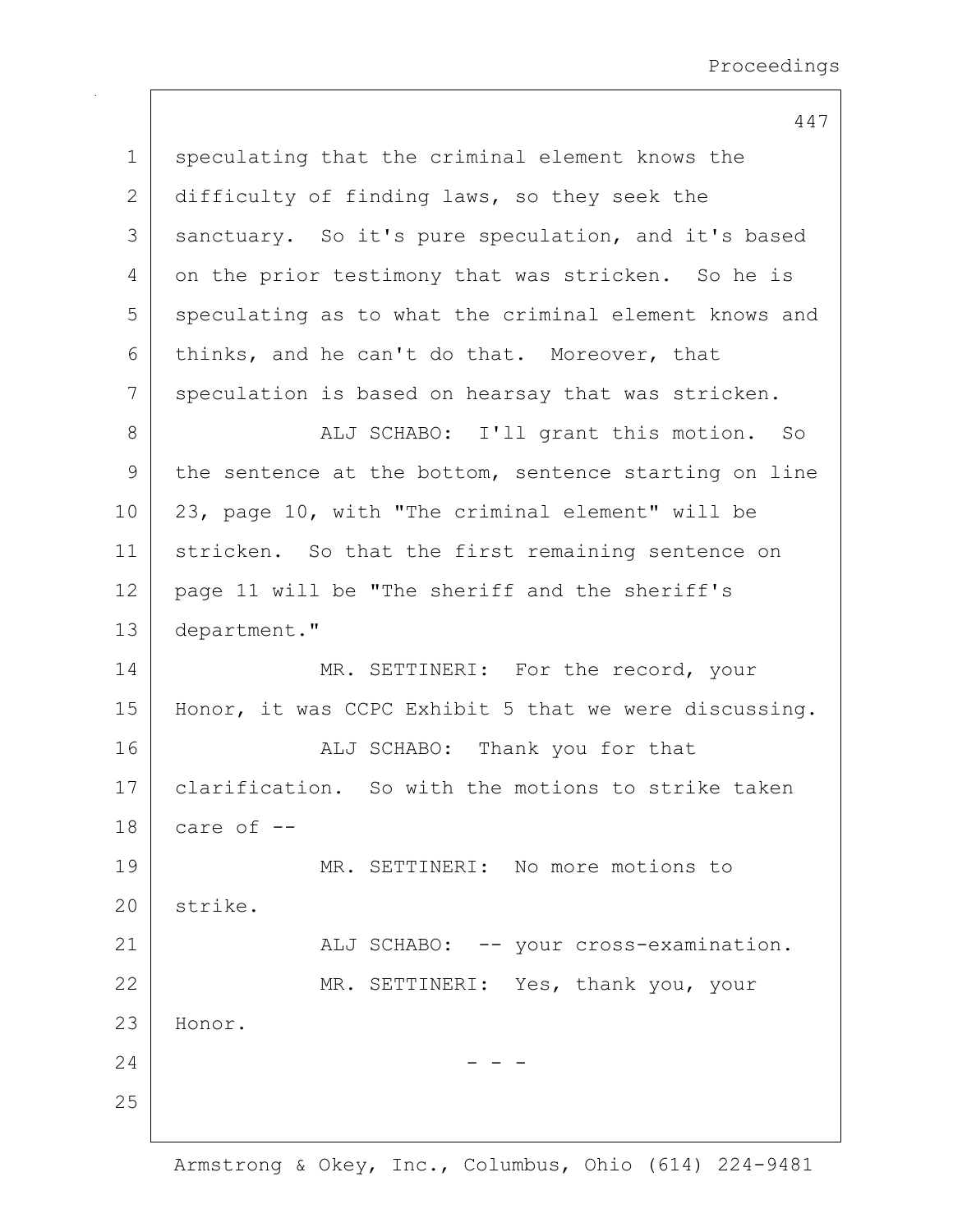|              | 448                                                  |  |
|--------------|------------------------------------------------------|--|
| $\mathbf 1$  | CROSS-EXAMINATION                                    |  |
| $\mathbf{2}$ | By Mr. Settineri:                                    |  |
| 3            | Good afternoon, Mr. Mast.<br>Q.                      |  |
| 4            | Good afternoon.<br>Α.                                |  |
| 5            | How are you today, sir?<br>Q.                        |  |
| 6            | A. Fine. Thank you.                                  |  |
| 7            | Good. Now, at page 3 of your direct<br>Q.            |  |
| 8            | testimony which is CCPC Exhibit 5.                   |  |
| 9            | Uh-huh.<br>A.                                        |  |
| 10           | Q. Page 3, yes, answer 10, you state, yes,           |  |
| 11           | you are a member of the Concerned Citizens of Preble |  |
| 12           | County, LLC, correct?                                |  |
| 13           | A. Yes, uh-huh.                                      |  |
| 14           | How did you become a member of the<br>Q.             |  |
| 15           | Concerned Citizens of Preble County, LLC?            |  |
| 16           | The first meeting we had and I signed up.<br>Α.      |  |
| 17           | How did you sign up?<br>Q.                           |  |
| 18           | There was a sign-up sheet.<br>Α.                     |  |
| 19           | Okay. And did you sign anything else?<br>Q.          |  |
| 20           | Α.<br>No.                                            |  |
| 21           | Did you -- have you made any -- did you<br>Q.        |  |
| 22           | pay any money to sign up?                            |  |
| 23           | Yes.<br>Α.                                           |  |
| 24           | How much money did you pay, sir?<br>Q.               |  |
| 25           | I don't remember how much it was.<br>Α.              |  |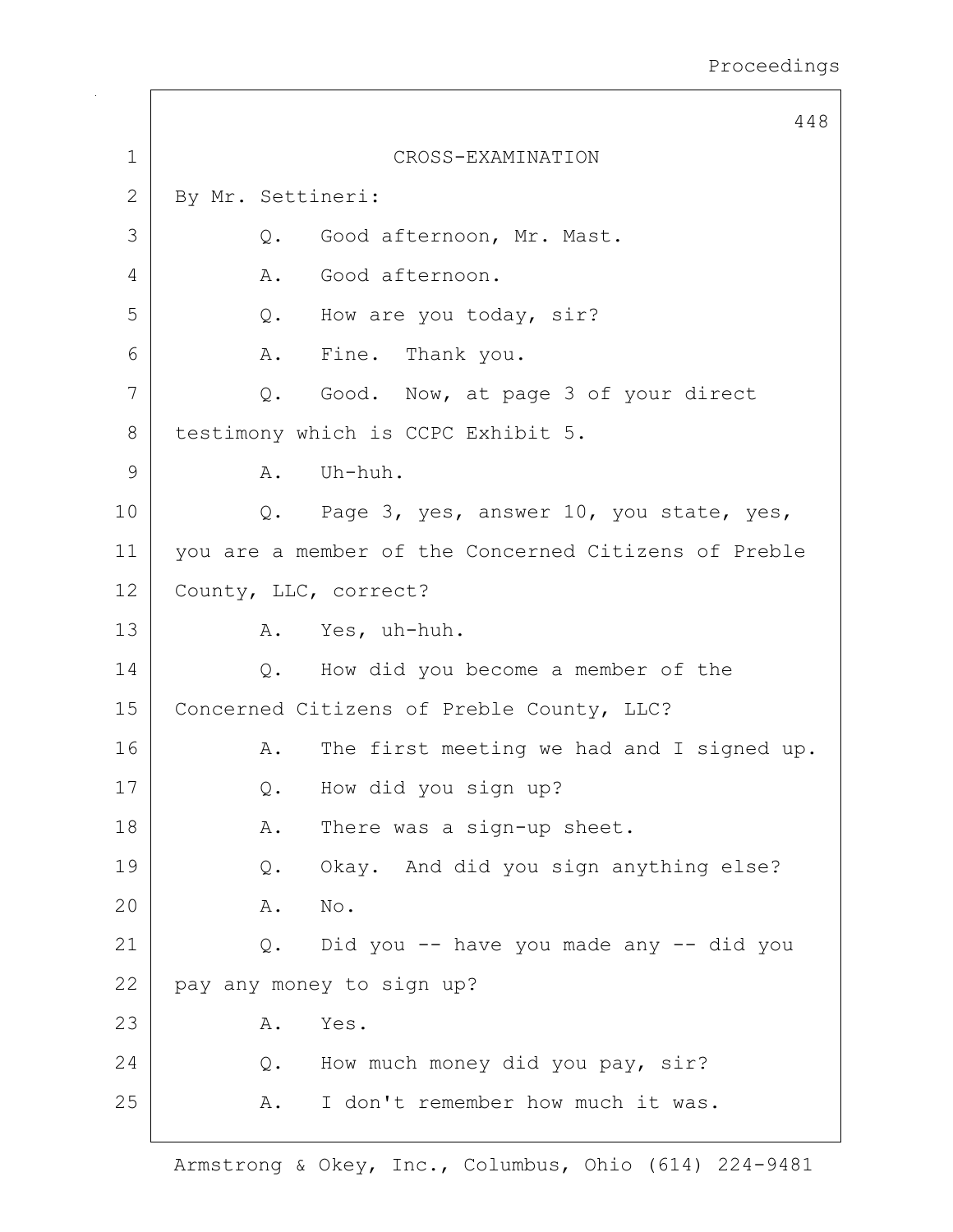|              | 449                                                       |
|--------------|-----------------------------------------------------------|
| 1            | Q. Okay. Do you know what an LLC is? What                 |
| $\mathbf{2}$ | does LLC stand for?                                       |
| 3            | Limited liability corporation.<br>Α.                      |
| 4            | You didn't sign an operating agreement<br>$Q$ .           |
| 5            | for the LLC, correct?                                     |
| 6            | A. No, I did not.                                         |
| 7            | Q. Okay. Now, in answer 3 of CCP Exhibit 5,               |
| 8            | answer $3$ , on page $1$ , you are offering testimony $-$ |
| 9            | are you there?                                            |
| 10           | I am on page 1.<br>Α.                                     |
| 11           | Q. Page 1, answer 3, line 27.                             |
| 12           | A. 27, okay.                                              |
| 13           | It notes there, and I will paraphrase --<br>Q.            |
| 14           | I am paraphrasing, you are offering testimony on          |
| 15           | behalf of the Concerned Citizens of Preble County,        |
| 16           | Robert Black, Marja Brandly, Campbell Brandly Farms,      |
| 17           | LLC, Michael Irwin, Kevin and Tina Jackson,               |
| 18           | Vonderhaar Family ARC, LLC, and Vonderhaar Farms          |
| 19           | Inc., correct?                                            |
| 20           | A. Correct.                                               |
| 21           | Q. Okay. And prior to filing your                         |
| 22           | testimony, you did not review that testimony with         |
| 23           | Robert Black, Marja Brandly, Campbell Brandly Farms,      |
| 24           | LLC, Michael Irwin, Kevin and Tina Jackson,               |
| 25           | Vonderhaar Family ARC, LLC, and Vonderhaar Farms          |

 $\mathbf{I}$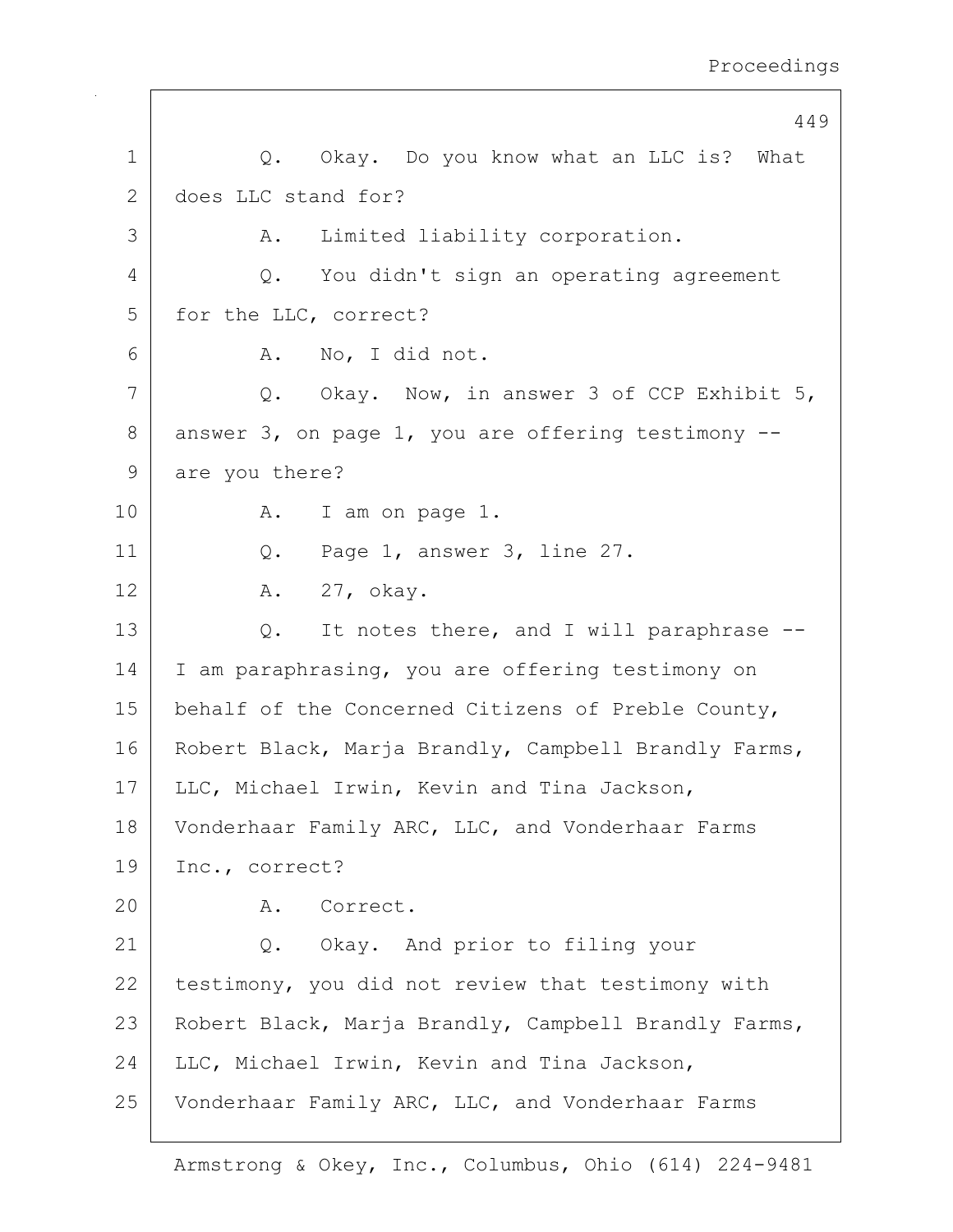1 Inc., correct? 2 A. I attended a meeting and reviewed the 3 safety issues, and then I had the neighborhood watch. 4 I sent my testimony, my direct testimony to the 5 neighborhood watch group which includes a number of 6 these people. 7 Q. Does it include all of those people? 8 A. That I don't know. 9 | Q. And with that same group of people that I 10 | went through, did you also review your supplemental 11 testimony with them prior to filing it? 12 A. Not all of them. I did with some of 13 them. 14 | Q. Now, you don't have any experience 15 | constructing a solar farm, correct? 16 A. I have built a solar panel, and I was the 17 first experimental still in Ohio, ES-1, and to make 18 ethanol so I have constructed them and I know how 19 they  $-$  and I had trained on them. So as far as the 20 farm, you know, large farm, 100 acres, I have not 21 done that. 22 Q. And -- and we will say a large solar 23 | farm, we will call that utility scale. 24 A. Correct. 25 Q. You never designed a utility-scale solar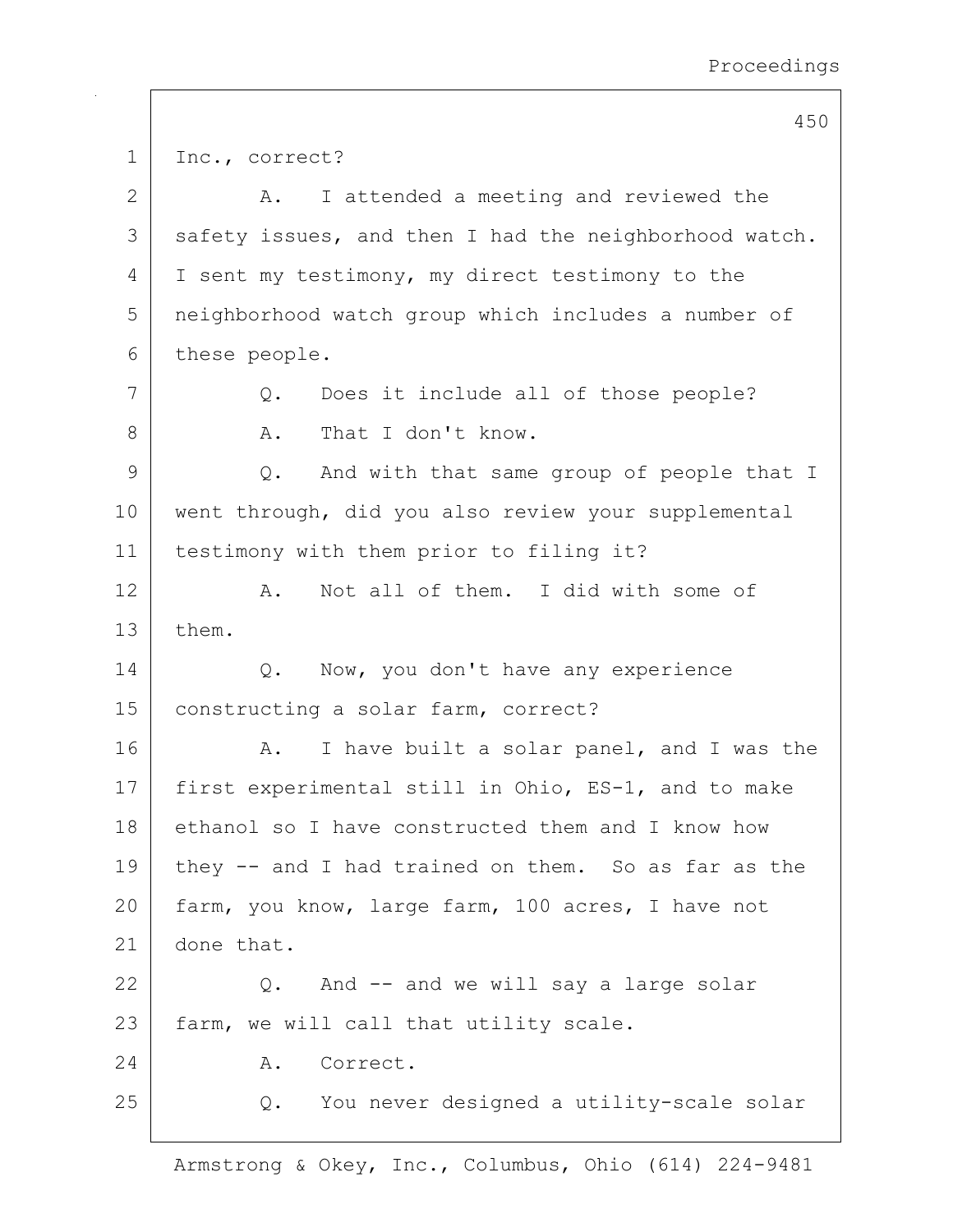1 farm, correct? 2 A. That is correct. 3 Q. In fact, you've never designed a solar 4 farm, correct, other than your one panel that you put 5 in your backyard? 6 | A. I worked on a design for Procter & Gamble 7 when I worked there to look at installing solar 8 energy on a warehouse to keep the warehouse at a 9 certain temperature in the wintertime, and so we did 10 some design work on that and basically feasibility 11 studies. 12 Q. Okay. On the economic feasibility. 13 | A. Feasibility studies and initial one --14 initial work. 15 Q. That project did not go forward, correct? 16 | A. Exactly like this project, had to have 17 | federal funding before it would be final, and it 18 wasn't viable then. 19 Q. You have never been near a utility-scale 20 solar farm, correct? 21 A. No, I have not. 22 Q. And you are not familiar with any solar 23 farms, correct? 24 A. Correct. 25 | Q. And you don't know what material is in a

451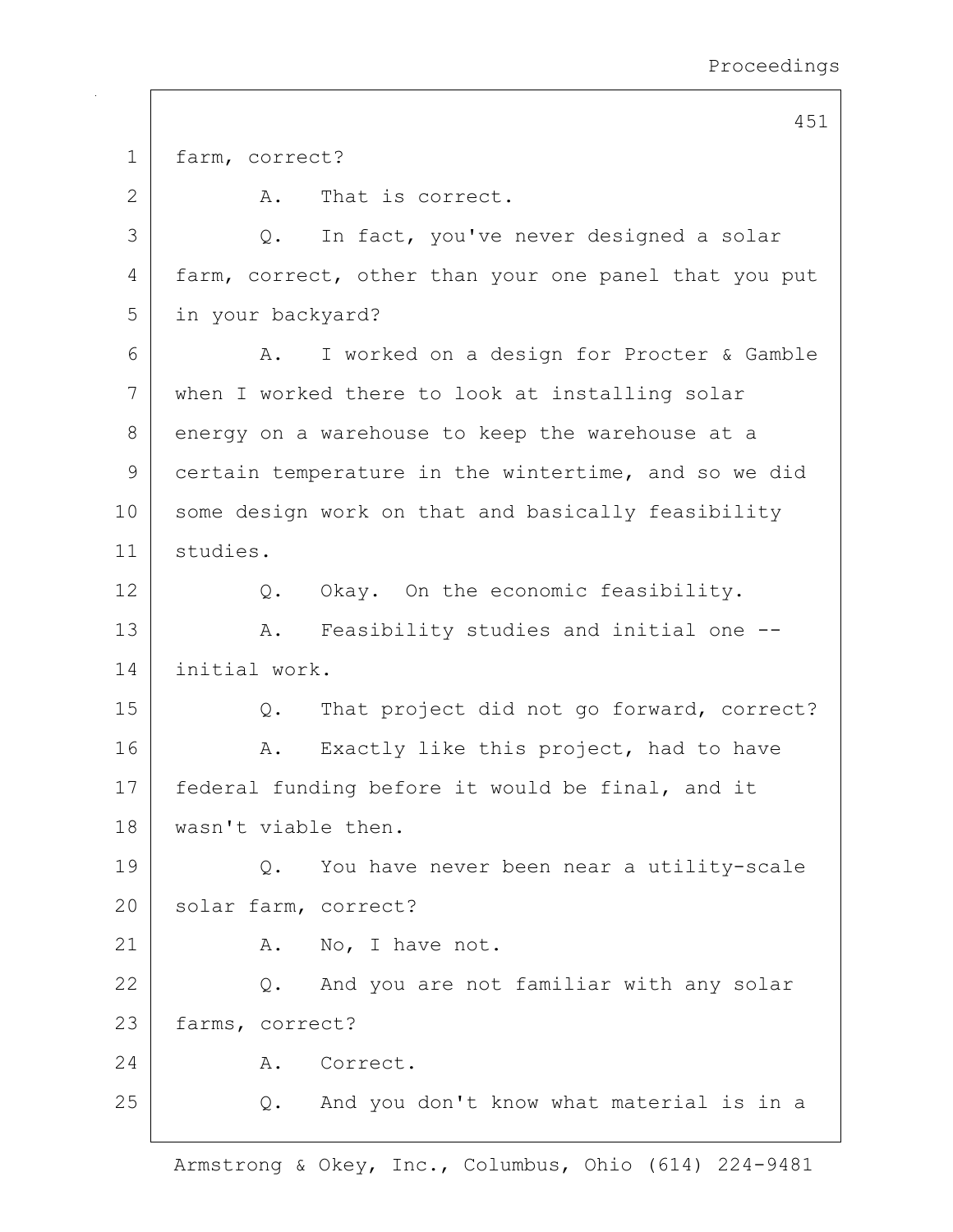452 1 solar panel, correct? 2 A. I know that there are some materials, 3 some chemicals in it according to your literature and 4 some of -- most can be recycled in landfills which 5 implies others cannot be recycled in landfills.  $6$  That's the data that your  $-$  information your panels 7 provided me so that's all -- that's what I have. 8 MR. SETTINERI: Your Honor, at this time 9 if I may approach the witness? 10 ALJ SCHABO: You may. 11 | Q. Mr. Mast, do you recall being deposed by 12 me last Friday? 13 A. Yes. 14 Q. And you were under oath during that 15 deposition, correct? 16 A. That's correct. 17 | Q. I am going to hand out a copy of your 18 deposition transcript, sir. Do you have your 19 deposition transcript in front of you? 20 A. Yes. 21 | Q. Okay. If you could please turn to page 22 41 of your transcript, please. I am going to direct 23 your attention on page 41. When you are there  $-$ -24 A. Yes.  $25$  Q.  $-$  line 13 through line 15, you will see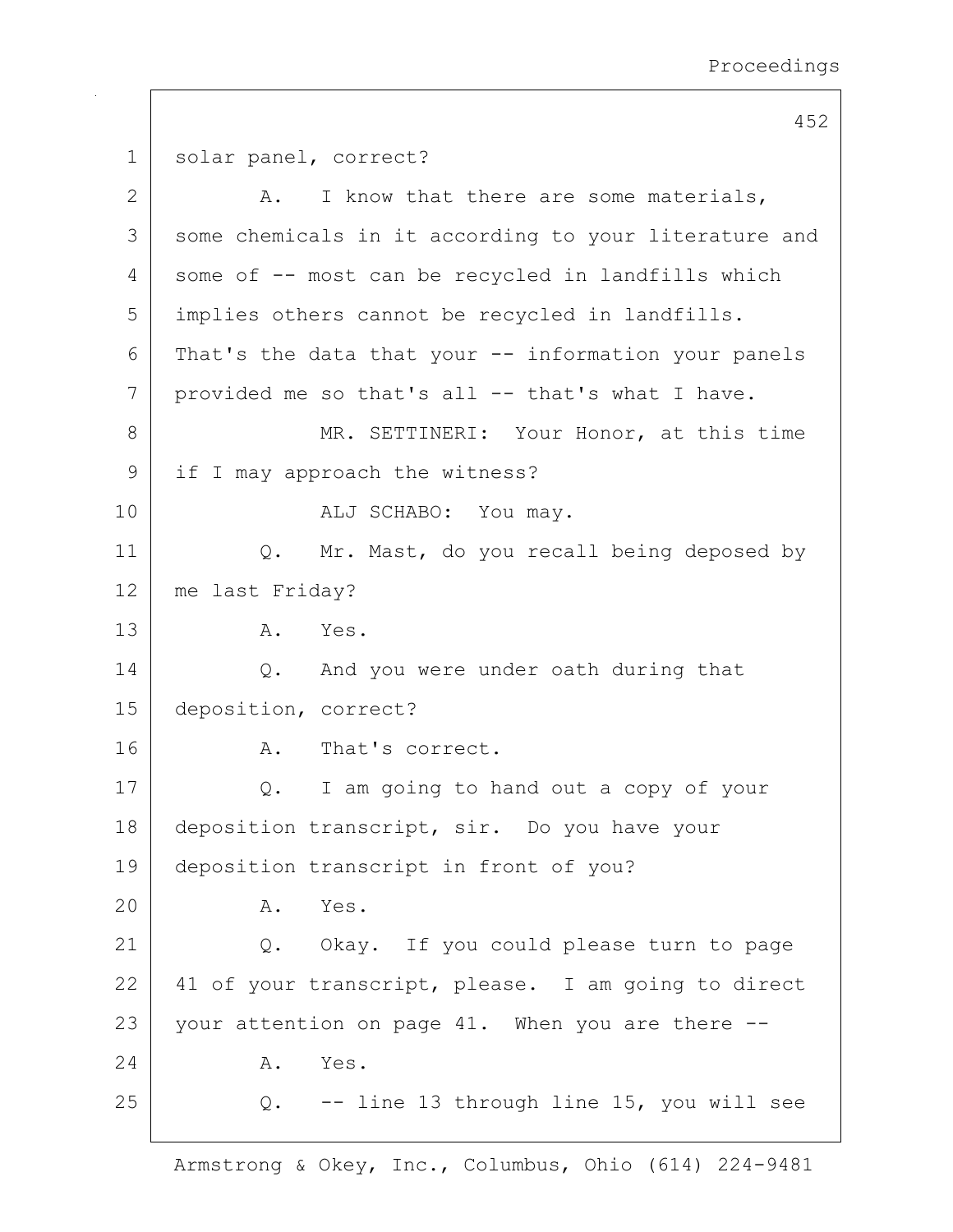453 1 a question "But sitting here today, can you tell me 2 | what would be in a solar panel?" 3 | Your answer was "No," correct? 4 A. Other than what I just shared, your data. 5 Q. Repeat my question. Let me ask it this 6 way, in last Friday's deposition, I asked you a 7 question "But sitting here today, can you tell me 8 what would be in a solar panel," and your answer was 9 | "No." Did I read that correctly? 10 MR. VAN KLEY: Your Honor, I am going to 11 object because counsel is reading only a selective 12 part of the testimony on pages 41 and 42 that 13 provides a misleading conclusion if only part of it 14 is read that is not warranted by the entire context, 15 especially if you would go down to page 41, line 23, 16 through page 42, line 2. 17 | So I would ask that if counsel is going 18 to read from the deposition, that he read  $-$  read the 19 entire context for the questions so that the 20 witness's answer can be judged by what he actually 21 | said rather than by part of what he actually said. 22 MR. SETTINERI: Your Honor, that's 23 certainly a topic he can address in redirect. I am 24 simply looking at what the witness testified to in 25 | his deposition, and I would like to finish that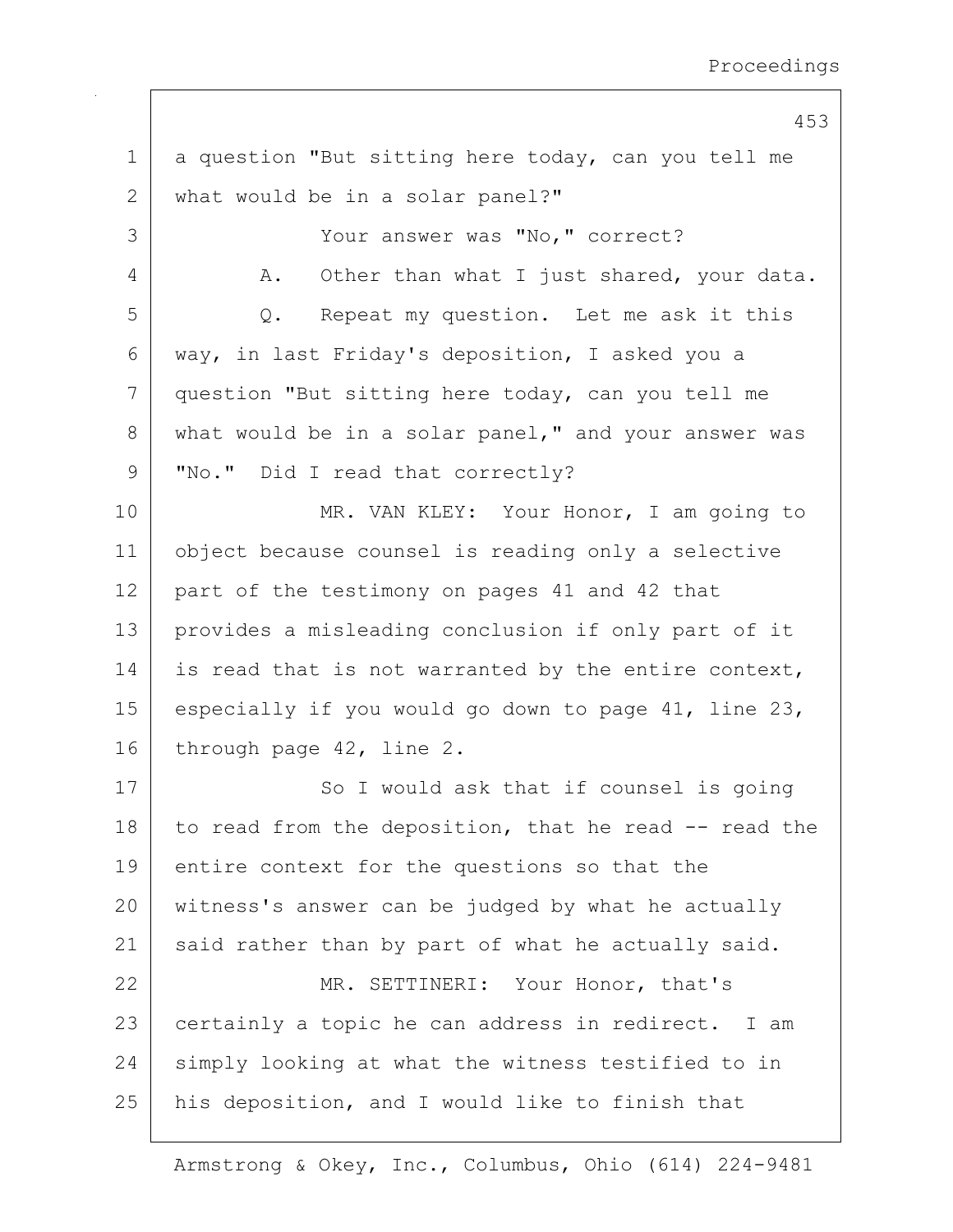454 1 question and answer simply to acknowledge for the  $2$  record that there was a question, and he gave an 3 answer. 4 MR. VAN KLEY: Well, we are looking at 5 exactly what he said in his deposition, but counsel 6 is only reading part of it in order to provide a 7 misleading viewpoint as to what Mr. Mast actually 8 testified about. 9 MR. SETTINERI: And I strongly disagree 10 | with his characterization as misleading. 11 | ALJ SCHABO: Whether or not he is being 12 properly impeached is a really good question for the 13 | Commission to consider. So, Mr. Settineri, I believe 14 | he answered your question but if you would --15 MR. SETTINERI: I just want to simplify 16 it and close it out, your Honor. 17 | Q. (By Mr. Settineri) Mr. Mast, at line 13, 18 | you will see "Question: But sitting here today, can 19 you tell me what would be in a solar panel?" 20 15, "Answer: No." 21 | Did I read that correctly, sir? 22 | MR. VAN KLEY: Again, I would object, 23 | your Honor, on the same grounds. 24 ALJ SCHABO: I note your objection, and I 25 | repeat that whether or not this is proper impeachment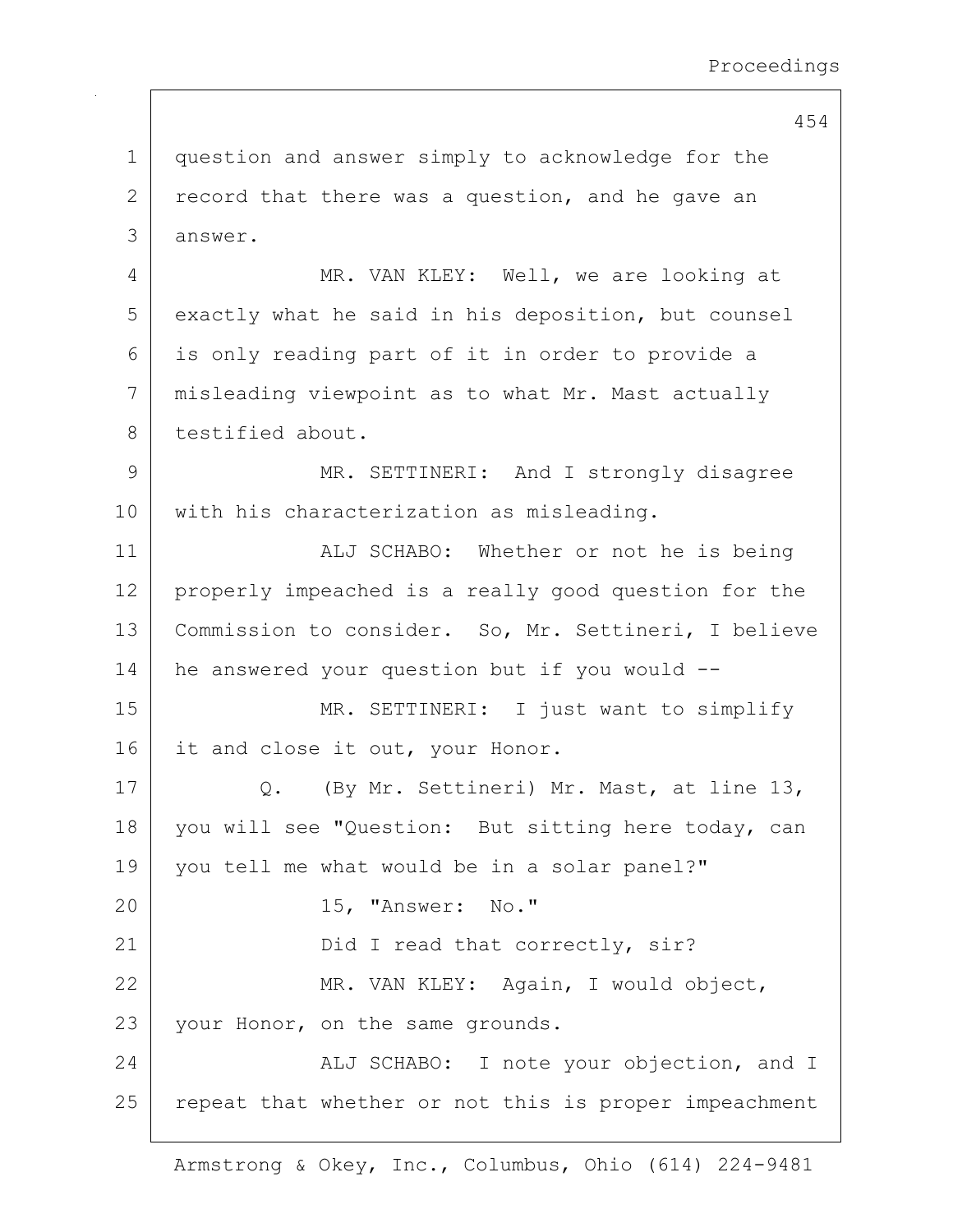455 1 is a decision for the Commission to make. But, right  $2$  now, I think he can answer a question of is that what 3 is read there. Go ahead and answer. 4 | A. Okay. On line 11, I said I cannot -- $5$  "you tell" -- line 10, "you tell me the panel, and I 6 can go do some research" and tell you what's in the 7 panel. But they didn't tell me the panel so sitting 8 here today, I don't know what panel they are planning 9 to use. And, therefore, I cannot tell them what's in 10 the material. In the context of what he asked me, I 11 need to know the panel before I can answer the 12 question. I mean, come with the panel. 13 | ALJ SCHABO: That's his answer, 14 Mr. Settineri. 15 | MR. SETTINERI: Thank you, your Honor. 16 | Q. (By Mr. Settineri) You don't know what 17 | the spacing will be between the panel rows for the 18 | project, correct? 19 A. That's correct. 20 Q. Solar panels are used on top of houses in 21 Ohio, correct? 22 A. Correct. 23 Q. And solar panels are also present in 24 schools in Ohio, correct? 25 A. Correct.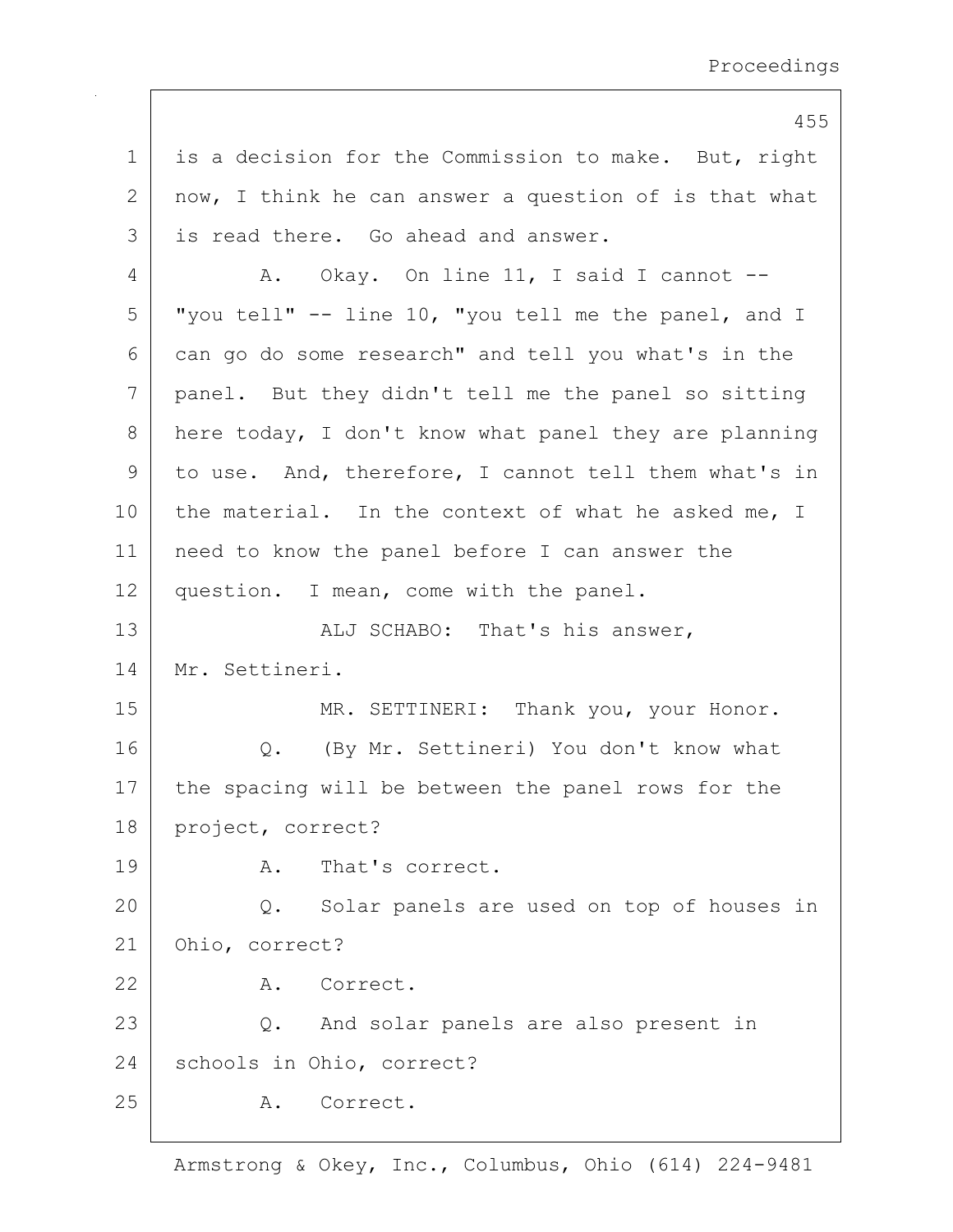|              | 456                                                  |
|--------------|------------------------------------------------------|
| $\mathbf 1$  | You don't know whether there will be<br>Q.           |
| $\mathbf{2}$ | vegetation planted within the project area after its |
| 3            | built, correct?                                      |
| 4            | That's correct.<br>Α.                                |
| 5            | A field that has vegetation on it will<br>$Q$ .      |
| 6            | have less runoff than the same field without         |
| 7            | vegetation, correct?                                 |
| 8            | Depends on the time of year.<br>Α.                   |
| 9            | $Q_{\bullet}$<br>$So$ $--$                           |
| 10           | Wintertime it doesn't make much<br>A.                |
| 11           | difference.                                          |
| 12           | And that's because the ground is frozen.<br>Q.       |
| 13           | Ground is frozen, yeah.<br>A.                        |
| 14           | If it's not frozen and has vegetation,<br>$Q$ .      |
| 15           | what would be $-$ -                                  |
| 16           | It would tend to absorb the material;<br>A.          |
| 17           | but, again, it depends. Bare ground absorbs a lot of |
| 18           | water too; so, I mean, it's really -- I am not sure  |
| 19           | it makes that much difference between the two.       |
| 20           | Okay. Your house is located<br>Q.                    |
| 21           | approximately 1-1/2 miles from the nearest -- what   |
| 22           | you think may be the nearest solar panel location,   |
| 23           | correct?                                             |
| 24           | Correct.<br>Α.                                       |
| 25           | And you made that determination by<br>Q.             |
|              |                                                      |

 $\mathbf{I}$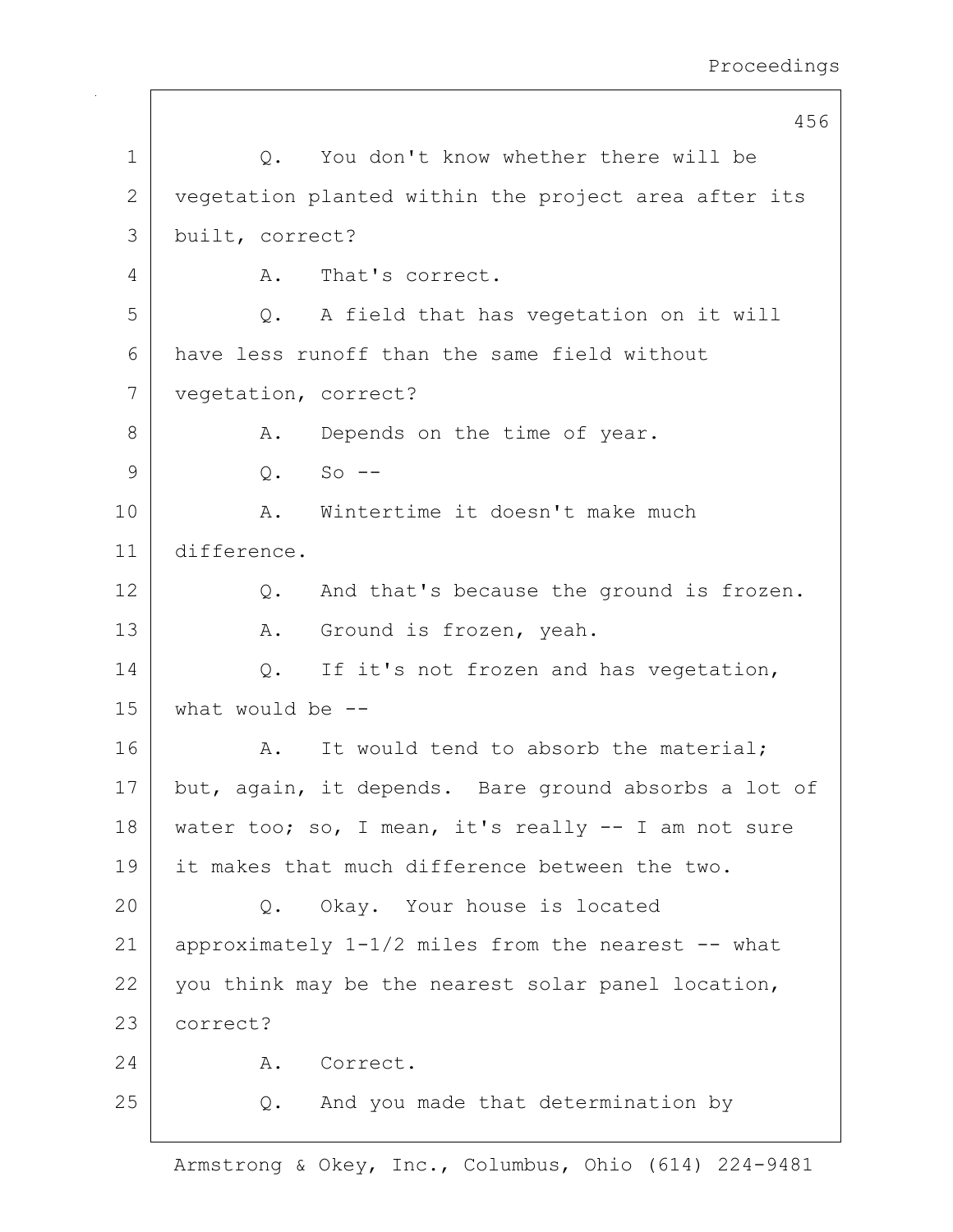457 1 looking at the application, correct? 2 A. Yes. 3 Q. Did you review the application in this 4 proceeding? 5 A. I saw the map that they passed out at 6 the  $-$ - the meeting, the first meeting back in Preble 7 County. 8 Q. Okay. 9 A. And I know based on that. I drove the 10 distance and marked the odometer, came up 1.5 miles. 11 | Q. Did you review any other parts of the 12 application in this case? 13 A. I've seen bits and pieces of anything. I 14 have never seen the entire documentation for the 15 project. 16 O. All right. 17 A. I can tell you what ones I have seen and 18 which ones I haven't. 19 Q. When you say bits and pieces, were they 20 solely maps that you reviewed? 21 | A. Whatever you passed out at the Eaton 22 meeting, I read that information. 23 Q. Okay. But in regard to the application 24 that was filed in this case, you only reviewed a map 25 for the application to your understanding, correct?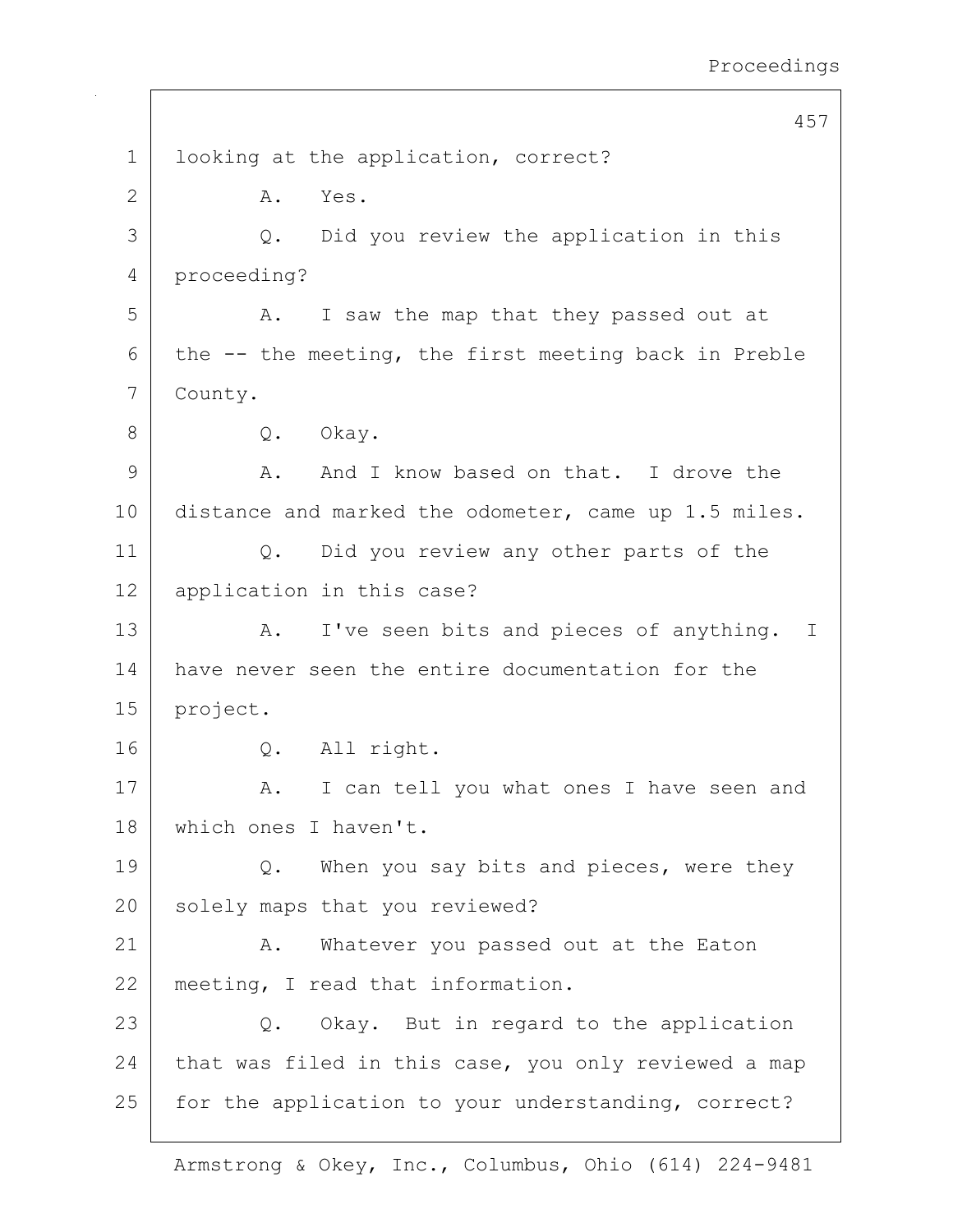|             | 458                                                |
|-------------|----------------------------------------------------|
| $\mathbf 1$ | I read through the testimony. I read<br>A.         |
| 2           | through the testimony that was provided on both    |
| 3           | sides.                                             |
| 4           | Q. Okay. All right.                                |
| 5           | But I am not sure if that's the total. I<br>Α.     |
| 6           | have no idea how much information is out there.    |
| 7           | Let me direct your attention to the<br>Q.          |
| 8           | notebook next to you that's Company Exhibit 1. Are |
| 9           | you familiar with that document that's in that     |
| 10          | notebook?                                          |
| 11          | No, no, I have not.<br>Α.                          |
| 12          | You have not reviewed it.<br>Q.                    |
| 13          | Α.<br>I didn't have access to it.                  |
| 14          | Do you have computer and internet at your<br>$Q$ . |
| 15          | house?                                             |
| 16          | Yes -- well, no, I don't, not internet.<br>Α.      |
| 17          | Do you go to the library?<br>Q.                    |
| 18          | Α.<br>Yes.                                         |
| 19          | Your house is approximately 10,000 square<br>Q.    |
| 20          | foot, correct?                                     |
| 21          | Correct.<br>Α.                                     |
| 22          | Q. And it's located right next to a road,          |
| 23          | correct?                                           |
| 24          | A. Correct.                                        |
| 25          | A picture of your house is in the back of<br>Q.    |
|             |                                                    |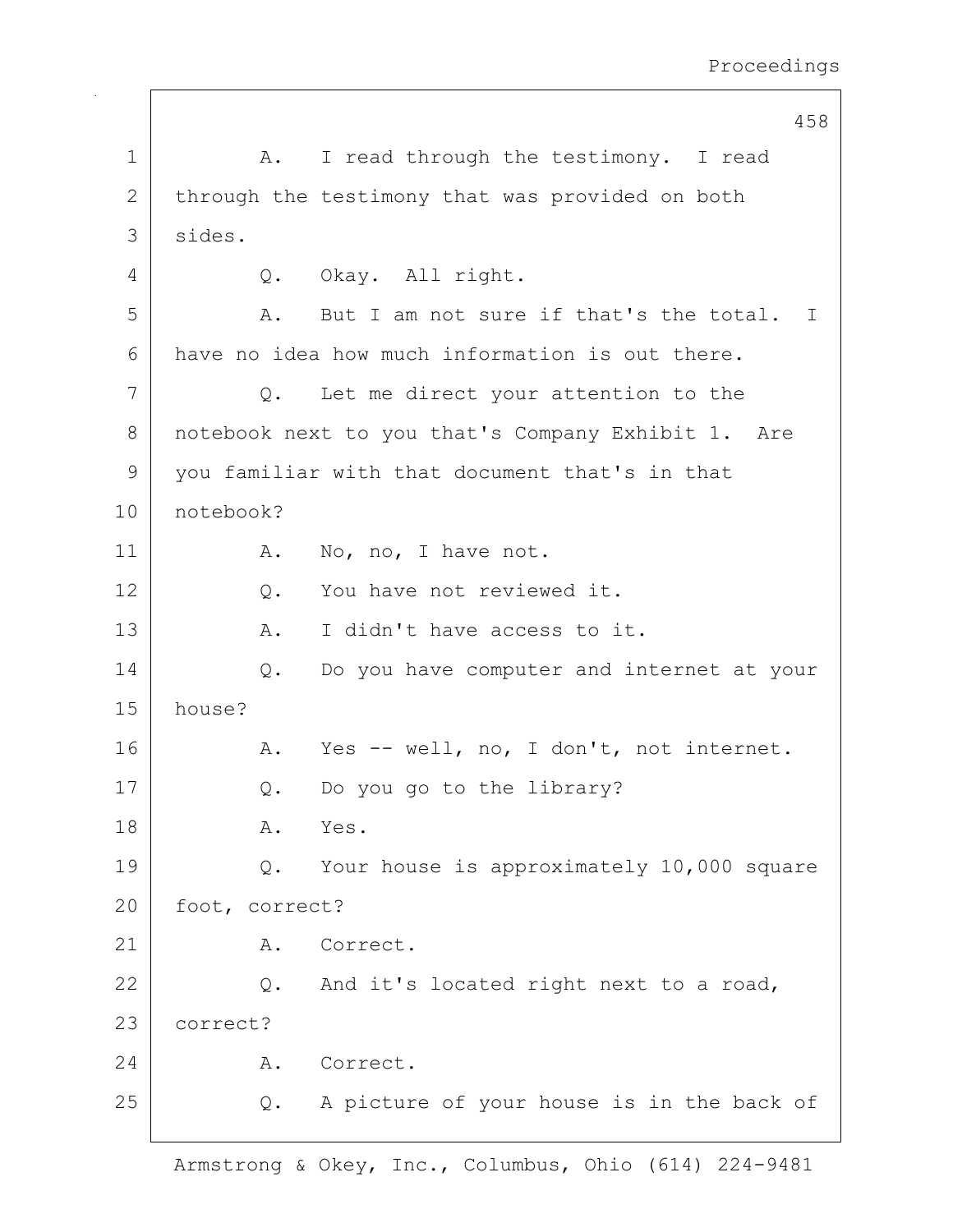459 1 | your testimony, correct? 2 A. Yes. 3 Q. Okay. The last time you had anything 4 stolen from your property was seven or eight years 5 ago and that was outdoor lawn furniture, correct? 6 | R. Correct. I also had my truck keyed a 7 couple months ago. 8 Q. Okay. And where was your truck located 9 at the time? 10 | A. At my property. 11 Q. Okay. You recently went on a 10-day 12 vacation, and nothing was stolen from your property, 13 correct? 14 A. Correct. 15 Q. Now, you have no proof that there is a 16 drug lord residing in Fairhaven, correct? 17 | A. I just talked to a convicted felon 18 vesterday for an hour, and he offered to sell me some 19 manhole covers. If I needed some manhole covers, he 20 | had some but, you know, he  $-$  I see the police 21 reports and there are drugs at the one  $-$ - drug 22 arrests two months ago at the one house at the other 23 end of town. And two doors down from me two years  $24$  ago a young man died of drug overdose. The other end 25 of town two years ago a young woman died of a drug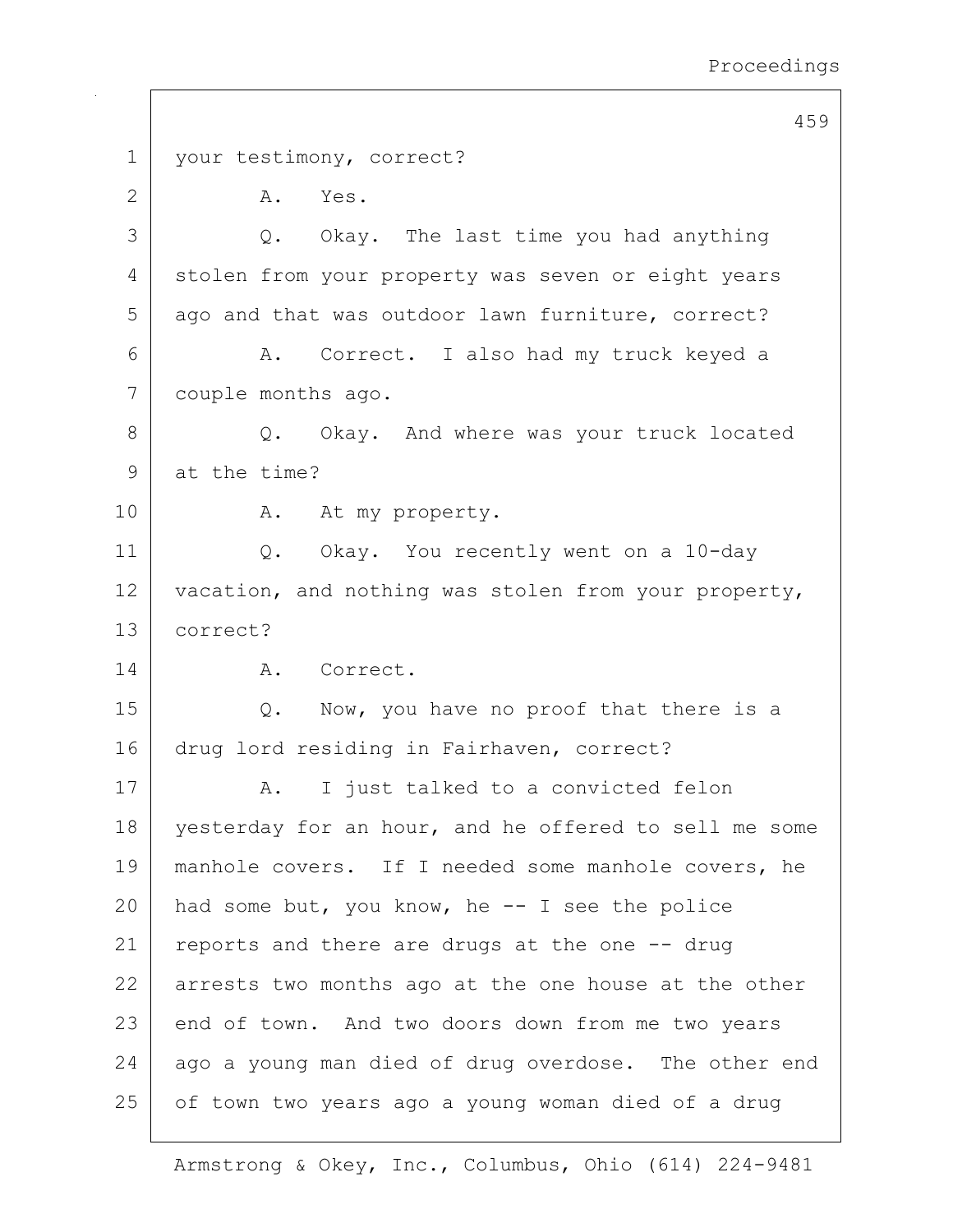|    | 460                                                              |
|----|------------------------------------------------------------------|
| 1  | overdose. And in the back alley a person died of a               |
| 2  | drug overdose, took him to the hospital.                         |
| 3  | MR. SETTINERI: Your Honor, I move to                             |
| 4  | strike the entirety of the answer. That can                      |
| 5  | certainly be explored on redirect but it was                     |
| 6  | unresponsive to the question I asked which was you               |
| 7  | have no proof there is a drug lord residing in                   |
| 8  | Fairhaven.                                                       |
| 9  | ALJ SCHABO: If you are not going to                              |
| 10 | object on redirect that it's outside the scope of                |
| 11 | your cross, I am happy to leave it to redirect, so               |
| 12 | you kind of just opened your door there.                         |
| 13 | MR. SETTINERI: I did. I will withdraw                            |
| 14 | that motion.                                                     |
| 15 | ALJ SCHABO: Okay.                                                |
| 16 | (By Mr. Settineri) Mr. Mast, you have no<br>$Q$ .                |
| 17 | proof there is a drug lord residing in Fairhaven,                |
| 18 | correct?                                                         |
| 19 | There are deaths in the area. There are<br>Α.                    |
| 20 | drug arrests. And the Butler County Sheriff, Preble              |
| 21 | County Sheriff knows drugs are coming into town.<br>$\mathbb{I}$ |
| 22 | don't know what you would call a drug lord, somebody             |
| 23 | that brings drugs in and redistributes in the area.              |
| 24 | It was a well known location for drugs in                        |
| 25 | southwestern Ohio.                                               |
|    |                                                                  |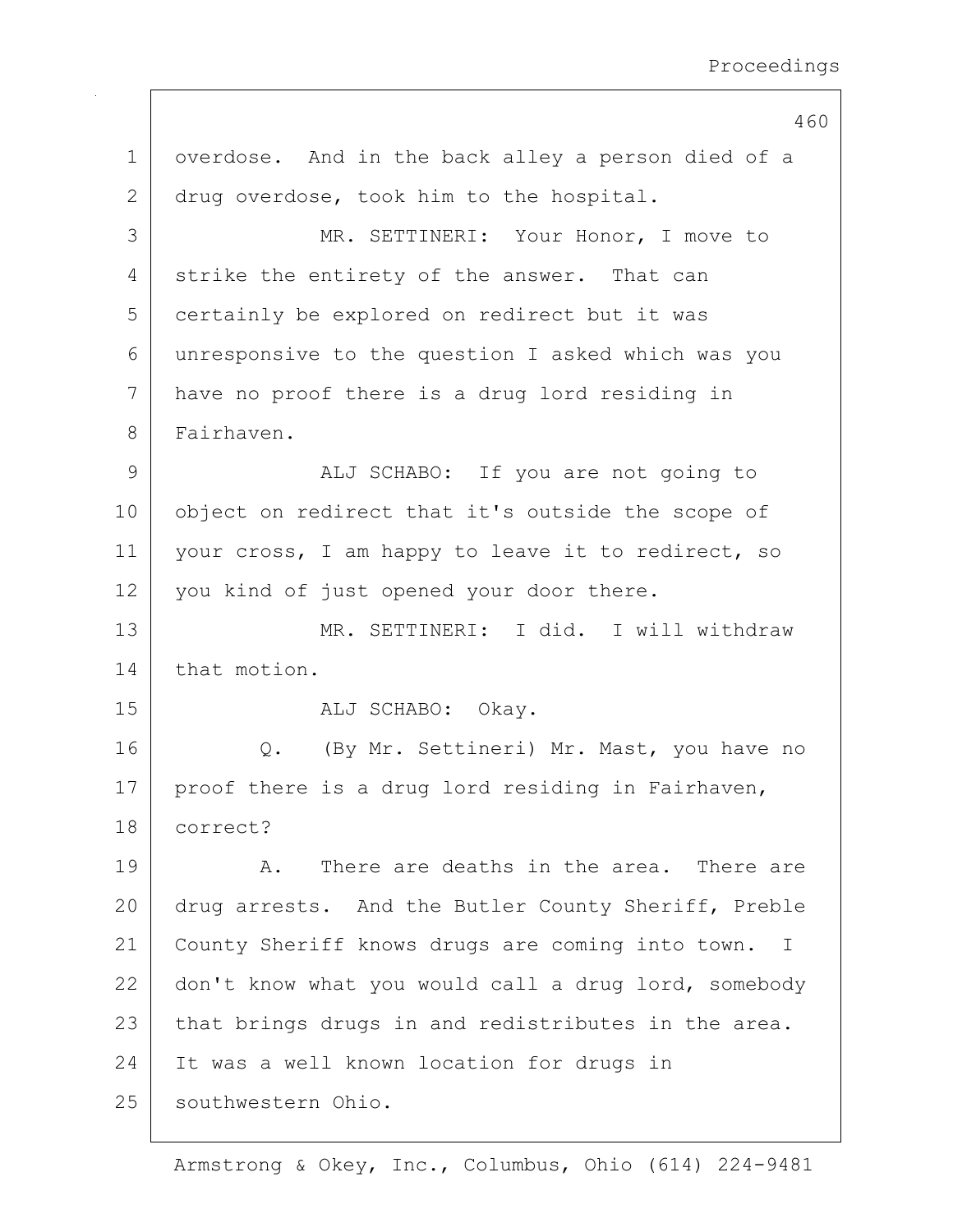|              | 461                                                  |
|--------------|------------------------------------------------------|
| $\mathbf 1$  | Are you aware that the County<br>$Q$ .               |
| $\mathbf{2}$ | Commissioners approved funding for two new positions |
| 3            | in the sheriff's office?                             |
| 4            | Yes.<br>Α.                                           |
| 5            | Were you aware of that before this<br>$Q$ .          |
| 6            | hearing today?                                       |
| 7            | Yes.<br>Α.                                           |
| 8            | Q. Thank you.                                        |
| 9            | And $I$ --<br>Α.                                     |
| 10           | Are you happy with that?<br>Q.                       |
| 11           | The issue is that one of them is going to<br>Α.      |
| 12           | be a corrections officer, and the other one is going |
| 13           | to be, I am sure, to cover overtime. When I was      |
| 14           | talking to the deputy chief sheriff and the          |
| 15           | prosecutor to help get some additional people on the |
| 16           | streets, the prosecutor said he could get -- perhaps |
| 17           | direct some drug money to the sheriff's department   |
| 18           | and the chief deputy said that he wasn't even sure   |
| 19           | with people working so much overtime he could even   |
| 20           | get any volunteers to sign up for the overtime.      |
| 21           | So my suspicion is the second person is              |
| 22           | going to be to just help cover the overtime because  |
| 23           | the chief deputy and the sheriff are out on patrols  |
| 24           | at times and extremely shortly staffed so.           |
| 25           | MR. SETTINERI: Your Honor --                         |
|              |                                                      |

 $\mathbf{I}$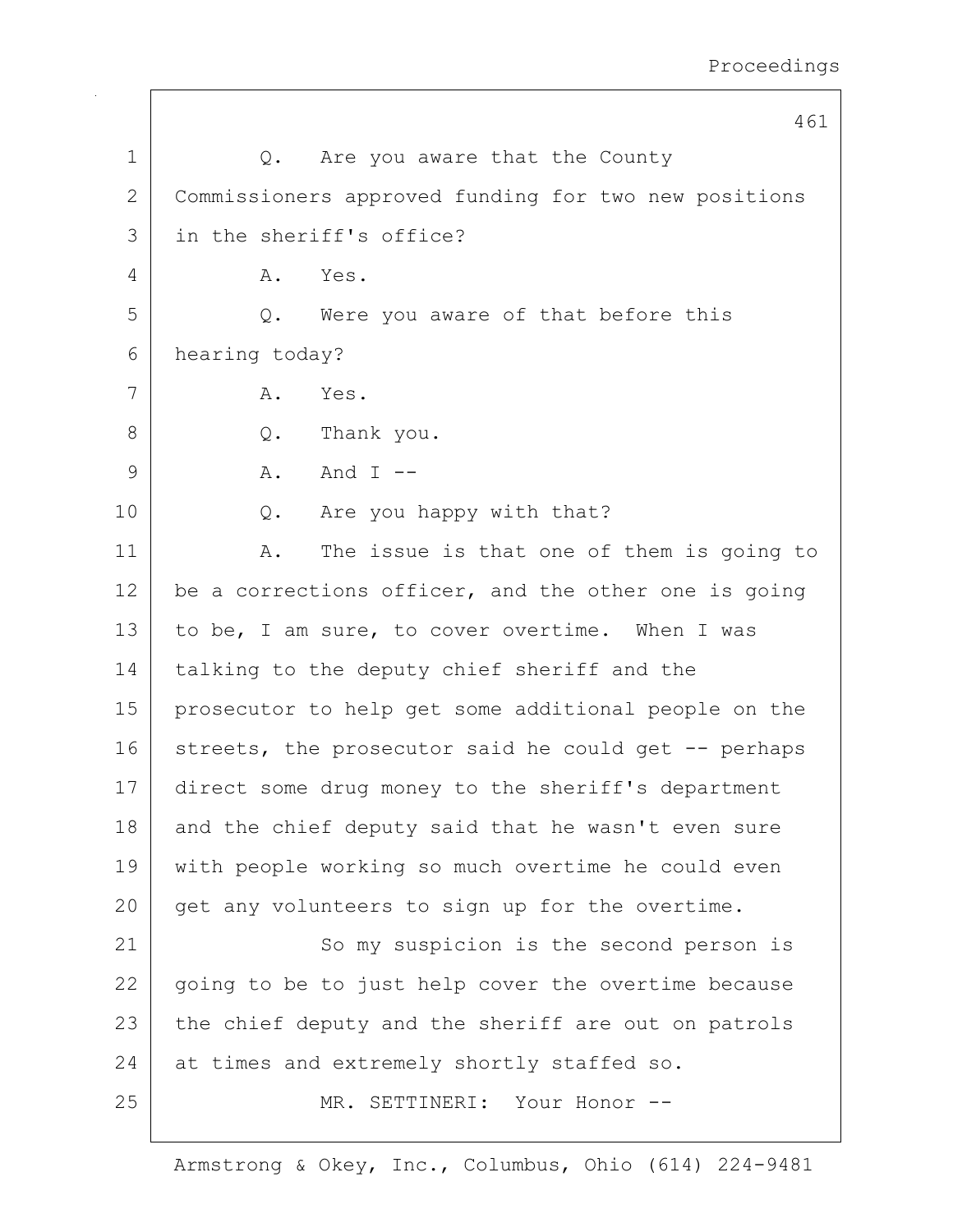|              | 462                                                  |
|--------------|------------------------------------------------------|
| $\mathbf{1}$ | Q. Are you done?                                     |
| $\mathbf{2}$ | A. Yeah. I was just trying to explain why I          |
| 3            | know.                                                |
| 4            | MR. SETTINERI: Your Honor, I move to                 |
| 5            | strike starting with "When I was talking to." It's   |
| 6            | all based on hearsay at that point.                  |
| 7            | MR. VAN KLEY: Well, his question called              |
| 8            | for hearsay. He asked the witness -- basically asked |
| $\mathsf 9$  | the witness to testify as to what the witness heard  |
| 10           | about the two positions. So counsel opened the door  |
| 11           | in that regard.                                      |
| 12           | MR. SETTINERI: That door was never                   |
| 13           | opened.                                              |
| 14           | MR. VAN KLEY: The only way he could have             |
| 15           | known any information about it is through hearsay.   |
| 16           | ALJ SCHABO: Could you just reread the                |
| 17           | original question where he asked if he is aware.     |
| 18           | (Record read.)                                       |
| 19           | ALJ SCHABO: Motion to strike overruled.              |
| 20           | Denied.<br>Thank you.                                |
| 21           | $Q$ .<br>(By Mr. Settineri) Mr. Mast, are you        |
| 22           | familiar with The Register-Herald?                   |
| 23           | Yes.<br>Α.                                           |
| 24           | Do you subscribe to The Register-Herald?<br>$Q$ .    |
| 25           | A. No, I do not.                                     |
|              |                                                      |

 $\mathbf{I}$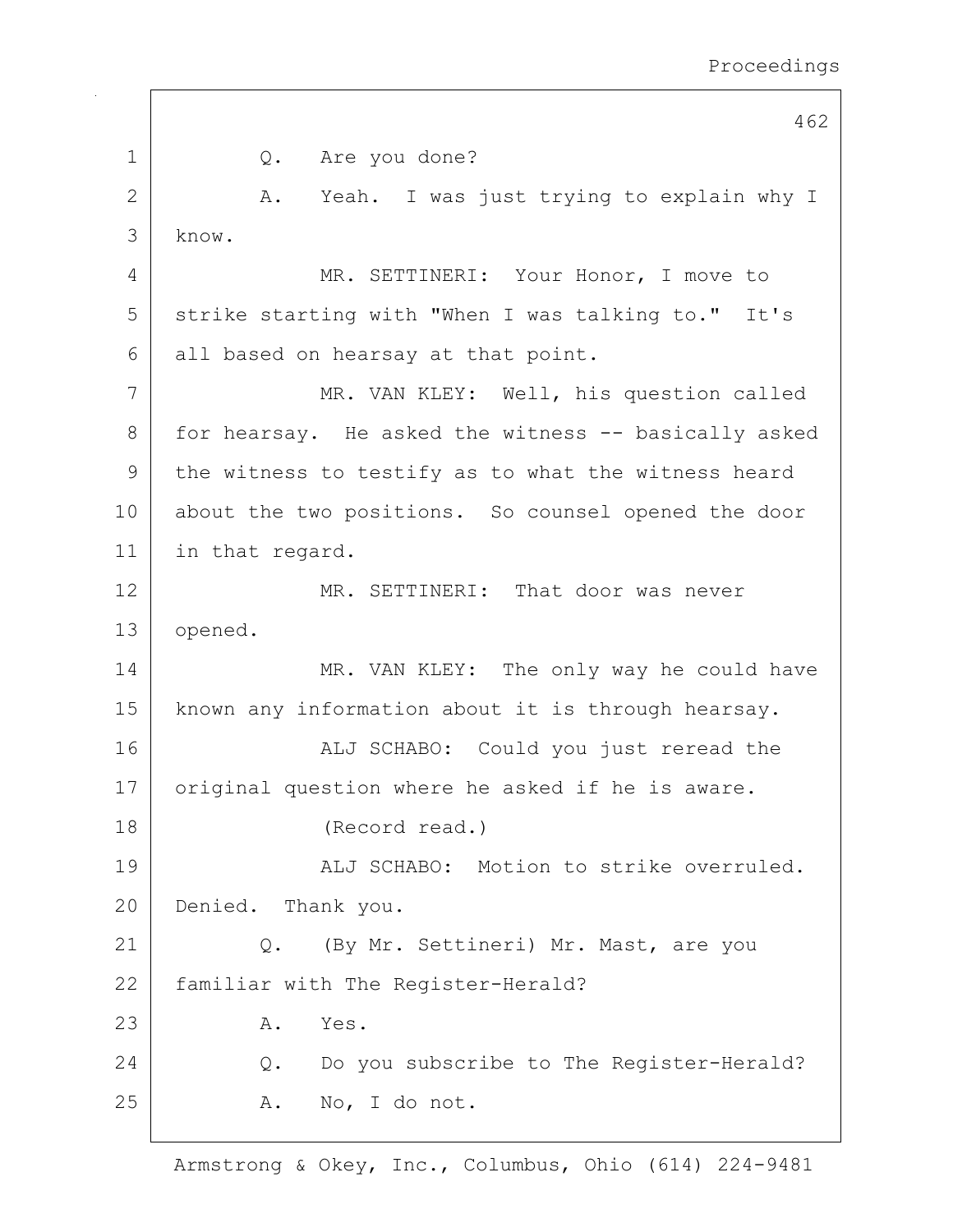463 1 | Q. Is that a local newspaper? 2 A. Yes. 3 MR. SETTINERI: Your Honor, may I 4 approach? 5 ALJ SCHABO: You may. 6 MR. SETTINERI: I would like to mark as 7 Company Exhibit 18. 8 aLJ SCHABO: So marked. 9 (EXHIBIT MARKED FOR IDENTIFICATION.) 10 MR. VAN KLEY: Your Honor, while he is 11 doing that, what was the ruling on the last 12 objection? 13 ALJ SCHABO: It was overruled. 14 MR. SETTINERI: May I approach, your 15 Honor? 16 ALJ SCHABO: You may. 17 | Q. (By Mr. Settineri) Mr. Mast, I have 18 handed you what has been marked as Company 19 Exhibit 18. You are familiar with The 20 Register-Herald, correct? 21 A. Yes. 22 Q. This is an article online from The 23 | Register-Herald marked as Company Exhibit 18. I 24 would like to direct your attention to the back page. 25 I will wait until you are ready. You'll see a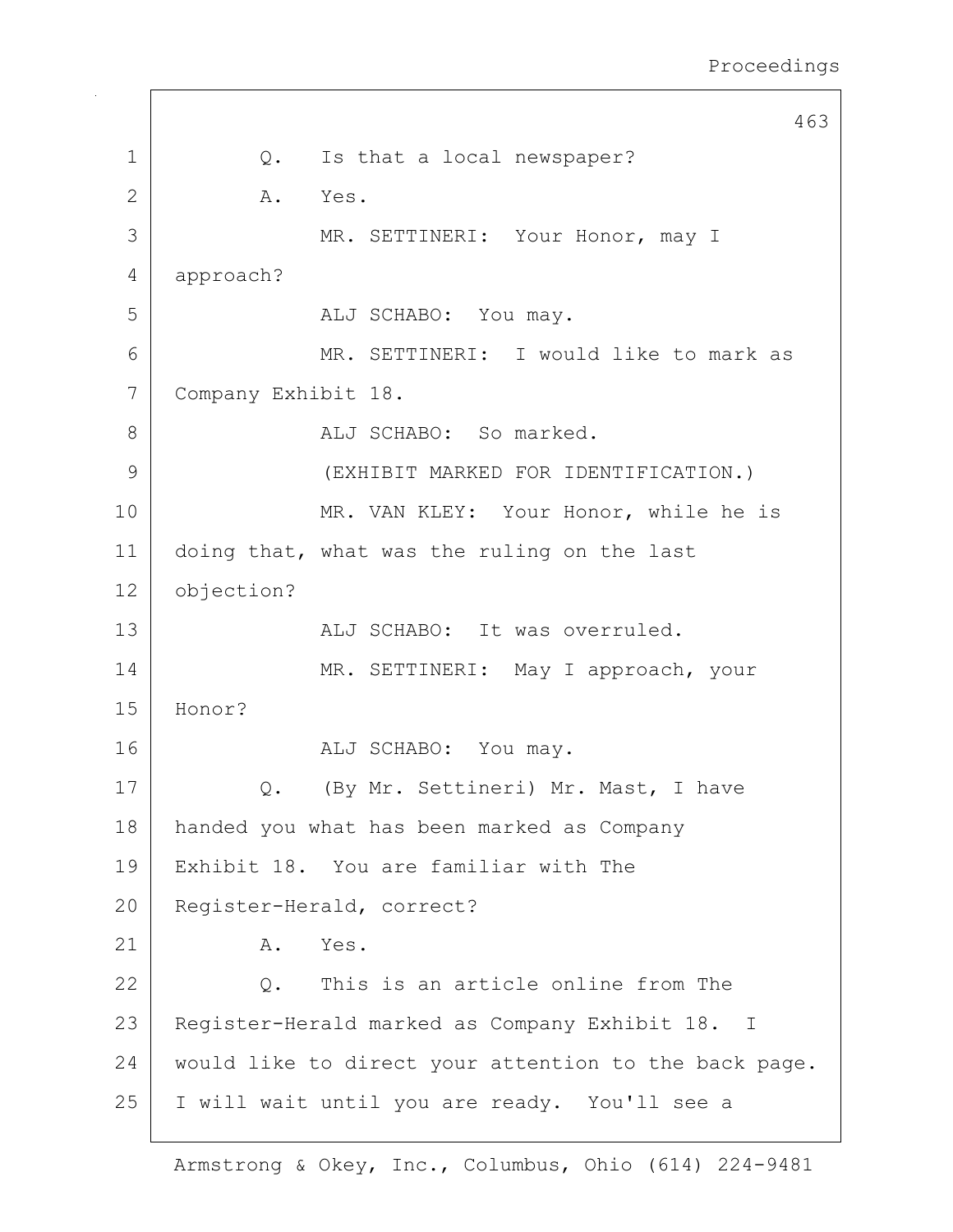464 1 | paragraph that says "Before voting, Day did want to 2 be clear this would be an annual increase for Preble 3 County to increase services and protection. While 4 they are decreasing overtime, they will not be saving 5 money-it will still be an increase." Do you see  $6$  that? 7 | A. Yes, yes. 8 Q. Overall, you see the addition of a new 9 position as a benefit to the community, correct? 10 A. Yes. 11 | Q. And you see the addition of a new  $12$  corrections officer as a benefit to the community, 13 correct? 14 A. Yes. 15 Q. And for you this would be a positive step 16 forward to addressing some of the issues that you are 17 experiencing in Israel Township per your testimony, 18 correct? 19 A. No. 20 Q. You don't think it would be a good first 21 step? 22  $\vert$  A. This is -- I support what the sheriff is 23 doing. He is trying to get somebody in the 24 corrections area to help out inside the building. It  $25$  is not going to put anybody else in the field, and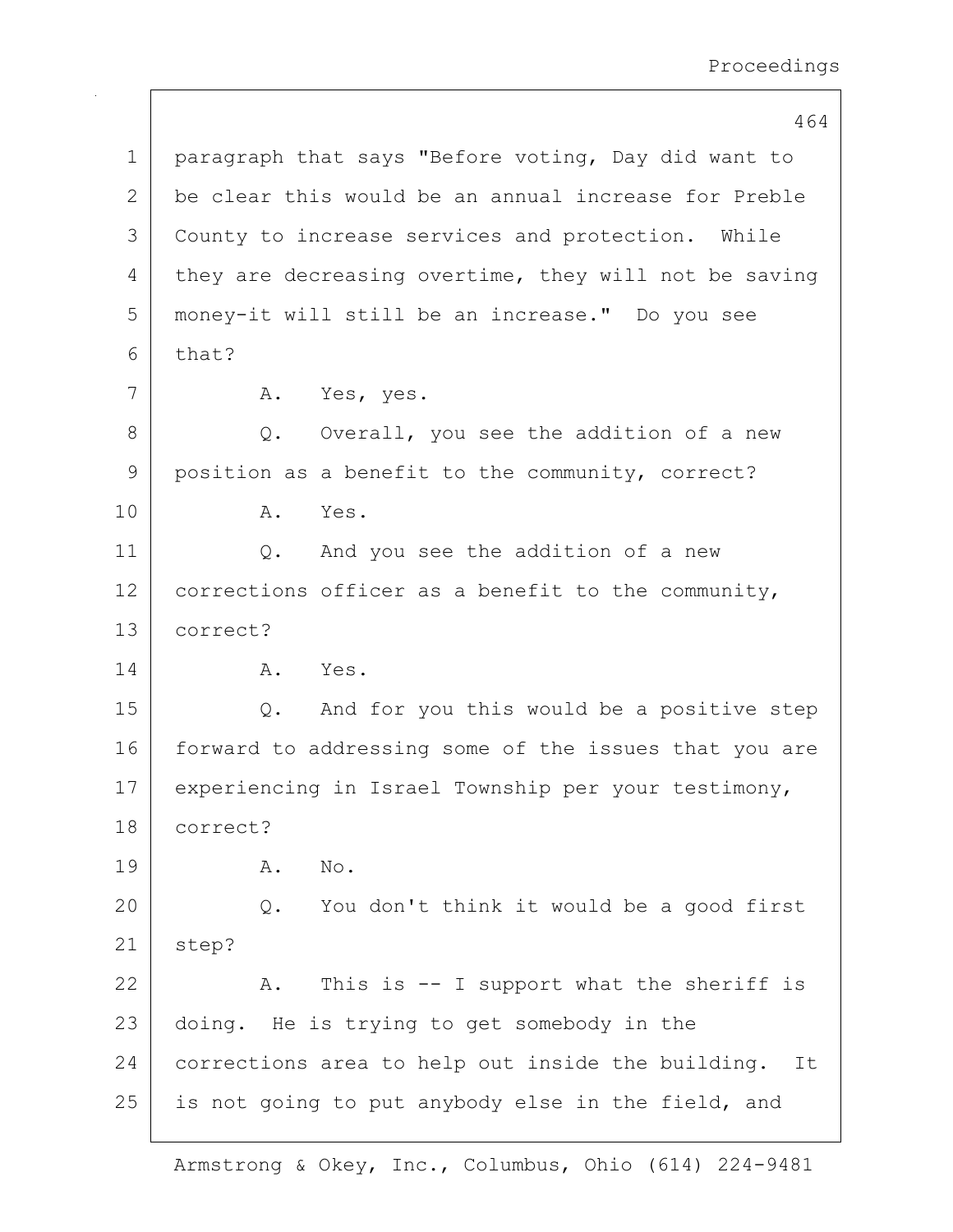465 1 | the overtime is going to be reduced and that also is 2 not going to put anyone else in the field. 3 Q. That's your opinion, correct? 4 A. Well, that's what the paper said. I  $5$  read  $-$  I read the paper and that's what they said 6 they were going to do.  $7$  Q. You also see though that in the third 8 paragraph that starts "These new positions," you also  $9$  see that these  $-$ 10 | R. Wait. Where are you? 11 | Q. Back page, back page. There do you see 12 the sentence that says "These new positions will come 13 at a cost of approximately  $$200,000$ . This cost 14 | includes salaries, benefits, and a patrol car. This  $15$  is not the annual cost, as the deputy's car is 16 included and is a one time cost," correct? 17 | A. Right, uh-huh. 18 Q. So, now, how many patrol cars will there 19 be then for the sheriffs? Do you know? 20 A. No. 21 Q. Okay. Logical to assume that the new 22 officer would be in the new patrol car? 23 | A. That would be hearsay. I have no idea. 24 0. Okay. 25 A. Could be one overaged being replaced.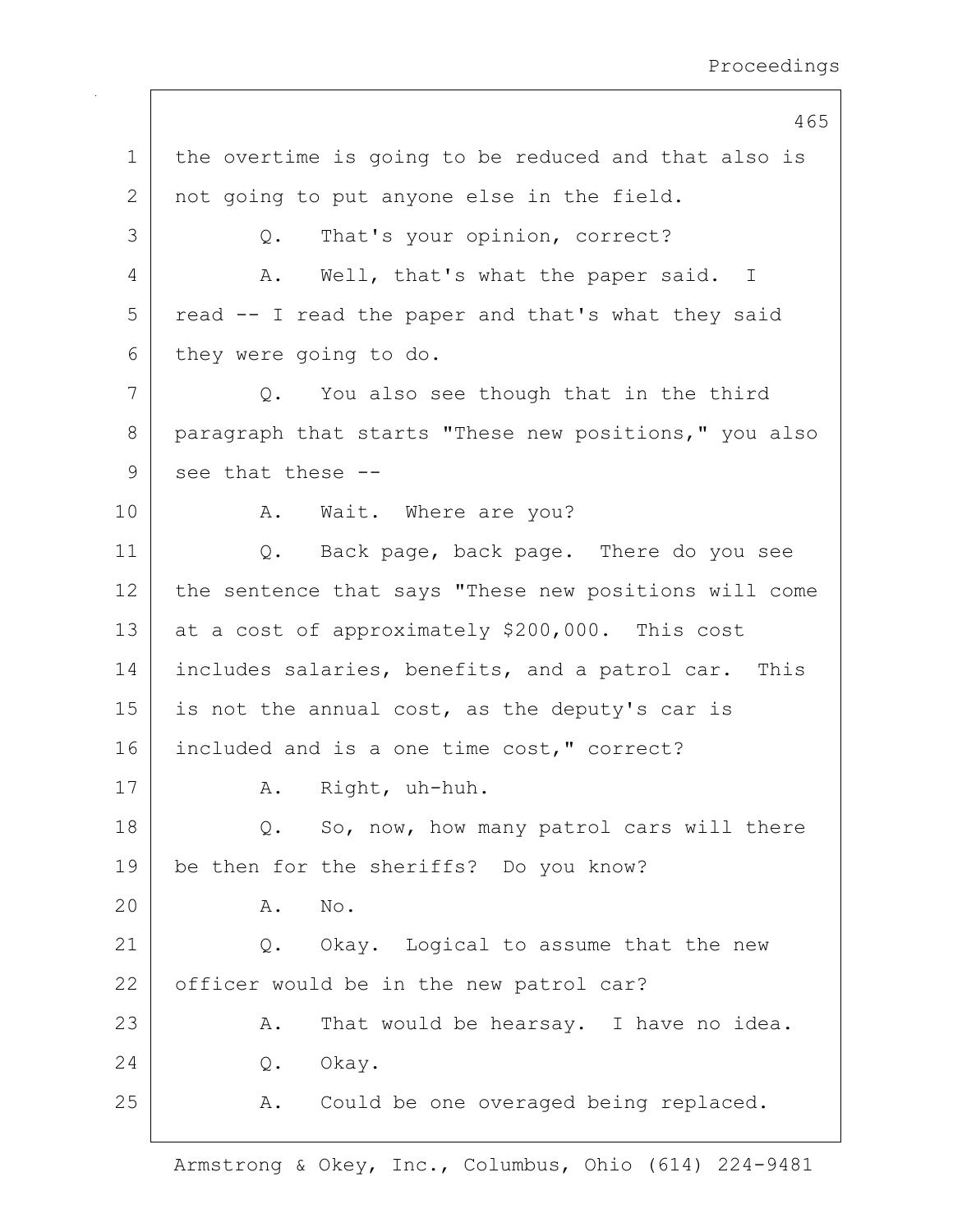|             | 466                                                   |
|-------------|-------------------------------------------------------|
| 1           | Q. All right. You can put that aside,                 |
| 2           | Mr. Mast. Now, there are only a few individuals in    |
| 3           | Fairhaven that you believe are causing almost all the |
| 4           | trouble, correct?                                     |
| 5           | Well, they -- some number of people in<br>Α.          |
| 6           | Fairhaven but they bring a lot of people from the     |
| 7           | outside.                                              |
| 8           | Q. Okay. So, in fact, at your page 10 at              |
| $\mathsf 9$ | line 14, starting at line 13 to 15, you state that    |
| 10          | "All the farmers and village residents in the         |
| 11          | township" --                                          |
| 12          | I'm sorry. Where are you at now?<br>Α.                |
| 13          | Sure. CCPC Exhibit 5.<br>Q.                           |
| 14          | Okay.<br>Α.                                           |
| 15          | $Q.$ Lines 13 to 15.                                  |
| 16          | On page 1?<br>Α.                                      |
| 17          | Sorry, CCPC Exhibit 5, page 10, lines 13<br>Q.        |
| 18          | to 15.                                                |
| 19          | A. Okay.                                              |
| 20          | Answer 20. You state "All the farmers<br>Q.           |
| 21          | and village residents in the township are honest,     |
| 22          | hard-working individuals; except for a few            |
| 23          | individuals in Fairhaven who are causing almost all   |
| 24          | of the trouble."                                      |
| 25          | That's correct. And that's what I said.<br>Α.         |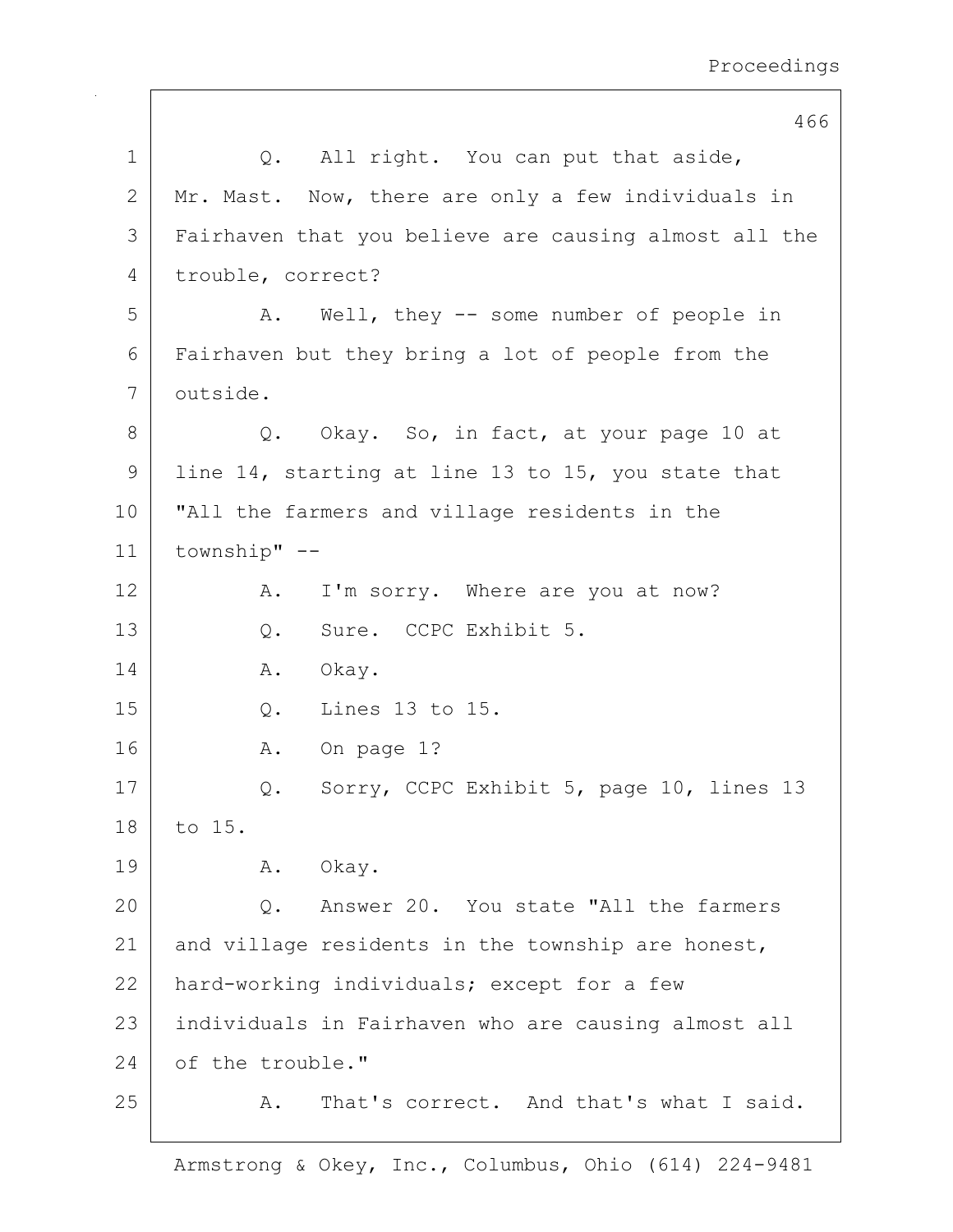467 1 They bring other people in so.  $2$   $\sqrt{Q}$ . You have no plans as of today to move out 3 | of Fairhaven, correct? 4 A. No. It's my home. 5 Q. Now, you've had flooding issues at your 6 property for years, correct?  $7$  | A. Oh, I have had -- while I have owned it, 8 it has never flooded but it has come within a half 9 inch of coming in the building, but it is close. 10 This year three times it came close to the building 11 and flooded across the street as well. 12 Q. And you believe that 150 acres of the 934 13 acre overall project area will drain into Four Mile 14 Creek, correct? 15 A. Correct. 16 | C. And that 150 acres drains into Four Mile 17 Creek as of today, correct? 18 A. Correct. That's -- 150 acres is the 19 number Doug gave me, so I have -- other than that I 20 don't know how -- I haven't verified the number 21 myself. 22 Q. And Four Mile Creek is the creek that 23 | runs by your property, correct? 24 A. Correct. 25 | Q. Now, you have not conducted any drainage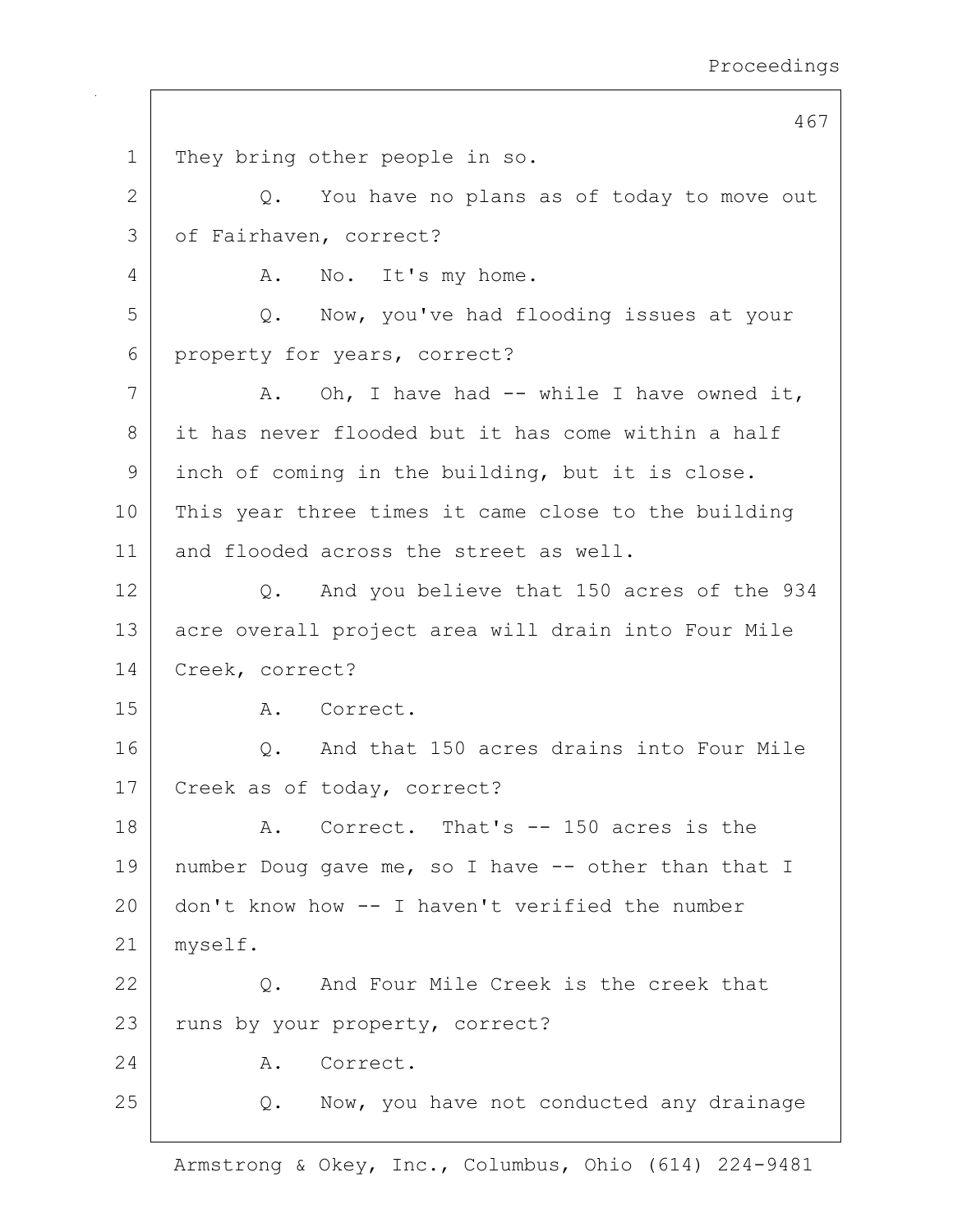468 1 calculations for the project, correct? 2 A. Correct. 3 Q. And you have not conducted any studies on 4 the impact of the project on flooding at your 5 property, correct? 6 A. Correct. 7 Q. Do you carry flood insurance on your 8 property? 9 A. No, I do not. 10 | Q. Now, you don't oppose solar as a source 11 | for energy as a general proposition, correct? 12 A. No, no. 13 Q. And you agree that every project has 14 risk, correct? 15 | R. Correct, uh-huh. 16 Q. And as to the Angelina project, you would 17 | like somebody to review the project risk and, if 18 | necessary, mitigate the risk, correct? 19 A. Yes. What I would like to have is an 20 unbiased third-party opinion come in and assess all 21 the risk and then look at the plans that you have and 22 | make sure that all the risks are adequately reviewed, 23 whether it be a third-party independent resource 24 pulling together the risk assessment and then  $25$  comparing that with what it is, and if the plans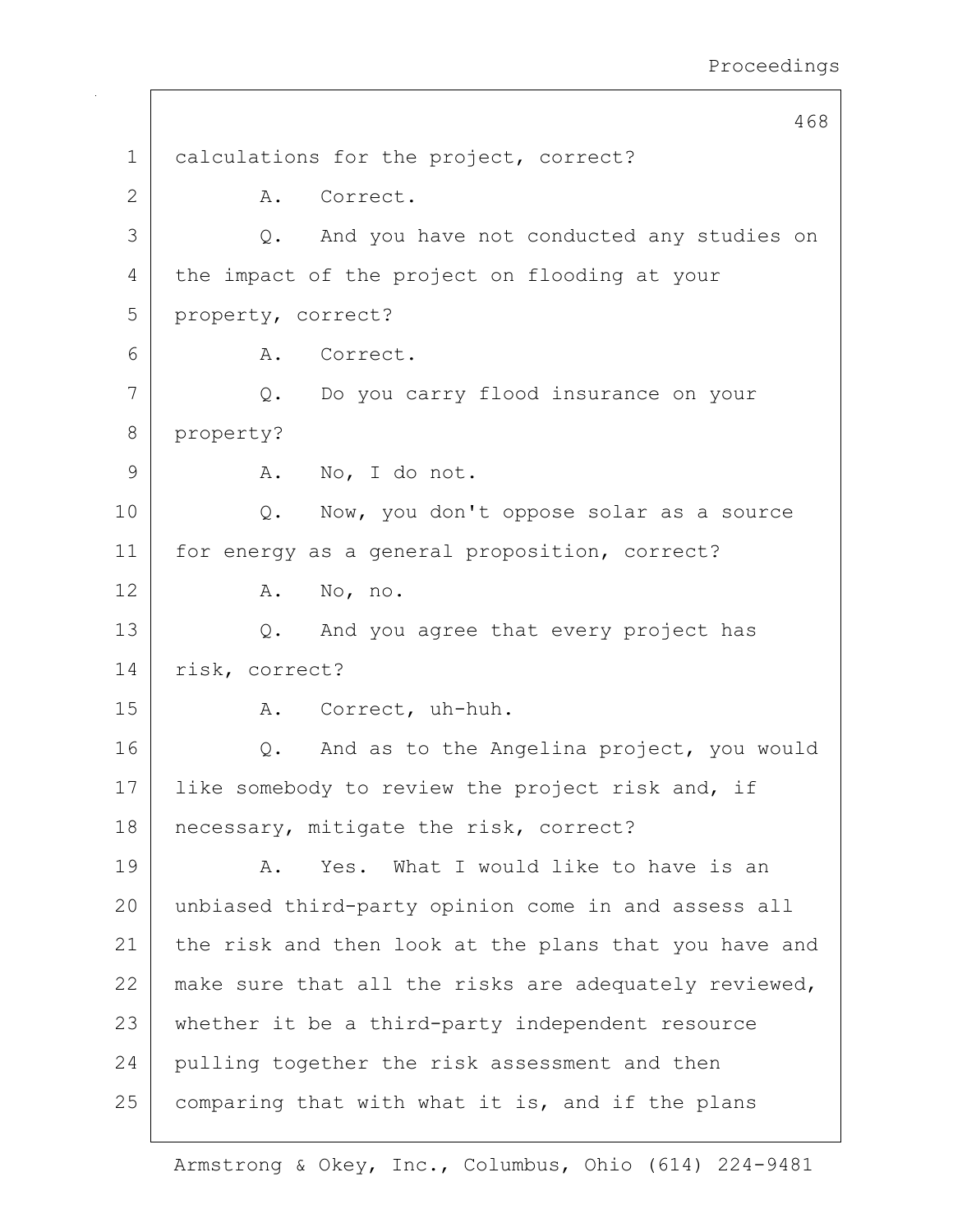1 aren't acceptable, sufficient, why then do what you 2 have to do to make them to comply. 3 Q. And that independent third party could be 4 the Ohio Power Siting Board, correct? 5 A. I would go for an outside mutually 6 selected group and that would not be a group I would 7 | select. I mean, for -- I worked at Procter & Gamble. 8 When we went to the Food and Drug Administration, we 9 didn't have another part of our company provide an 10 unbiased third party. It was a completely 11 | independent company, and they would provide whatever 12 they saw the data to be and it was presented to the 13 FDA and the FDA then has a group approved by the FDA 14 and so as we as the Concerned Citizens would like to 15 | be a part of that selection of that group. 16 MR. SETTINERI: If I could have just a 17 | moment, your Honor. 18 | REALU SCHABO: You may. 19 MR. SETTINERI: Thank you. All right. 20 Your Honor, at this time I have no further questions 21 of Mr. Mast. Thank you. 22 | Kalj SCHABO: Thank you, Mr. Settineri. 23 Mr. Van Kley. 24 MR. VAN KLEY: Yes, thank you.  $25$  - - -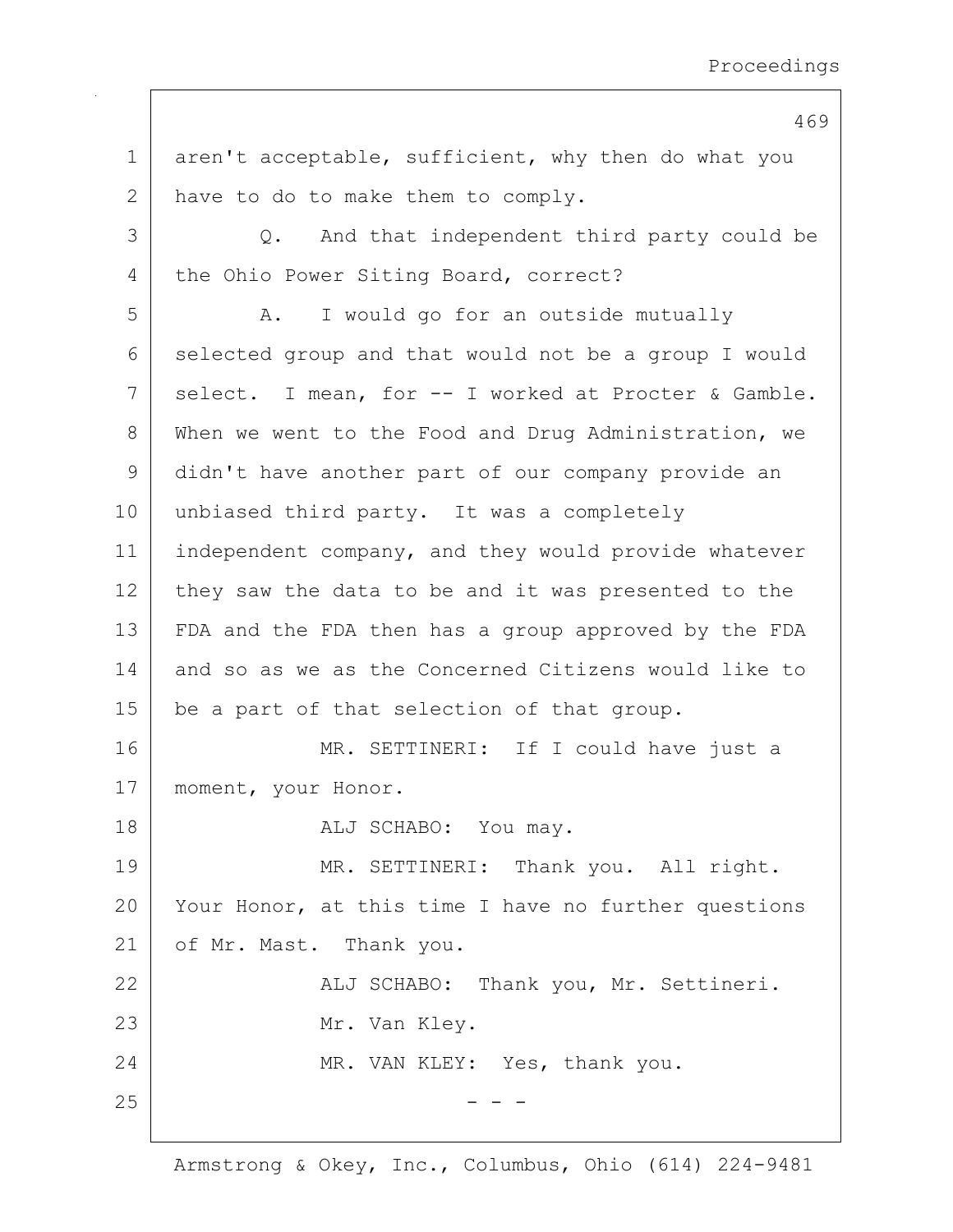|             | 470                                                   |
|-------------|-------------------------------------------------------|
| $\mathbf 1$ | REDIRECT EXAMINATION                                  |
| 2           | By Mr. Van Kley:                                      |
| 3           | Mr. Mast, let's first talk about your<br>Q.           |
| 4           | process for writing your testimony with respect to    |
| 5           | the questions that you were asked by counsel for the  |
| 6           | Applicant.                                            |
| 7           | Let's start first with your process for               |
| 8           | collecting information about the issues. You          |
| 9           | indicated that you've attended meetings of the        |
| 10          | Concerned Citizens of Preble County in your responses |
| 11          | to Mr. Settineri's questions. During those meetings,  |
| 12          | did you obtain information from that group as to the  |
| 13          | issues that concerned them?                           |
| 14          | Yes.<br>Α.                                            |
| 15          | Q. Okay. And did you use that information             |
| 16          | that you collected during those meetings with the     |
| 17          | group in order to identify the issues you would       |
| 18          | address in your testimony?                            |
| 19          | Yes, I did.<br>Α.                                     |
| 20          | Now, if you did not review the entire<br>Q.           |
| 21          | application, how did you obtain the information you   |
| 22          | needed for writing your testimony?                    |
| 23          | I attended the meeting in Preble County<br>Α.         |
| 24          | and heard some of the issues there. I also just from  |
| 25          | the neighborhood watch standpoint and knowing the     |
|             |                                                       |

 $\sqrt{ }$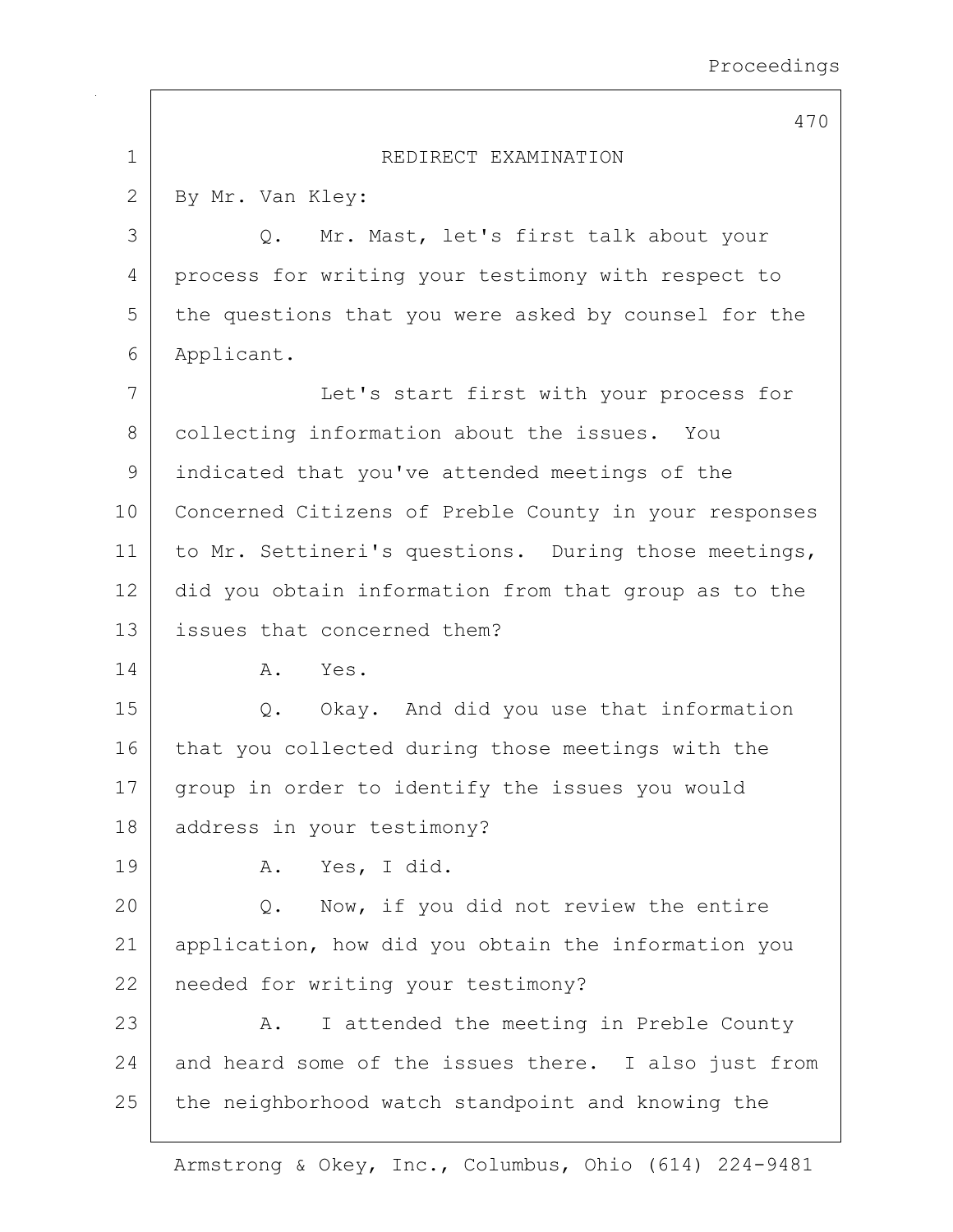1 | what -- from the safety standpoint all the criminal 2 issues I was -- knowing that anyone coming in like 3 that would increase the potential risk for crime in 4 the area, so it was pretty logical to -- to include 5 crime and then flood waters as well and putting all 6 those panels in is going to increase the amount of  $-$ -7 is going to reduce the amount of water that can be 8 absorbed by the soil.

9 | And so it's logical I'm living right next 10 to the flooded creek, and having a Master's degree in 11 engineering it's pretty easy to see that we're at 12 risk for flooding as well, and the whole site 13 | clearance thing, the whole site clearance, and Katie 14 West has been helping us for years trying to get some 15 | of these buildings site cleared. And a facility like  $16$  this there is no clear plan how to get the  $-$ - you 17 | know, the building returned to farmland after its 18 use.

19 I am concerned with that and then some 20 chemicals in the documents indicate there could be 21 | some groundwater contamination. And our well waters, 22 water for my well is 100 feet from the creek and the 23 | whole Village of Fairhaven is, you know -- runs out 24 of water sometimes, some portions. People have their 25 | wells and fields right next to their homes, right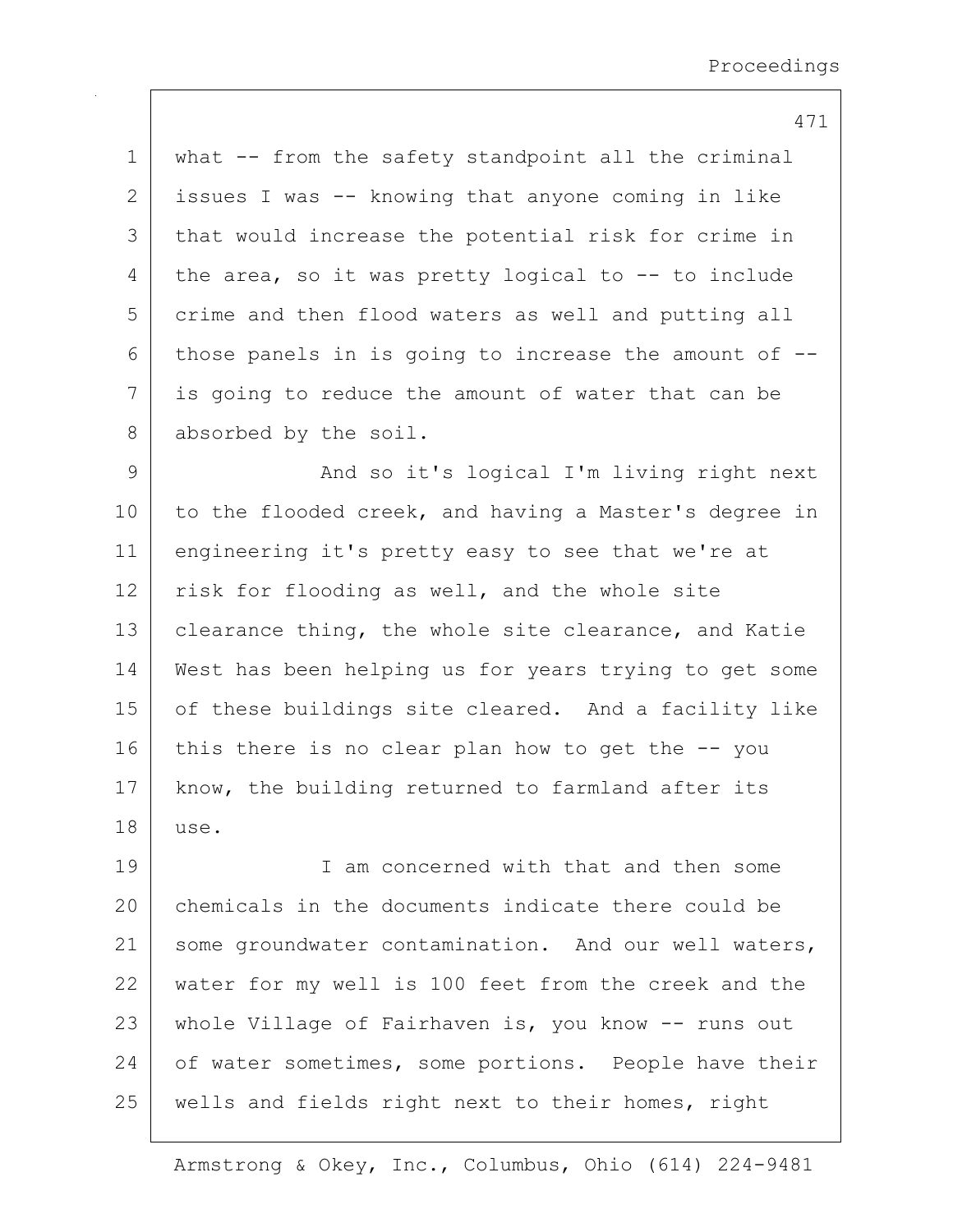1 | next to this solar field, then chemicals get in the 2 | water, it will be directly into that. 3 So my engineering background, my 4 | neighborhood watch, and Marja and Rachael are members  $5$  of the neighborhood watch group, so we have been 6 working together for a long period of time, so we 7 | know what the issues are in our community. 8 Q. Okay. 9 A. There probably is -- from the 10 | neighborhood watch standpoint, there is -- you know, 11 | that just shows that to have a neighborhood watch 12 group takes a lot of effort and a lot of people's 13 commitment. And it implies or indicates that we have 14 a serious crime here, serious problem, and we are 15 looking to do our best to try to find that. And so 16 we have come together as a community to try to work 17 | together and address all those problems. So that's 18 | why we are able to know pretty well where the people  $19$  are at. I have access to internet that I do send  $-$ -20 every month I send neighborhood watch information to 21 our group and keep them abreast of what's going on  $22$  so. 23 Q. How long have you lived in the area? 24 A. I bought the property 22 years ago, and I 25 have been there since 2004.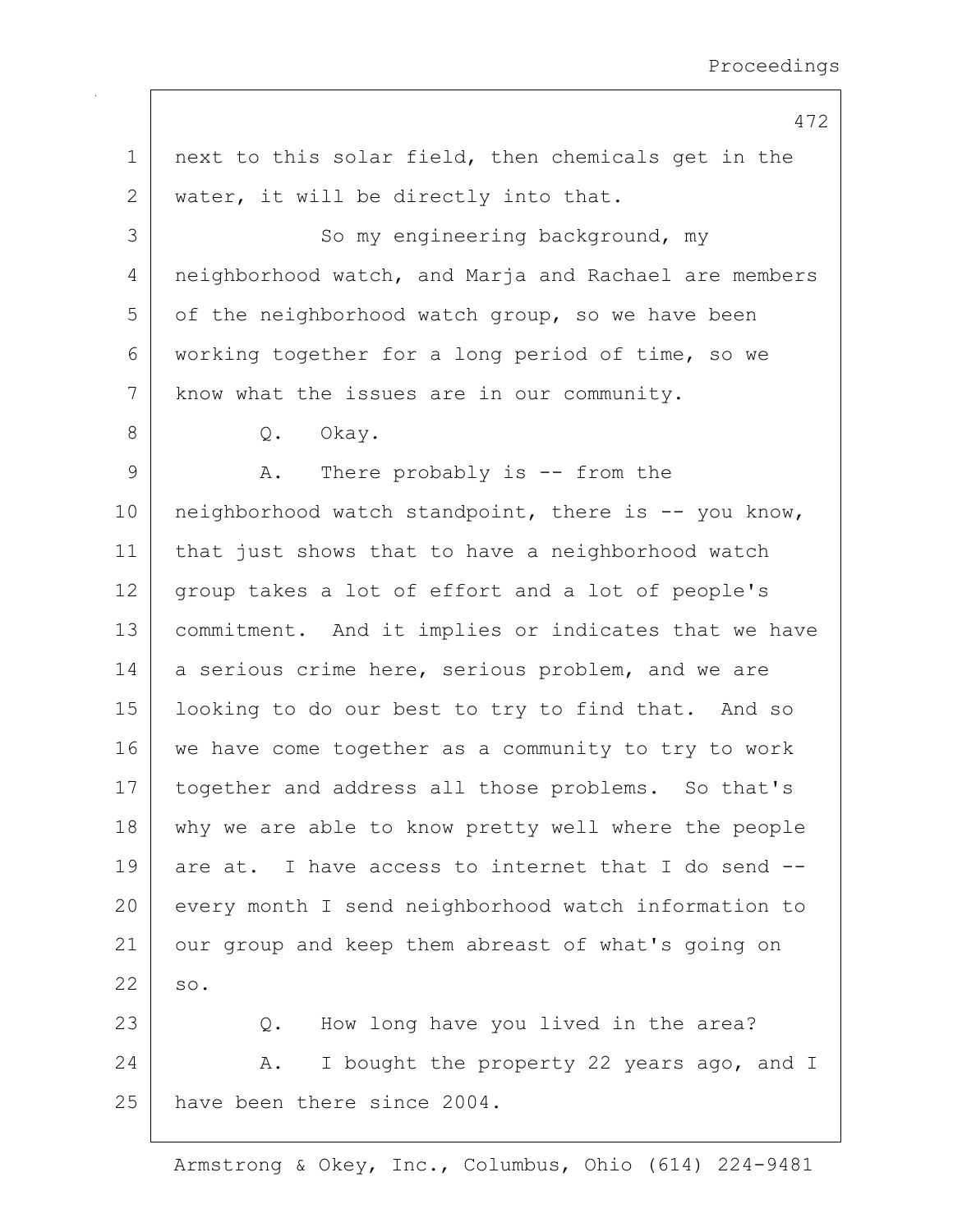473 1 | Q. Has that provided you with familiarity 2 with the project area? 3 A. Yes, uh-huh. 4 Q. With regard to your testimony about 5 flooding, where did you obtain that information  $6$  without reading the  $-$ - without reading the entire 7 application? 8 MR. SETTINERI: Object, 9 mischaracterizing. Without reading the entire 10 | application, the witness testified he had not read 11 the application at all. 12 MR. VAN KLEY: No. He said he had read 13 parts of it. 14 MR. SETTINERI: Read a map and he later 15 said he didn't read it. 16 MR. VAN KLEY: No. 17 | ALJ SCHABO: Thank you for the 18 | clarification. He can answer the question. 19 | A. I did not see this entire book, but I did 20 read all the documents that you provided. I read the 21 | testimony that was provided by the folks, and so I 22 have some understanding of where the project is going 23 and the number of acres. I have driven the land, so  $24$  I know what  $-$  the way the land slopes. I know where  $25$  the water drains. And so I have a very clear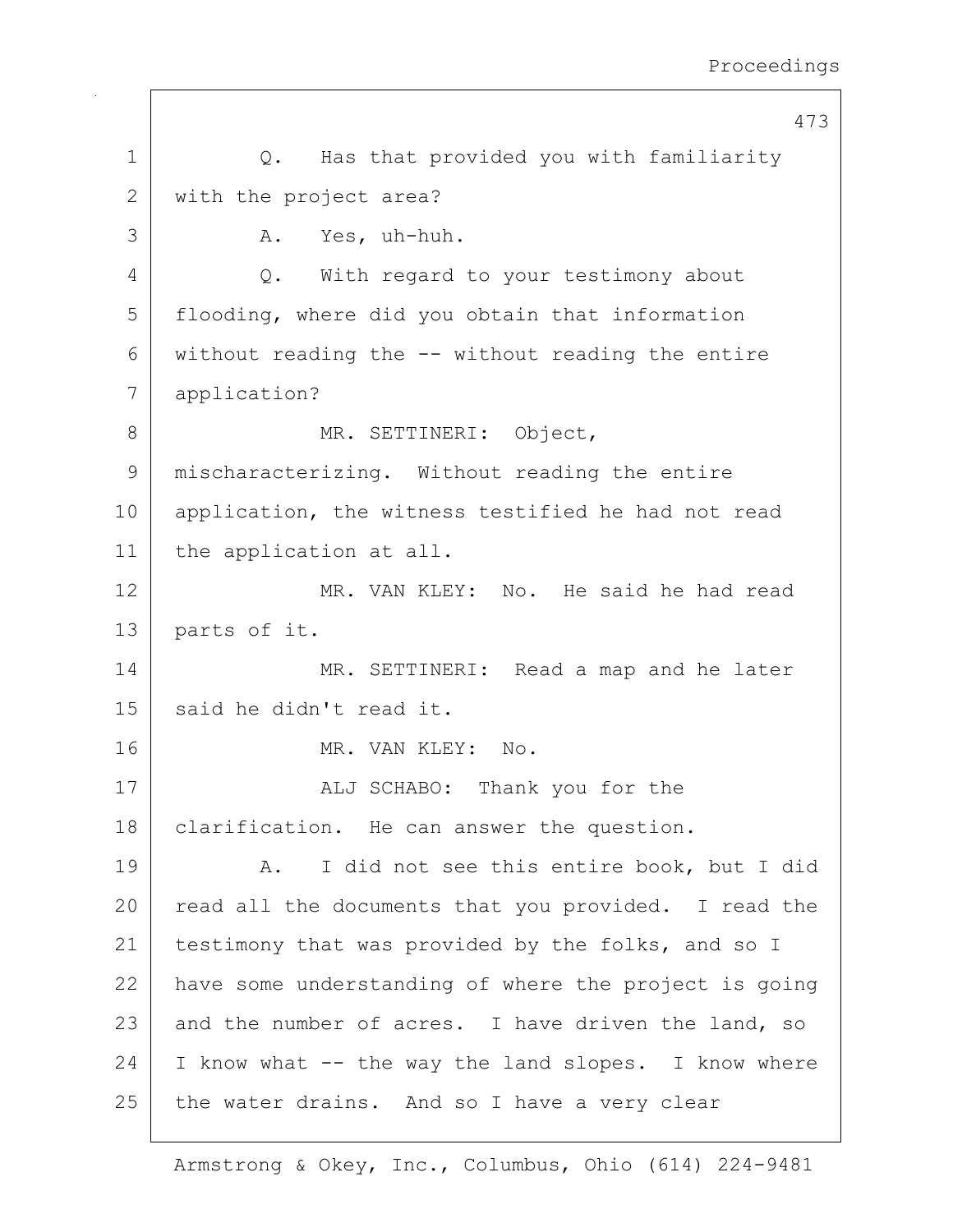474 1 understanding. And having an engineering background 2 with piping, plumping, surface water runoff, farmer 3 almost all my life, you know, I have a lot of 4 experience in water and living next to the creek. 5 Next to the creek for 22 years, I know probably as 6 well as anybody what that creek -- how it responds to 7 | floods and rains, it floods. 8 | There is really heavy rain, the water 9 is on top of us immediately. This property is about  $10$  a mile and a half away, and the creek runs about 4 11 | miles an hour. When it's reading plus or minus, in 12 | 15 minutes the water will be on top of us. And it 13 doesn't -- it doesn't flow into the ground if there 14 is a really heavy rain. Some does. If there is a 15 deluge, water hits the creek, immediately the creek 16 rises very, very quickly and within an hour. 17 | And then other times it's a long steady 18 rain, over seven days, five, seven days, and then the 19 tile helps out to get the water away, but the tile is  $20$  mostly helpful to get the water  $-$  that soil dry so 21 when it does rain, it absorbs the water but, you  $22$  know, when it -- when we get a deluge of water, it is

23 on top of us in no time.

24 The time I was trapped in my home there 25 was a heavy rain and I was watching the creek and the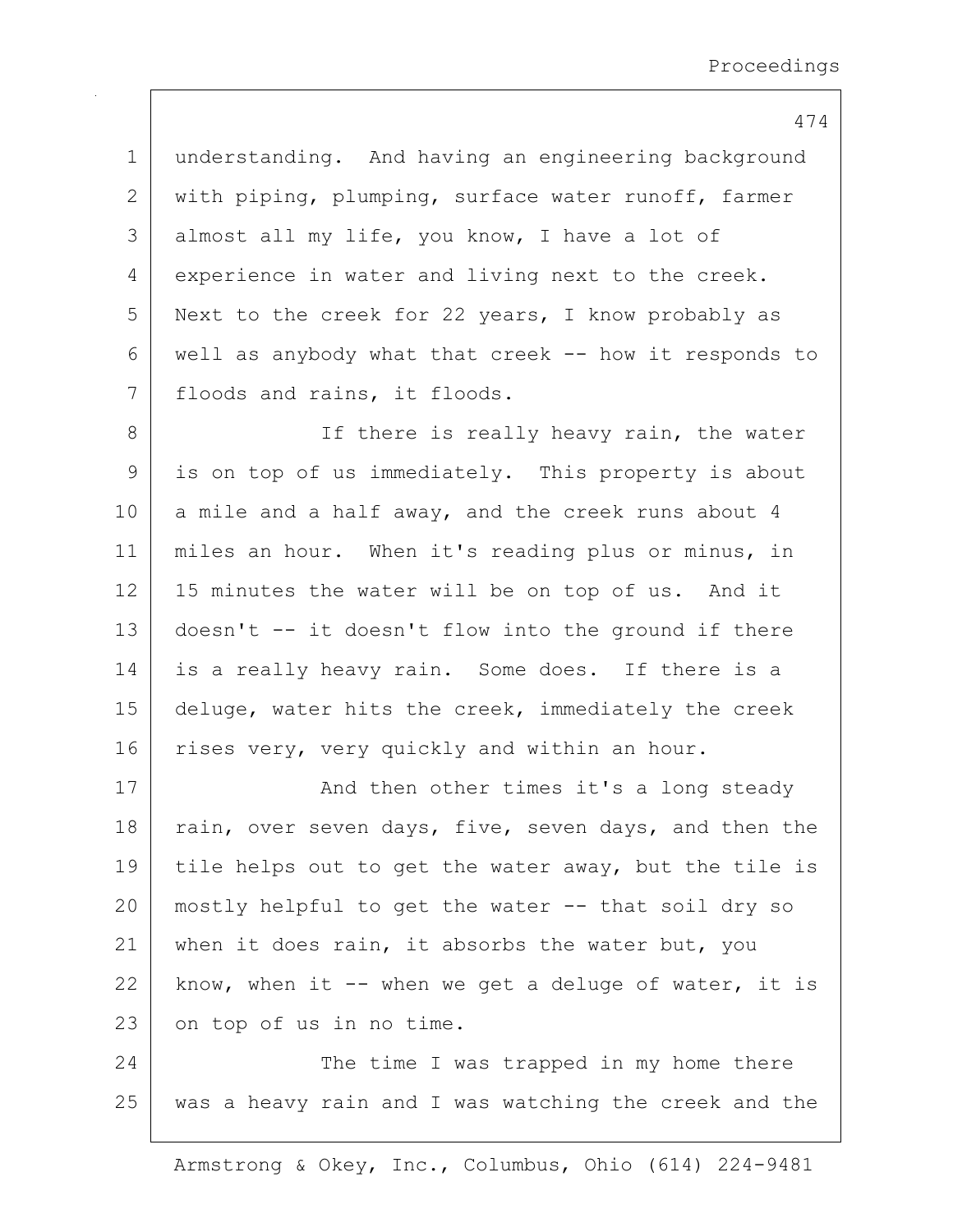|              | 475                                                   |
|--------------|-------------------------------------------------------|
| $\mathbf 1$  | first water came over the road and blocked me from my |
| $\mathbf{2}$ | access. The reason it came over the road is because   |
| 3            | the culvert coming across $-$ under 177, the creek    |
| 4            | backed it up, and so it didn't have total flow. And   |
| 5            | it was -- over the years the state highways keep      |
| 6            | being raised in elevation and acts as a dam.          |
| 7            | So $-$ so I know how the creek responds,              |
| 8            | and I know what the impact is on the community. It    |
| $\mathsf 9$  | floods the whole town. It's not just my property.     |
| 10           | Q. Did you review any documentation, any              |
| 11           | written documentation concerning information that     |
| 12           | informed your testimony about flooding in the project |
| 13           | area?                                                 |
| 14           | I use -- Einstein used thought<br>Α.                  |
| 15           | experiments on -- rather than actual experiments, so  |
| 16           | I use thought experiments. You see, you can measure   |
| 17           | that, so I use thought experiments. And what happens  |
| 18           | if you have a panel in the field, it's not going to   |
| 19           | get saturated below the panel. And if -- depending    |
| 20           | which way the wind is coming, it's going to directly  |
| 21           | block. And we are counting on the soil underneath it  |
| 22           | to absorb as much water as possible.                  |
| 23           | So I did a lot of that type of analysis,              |
| 24           | and it's the winds -- if the collections are pointing |
| 25           | toward the sun, the rain eventually comes from the    |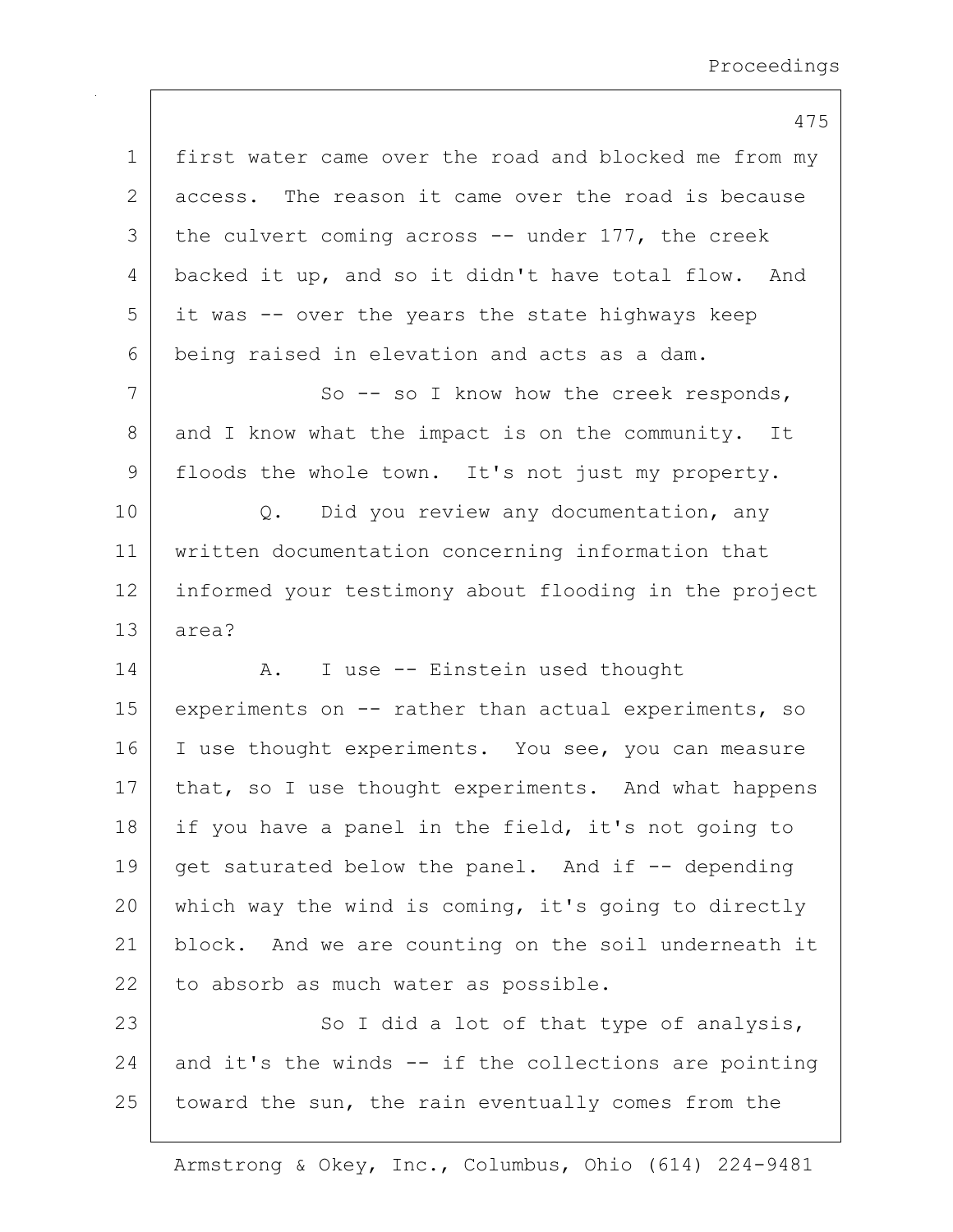1 south, a good part of the area is going to be 2 blocked. 3 Q. Did you review any flood plan maps? 4 A. Yes, uh-huh. I have those. 5 Q. With regard to your vacation that you  $6$  just returned from, did you take any precautions 7 before you left to safeguard your property from 8 criminals? 9 A. Yes. I have security cameras, a number 10 | of security cameras. I have alarm sirens. I had 11 | people coming over every day to feed my animals. I 12 had the neighbors watching, and we watch each other's 13 property every day. I go through town, and when 14 | people are working, I observe what's going on in 15 | town. And anything strange I report it, and they do 16 likewise for me. 17 | Q. Now, you were asked about chemicals in 18 | panels, in solar panels. And I want to make sure 19 | that your answer in that regard was clear. What 20 information would you need to know in order to 21 identify what, if any, chemicals are contained in the 22 | solar panel? 23 A. That's where the unbiased third-party 24 expert would be needed. You know, I am not an expert  $25$  in that area and what I like to have there's  $-$  you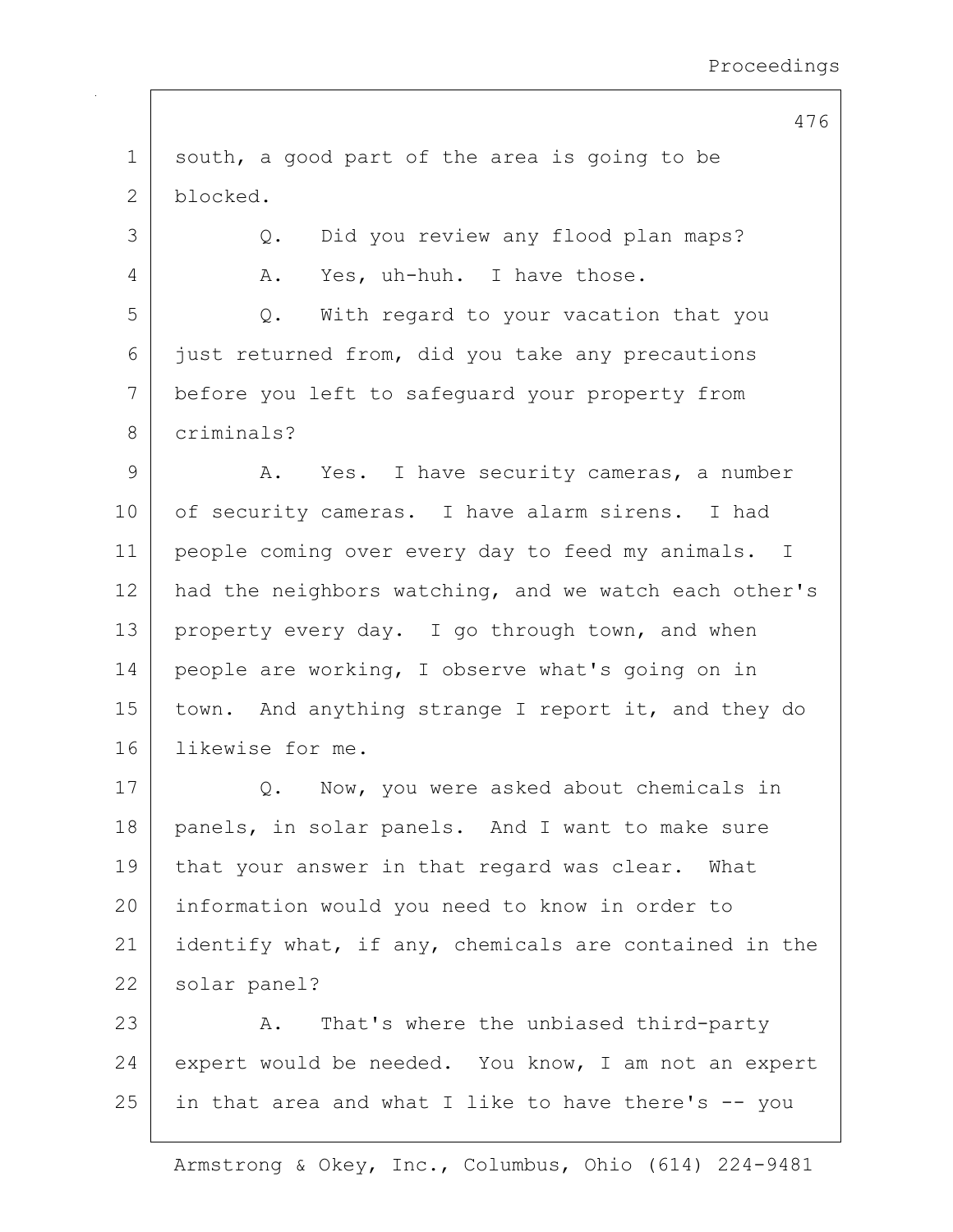1 know, during all those testimonies there has been a 2 | number of safety and health issues brought up and 3 it's hard to sort fact from fiction and that's why 4 it's important to get a third-party unbiased group to 5 | look at all the data that's out there and figure out 6 what is fact and fiction and make an assessment based 7 on that. 8 | So I am not -- I am not -- you know, I am 9 | not qualified to do that and that's why we need 10 third-party unbiased experts to do that, and they 11 | need to know  $--$  and if it  $--$  I understand at this 12 point in time it is probably not going to identify 13 the exact panel, but two or three of them looking at 14 using, evaluate all three of them, and what's going 15 | to be installed here may be different than what goes 16 in schools and so forth. So what's -- what's out 17 there now, the technology changes, and so we just  $18$  need to know what is going to be  $-$  what panel is 19 | going to be used, or which ones, and have the risk 20 assessment based on that. 21 MR. VAN KLEY: Okay. I have no further 22 questions. 23 | ALJ SCHABO: Do you have any recross? 24 MR. SETTINERI: No, no recross, your

25 Honor.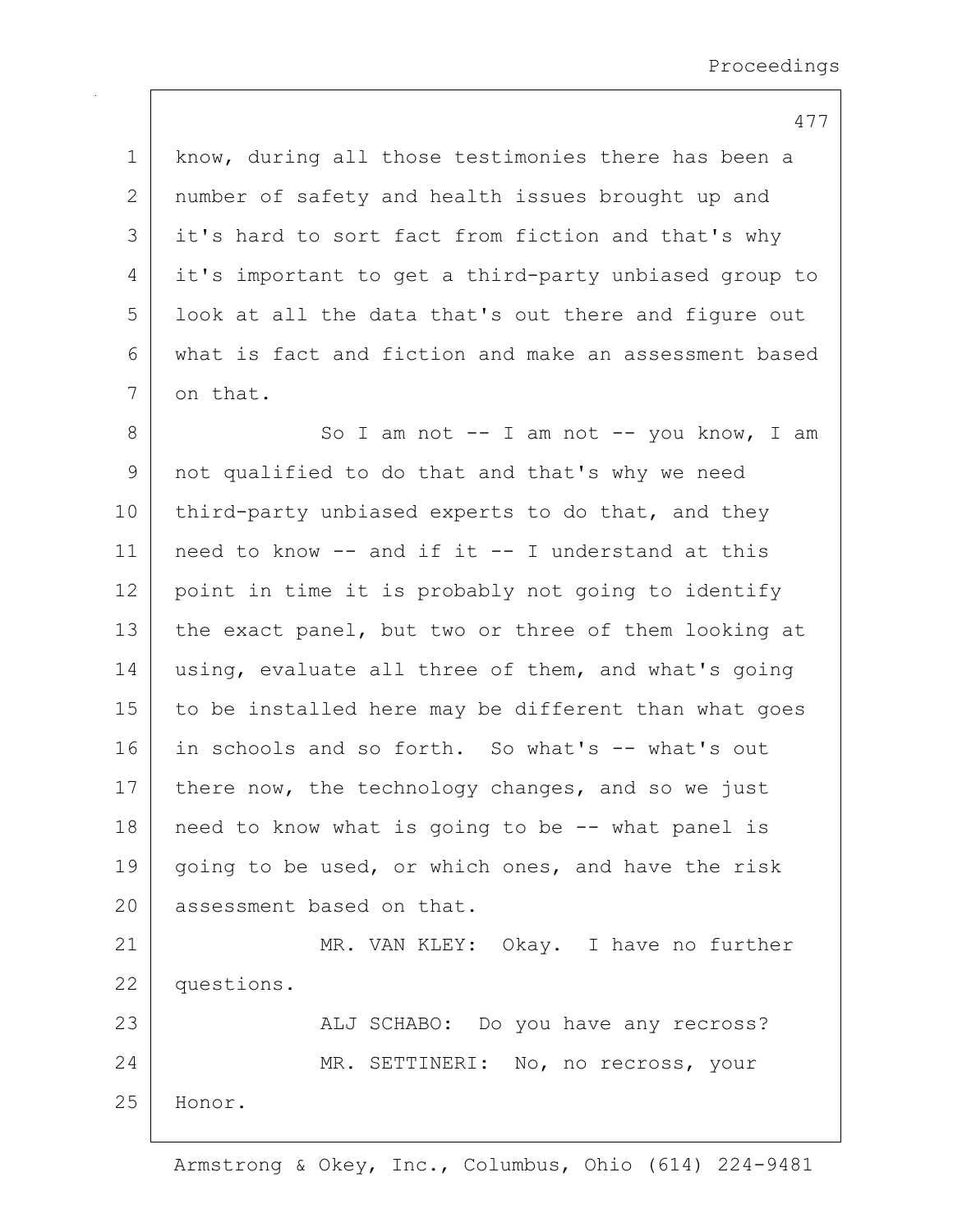478 1 ALJ SCHABO: Thank you, Mr. Mast. You 2 may step down. 3 THE WITNESS: Thank you, your Honor. 4 MR. VAN KLEY: Your Honor, what was the 5 exhibit number for the newspaper article? 6 ALJ SCHABO: That was Company Exhibit 18, 7 | Mr. Van Kley. 8 MR. VAN KLEY: Yes. We would move into 9 evidence CCPC Exhibit 5, CCPC Exhibit 6, and Company 10 Exhibit 18. 11 | ALJ SCHABO: Any objections? 12 MR. SETTINERI: No. Sorry. What was --13 did you say Company Exhibit 18? 14 MR. VAN KLEY: Yes, your newspaper 15 article. 16 MR. SETTINERI: That's fine with me. I 17 support that one. 18 | REALU SCHABO: All right. 19 Hearing no objections, CCPC 5 and 6 and 20 Company 18 will be admitted into the record. 21 (EXHIBITS ADMITTED INTO EVIDENCE.) 22 | ALJ SCHABO: Does that conclude your case 23 in chief? 24 MR. VAN KLEY: Yes, it does. 25 | ALJ SCHABO: All right. Let's go off the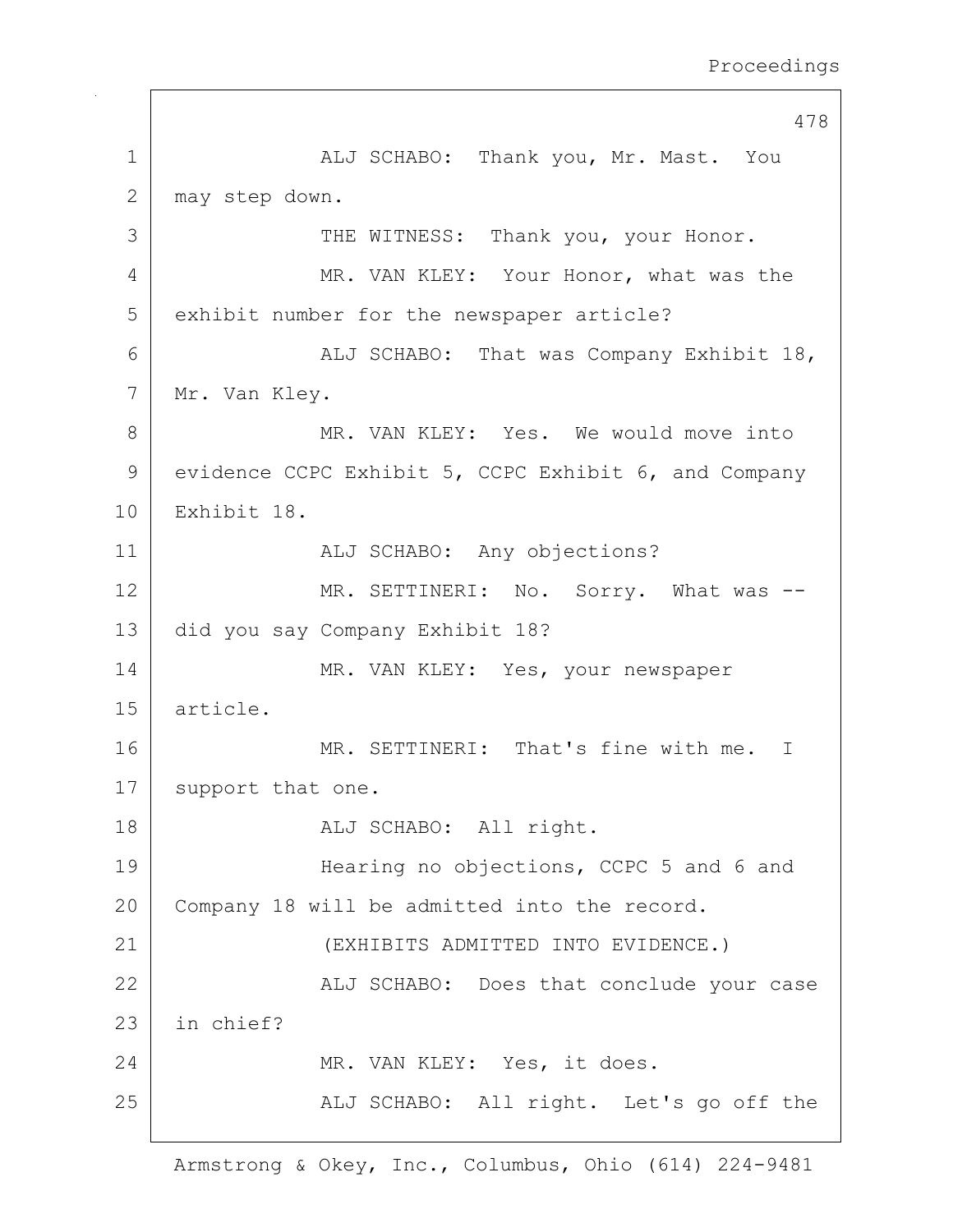|             | 479                                                   |
|-------------|-------------------------------------------------------|
| $\mathbf 1$ | record for just a moment.                             |
| 2           | (Discussion off the record.)                          |
| 3           | ALJ SCHABO: Let's go back on the record.              |
| 4           | We just had a brief discussion off the                |
| 5           | record about the timing of rebuttal testimony.        |
| 6           | Rebuttal testimony will be due to be filed on or      |
| 7           | before August 23, and we will look at September 9 and |
| 8           | 10 as our preferred dates to get back together to     |
| 9           | take that rebuttal testimony, but an entry will be    |
| 10          | forthcoming for that final date.                      |
| 11          | With that we are adjourned. Thank you.                |
| 12          | (Thereupon, at 2:49 p.m., the hearing was             |
| 13          | adjourned.)                                           |
| 14          |                                                       |
| 15          |                                                       |
| 16          |                                                       |
| 17          |                                                       |
| 18          |                                                       |
| 19          |                                                       |
| 20          |                                                       |
| 21          |                                                       |
| 22          |                                                       |
| 23          |                                                       |
| 24          |                                                       |
| 25          |                                                       |
|             |                                                       |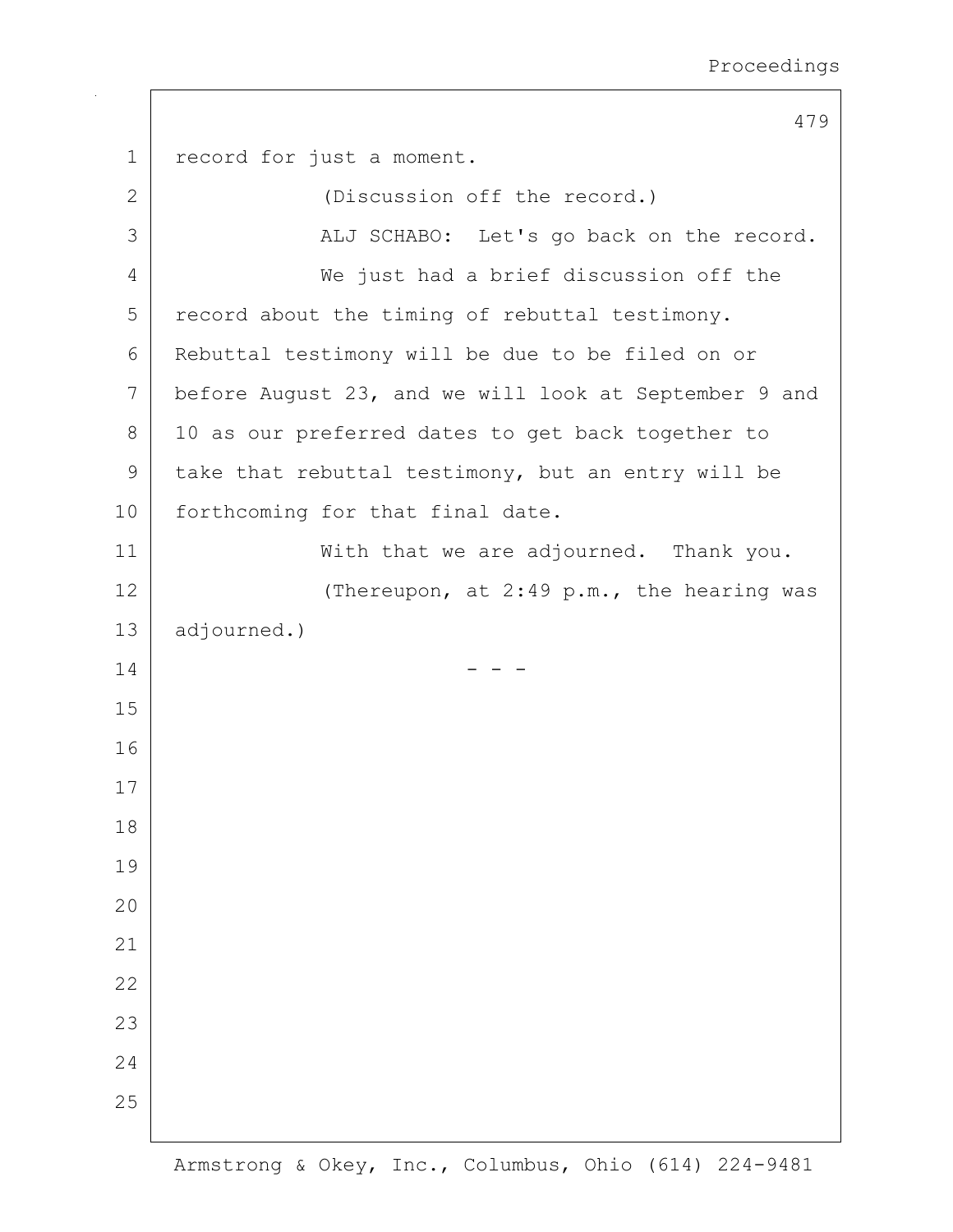|                |                                                  | 480 |
|----------------|--------------------------------------------------|-----|
| 1              | CERTIFICATE                                      |     |
| $\overline{2}$ | I do hereby certify that the foregoing is        |     |
| 3              | a true and correct transcript of the proceedings |     |
| 4              | taken by me in this matter on Monday, August 12, |     |
| 5              | 2019, and carefully compared with my original    |     |
| 6              | stenographic notes.                              |     |
| 7              |                                                  |     |
| 8              |                                                  |     |
| 9              | Registered<br>Karen Sue<br>Gibson,               |     |
| 10             | Merit Reporter.                                  |     |
| 11             | (KSG-6793)                                       |     |
| 12             |                                                  |     |
| 13             | AN MINIMARATE                                    |     |
| 14             | Indiana Manusia                                  |     |
| 15             |                                                  |     |
| 16             |                                                  |     |
| 17             |                                                  |     |
| 18             |                                                  |     |
| 19             |                                                  |     |
| 20             |                                                  |     |
| 21             |                                                  |     |
| 22             |                                                  |     |
| 23             |                                                  |     |
| 24             |                                                  |     |
| 25             |                                                  |     |
|                |                                                  |     |